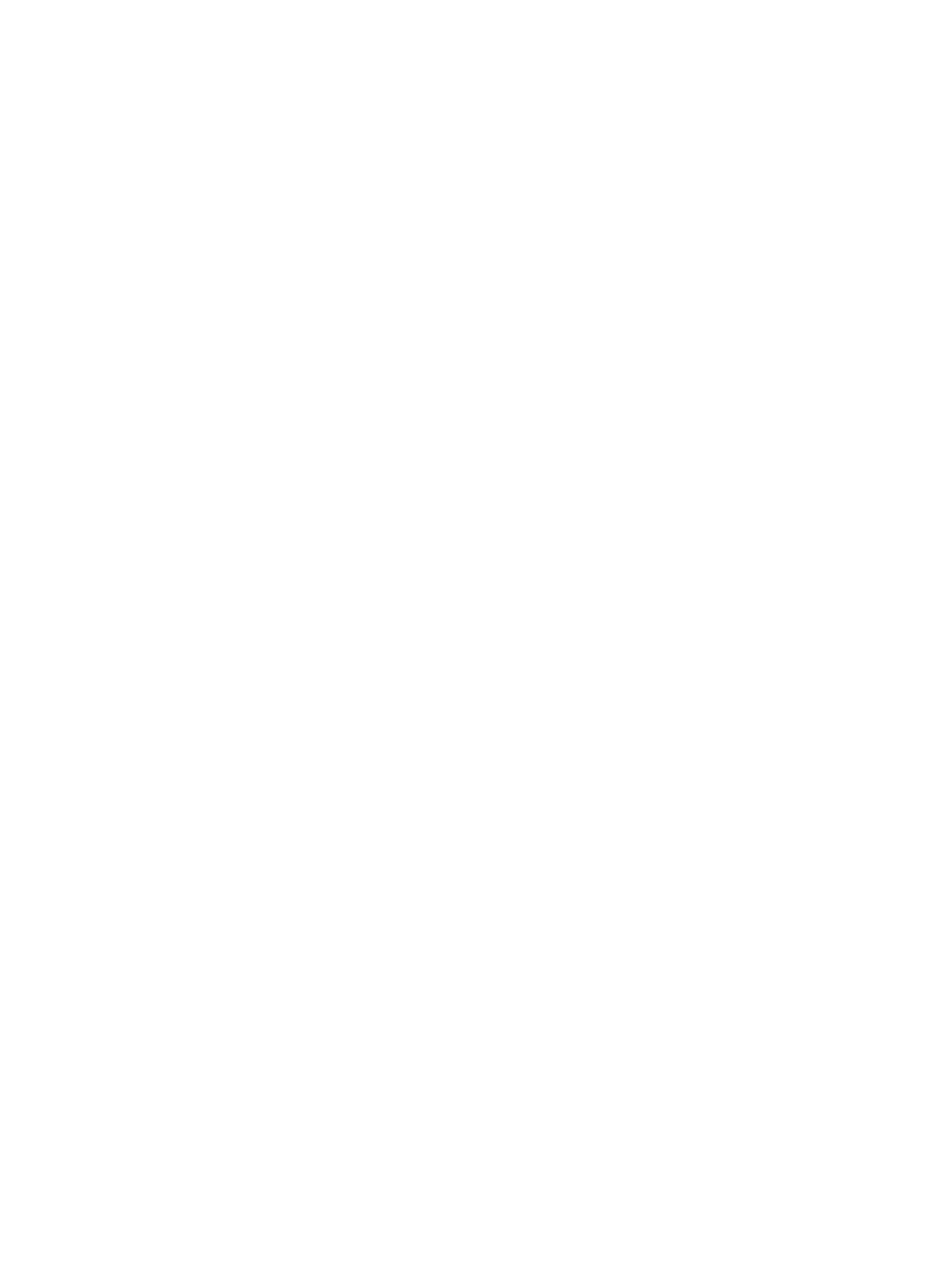# CHARACTERISTICS OF THE GROWTH ENTERPRISE MARKET ("GEM") OF THE STOCK EXCHANGE OF HONG KONG LIMITED (THE "STOCK EXCHANGE")

GEM has been positioned as a market designed to accommodate companies to which a higher investment risk may be attached than other companies listed on the Stock Exchange. Prospective investors should be aware of the potential risks of investing in such companies and should make the decision to invest only after due and careful consideration. The greater risk profile and other characteristics of GEM mean that it is a market more suited to professional and other sophisticated investors.

Given the emerging nature of companies listed on GEM, there is a risk that securities traded on GEM may be more susceptible to high market volatility than securities traded on the Main Board of the Stock Exchange and no assurance is given that there will be a liquid market in the securities traded on GEM.

*Hong Kong Exchanges and Clearing Limited and the Stock Exchange take no responsibility for the contents of this annual report, make no representation as to its accuracy or completeness and expressly disclaim any liability whatsoever for any loss howsoever arising from or in reliance upon the whole or any part of the contents of this annual report.*

*This annual report, for which the directors (the "Directors") of Expert Systems Holdings Limited (the "Company") collectively and individually accept full responsibility, includes particulars given in compliance with the Rules Governing the Listing of Securities on GEM of the Stock Exchange (the "GEM Listing Rules") for the purpose of giving information with regard to the Company. The Directors, having made all reasonable enquiries, confirm that to the best of their knowledge and belief the information contained in this annual report is accurate and complete in all material respects and not misleading or deceptive, and there are no other matters the omission of which would make any statement herein or this annual report misleading.*

*This annual report will remain on the Stock Exchange's website at www.hkexnews.hk, the GEM website at*  www.hkgem.com, on the "Latest Company Announcements" page for at least seven days from the date of its posting. *This annual report will also be published on the Company's website at www.expertsystems.com.hk.*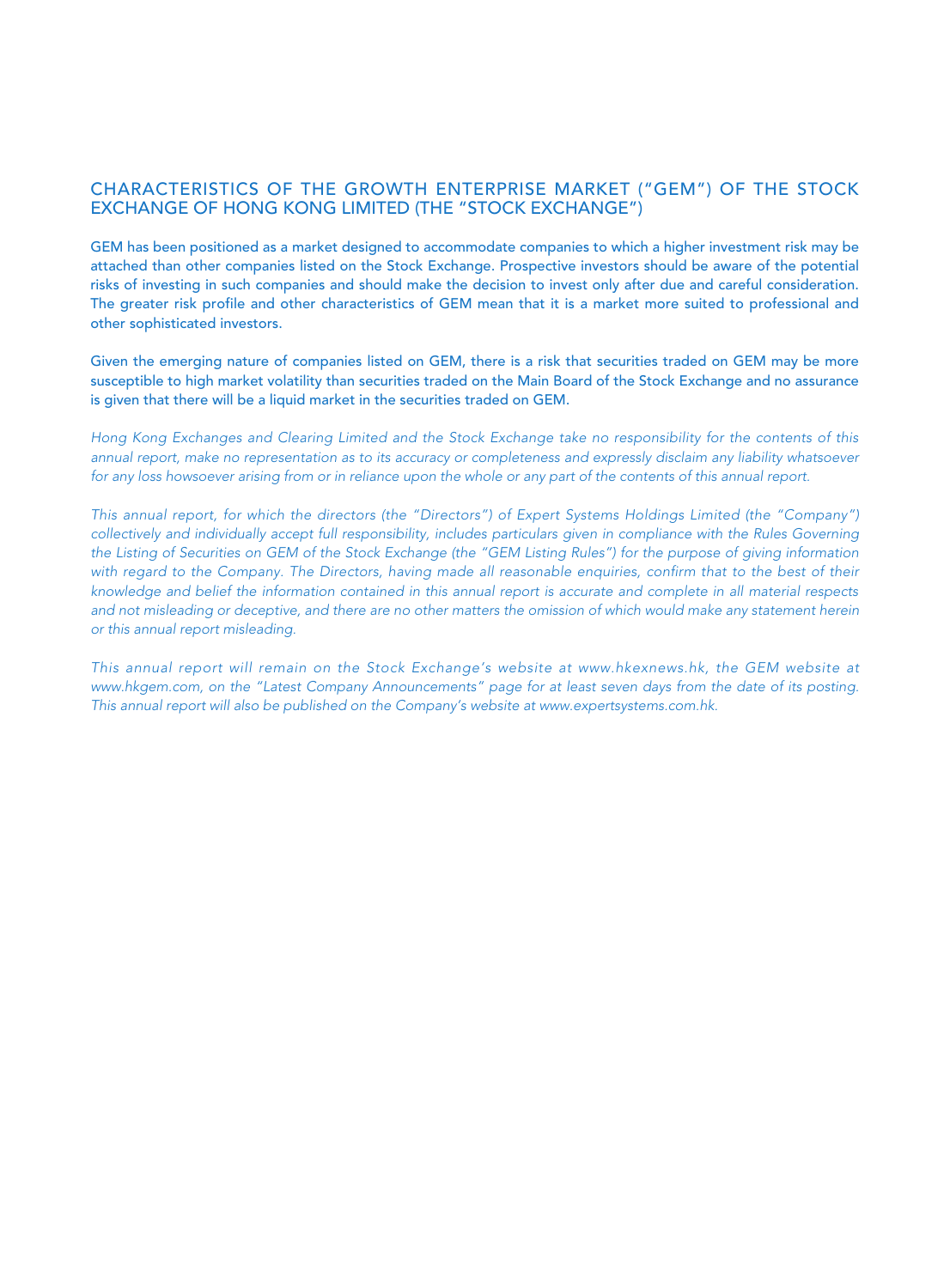# **Contents**

| Corporate Information                                          | $\overline{2}$ |
|----------------------------------------------------------------|----------------|
| <b>Chairman's Statement</b>                                    | 4              |
| <b>Management Discussion and Analysis</b>                      | 5              |
| Biographical Details of the Directors and Senior<br>Management | 10             |
| <b>Corporate Governance Report</b>                             | 15             |
| Directors' Report                                              | 24             |
| Summary of Financial Information                               | 35             |
| Independent Auditor's Report                                   | 36             |
| <b>Consolidated Statement of Comprehensive Income</b>          | 40             |
| <b>Consolidated Statement of Financial Position</b>            | 41             |
| <b>Consolidated Statement of Changes in Equity</b>             | 42             |
| <b>Consolidated Statement of Cash Flows</b>                    | 43             |
| Notes to the Consolidated Financial Statements                 | 44             |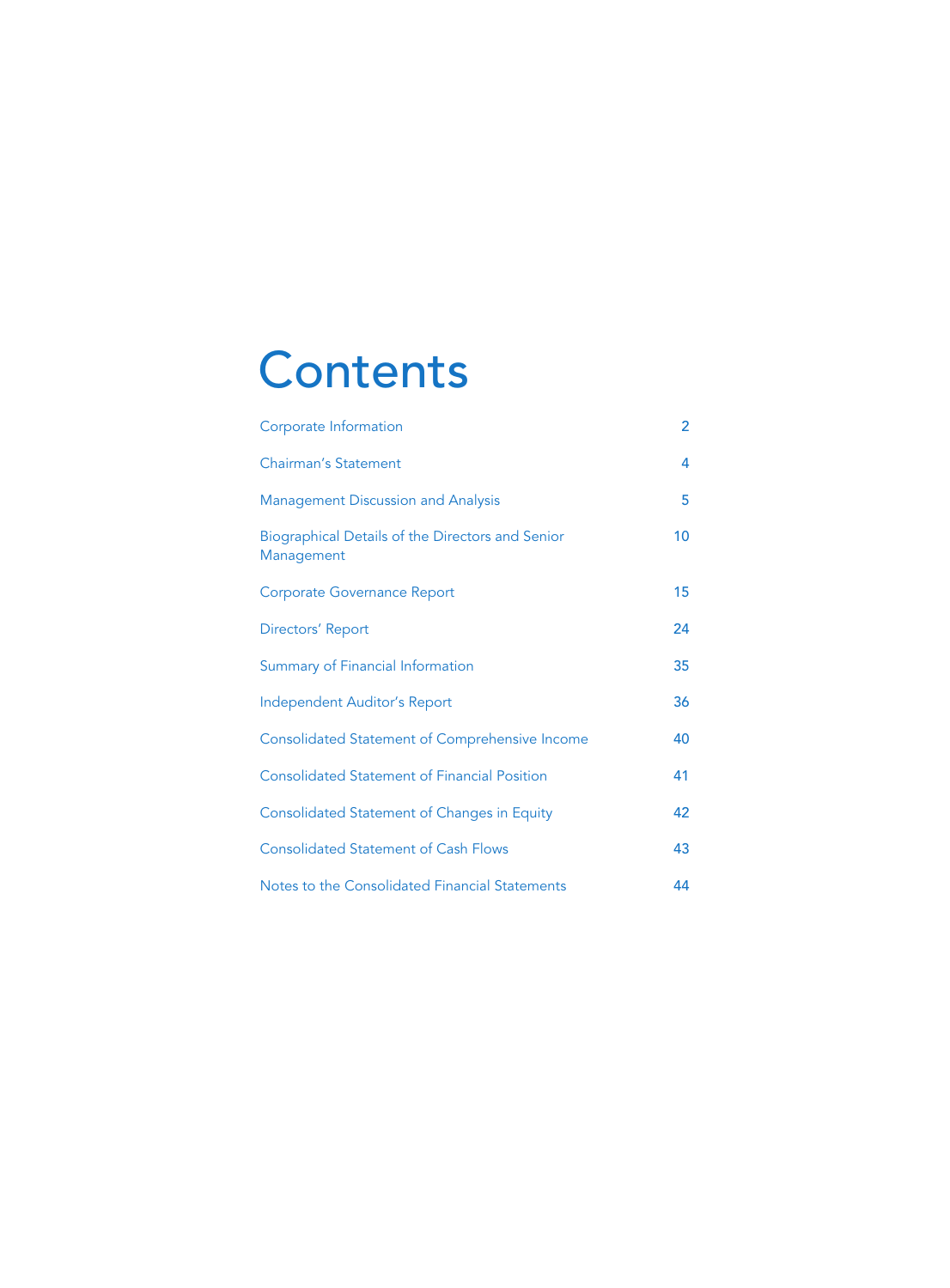# Corporate Information

# BOARD OF DIRECTORS

Chairman and non-executive Director

Mr. Wong Chu Kee Daniel

Chief executive officer and executive Director

Mr. Lau Wai Kwok

### Executive Directors

Ms. Lau Tsz Yan Mr. So Cheuk Wah Benton

### Non-executive Directors

Mr. Chu Siu Sum Alex Mr. Mok Chu Leung Terry Mr. Cheung Nap Kai Mr. Chan Kin Mei Stanley

#### Independent non-executive Directors

Mr. Au Yu Chiu Steven Mr. Chung Fuk Wing Danny Mr. Ko Man Fu Mr. Mak Wai Sing

### BOARD COMMITTEES

#### Audit Committee

Mr. Au Yu Chiu Steven *(Chairman)* Mr. Chan Kin Mei Stanley Mr. Chung Fuk Wing Danny Mr. Ko Man Fu Mr. Mak Wai Sing

#### Remuneration Committee

Mr. Ko Man Fu *(Chairman)* Mr. Au Yu Chiu Steven Mr. Chung Fuk Wing Danny Mr. Mak Wai Sing Mr. Wong Chu Kee Daniel

#### Nomination Committee

Mr. Chung Fuk Wing Danny *(Chairman)* Mr. Au Yu Chiu Steven Mr. Ko Man Fu Mr. Lau Wai Kwok Mr. Mak Wai Sing

#### Corporate Governance Committee

Mr. Chan Kin Mei Stanley *(Chairman)* Mr. Au Yu Chiu Steven Mr. Lau Wai Kwok Mr. Wong Chu Kee Daniel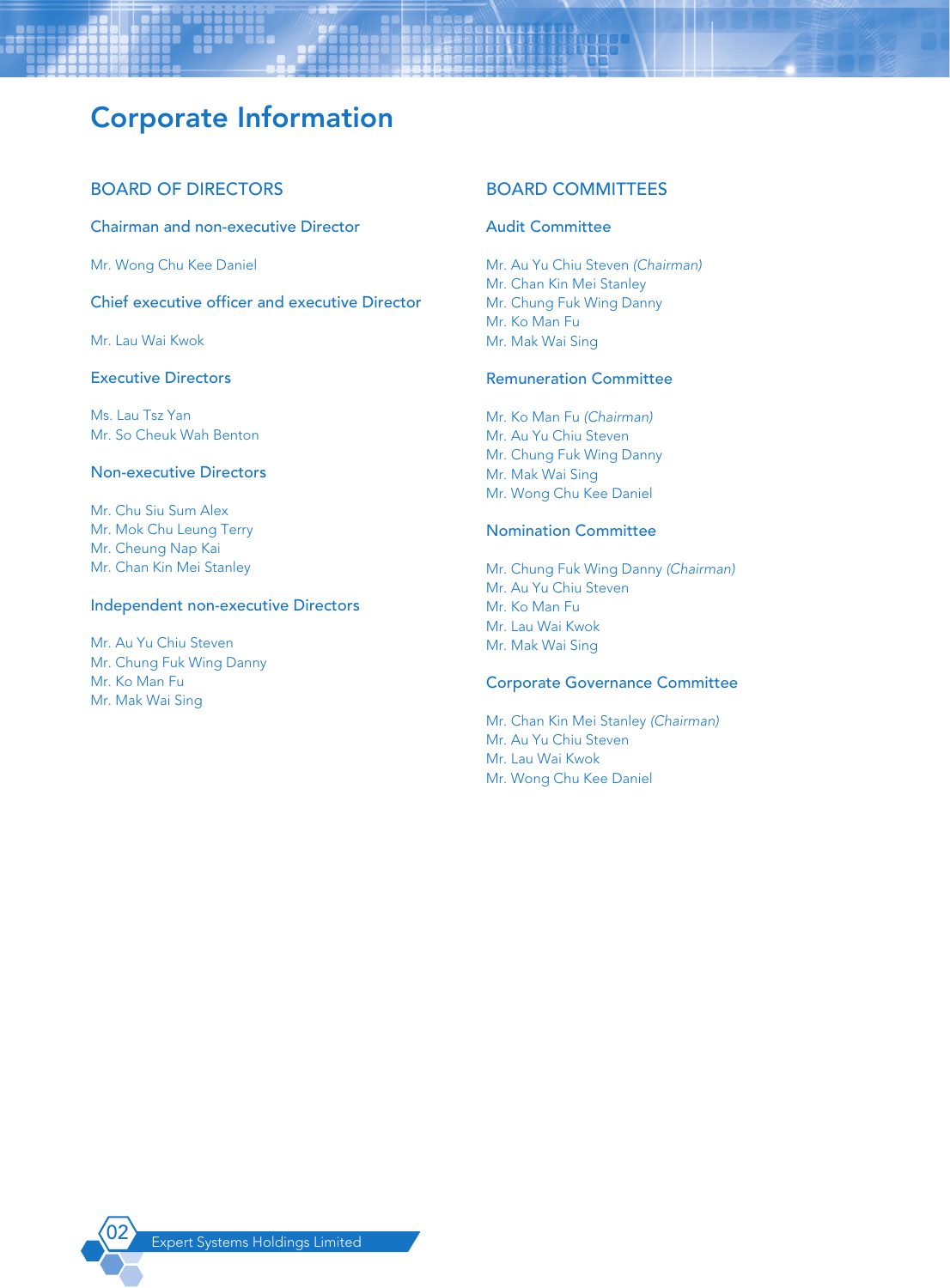# Corporate Information

# AUDITOR

BDO Limited Certified Public Accountants 25th Floor, Wing On Centre 111 Connaught Road Central Hong Kong

### PRINCIPAL SHARE REGISTRAR AND TRANSFER OFFICE IN CAYMAN ISLANDS

Conyers Trust Company (Cayman) Limited **Cricket Square** Hutchins Drive P. O. Box 2681 Grand Cayman KY1-1111 Cayman Islands

### HONG KONG BRANCH SHARE REGISTRAR AND TRANSFER OFFICE

Tricor Investor Services Limited Level 22 Hopewell Centre 183 Queen's Road East Hong Kong

# COMPANY SECRETARY

Mr. Lau Siu Ki

# AUTHORISED REPRESENTATIVES

Mr. Chan Kin Mei Stanley Mr. Lau Wai Kwok

### COMPLIANCE OFFICER

Mr. Lau Wai Kwok

#### REGISTERED OFFICE

**Cricket Square** Hutchins Drive P. O. Box 2681 Grand Cayman KY1-1111 Cayman Islands

### HEADQUARTERS AND PRINCIPAL PLACE OF BUSINESS IN HONG KONG

17/F., AXA Tower, Landmark East 100 How Ming Street Kwun Tong, Kowloon Hong Kong

#### COMPLIANCE ADVISER

Ballas Capital Limited Unit 1802, 18/F., 1 Duddell Street **Central** Hong Kong

# PRINCIPAL BANKER

Industrial and Commercial Bank of China (Asia) Limited 33/F., ICBC Tower 3 Garden Road **Central** Hong Kong

# GEM STOCK CODE

8319

# COMPANY WEBSITE

www.expertsystems.com.hk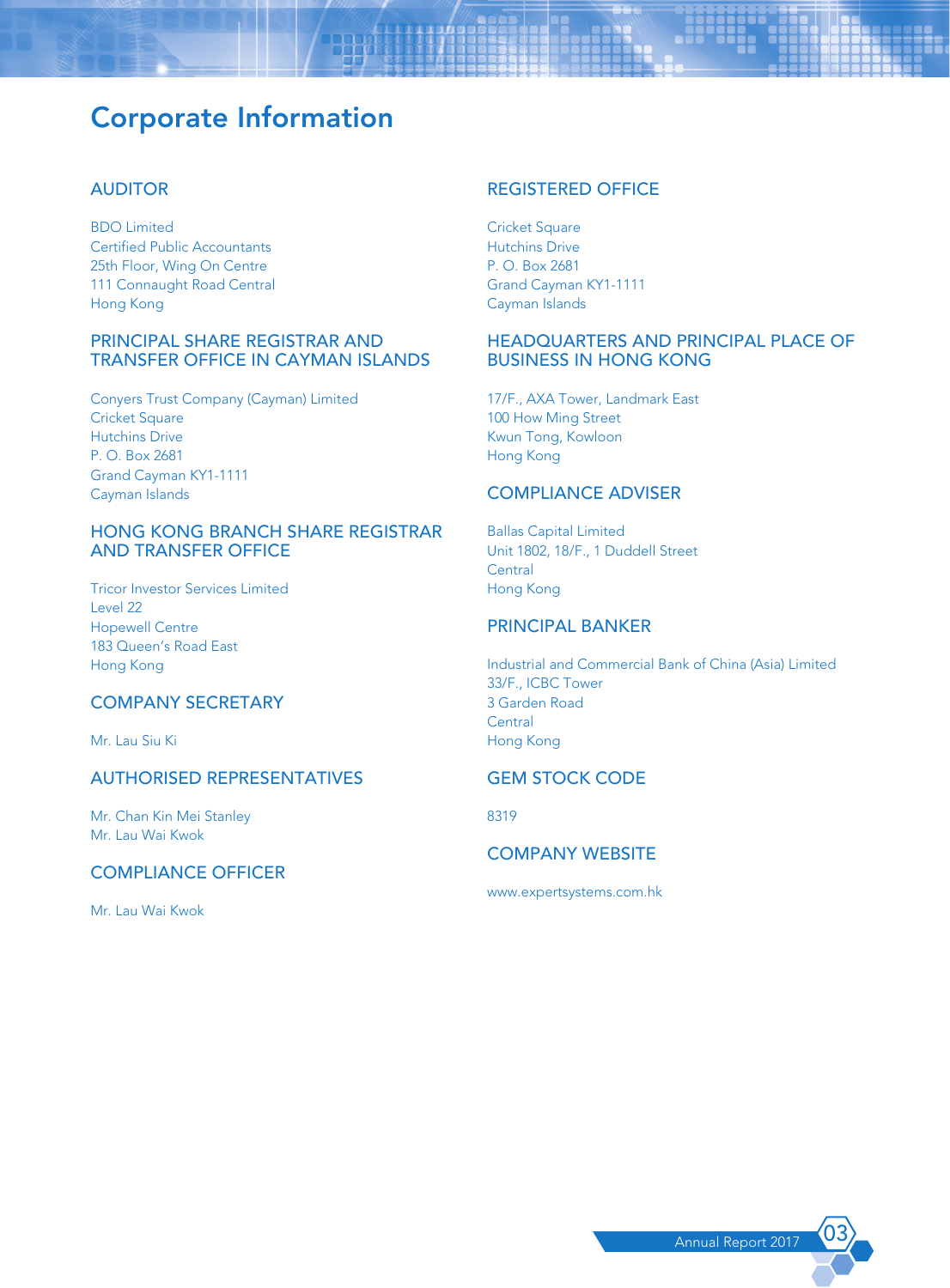# Chairman's Statement

Dear Shareholders,

On behalf of the board of directors (the "Board") of Expert Systems Holdings Limited (the "Company"), I am pleased to present the audited consolidated financial statements of the Company and its subsidiaries (collectively, the "Group") for the year ended 31 March 2017.

2017 was a challenging and exciting year for our Group after listing on the Growth Enterprise Market (the "GEM") of the Stock Exchange of Hong Kong Limited (the "HKEX") on 12 April 2016 (the "Listing").

For financial year ended March 2017, the Group recorded a revenue of HK\$306.5 million with a 6.5% increase from HK\$287.9 million in FY2016 despite the economic slowdown in Hong Kong and Macau. In view of the challenging business environment, the Group proactively deployed more competitive pricing strategy to maintain our market share and the gross profit margin of the Group decreased from 15.1% in FY2016 to 13.9% in FY2017. On the other hand, our administrative expenses decreased by 47.1% in FY2017 compared to the corresponding year. The decrease in administrative expenses was mainly due to the net effect of (i) the non-recurring listing related expenses of approximately HK\$12.5 million incurred in FY2016 but no such expenses were incurred in FY2017; (ii) the decrease in exchange loss of approximately HK\$0.5 million; (iii) the increase in professional and compliance fees of approximately HK\$2.6 million following the Listing; and (iv) the increase in rental and related costs of approximately HK\$0.5 million. We recorded net profit of HK\$7.0 million in FY2017, as compared to net loss of HK\$1.8 million in FY2016. If the non-recurring listingexpenses of HK\$12.5 million incurred in FY2016 were excluded, we would have recorded decrease in net profit of approximately HK\$3.8 million in FY2017, mainly due to the decrease in gross profit margin and increase in professional and compliance fees as mentioned above. Basic earnings per share was HK0.88 cent. The Board does not recommend any final dividends for the year ended 31 March 2017.

In the new page of corporate development, our Group with competent and experienced management team as well as good balanced of client base across private and public sectors enabled us to effectively manage the continual changes of economic situation in Hong Kong and Macau.

We are anticipating a challenging year ahead due to the slow economic growth in Hong Kong and Macau. Nevertheless we are confident that by maintaining the strategic relationship with the vendors; the proven infrastructure solutions; highly diversified customer base; well specialised technical expertise and dynamic management team, we are able to strengthen our position as one of preferred and trustworthy IT infrastructure solutions providers in Hong Kong and **Macau.** 

In the year to come, our Group is to continue our strategies of riding on the latest technologies to provide the best IT infrastructure solutions to clients and at the same time we will explore any appropriate merger and acquisition opportunities. We will continually practice prudent management and corporate governance while capitalising market opportunities to stimulate our business growth.

We remain committed to the sustainable development of our Group in order to strive for the continuation of shareholder value enhancement.

On behalf of the board, I would like to take this opportunity to express our sincere thanks to all shareholders, customers, partners and business associates for their continued support, and last but not least, our dedicated staff for their valued contributions throughout the years.

Wong Chu Kee Daniel *Chairman and non-executive Director*

Hong Kong, 21 June 2017

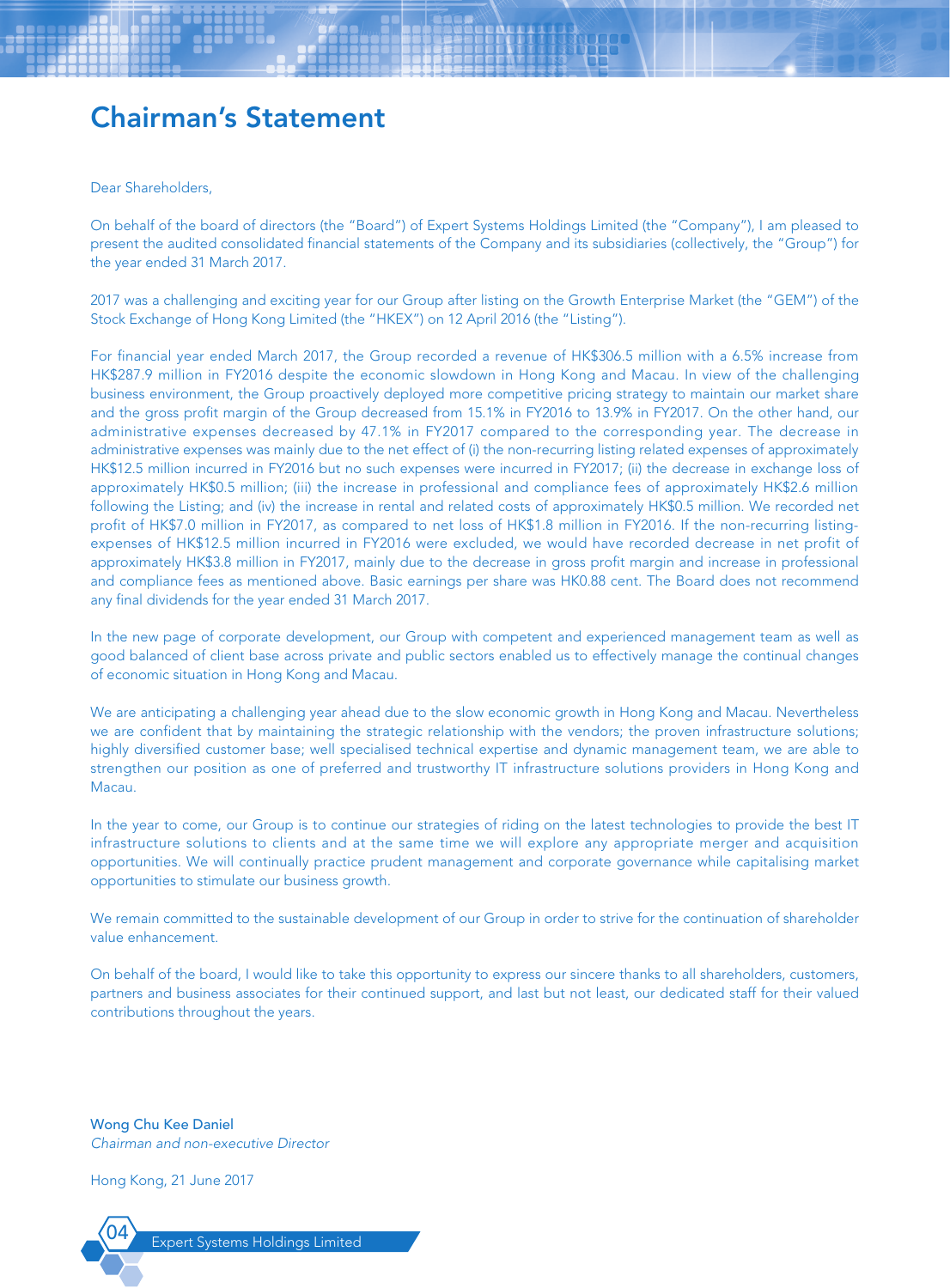The shares of the Company (the "Shares") were successfully listed (the "Listing") on GEM of the Stock Exchange on 12 April 2016 (the "Listing Date"). The Group is principally engaged in the provision of IT infrastructure solutions whereby the Group assesses, designs and implements IT infrastructure solutions for the Group's customers by integrating different hardware and software sourced from third party suppliers to satisfy various IT requirements and needs of the Group's customers.

### BUSINESS REVIEW

For the year ended 31 March 2017 ("FY2017") as compared to the last corresponding year ("FY2016"), the Group recorded a revenue increase of approximately 6.5%, whereas our gross profit was managed to approximately 1.8% decrease.

#### Business in the Private Sector

The Group's revenue in the private sector increased by approximately 2.0% from approximately HK\$156.0 million, representing 54.2% of our total revenue, for FY2016 to approximately HK\$159.1 million, representing 51.9% of our total revenue, for FY2017.

The Group's gross profit in the private sector for FY2017 amounted to approximately HK\$22.8 million, representing 53.6% of our total gross profit and a decrease of approximately HK\$1.1 million, or approximately 4.7%, as compared to that of FY2016 of approximately HK\$23.9 million, representing 55.1% of our total gross profit. Moreover our gross profit margin in FY2017 was approximately 14.3%, representing a decrease of 1.0 percentage point as compared to that of FY2016 of approximately 15.3%.

We consider that the increase in revenue from the private sector was mainly due to the increase in demand for IT infrastructure solutions from our customers in the private sector. The slight decrease in gross profit margin was primarily because the Group proactively deployed the more competitive pricing strategy to maintain our market share in view of the relatively weakening economic outlook in Hong Kong.

#### Business in the Public Sector

The Group's revenue in the public sector increased by approximately 11.7% from approximately HK\$131.9 million, representing 45.8% of our total revenue, for FY2016 to approximately HK\$147.4 million, representing 48.1% of our total revenue, for FY2017.

The Group's gross profit in the public sector for FY2017 amounted to approximately HK\$19.8 million, representing 46.4% of our total gross profit and an increase of approximately HK\$0.3 million, or approximately 1.8%, as compared to that of FY2016 of approximately HK\$19.5 million, representing 44.9% of our total gross profit. Our gross profit margin for FY2017 was approximately 13.5%, representing a decrease of 1.3 percentage points as compared to that of FY2016 of approximately 14.8%.

We consider that the increase in revenue from the public sector was mainly due to the increase in demand for IT infrastructure solutions from our customers in the public sector. As we deployed more competitive pricing strategy to maintain our market share, our gross profit margin from the public sector was reduced.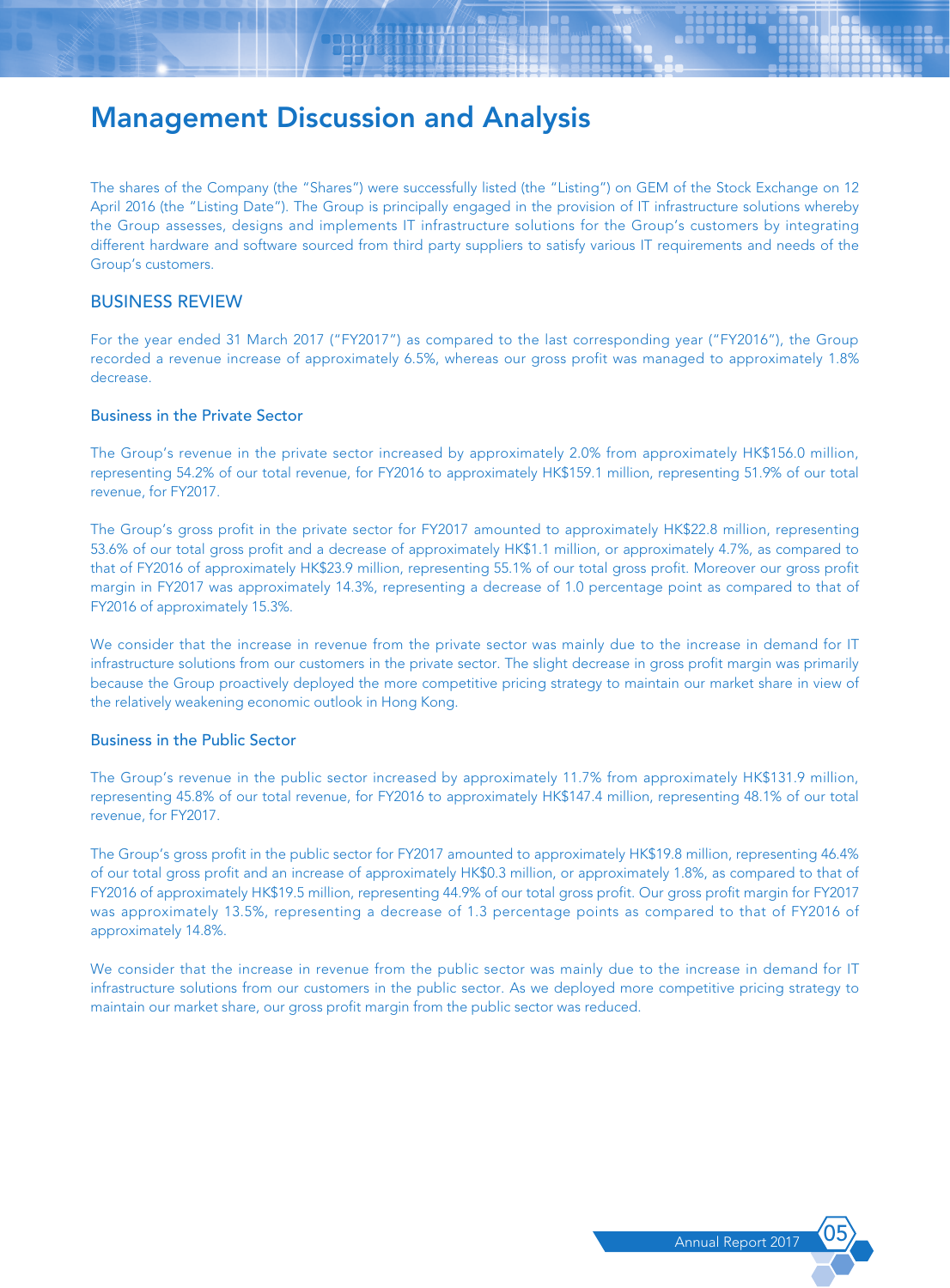### OUTLOOK AND PROSPECTS

Moving forward, as result of the latest technologies transformation, our Group has been focusing on the following business opportunities which are enabling us to grow our business continuously by providing the IT infrastructure solutions to the market.

#### (1) Digital Transformation

In light of the availabilities of the latest technologies as well as the popularity of social media, mobile, web, cloud and big data applications, we believe that more enterprises and institutions will adopt digital transformation information technology to enhance their competitiveness and operations efficiency.

#### (2) Cross Cloud Architecture

The Group believes that the IT infrastructure in most of enterprises and institutions will be in hybrid mode in near future. This means any workload could be shifted online to and fro between on-premises and cloud or between cloud and cloud. The maturity of Cross Cloud Architecture technology creates different usage now and more adoption can be expected in the future.

#### (3) Information Security

The latest worldwide outbreak of ransomware well alerted enterprises and institutions the importance of Information Security. We believe that the enterprises and institutions would increase their expenditure on the overall information security infrastructure, not only ransomware, but others like anti-virus & anti-spam and firewall etc.

In order to capitalise the above mentioned opportunities, we are continuously strengthening our strategic relationship with our suppliers; our domain of specialised technical expertise on the latest and proven infrastructure solutions and a diversified customer base across private and public sectors.

While our Group has been focusing on the core IT infrastructure solutions business with the continual growth, we will explore any appropriate merger and acquisition opportunities for the enhancement of enterprise value. This will only be carried out in cautious manner and has to be for the benefit of our Group and the shareholders' best interest.

Last but not the least, our business has been, and is expected to be, challenged by the weak economic outlook. We believe that the market conditions remain uncertain due to continual slowdown in the growth of both the PRC and global economy. We consider that might have negative impact on our business volume and exert pressure on our pricing terms and hence on our profit margin and profitability.

In conclusion, in view of the uncertain business environment, the Group will be cautious in managing the business risk; prepare to respond to the changes in such economic and business environment, and aim to strategically develop the Group's business to mitigate the said impacts. The Group will continue to focus on its core businesses and provide innovative and integrated IT infrastructure solutions to customers in both private and public sectors, to enable its enterprise and institution customers to extract maximum value from their IT engagements.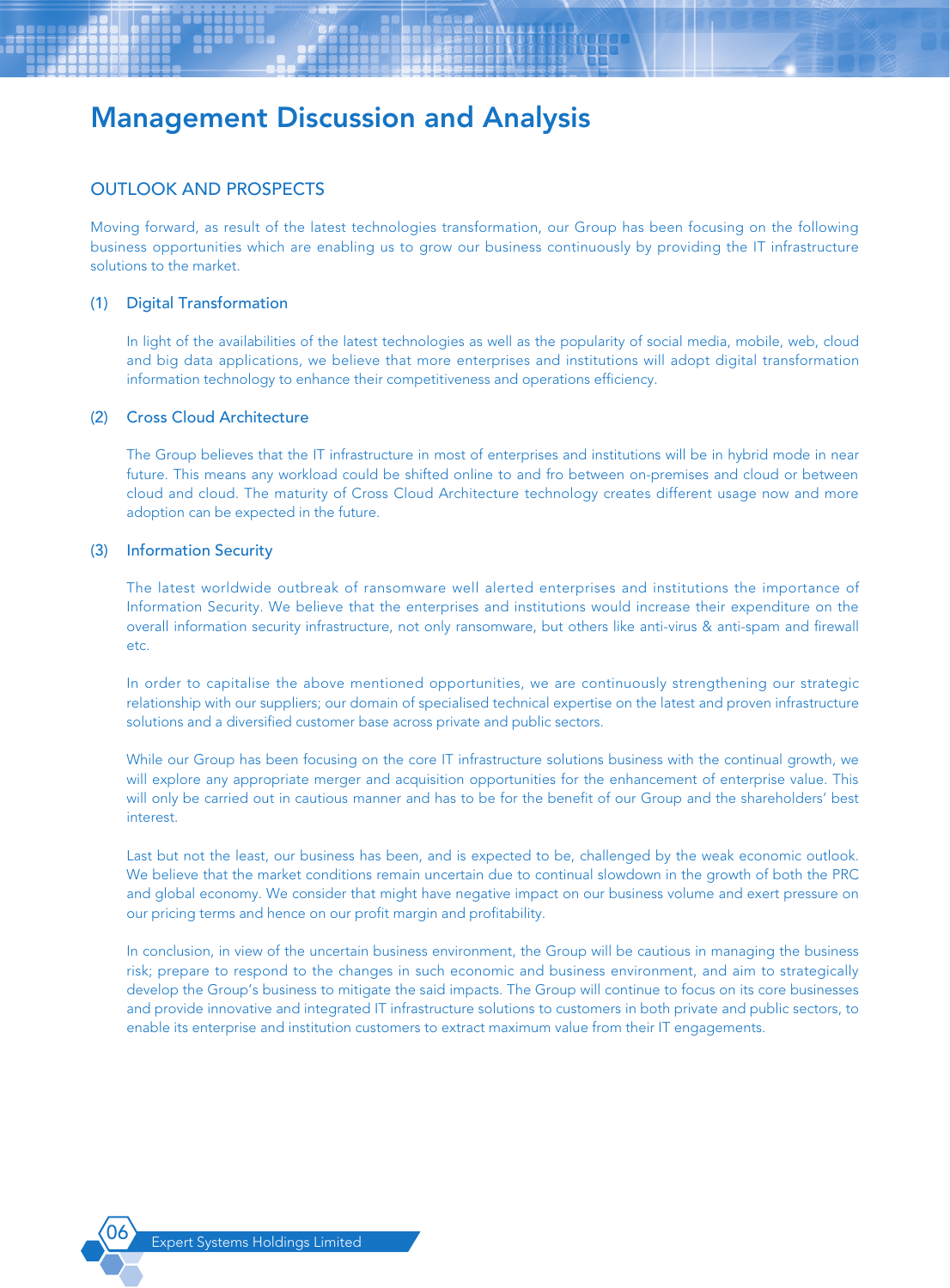#### FINANCIAL REVIEW

#### Revenue

The Group's revenue increased by approximately 6.5% from approximately HK\$287.9 million for FY2016 to approximately HK\$306.5 million for FY2017, which was primarily attributable to the increase in demand from our customers for IT infrastructure solutions in FY2017 as compared to FY2016.

#### Gross profit and gross profit margin

For FY2017, our gross profit amounted to approximately HK\$42.6 million, representing a decrease of approximately HK\$0.8 million, or approximately 1.8%, as compared to that of FY2016 of approximately HK\$43.4 million.

Our gross profit margin in FY2017 was approximately 13.9%, representing a decrease of 1.2 percentage points as compared to that of FY2016 of approximately 15.1%. The decrease in gross profit margin was mainly because the Group proactively deployed more competitive pricing strategy to maintain our market share.

#### Other income and gains

Our other income decreased by approximately HK\$0.4 million (or approximately 39.6%) from approximately HK\$1.0 million for FY2016 to approximately HK\$0.6 million for FY2017. The decrease was mainly due to lesser amount in write back of other payables and interest income in FY2017.

#### Selling expenses

For FY2017, our selling expenses amounted to approximately HK\$23.9 million, representing an increase of approximately HK\$0.6 million (or approximately 2.7%) as compared to FY2016 of approximately HK\$23.3 million. Such increase was mainly attributed by the increase in our staff cost.

#### Administrative expenses

The Group's administrative expenses for FY2017 were approximately HK\$11.0 million, representing a decrease of approximately 47.1% from approximately HK\$20.8 million for FY2016. The decrease was primarily due to the net effect of (i) the non-recurring listing related expenses of approximately HK\$12.5 million incurred in FY2016 but no such expenses were incurred in FY2017; (ii) the decrease in exchange loss of approximately HK\$0.5 million; (iii) the increase in professional and compliance fees of approximately HK\$2.6 million following the Listing of the Company in April 2016; and (iv) the increase in rental and related costs of approximately HK\$0.5 million.

#### Income tax expense

The Group's income tax expense for FY2017 was approximately HK\$1.4 million, representing a decrease of approximately 35.5% from approximately HK\$2.1 million for FY2016. The effective tax rate for FY2017 was approximately 16.2% which was comparable to that of 16.4% for FY2016 after excluding the abovementioned non-recurring Listing related expenses of HK\$12.5 million which was non-deductible.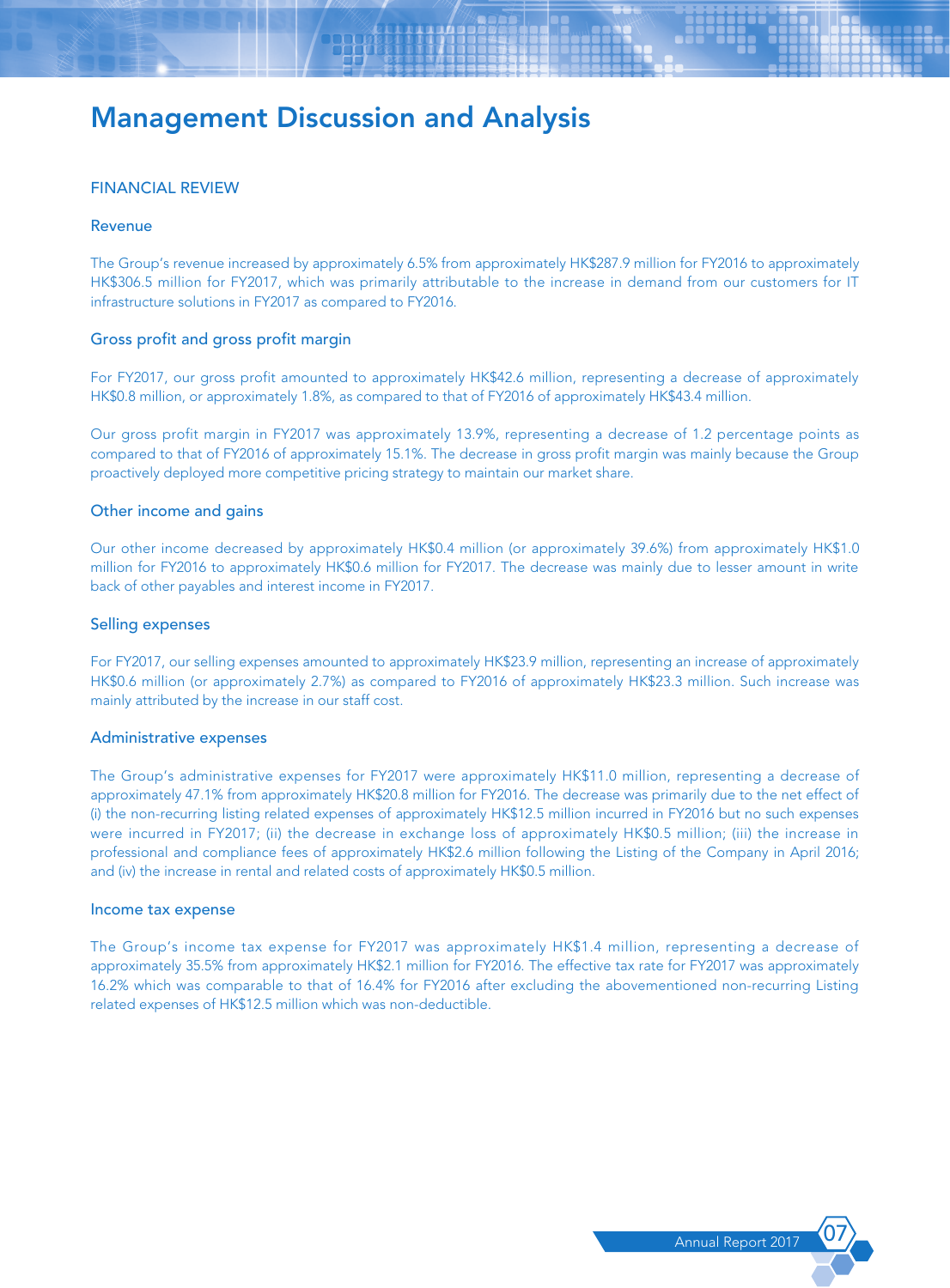#### Profit attributable to owners of the Company

The profit attributable to owners of the Company amounted to approximately HK\$7.0 million for FY2017 as compared with a net loss of approximately HK\$1.8 million for FY2016, which was primarily attributable to the abovementioned effects. However, if the abovementioned non-recurring Listing related expenses of HK\$12.5 million incurred in FY2016 were excluded from the Group's net profit, the Group's underlying net profit for FY2016 would amount to approximately HK\$10.7 million, and the Group would record a decrease of approximately HK\$3.8 million, or approximately 34.9%, in net profit for FY2017 as compared to the underlying net profit for FY2016, mainly due to the decrease in gross profit margin and increase in professional fees and compliance fees as mentioned above.

# LIQUIDITY, FINANCIAL RESOURCES AND FUNDING

We financed our operations primarily through cash generated from our operating activities. During FY2017, we did not have any bank borrowings. As at 31 March 2016 and 2017, we had cash and cash equivalents of approximately HK\$50.5 million and HK\$103.3 million, respectively, which were cash at banks and in hand. As at 31 March 2016 and 2017, the bank deposit of HK\$4.2 million and HK\$2.1 million respectively were pledged to a bank for banker's guarantee of performance bonds which is one of the requirements for being an approved contractor of the Government for supplying IT products and provision of related services. Such banker's guarantee amounted to HK\$2.1 million (31 March 2016: HK\$4.2 million) and the banking facility granted to the Group amounted to HK\$10.8 million (31 March 2016: HK\$10.8 million), of which HK\$8.7 million was unutilised (31 March 2016: HK\$6.6 million).

The Group's gearing ratio, which is calculated by total debt (defined as bank and other debts incurred not in the ordinary course of business) divided by total equity, were nil as at 31 March 2016 and 2017. Going forward, we intend to use our capital for our operations and the expansion plans as stated in the prospectus of the Company dated 30 March 2016 (the "Prospectus").

# CAPITAL STRUCTURE

As at 31 March 2017, the capital structure of our Company comprised issued share capital and reserves.

### **COMMITMENTS**

Our contract commitments mainly involve leases of office and warehouse properties. As at 31 March 2017, the Group's operating lease commitments were approximately HK\$4.3 million (31 March 2016: approximately HK\$9.5 million).

### FUTURE PLANS FOR MATERIAL INVESTMENTS AND CAPITAL ASSETS

Save as disclosed in the Prospectus, the Group did not have other plans for material investments and capital assets.

### MATERIAL ACQUISITIONS AND DISPOSALS OF SUBSIDIARIES AND AFFILIATED COMPANIES

The Group did not have any material acquisitions or disposals of subsidiaries and affiliated companies during FY2017.

### SIGNIFICANT INVESTMENTS

As at 31 March 2017, the Group did not hold any significant investments.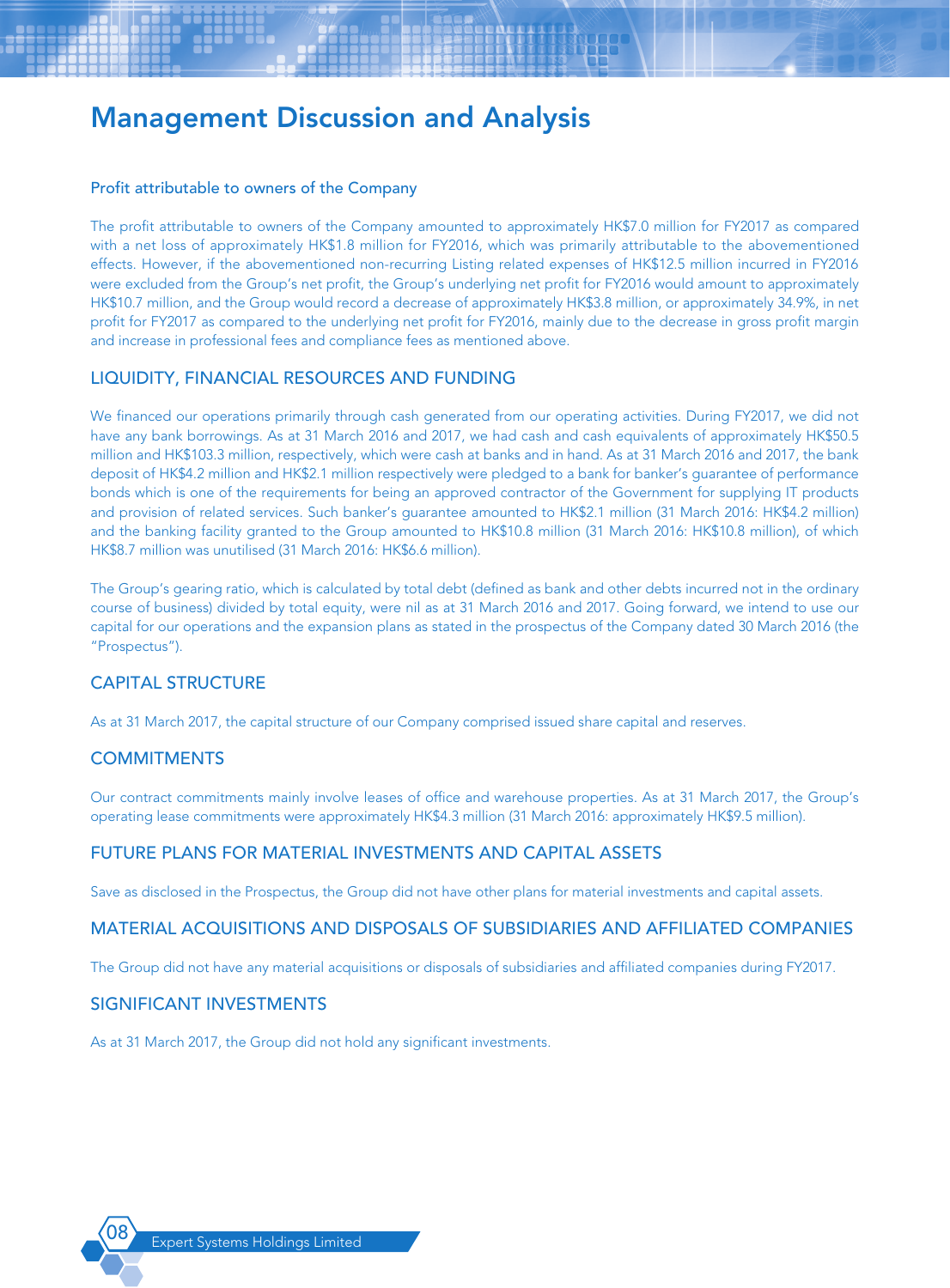# CONTINGENT LIABILITIES

The Group had no material contingent liabilities as at 31 March 2017 (31 March 2016: nil).

# EXPOSURE TO EXCHANGE RATE FLUCTUATION

Foreign currency risk refers to the risk that the fair value or future cash flows of a financial instrument will fluctuate because of changes in foreign exchange rates. The Group mainly operates in Hong Kong with most of the transactions denominated and settled in HK\$. During FY2017, the Group's exposure to foreign currency risk primarily arose from certain financial instruments including trade receivables, cash and cash equivalents and held-to-maturity investments which are denominated in MOP and/or US\$. During FY2017, the Group did not adopt any hedging strategy but the management continuously monitored the foreign exchange risk exposure on a case-by-case basis. The Group did not use any hedging contracts to engage in speculative activities during FY2017.

# CHARGE ON GROUP'S ASSETS

Save as disclosed in Note 19 to the consolidated financial statements, the Group had no charges on the Group's assets.

# INFORMATION ON EMPLOYEES

As at 31 March 2017, the Group had 77 employees (31 March 2016: 73) working in Hong Kong. Employees are remunerated according to their performance and work experience. On top of basic salary, commission, discretionary bonus and share option may be granted to eligible staff by reference to the Group's performance as well as individual's performance. The total staff cost (including remuneration of the Directors and mandatory provident funds contributions) for FY2017 amounted to approximately HK\$27.7 million (FY2016: HK\$26.2 million).

The dedication and hard work of the Group's staff during FY2017 are generally appreciated and recognised.

# SHARE OPTION SCHEME

The Company has adopted the share option scheme (the "Scheme") on 15 March 2016 which will remain in force for a period of 10 years from the effective date of the Scheme. The purpose of the Scheme is to enable the Company to grant options to selected participants as incentives or rewards for their contribution to it. The Directors consider the Scheme, with its broadened basis of participation, will enable the Group to reward the employees, the Directors and other selected participants for their contributions to the Group. The principal terms of the Scheme are summarised in the section headed "Share Option Scheme" in Appendix IV to the Prospectus.

For FY2017, no share option was granted, exercised, expired or lapsed and there was no outstanding share option under the Scheme as at 31 March 2017.

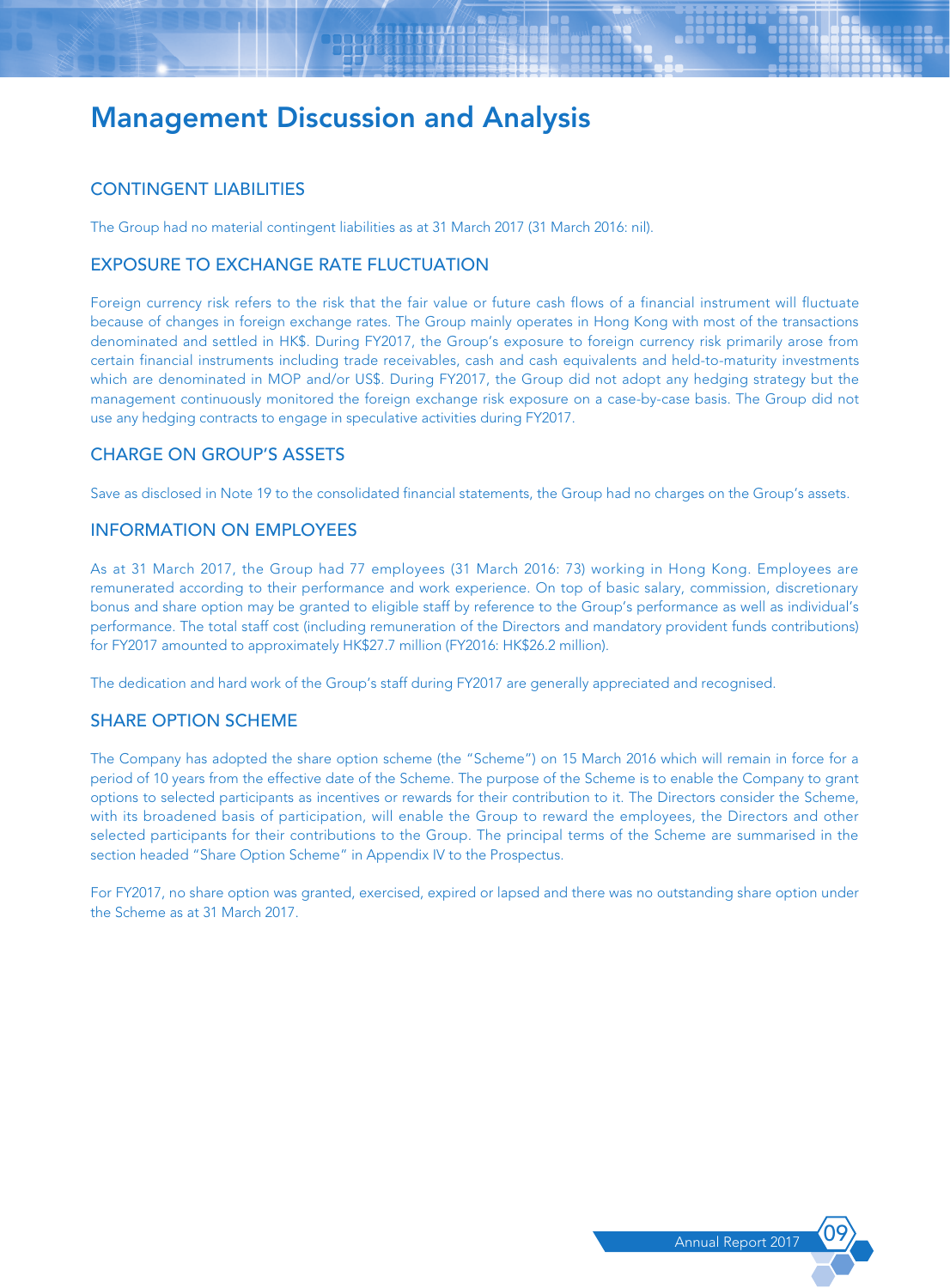# CHAIRMAN AND NON-EXECUTIVE DIRECTOR

Mr. Wong Chu Kee Daniel (**黃主琦**), aged 56, is our chairman and a non-executive Director. Mr. Wong is responsible for providing leadership to our Board and advising on the business strategies of our Group. He was appointed as a Director on 18 September 2015. Mr. Wong had been a director of our operating subsidiary, Expert Systems Limited ("Expert HK"), from October 2003 to September 2004. He was reappointed as a director of Expert HK in February 2007 and he has been holding such directorship up to now. On 15 March 2016, Mr. Wong was appointed as a non-executive Director and the chairman of our Board. He is also a member of both our remuneration committee and corporate governance committee.

Mr. Wong also holds directorships in a number of the other subsidiaries within our Group, namely Expert Systems Group Limited ("Expert BVI") and Expert Systems (Macau) Limited ("Expert Macau"). He is one of our Controlling Shareholders.

Mr. Wong graduated from the University of East Anglia in the United Kingdom with a Bachelor of Science degree in Computer Studies in July 1984. He has over 30 years of experience in the IT industry and previously held various senior managerial positions at AST Research (Far East) Limited ("AST"). Mr. Wong is one of the founders of ServiceOne Limited ("ServiceOne"), which is a connected person of our Company and is principally engaged in providing IT support services across Hong Kong, Macau and China. Currently he is the Chairman and Chief Executive Officer of ServiceOne.

### CHIEF EXECUTIVE OFFICER AND EXECUTIVE DIRECTOR

Mr. Lau Wai Kwok (**劉偉國**), aged 48, is our chief executive officer and an executive Director. Mr. Lau is responsible for overseeing the business, corporate strategy, long-term planning all-round development and daily operations of our Group. He was appointed as a Director on 18 September 2015 and our chief executive officer and an executive Director on 15 March 2016. He is also the compliance officer of our Company and a member of both our nomination committee and corporate governance committee.

Mr. Lau was appointed as a director of our operating subsidiary, Expert HK, on 24 September 2004. He has been the general manager of Expert HK since October 2004, responsible for overseeing the business of our Group. Mr. Lau also holds directorships in other subsidiaries within our Group, namely Expert BVI and Expert Macau. He is one of our Controlling Shareholders.

Mr. Lau graduated from the University of Hong Kong with a degree of Bachelor of Science in November 1991. Mr. Lau has extensive experience in the IT industry, including sales, marketing and operational management. Previously Mr. Lau worked at System-Pro Computers Limited, an IT products reseller, from 1992 to 1995. He joined Dell Computer Asia Limited ("Dell") in January 1996, and he was general sales manager of the large corporate accounts division when he left the company in April 2002. He was manager — sales (public sector) of Hutchison Global Communications Limited before joined our Group in 2004.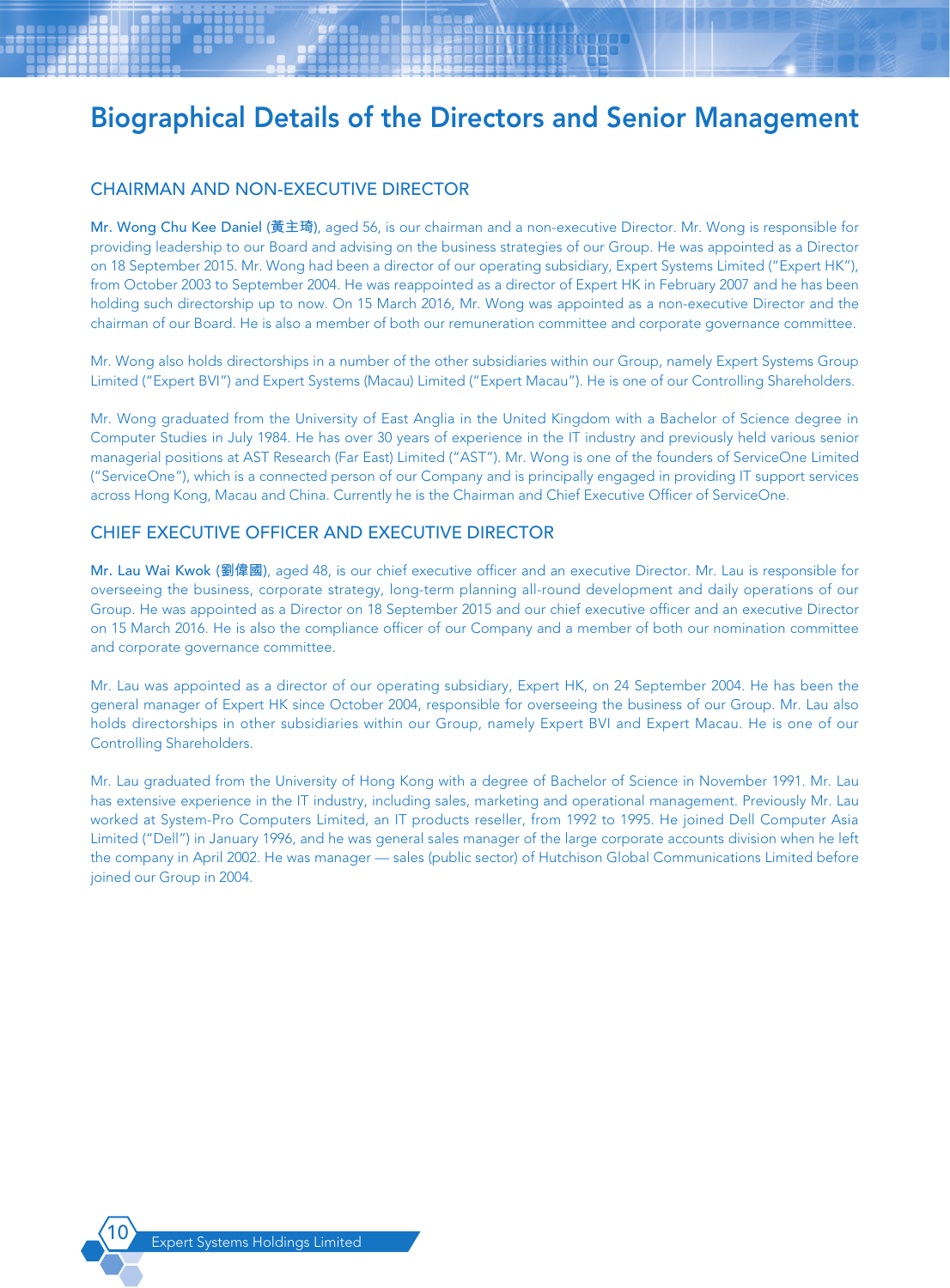### EXECUTIVE DIRECTORS

Ms. Lau Tsz Yan (**劉紫茵**), aged 44, is an executive Director and the general sales manager of the outside sales department of our Group. Ms. Lau was appointed as an executive Director on 15 March 2016. She is responsible for overseeing and managing the sales team of our Group with respect to our clients in the private sector.

Ms. Lau joined our Group in October 1996. Ms. Lau graduated from the Monash University in Australia with a Bachelor of Computing (Information Systems) degree in August 1995. Ms. Lau has 20 years of experience in the sales and marketing of IT infrastructure solutions to corporate clients.

Mr. So Cheuk Wah Benton (**蘇卓華**), aged 43, is an executive Director and the senior sales manager of the outside sales department of our Group. Mr. So was appointed as an executive Director on 15 March 2016. He is responsible for overseeing and managing the sales team of our Group with respect to our clients in the public sector.

Mr. So joined our Group in September 2004. Mr. So graduated from the Hong Kong Technical Colleges with a Higher Diploma in Electronic Engineering in June 1997. Mr. So has over 17 years of experience in the IT industry. Previously he held various positions in IBM and a number of IT products resellers in Hong Kong before he joined our Group in 2003.

### NON-EXECUTIVE DIRECTORS

Mr. Chu Siu Sum Alex (**朱兆深**), aged 56, was appointed as a non-executive Director on 15 March 2016. He is responsible for providing market and industry knowledge in assisting the strategic planning of our Group. Previously Mr. Chu had been a director of our operating subsidiaries, Expert HK and Expert Macau. He is one of our Controlling Shareholders.

Mr. Chu obtained a degree of Bachelor of Science in Computing Science from the University of Newcastle upon Tyne (currently the Newcastle University) in the United Kingdom in June 1984.

Mr. Chu has over 30 years of experience in the IT industry. Mr. Chu was the managing director of AST, responsible for overseeing the entire operation of marketing, sales and technical service in over 11 Asian countries, before he joined Dell in 1994. He was the Hong Kong/PRC sales director, when he left Dell in October 2001. Mr. Chu worked as an executive director in our operating subsidiary, Expert HK, from September 2004 to November 2007, overseeing the overall business and management of Expert HK. Mr. Chu has been working in ServiceOne, which is a connected person of our Company since December 2007. He is currently an executive director of ServiceOne, responsible for overseeing the overall management and sales function of ServiceOne.

Mr. Mok Chu Leung Terry (**莫柱良**), aged 56, was appointed as a non-executive Director on 15 March 2016. He is responsible for providing market and industry knowledge in assisting the strategic planning of our Group. Mr. Mok had been a director of our operating subsidiary, Expert HK, from September 2004 to November 2015. He is one of our Controlling Shareholders.

Mr. Mok obtained a degree of Bachelor of Science from Queen Mary College, the University of London (currently the Queen Mary University of London) in the United Kingdom in August 1983.

Mr. Mok has more than 30 years of experience in the IT industry. Previously he worked in AST and held various senior managerial positions of IT related products resellers in Hong Kong. Mr. Mok has been working in ServiceOne since November 1999, of which he is one of the founders. ServiceOne is a connected person of our Company and is principally engaged in providing IT support services across Hong Kong, Macau and China. Mr. Mok is currently a senior vice president of ServiceOne, supervising and managing the sales and services operation in China.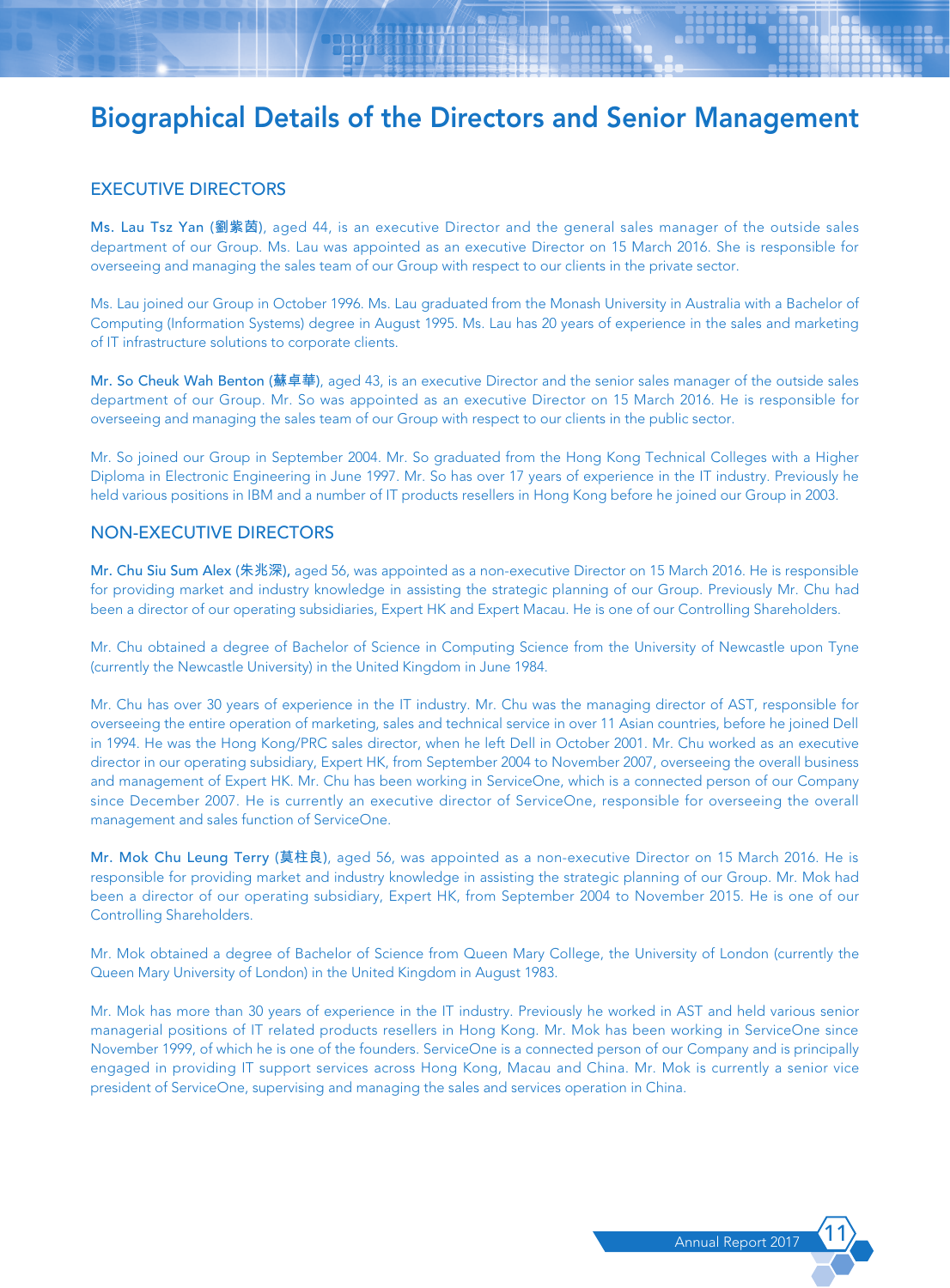Mr. Cheung Nap Kai (**張立基**), aged 57, was appointed as a non-executive Director on 15 March 2016. He is responsible for providing market and industry knowledge in assisting the strategic planning of our Group. Mr. Cheung had been a director of our operating subsidiary, Expert HK, from September 2004 to November 2015. He is one of our Controlling Shareholders.

Mr. Cheung obtained a degree of Bachelor of Science from Imperial College of Science and Technology, the University of London (currently the Imperial College London) in the United Kingdom in August 1982.

Mr. Cheung has over 25 years of experience in the IT industry. He joined Legend Technology Limited, an IT products manufacturer and a subsidiary of Legend, in 1988. He was a general manager, responsible for the distribution business in the PRC, when he left Legend Technology Limited in 1997. Mr. Cheung joined our operating subsidiary, Expert HK, as a senior vice president, from September 2004 to November 2007, responsible for overseeing the business development of Expert HK.

Mr. Chan Kin Mei Stanley (陳健美), aged 45, is a non-executive Director, responsible for advising on the finance, accounting, risk management and corporate governance of our Group. He was appointed as a Director on 25 November 2015 and a non-executive Director on 15 March 2016. He is also the chairman of our corporate governance committee and a member of our audit committee.

Mr. Chan obtained a degree of Bachelor of Arts in Accountancy through distance learning from the University of Bolton in the United Kingdom in September 2007. He was admitted as an associate member of the Institute of Financial Accountants in February 2006.

Mr. Chan has around 26 years of experience in the accounting, finance and human resources fields. Previously Mr. Chan was the company secretary of our operating subsidiary, Expert HK, from March 2003 to September 2004 and was in senior managerial position before he joined ServiceOne in March 2016. Currently he is a vice president, head of finance of ServiceOne, responsible for overseeing the finance and accounting, and human resources and administration functions.

### INDEPENDENT NON-EXECUTIVE DIRECTORS

Mr. Au Yu Chiu Steven (**區裕釗**), aged 58, was appointed as an independent non-executive Director on 15 March 2016. He is responsible for bringing an independent judgment to bear on issues of strategy, investment, policy, performance, accountability, resources, key appointments and standards of conduct. He is also the chairman of our audit committee and a member of our remuneration committee, nomination committee and corporate governance committee.

Mr. Au graduated from the University of East Anglia in the United Kingdom with a degree of Bachelor of Arts majoring in Economics in July 1982. He further received his degree of Master of Business Administration from the University of Western Ontario in Canada in October 2000. Mr. Au was admitted as a Chartered Accountant of the Institute of Chartered Accountants in England and Wales in November 1987. He is a fellow member of the Hong Kong Institute of Certified Public Accountants.

Mr. Au has more than 30 years of experience in the accounting and finance field. He worked as an accountant in the United Kingdom from 1982 to 1987 before he joined Arthur Andersen & Co. in Hong Kong in 1987. He then took up senior managerial positions with various companies in the finance industry. Mr. Au has been an executive director of finance and administration of Matilda International Hospital since October 2002. Mr. Au is also an independent nonexecutive director of Vincent Medical Holdings Limited (stock code: 1612), a company listed on the Main Board of The Stock Exchange of Hong Kong Limited.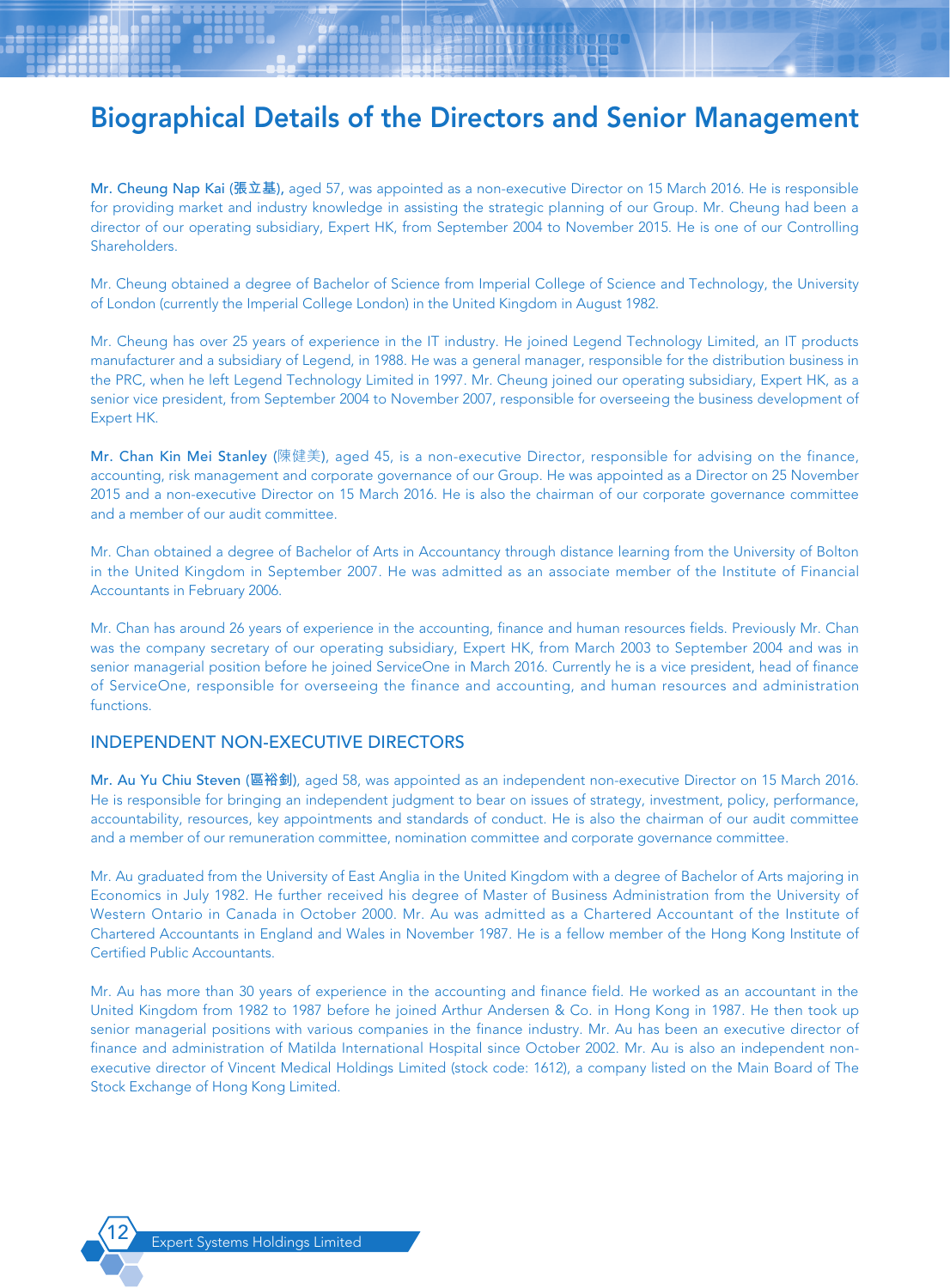Mr. Chung Fuk Wing Danny (**鍾福榮**), aged 61, was appointed as an independent non-executive Director on 15 March 2016. He is responsible for bringing an independent judgment to bear on issues of strategy, investment, policy, performance, accountability, resources, key appointments and standards of conduct. He is also the chairman of our nomination committee and a member of both our audit committee and remuneration committee.

Mr. Chung graduated from the University of Windsor in Canada with a degree in Bachelor of Applied Science majoring in Civil Engineering in June 1981. He further received his degree of Master of Business Administration from the University of Western Sydney in Australia in August 1996. Mr. Chung has been registered as a Chartered Engineer with the Engineering Council in the United Kingdom since September 1987 and as a Civil (General) Engineer with the Institution of Engineers in Australia since July 1994. He has also been a member of the Institution of Engineering and Technology (formerly the Institution of Production Engineers) in the United Kingdom since April 1987, a member of the Institution of Engineers in Australia since August 1991 and a member of the Hong Kong Institution of Engineers since January 1997.

Mr. Chung has over 30 years of experience in the construction industry. He began his career with Shui On Plant and Equipment Services Ltd. ("Shui On"), in 1981. After he left Shui On in 1993, he was in senior managerial positions of a number of construction related companies in Hong Kong and China. Mr. Chung was general manager — regional head, eastern region construction materials in K. Wah Construction Materials (China) Limited ("K. Wah China") from April 2011 to October 2015, responsible for the entire operations of K. Wah China in eastern region of China.

Mr. Ko Man Fu (**高文富**), aged 57, was appointed as an independent non-executive Director on 15 March 2016. He is responsible for bringing an independent judgment to bear on issues of strategy, investment, policy, performance, accountability, resources, key appointments and standards of conduct. He is also the chairman of our remuneration committee and a member of both our audit committee and nomination committee.

Mr. Ko obtained a degree of Bachelor of Laws and Postgraduate Certificate in Laws from the University of Hong Kong in 1986 and 1987 respectively. He was admitted as a solicitor of the High Court of Hong Kong in September 1989. He is a Reverse Mortgage Counsellor of the Law Society of Hong Kong.

Mr. Ko has been working as a solicitor in Hong Kong with various law firms for more than 27 years. He is currently working as a consultant at the law firm, Hau, Lau, Li & Yeung.

Mr. Mak Wai Sing (**麥偉成**), aged 56, was appointed as an independent non-executive Director on 15 March 2016. He is responsible for bringing an independent judgment to bear on issues of strategy, investment, policy, performance, accountability, resources, key appointments and standards of conduct. He is also a member of our audit committee, remuneration committee and nomination committee.

Mr. Mak graduated from the University of Nottingham in the United Kingdom with a degree of Bachelor of Science majoring in civil engineering in July 1983. He further received his degree of Master of Business Administration from the Chinese University of Hong Kong in October 1986.

Mr. Mak has over 26 years of experience in the trading business. He began his career with Swire & Maclaine Ltd. ("Swire & Maclaine"), a trading company in 1986, he was group manager when he left Swire & Maclaine, and then joined Li & Fung (Trading) Limited ("Li & Fung") in June 2000. Mr. Mak was senior vice president when he left Li & Fung in January 2013.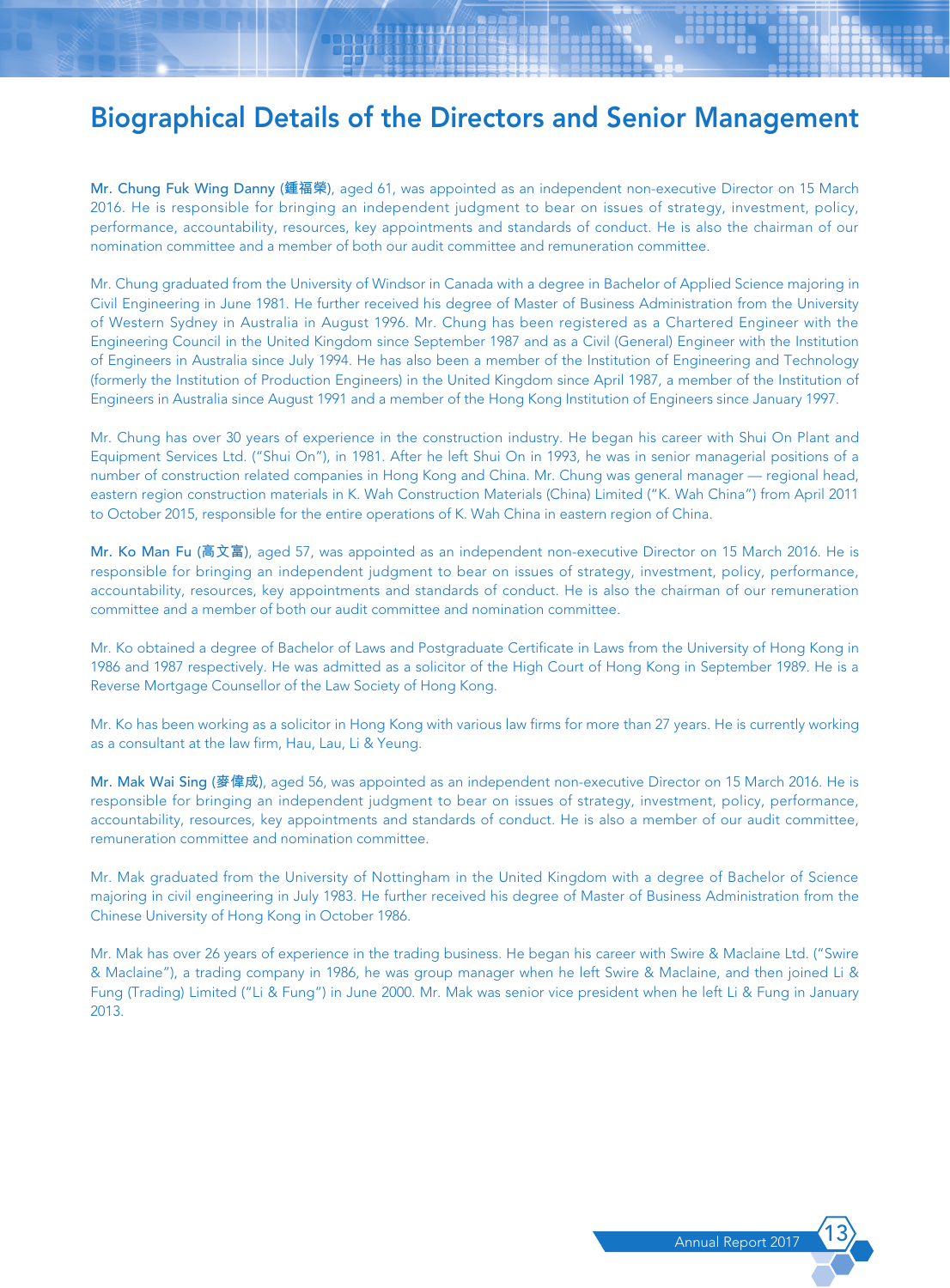### SENIOR MANAGEMENT

Mr. Yan Tsz Yin (**甄子賢**), aged 46, the senior manager of the business development department of our Group. Mr. Yan joined our Group in September 1999. He is responsible for managing our Group's business development and marketing functions. Mr. Yan graduated from the City Polytechnic of Hong Kong (currently the City University of Hong Kong) with a degree of Bachelor of Engineering majoring in Computer Engineering in December 1994. He has around 18 years of experience in the sales and marketing of IT products and services.

Mr. Li Sui Wai, Soan (**李歲偉**), aged 55, the senior manager of the technology services department of our Group. Mr. Li joined our Group in January 2017. He leads our presales service team and project management team of the technology services department which is responsible for identifying the IT solutions that suit the needs of our customers, and preparing and presenting technical proposals together with our outside sales department and demonstrations of the IT solutions identified to our customers. He also leads our project management team of the technology services department to monitor and manage the project schedules and budget to achieve the project results.

Mr. Li graduated from the Open University of Hong Kong with a degree of Bachelor of Computing Science in December 1995. Mr. Li has more than 25 years of experience in working as management on technology services function in different IT companies.

Mr. Chui Yuk Man (**徐育民**), aged 39, the professional services manager of the technology services department of our Group. Mr. Chui joined our Group in December 2007. He is responsible for managing our professional services team to ensure that our Group provides IT solutions to our customers on time and within budget and that the IT solutions have been implemented properly to address the needs of our customers.

Mr. Chui graduated from the Chinese University of Hong Kong with a degree of Bachelor of Engineering in December 2000. He has obtained various certifications and qualifications in systems administration and IT architecture, including Symantec Technical Specialist, VMware Certified Professional 5 Data Center Virtualisation and VMware Certified Advanced Professional 5 Data Center Design. Mr. Chui has around 15 years of experience in the IT industry.

Ms. Wong Yuk Lam (**黃鈺霖**), aged 39, the senior finance manager of our Group. Ms. Wong Yuk Lam joined our Group in May 2005. She oversees the overall accounting and treasury functions of our Group. She is also the company secretary of Expert HK.

Ms. Wong Yuk Lam obtained a degree of Bachelor of Commerce majoring in Accounting through distance learning from the Curtin University of Technology in Australia in February 2007. She was admitted as a Certified Public Accountant of the Hong Kong Institute of Certified Public Accountants in January 2013. Ms. Wong Yuk Lam has over 19 years of experience in the accounting and finance field.

#### COMPANY SECRETARY

Mr. Lau Siu Ki (**劉紹基**), aged 58, is the company secretary of our Company and was appointed in March 2016. He graduated from the Hong Kong Polytechnic (now Hong Kong Polytechnic University) with a Higher Diploma in Accountancy in November 1981. He is a fellow member of both the Association of Chartered Certified Accountants and the Hong Kong Institute of Certified Public Accountants.

Mr. Lau Siu Ki has over ten years of experience in the corporate secretarial field. Prior to becoming a company secretary for listed companies in Hong Kong, he had worked in Ernst and Young, an international accounting firm, for over 15 years.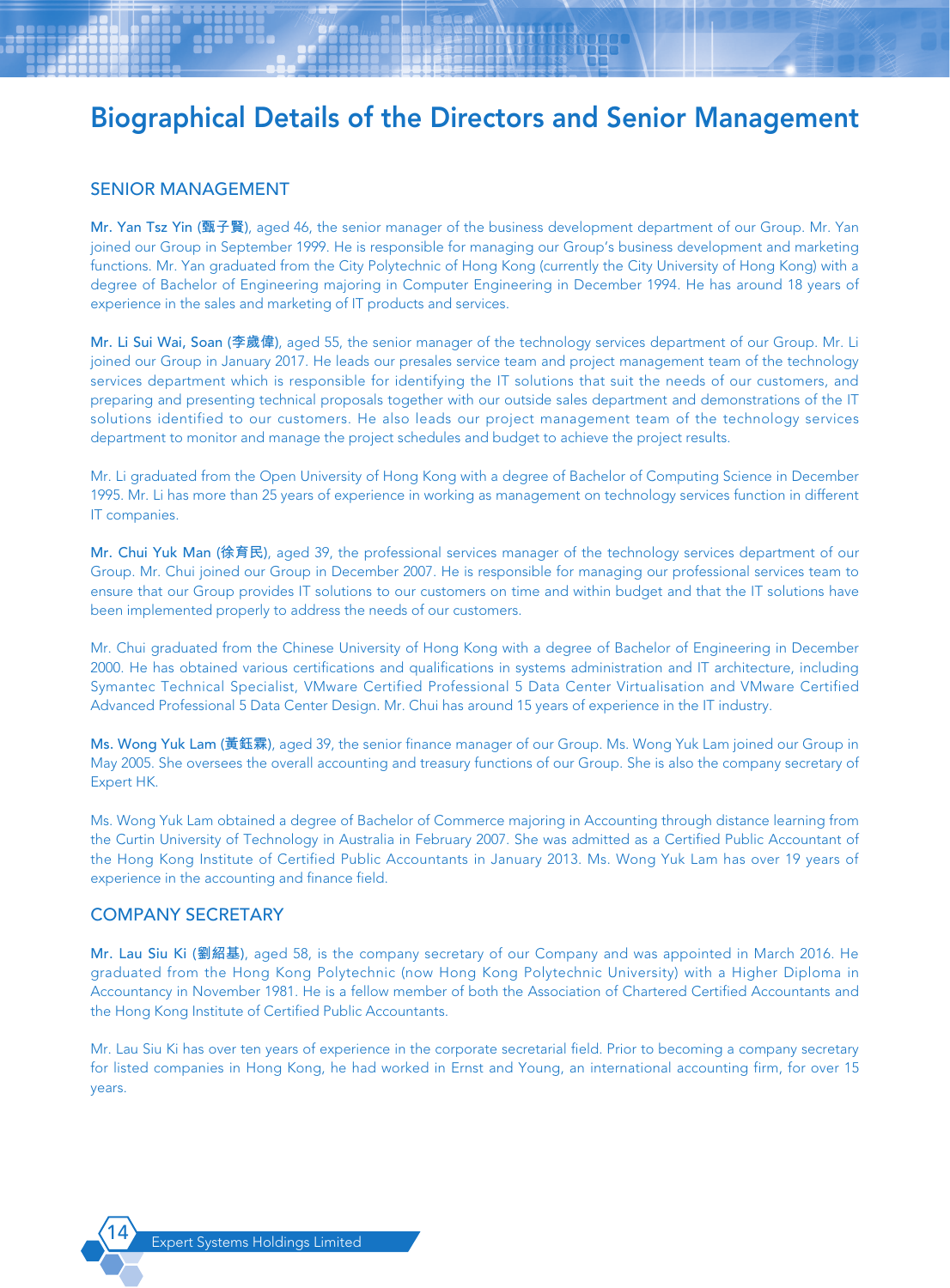# CORPORATE GOVERNANCE PRACTICE

The Shares were listed on the Stock Exchange on 12 April 2016 (the "Listing Date"), the code provisions of the Corporate Governance Code (the "CG Code") as set out in Appendix 15 to the GEM Listing Rules were therefore applicable to the Company for FY2017 since the Listing Date.

The Board recognises the importance of good corporate governance in management and internal control procedures so as to achieve accountability. Therefore, the Company is committed to establish and maintain good corporate governance practices and procedures. The Company has adopted the CG Code and, in the opinion of the Board, the Company has complied with the CG Code from the Listing Date to the date of this annual report, save for the deviation from such code disclosed below in accordance with the GEM Listing Rules.

Pursuant to code provision F.1.1 of the CG Code, the company secretary of the Company should be an employee of the Company and have day-to-day knowledge of the Company's affairs. Mr. Lau Siu Ki, being the Company's company secretary, is not an employee of the Company. The Company has assigned Ms. Wong Yuk Lam, the senior finance manager of the Group, as the contact person with Mr. Lau Siu Ki. Taking into account that Mr. Lau Siu Ki has substantial experience in the corporate secretarial field, providing professional corporate services to Hong Kong listed companies and it is more cost effective to engage an external service provider, the Directors consider that it is beneficial to appoint Mr. Lau Siu Ki as the company secretary of the Company.

The Directors believe that good corporate governance provides a framework that is essential for effective management, successful business growth and a healthy corporate culture which would benefit the Company's stakeholders as a whole. The Directors will continue to review its corporate governance practices in order to enhance its corporate governance standard, to comply with the increasingly tightened regulatory requirements from time to time, and to meet the rising expectation of the shareholders and other stakeholders of the Company.

# BOARD OF DIRECTORS

The Board is responsible for the overall management of the business of the Group and ensures that it is managed in the best interests of the Company and the shareholders as a whole while taking into account the interest of other stakeholders. The Board focuses on formulating the overall business strategy, reviewing and monitoring the business performance, internal controls and risk management of the Group, approving the financial statements and directing and supervising the management of the Company. Execution of operational matters and the powers thereof are delegated to the senior management by the Board. The Board is provided with the management update report to give a balanced and understandable assessment of the performance, recent development and prospects of the Group regularly.

The Board delegates to the Corporate Governance Committee the responsibilities for the corporate governance functions under the code provision D.3.1 of the CG Code including professional development of the Directors and the senior management, and reviewing the Company's compliance with the CG Code and disclosure in this Corporate Governance Report. The Board has reviewed and discussed with the committee about the corporate governance policy of the Group and is satisfied with the effectiveness of the corporate governance policy.

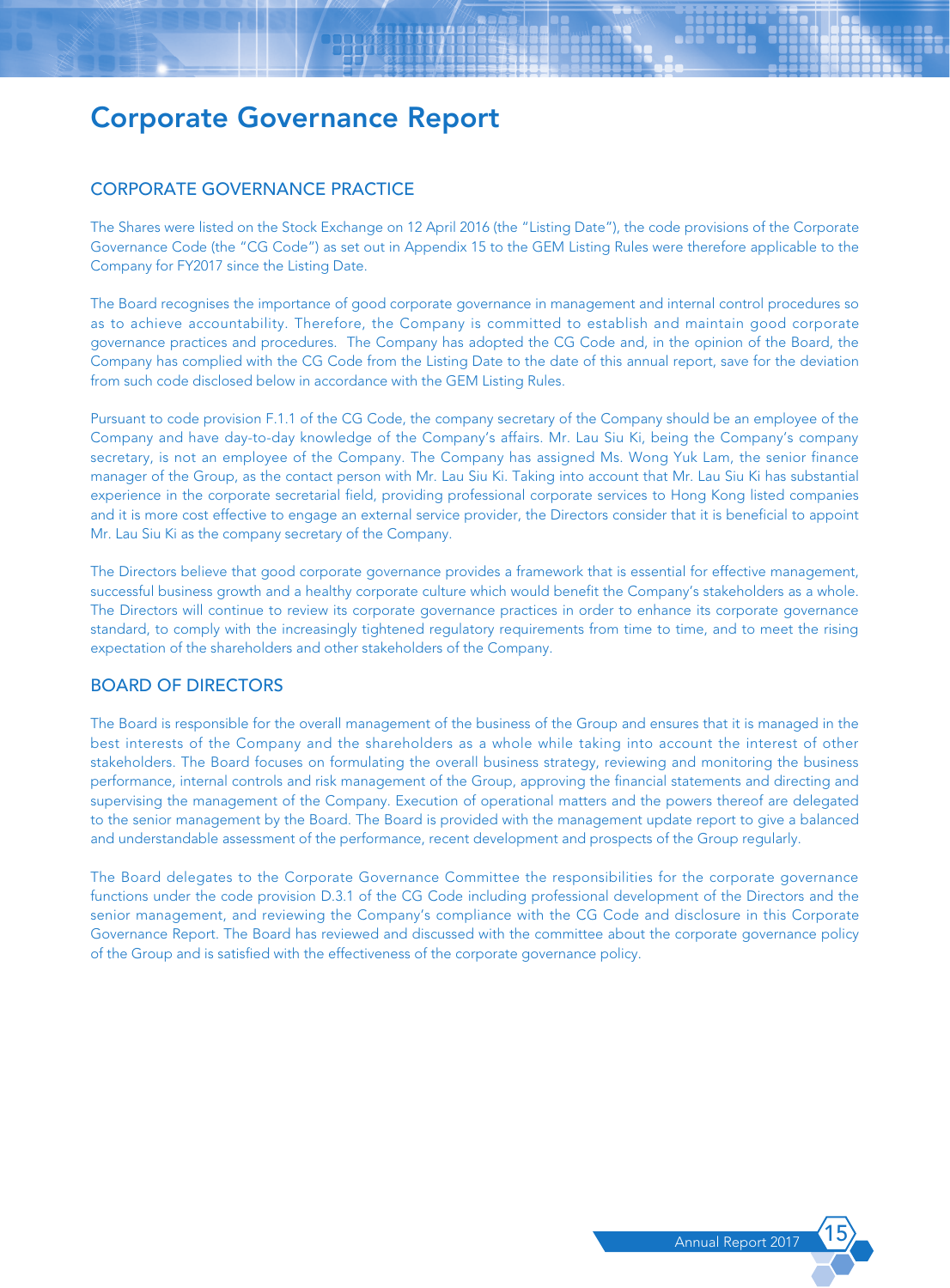#### Composition of the Board

The composition of the Board from the Listing Date up to the date of this annual report is set out as follows:

#### Executive Directors

Mr. Lau Wai Kwok *(Chief Executive Officer)* Ms. Lau Tsz Yan Mr. So Cheuk Wah Benton

#### Non-executive Directors

Mr. Wong Chu Kee Daniel *(Chairman)* Mr. Chu Siu Sum Alex Mr. Mok Chu Leung Terry Mr. Cheung Nap Kai Mr. Chan Kin Mei Stanley

#### Independent non-executive Directors

Mr. Au Yu Chiu Steven Mr. Chung Fuk Wing Danny Mr. Ko Man Fu Mr. Mak Wai Sing

Biographical details of the Directors are set out in "Biographical Details of the Directors and Senior Management" on pages 10 to 14 of this annual report.

In compliance with Rules 5.05A, 5.05(1) and (2) of the GEM Listing Rules, the Company has appointed four independent non-executive Directors representing not less than one-third of the Board and at least one of whom has appropriate professional qualifications, or accounting or related financial management expertise. The Company has received from each independent non-executive Director an annual confirmation of his independence, and the Company considers such Directors to be independent in accordance with Rule 5.09 of the GEM Listing Rules.

With the various experience of the executive Directors, the non-executive Directors and the independent non-executive Directors, the Board considered that the Board has a balance of skills, experience and expertise for the business of the Group given the nature of the Group's business.

To the best knowledge of the Board members, there are no other relationship (including financial, business, family, and other material/relevant relationships) among the members of the Board.

### TERMS OF APPOINTMENT AND RE-ELECTION OF DIRECTORS

Each of our executive Directors entered into a service contract with our Company on 15 March 2016 and we signed letter of appointment with each of our non-executive Directors and independent non-executive Directors. The service contract with each of our executive Directors and the letter of appointment with each of our non-executive Directors and independent non-executive Directors is for an initial term of three years commencing 15 March 2016. The service contracts and the letters of appointment are subject to termination in accordance with their respective terms. The service contracts may be renewed in accordance with our articles of association and the applicable GEM Listing Rules.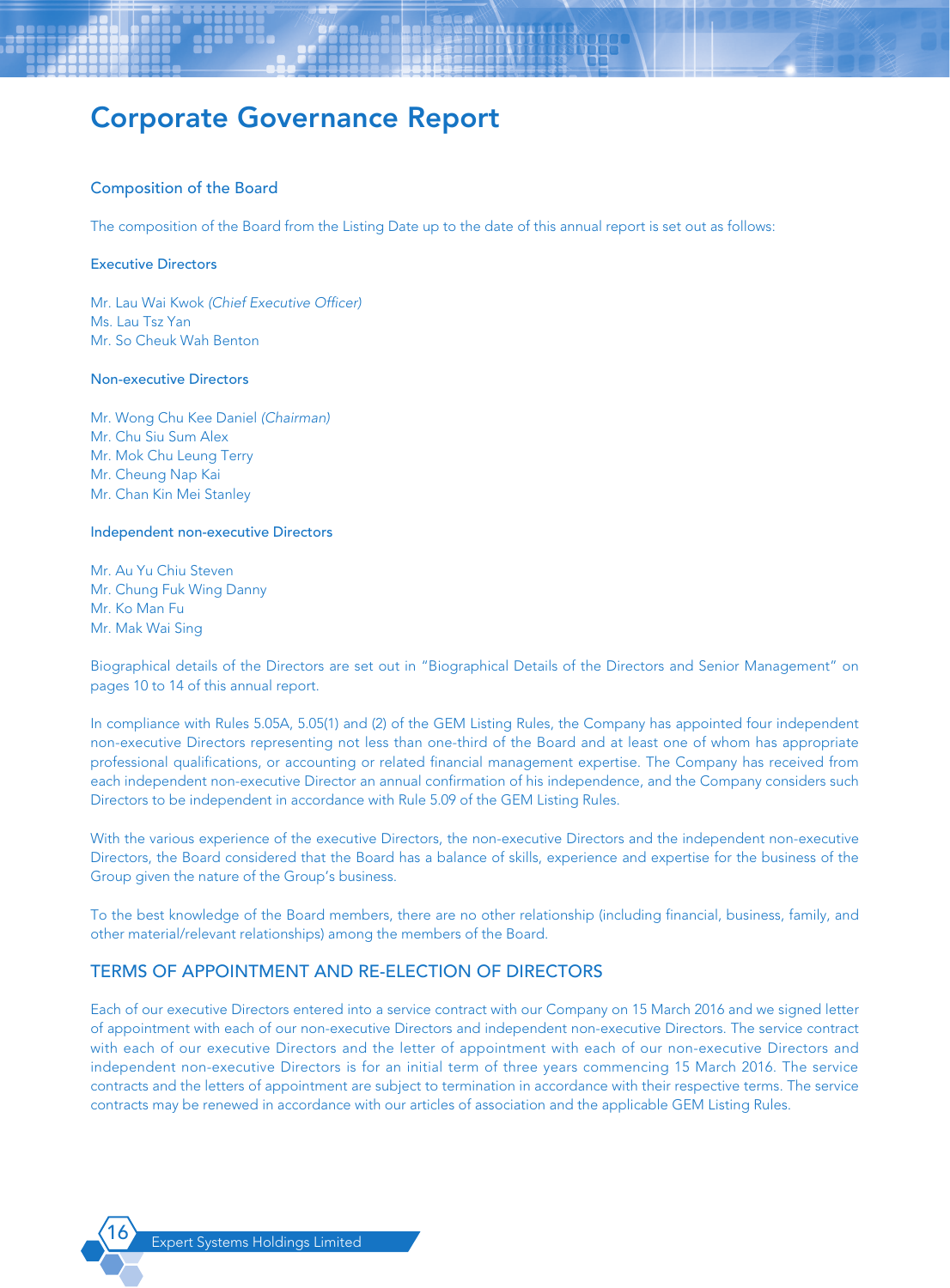According to our articles of association, one-third of the Directors for the time being (or, if their number is not a multiple of three (3), the number nearest to but not less than one-third) shall retire from office by rotation at every annual general meeting of the Company, provided that every Director shall be subject to re-election at annual general meeting at least once every three years. Any Director who is appointed by the Board to fill casual vacancy shall hold office until the first general meeting after his appointment, and be subject to re-election at such meeting and any Director appointed by the Board as an addition to the existing Board shall hold office only until the next following general meeting of the Company and shall then be eligible for re-election.

As such, each of Mr. Mok Chu Leung Terry, Mr. Cheung Nap Kai, Mr. Au Yu Chiu Steven and Mr. Chung Fuk Wing Danny will retire from office as Director. Mr. Mok Chu Leung Terry and Mr. Cheung Nap Kai have indicated that they do not intend to offer themselves for re-election at the forthcoming annual general meeting of the Company to be held on 22 September 2017 (the "2017 AGM"). Mr. Au Yu Chiu Steven and Mr. Chung Fuk Wing Danny being eligible, will offer themselves for re-election at the 2017 AGM pursuant to article 84(1) of our articles of association.

At the 2017 AGM, separate ordinary resolutions will be put forward to the shareholders of the Company in relation to the proposed re-election of Mr. Au Yu Chiu Steven and Mr. Chung Fuk Wing Danny as independent non-executive Directors, each for a term commencing from the date of the annual general meeting approving his appointment and ending at the conclusion of the annual general meeting of the Company to be held in 2020.

# CHAIRMAN AND CHIEF EXECUTIVE OFFICER

The role of Chairman and Chief Executive Officer is separate and is not performed by the same individual to avoid power being concentrated in any one individual. Mr. Wong Chu Kee Daniel has been the Chairman of the Board and Mr. Lau Wai Kwok has been the chief executive officer of the Company since the Listing.

### DIRECTORS' TRAINING AND PROFESSIONAL DEVELOPMENT

Every Director keeps abreast of responsibilities as a director of the Company and of the conduct, business activities and development of the Company.

The Directors are fully aware of the requirement under the code provision A.6.5 of the CG Code regarding continuous professional development. During the year ended 31 March 2017, all Directors received regular briefings and updates on the Group's business, operations, risk management, internal controls, corporate governance matters and relevant laws and regulations. They have also attended courses and seminars organised by external professional bodies and/or read materials on topics relevant to the duties and responsibilities of a director. All Directors have provided the Company with their respective training records pursuant to the CG Code.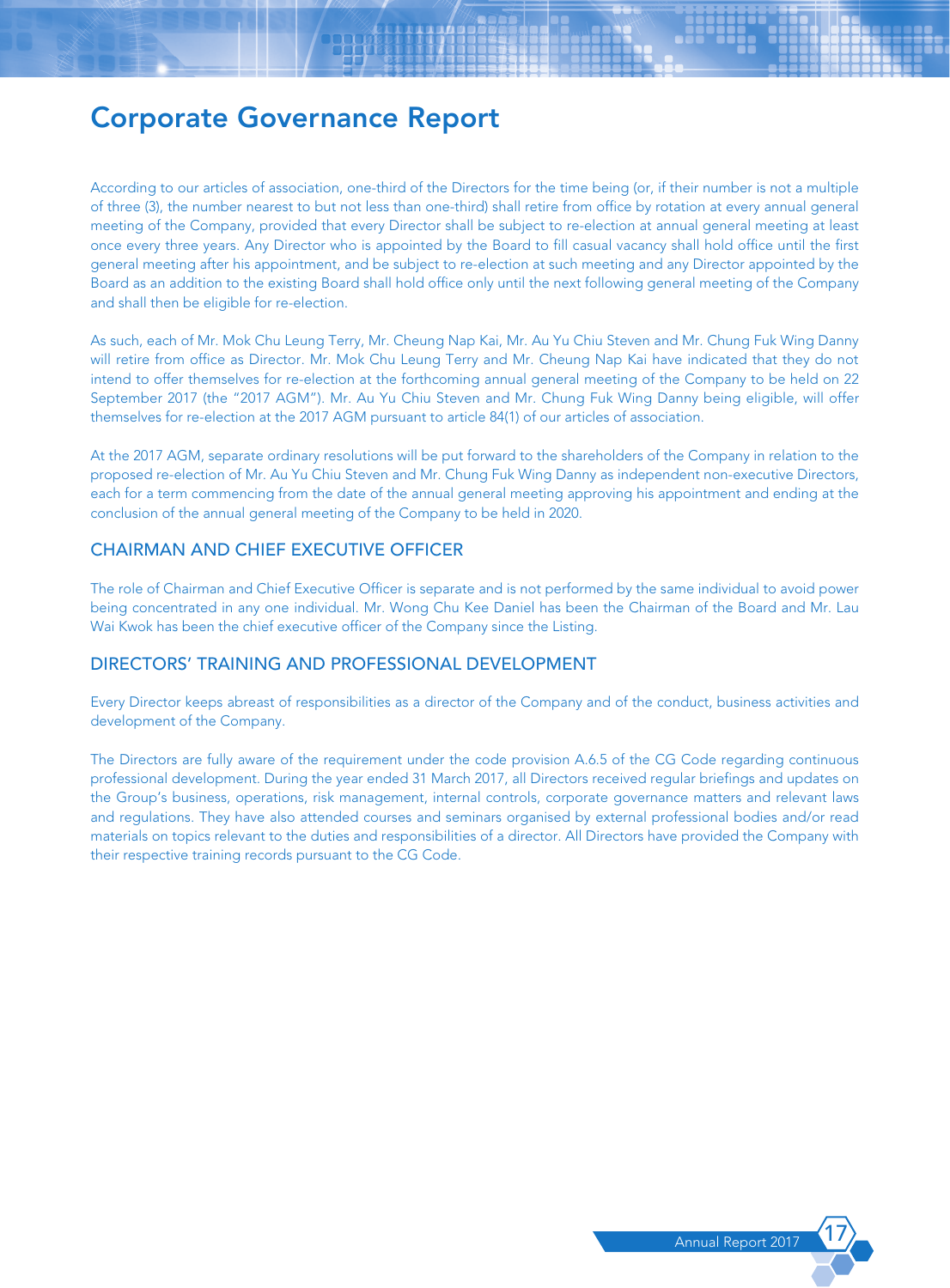# BOARD COMMITTEE

The Board has established four Board committees, namely the Audit Committee, the Remuneration Committee, the Nomination Committee and the Corporate Governance Committee, for overseeing particular aspects of the Company's affairs. All Board committees have been established with defined written terms of reference, which are posted on the GEM's website www.hkgem.com and the Company's website at www.expertsystems.com.hk. All the Board committees should report to the Board on their decisions or recommendations made.

The practices, procedures and arrangements in conducting meetings of Board committees follow in line with, so far as practicable, those of the Board meetings.

All Board committees are provided with sufficient resources to perform their duties and, upon reasonable request, are able to seek independent professional advice in appropriate circumstance, at the Company's expense.

#### Audit Committee

The chairman of the Audit Committee is Mr. Au Yu Chiu Steven, an independent non-executive Director, and other members include Mr. Chan Kin Mei Stanley, a non-executive Director, and Mr. Chung Fuk Wing Danny, Mr. Ko Man Fu and Mr. Mak Wai Sing, each being an independent non-executive Director. The written terms of reference of the Audit Committee as suggested under the CG Code are posted on the GEM website and on the Company's website.

The main objective of the Audit Committee is to assist the Board in fulfilling its fiduciary responsibilities to the Company and each of its subsidiaries to act in the interest of the Shareholders as a whole.

Its primary duties include: (a) to consider and make recommendations to the Board on the appointment, reappointment and removal of the external auditor, and to approve the remuneration and terms of engagement of the external auditor, and any questions of its resignation or dismissal; (b) to review and monitor the external auditor's independence and objectivity and the effectiveness of the audit process in accordance with applicable standards; (c) to discuss with the external auditor the nature and scope of the audit and reporting obligations before the audit commences; (d) to develop and implement policy on engaging an external auditor to supply non-audit services; (e) to make recommendations to the Board as it deems appropriate on any area within its remit where action or improvement is needed; and (f) to monitor integrity of the Company's financial statements and the annual report and accounts, half-year report and quarterly reports, and to review significant financial reporting judgments contained in them.

The Company has complied with Rule 5.28 of the GEM Listing Rules in that the Audit Committee must comprise a minimum of three members and must be chaired by an independent non-executive Director who possesses appropriate professional qualifications or accounting or related financial management expertise as required in Rule 5.05(2) of the GEM Listing Rules.

The Group's financial statements for the year ended 31 March 2017 have been reviewed by the Audit Committee. The Audit Committee is of the opinion that the financial statements of the Group for the year ended 31 March 2017 comply with the applicable accounting standards and the GEM Listing Rules.

#### Remuneration Committee

The chairman of the Remuneration Committee is Mr. Ko Man Fu, an independent non-executive Director, and other members include Mr. Au Yu Chiu Steven, Mr. Chung Fuk Wing Danny and Mr. Mak Wai Sing, each being an independent non-executive Director and Mr. Wong Chu Kee Daniel, our chairman and non-executive Director. The written terms of reference of the Remuneration Committee as suggested under the CG Code are posted on the GEM website and the Company's website.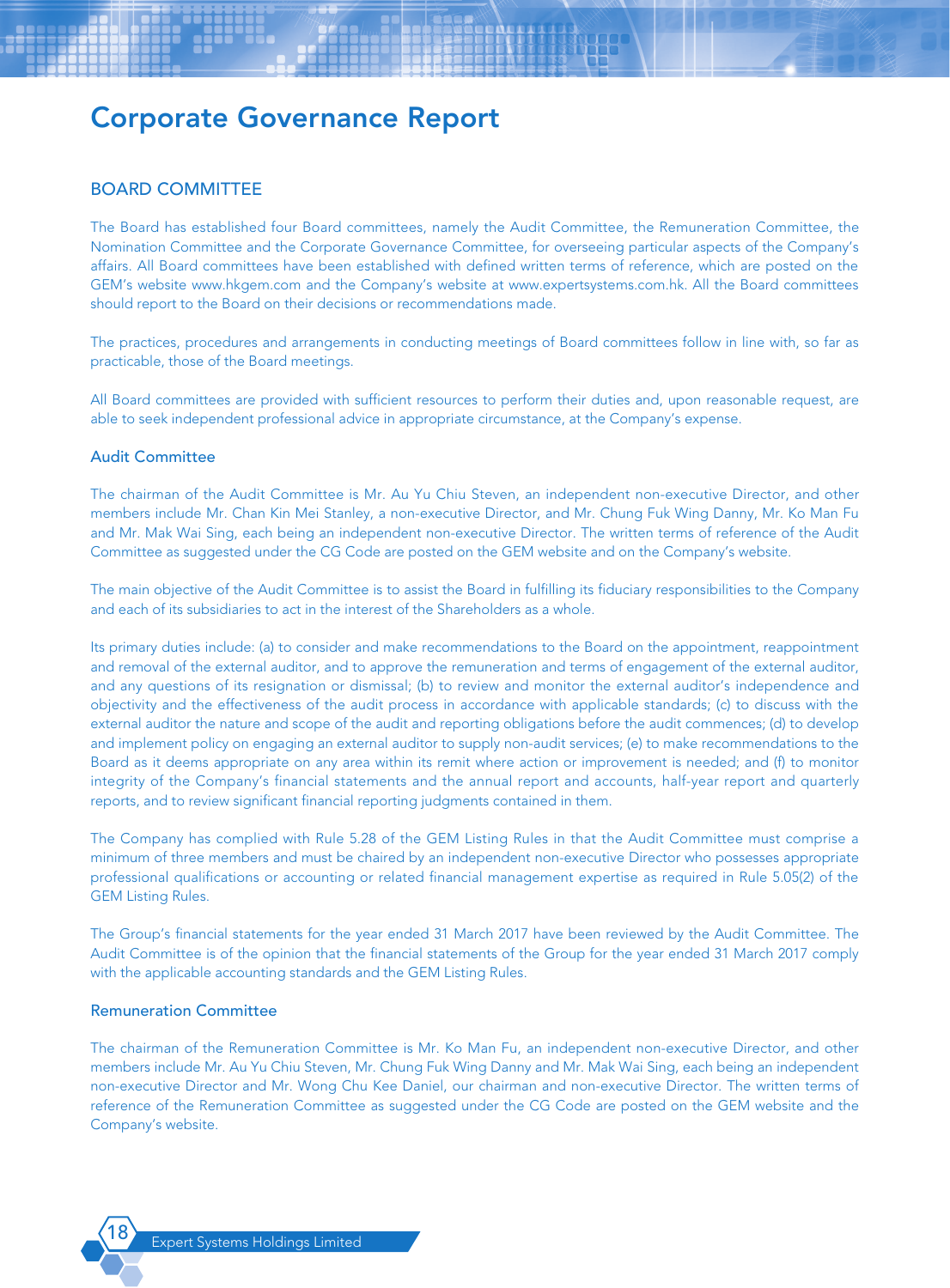The main functions of the Remuneration Committee include: (a) to make recommendations to the Board on the Company's policy and structure for all of the Directors' and senior management's remuneration and on the establishment of a formal and transparent procedure for developing remuneration policy; (b) to review and approve the management's remuneration proposals with reference to the Board's corporate goals and objectives; (c) to make recommendations to the Board on the remuneration packages of individual executive Directors and senior management; (d) to make recommendations to the Board on the remuneration of the non-executive Directors; (e) to consider salaries paid by comparable companies, time commitment and responsibilities and employment conditions elsewhere in the Group; (f) to review and approve compensation payable to the executive Directors and the senior management for any loss or termination of office or appointment to ensure that it is consistent with contractual terms and is otherwise fair and not excessive; and (g) to review and approve compensation arrangements relating to dismissal or removal of the Directors for misconduct to ensure they are consistent with contractual terms and are otherwise reasonable and appropriate.

The remuneration of members of the senior management by band for the year ended 31 March 2017 is set out below:

| Remuneration band    | Number of<br>individuals |
|----------------------|--------------------------|
| Nil to HK\$1,000,000 |                          |

Further particulars regarding Directors' remuneration and the five highest paid employees as required to be disclosed pursuant to the GEM Listing Rules are set out in Note 10 to the consolidated financial statements.

#### Nomination Committee

The chairman of the Nomination Committee is Mr. Chung Fuk Wing Danny, an independent non-executive Director, and other members include Mr. Au Yu Chiu Steven, Mr. Ko Man Fu and Mr. Mak Wai Sing, each being an independent nonexecutive Director, and Mr. Lau Wai Kwok, chief executive officer and executive Director. The written terms of reference of the Nomination Committee as suggested under the CG Code are posted on the GEM website and on the Company's website.

The main objectives of the Nomination Committee are to implement a formal, transparent and objective procedure for appointing the Board members and to provide clear disclosure of the Company's policies on the nomination and evaluation of the Board members in the Company's annual report. Its primary functions include: (a) to review the structure, size and composition (including the skills, knowledge, experience and diversity of perspectives) of the Board at least annually and make recommendations on any proposed changes to the Board to complement the Company's corporate strategy; (b) to identify individuals suitably qualified to become the Board members and select or make recommendations to the Board on the selection of individuals nominated for directorships; (c) to assess the independence of the independent non-executive Directors; and (d) to make recommendations to the Board on the appointment or re-appointment of the Directors and succession planning for the Directors, in particular the chairman and the chief executive.

#### Corporate Governance Committee

The chairman of the committee is Mr. Chan Kin Mei Stanley, a non-executive Director. Other members include Mr. Lau Wai Kwok, our chief executive officer and executive Director, Mr. Wong Chu Kee Daniel, our chairman and non-executive Director and Mr. Au Yu Chiu Steven, an independent non-executive Director. The written terms of reference of the Corporate Governance Committee are posted on the GEM website and on the Company's website.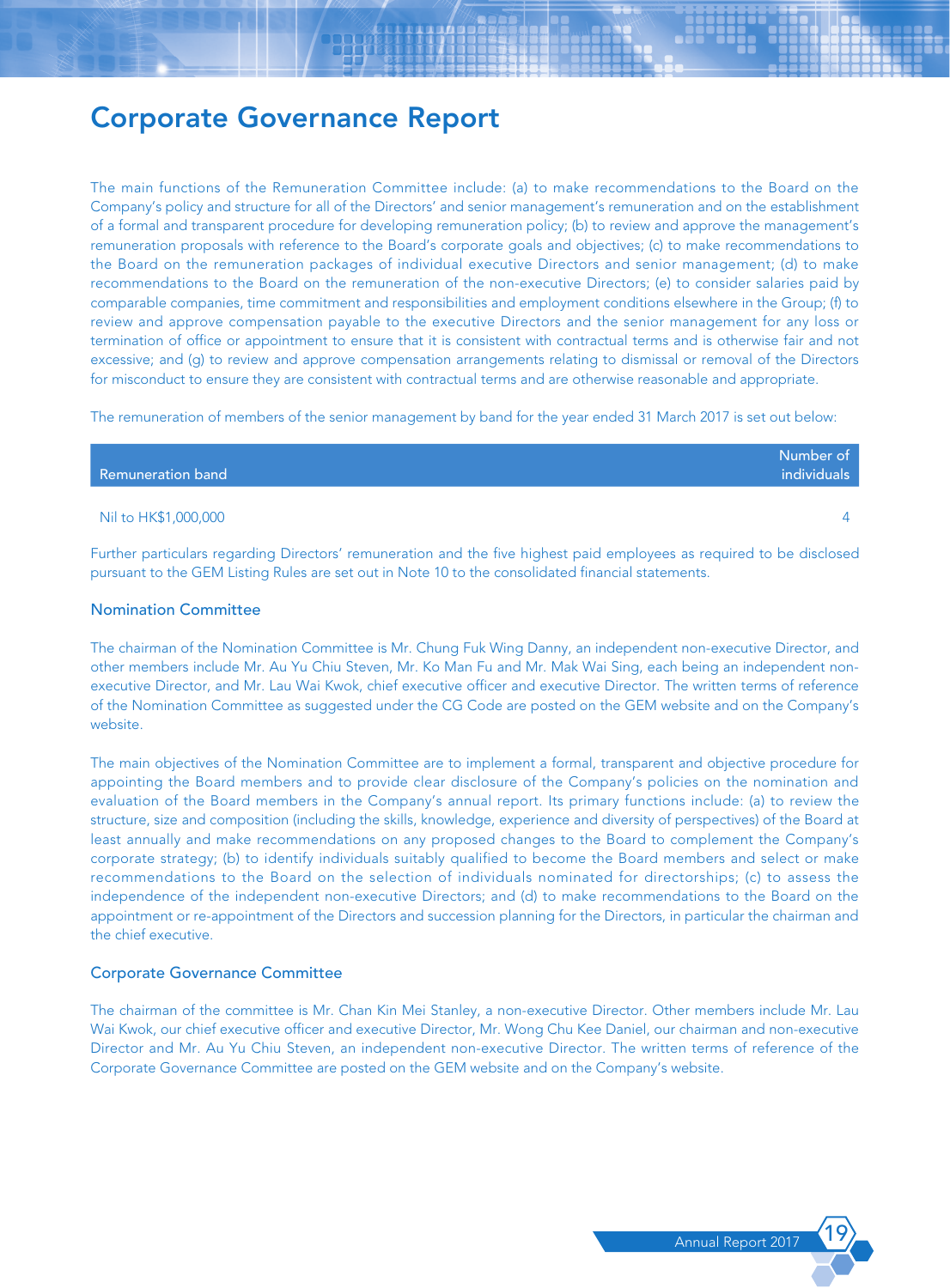The primary duties of the Corporate Governance Committee include: (a) to develop and review the Company's policies and practices on corporate governance and make recommendations to the Board; (b) to review and monitor the training and continuous professional development of the directors and senior management of the Group; (c) to review and monitor the Company's policies and practices on compliance with legal and regulatory requirements; (d) to develop, review and monitor the code of conduct and compliance manual applicable to employees and Directors; and (e) to review the Company's compliance with the CG Code and disclosure in the Corporate Governance Report.

No meeting of the Corporate Governance Committee has been held during the year ended 31 March 2017. Subsequent to 31 March 2017, a meeting of the Corporate Governance Committee was held on 19 June 2017.

### NUMBER OF MEETINGS AND DIRECTORS' ATTENDANCE

The Board meets regularly for considering, reviewing and/or approving matters relating to, among others, the financial and operating performance, as well as, the overall strategies and policies of the Company. Additional meetings are held when significant events or important issues are required to be discussed and resolved.

The individual attendance record of the Board meeting, committee meetings and general meeting for the year ended 31 March 2017 is set out as follows.

|                                            | Number of<br><b>Board</b><br><b>Meetings</b><br>attended/<br>eligible<br>to attend | Number of<br>General<br>Meeting<br>attended/<br>eligible<br>to attend | Number of<br>Audit<br>Committee<br><b>Meetings</b><br>attended/<br>eligible<br>to attend | Number of<br>Remuneration<br>Committee<br><b>Meetings</b><br>attended/<br>eligible<br>to attend | Number of<br><b>Nomination</b><br>Committee<br><b>Meetings</b><br>attended/<br>eligible<br>to attend | Number of<br>Corporate<br>Governance<br>Committee<br><b>Meetings</b><br>attended/<br>eligible<br>to attend |
|--------------------------------------------|------------------------------------------------------------------------------------|-----------------------------------------------------------------------|------------------------------------------------------------------------------------------|-------------------------------------------------------------------------------------------------|------------------------------------------------------------------------------------------------------|------------------------------------------------------------------------------------------------------------|
| <b>Executive Directors:</b>                |                                                                                    |                                                                       |                                                                                          |                                                                                                 |                                                                                                      |                                                                                                            |
| Mr. Lau Wai Kwok (Chief Executive Officer) | 4/4                                                                                | 1/1                                                                   | N/A                                                                                      | N/A                                                                                             | 1/1                                                                                                  | 0/0                                                                                                        |
| Ms. Lau Tsz Yan                            | 4/4                                                                                | 1/1                                                                   | N/A                                                                                      | N/A                                                                                             | N/A                                                                                                  | N/A                                                                                                        |
| Mr. So Cheuk Wah Benton                    | 4/4                                                                                | 1/1                                                                   | N/A                                                                                      | N/A                                                                                             | N/A                                                                                                  | N/A                                                                                                        |
| <b>Non-executive Directors:</b>            |                                                                                    |                                                                       |                                                                                          |                                                                                                 |                                                                                                      |                                                                                                            |
| Mr. Wong Chu Kee Daniel (Chairman)         | 4/4                                                                                | 1/1                                                                   | N/A                                                                                      | 2/2                                                                                             | N/A                                                                                                  | 0/0                                                                                                        |
| Mr. Chu Siu Sum Alex                       | 4/4                                                                                | 1/1                                                                   | N/A                                                                                      | N/A                                                                                             | N/A                                                                                                  | N/A                                                                                                        |
| Mr. Mok Chu Leung Terry                    | 3/4                                                                                | 1/1                                                                   | N/A                                                                                      | N/A                                                                                             | N/A                                                                                                  | N/A                                                                                                        |
| Mr. Cheung Nap Kai                         | 4/4                                                                                | 1/1                                                                   | N/A                                                                                      | N/A                                                                                             | N/A                                                                                                  | N/A                                                                                                        |
| Mr. Chan Kin Mei Stanley                   | 4/4                                                                                | 1/1                                                                   | 5/5                                                                                      | N/A                                                                                             | N/A                                                                                                  | 0/0                                                                                                        |
| Independent non-executive Directors:       |                                                                                    |                                                                       |                                                                                          |                                                                                                 |                                                                                                      |                                                                                                            |
| Mr. Au Yu Chiu Steven                      | 4/4                                                                                | 1/1                                                                   | 5/5                                                                                      | 2/2                                                                                             | 1/1                                                                                                  | 0/0                                                                                                        |
| Mr. Chung Fuk Wing Danny                   | 4/4                                                                                | 1/1                                                                   | 5/5                                                                                      | 2/2                                                                                             | 1/1                                                                                                  | N/A                                                                                                        |
| Mr. Ko Man Fu                              | 4/4                                                                                | 1/1                                                                   | 5/5                                                                                      | 2/2                                                                                             | 1/1                                                                                                  | N/A                                                                                                        |
| Mr. Mak Wai Sing                           | 4/4                                                                                | 1/1                                                                   | 5/5                                                                                      | 2/2                                                                                             | 1/1                                                                                                  | N/A                                                                                                        |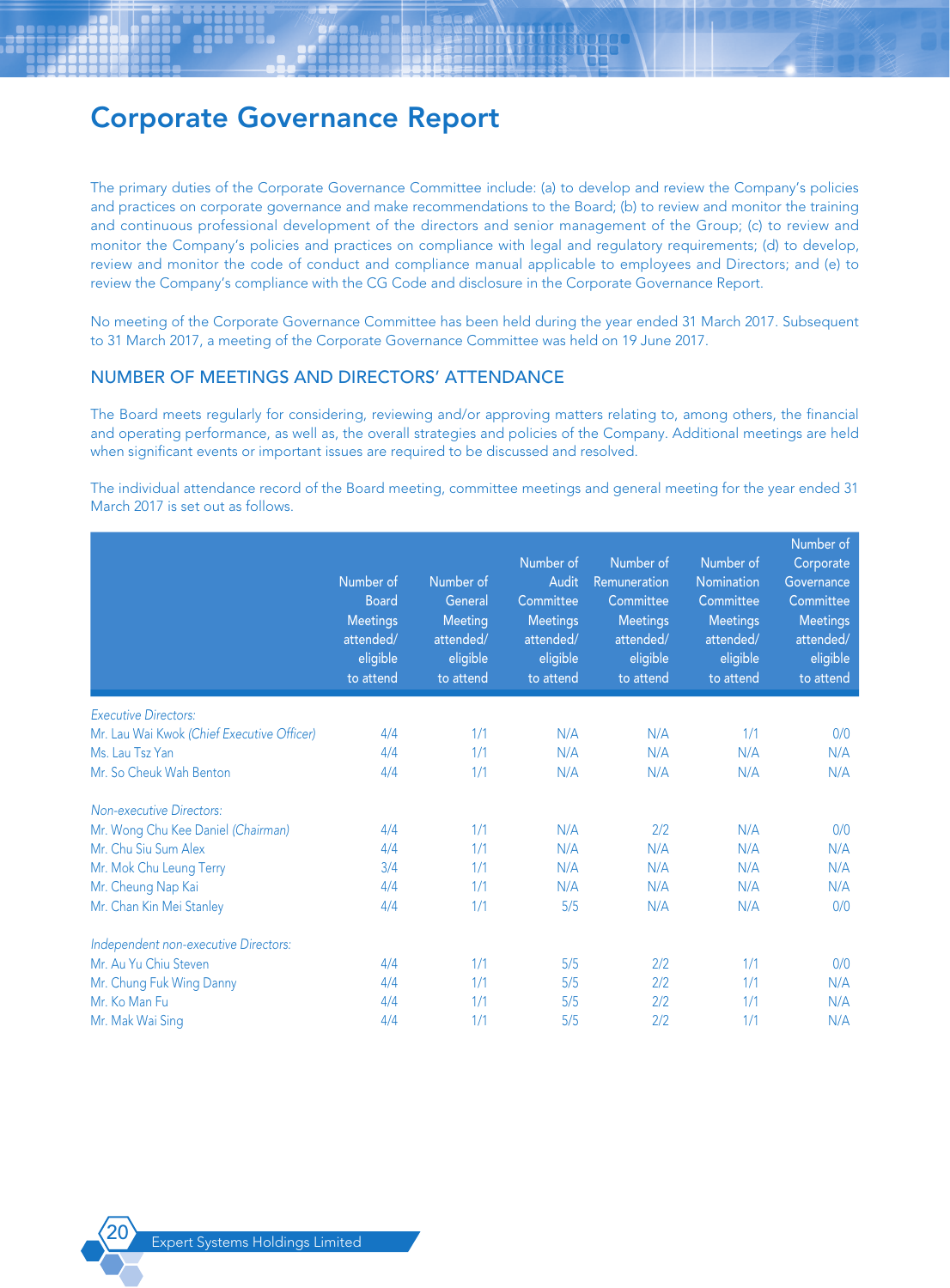# DIRECTORS' SECURITIES TRANSACTIONS

The Company has adopted a code of conduct regarding securities transactions by the Directors on terms no less exacting than the required standard of dealings set out in Rules 5.48 to 5.67 of the GEM Listing Rules. The Company had also made specific enquiry of all the Directors and the Company was not aware of any non-compliance with the required standard of dealings regarding securities transactions by the Directors during the period from the Listing Date to 31 March 2017.

# COMPANY SECRETARY

Mr. Lau Siu Ki of Hin Yan Consultants Limited, an external service provider, has been engaged by the Company as the Company Secretary. The primary contact person at the Company, whom Mr. Lau contacts for all matters relating to the duties and responsibilities of the company secretary, is Ms. Wong Yuk Lam, the senior finance manager of the Group.

During the year under review, Mr. Lau confirmed that he had taken no less than 15 hours of relevant professional training.

# INDEPENDENT AUDITOR'S REMUNERATION

BDO Limited is appointed as the external auditor of the Company. The fee paid or payable in respect of audit services for the year ended 31 March 2017 amounted to HK\$0.6 million.

The fee paid or payable to BDO Limited in respect of other permissible non-audit services amounted to HK\$0.1 million.

### DIRECTORS' AND AUDITOR'S RESPONSIBILITIES FOR THE FINANCIAL STATEMENTS

The Directors acknowledge their responsibility for the preparation of financial statements which give a true and fair view of the state of affairs of the Group. In preparing the financial statements which give a true and fair view, it is fundamental that appropriate accounting policies are selected and applied consistently. The statement of the external auditor about its reporting responsibilities on the consolidated financial statements is set out in the independent auditor's report on pages 38 to 39 of this annual report.

# INTERNAL CONTROL AND RISK MANAGEMENT

It is the responsibility of the Board to ensure that the Group maintains sound and effective internal control systems to safeguard the shareholders' investments and its assets at all times. During FY2017, the Company appointed an independent internal control consultant to undertake a review of the adequacy and effectiveness of its internal control systems. The Group has fully implemented all the internal control enhanced measures recommended by the said consultant.

The management has confirmed to the Board and the Audit Committee that the enhanced internal control measures adopted by the Group are adequate and effective in assisting the Group to enhance its internal control environment and corporate governance.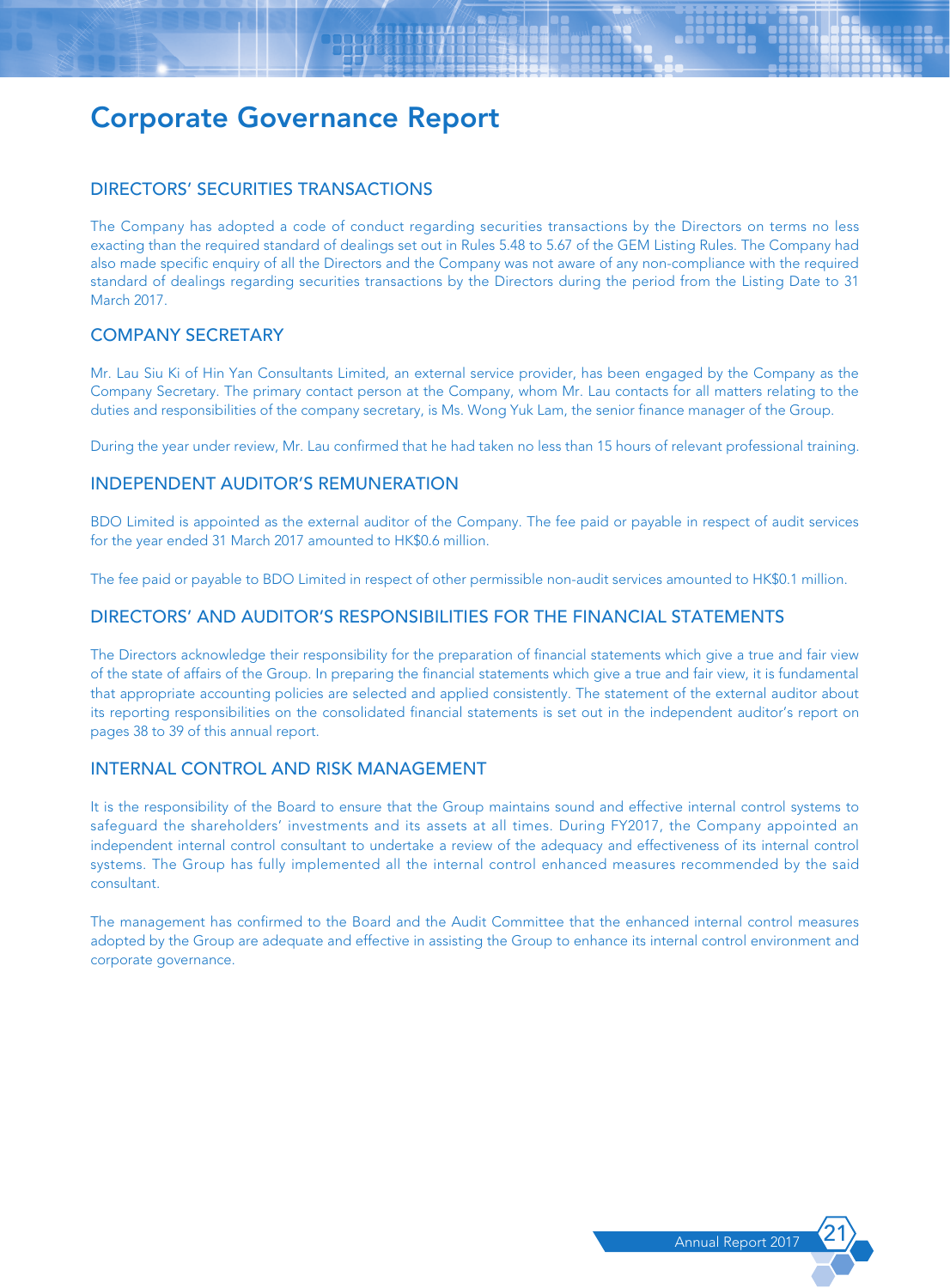The Group has also established a set of risk management policies and measures, which have been codified in its policies and adopted by it. Such policies and measures are designed to manage rather than eliminate the risk of failure to achieve business objectives, and can only provide reasonable but not absolute assurance against material misstatement or loss. The ultimate goal of the Group's risk management policies and measures is to bring focus and effort to the issues in its business operations that create impediments to the Group's success. The Group's risk management process starts with identifying the major risks associated with its business, industry and market in the ordinary course of business. Depending on the likelihood and potential impacts of the relevant risks exposed to the Group, the management will prioritise the risks and will either take immediate mitigating action, devise contingency plan or conduct periodic review in accordance with the contingency plan. The Board and the senior management are responsible for identifying and analysing the risks associated with their respective function, preparing risk mitigation plans, measuring effectiveness of such risk mitigation plans and reporting status of risk management. Mr. Chan Kin Mei Stanley, our non-executive Director, is responsible for advising on risk management and corporate governance matters of the Group, while the Audit committee and ultimately the Board will supervise the implementation of the Group's risk management policies and measures.

In relation to the handling and dissemination of inside information in accordance with the GEM Listing Rules and the Securities and Futures Ordinance (Cap. 571 of the Laws of Hong Kong), the Group has adopted measures including raising awareness of confidentiality in the Group, issuing notices regarding "black-out" period and restrictions on dealings to Directors and employees on a regular basis to ensure compliance when handling and disclosing inside information.

# SHAREHOLDERS' RIGHT AND INVESTOR RELATIONS

As one of the measures to safeguard shareholders' interest and rights, separate resolutions are proposed at shareholders' meetings on each substantial issue, including the election of individual directors, for shareholders' consideration and voting. All resolutions put forward at shareholders' meeting will be voted by poll pursuant to the GEM Listing Rules and the poll voting results will be published on the GEM website and the Company's website after the relevant meeting.

Extraordinary general meeting may be convened by the Board on the written requisition of shareholders holding not less than one-tenth of the paid up capital of the Company or by such shareholders who made the requisition (the "Requisitionists") (as the case may be) pursuant to Article 58 of the articles of association. Such requisition must state the object of business to be transacted at the meeting and must be signed by the Requisitionists and deposited at the registered office of the Company or the Company's principal place of business in Hong Kong. Shareholders should follow the requirements and procedures as set out in such article for convening an extraordinary general meeting. Shareholders may put forward proposals at general meeting of the Company by sending the same to the Company's principal place of business in Hong Kong.

The Company has adopted shareholders communication policy with the objective of providing the shareholders of the Company with information about the Company and enabling them to engage actively with the Company and exercise their rights as shareholders in an informed manner.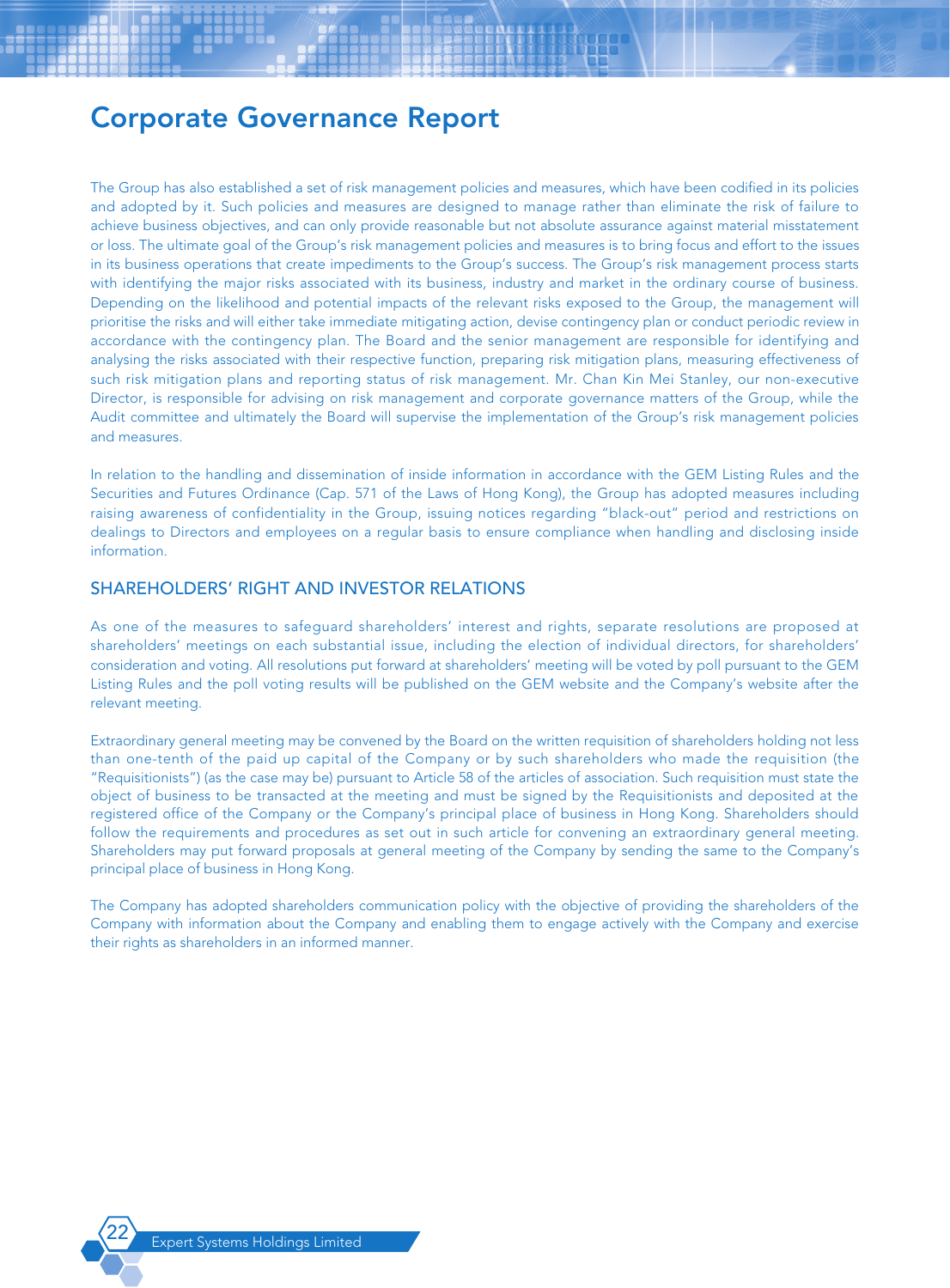The Company has established several channels to communicate with the shareholders as follows:

- (I) information shall be communicated to the shareholders through the Company's financial reports (quarterly, halfyear and annual reports), annual general meetings and other general meetings that may be convened, as well as by making available all the (i) corporate communication documents including, but not limited to, copy of annual reports, half-year reports, quarterly reports, notices of meeting, circulars, proxy forms ("Corporate Communication"); (ii) other documents issued by the Company which are published on the website of the Stock Exchange for the information or action of holders of any of its securities, including announcements, monthly returns on movements in the Company's securities for each month and next day disclosure returns; (iii) constitutional documents of the Company and the Board committees; (iv) corporate information including list of the Directors; and (v) other Corporate Communication, including the procedures the shareholders can use to propose a person for election as Director on the Company's website and/or the GEM website;
- (II) annual and special general meetings provide a forum for the shareholders to comment and exchange views with the Directors and the senior management; and
- (III) the Hong Kong share registrar of the Company serves the shareholders in respect of share registration, dividend payment and related matters.

Shareholders may at any time make a request for the Company's information to the extent such information is publicly available.

The Company welcomes enquiries and proposals from investors, stakeholders and the public. Enquires to the Board or the Company may be sent by post to the Company's principal place of business in Hong Kong.

Address: Expert Systems Holdings Limited 17/F., AXA Tower, Landmark East 100 How Ming Street Kwun Tong, Kowloon Hong Kong (For the attention to Directors' office)

For the avoidance of doubt, shareholders must deposit and send the original duly signed written requisition, notice or statement, or enquiry (as the case may be) to the above address and provide their full name, contact details and identification in order to give effect thereto. Shareholders' information may be disclosed as required by law.

#### Articles of Association

During the year ended 31 March 2017, the Company has not made any amendment to its memorandum and articles of association.

The Company's articles of association is available on the Company's website and the Stock Exchange's website.

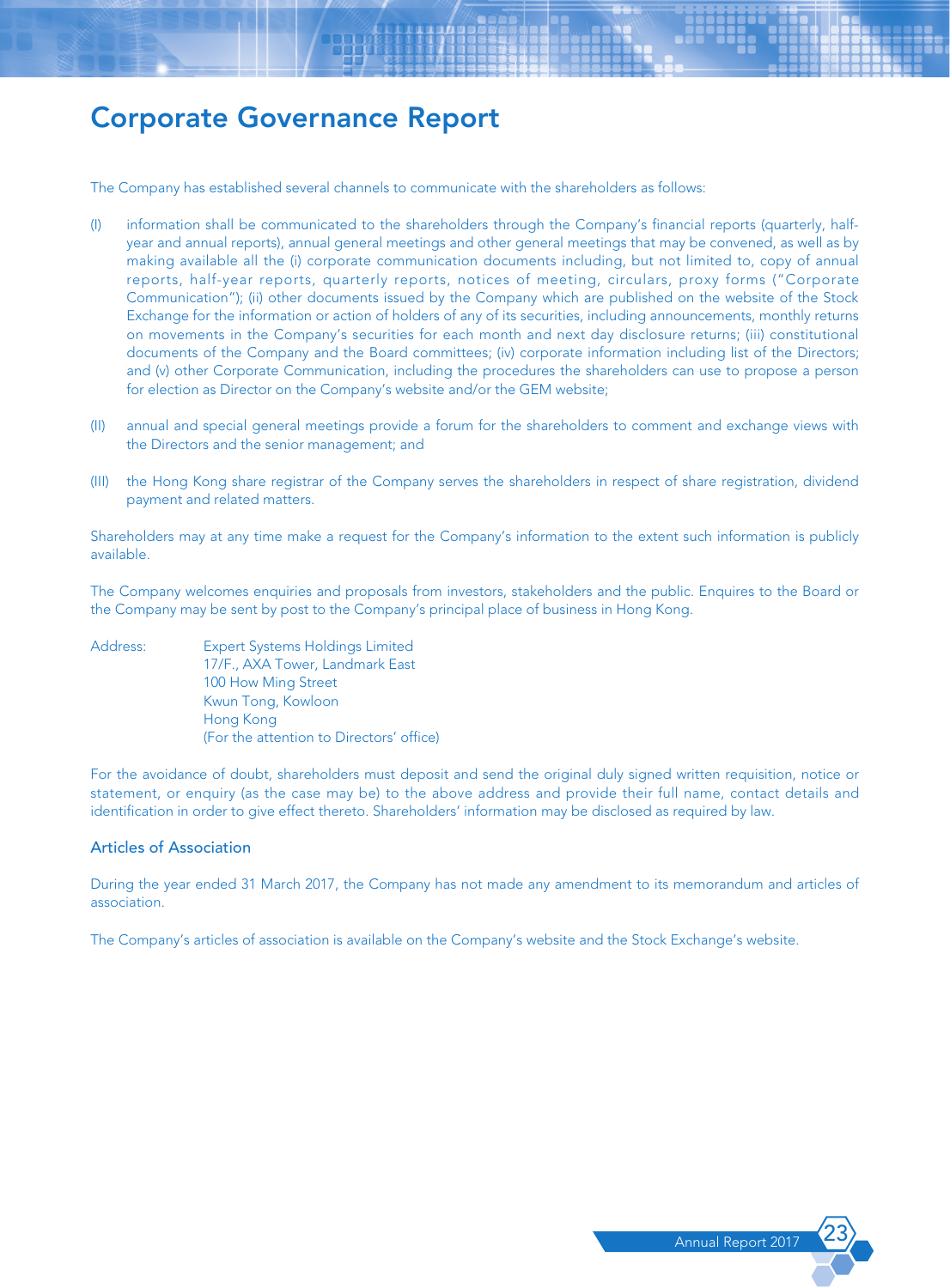The Directors present their report and the audited consolidated financial statements of the Company and its subsidiaries (collectively referred to as the "Group") for the year ended 31 March 2017.

# CORPORATE REORGANISATION

The Company was incorporated in the Cayman Islands as an exempted company with limited liability on 18 September 2015. The companies now comprising the Group underwent a reorganisation (the "Reorganisation") to rationalise the structure of the Group in preparation for the Listing on GEM of the Stock Exchange. Pursuant to the Reorganisation, the Company became the holding company of the subsidiaries now comprising the Group. Further details of the Reorganisation are set out in the section headed "History, Reorganisation and Group Structure" in the Company's prospectus dated 30 March 2016. The Shares were listed on the GEM of the Stock Exchange on 12 April 2016.

# PRINCIPAL ACTIVITIES

The principal activity of the Company is investment holding. The Group is principally engaged in the provision of IT infrastructure solutions whereby the Group assesses, designs and implements IT infrastructure solutions for the Group's customers by integrating different hardware and software sourced from third party suppliers to satisfy various IT requirements and needs of the Group's customers. Details of the principal activities of its subsidiaries are set out in Note 14 to the consolidated financial statements. There were no significant changes in the nature of the Group's principal activities during the financial year.

### BUSINESS REVIEW

A fair review of the Group's business and the analysis of the Group's performance for the year ended 31 March 2017 as well as outlook/prospects of the Group's business are provided in the sections "Chairman's Statement" on page 4, and "Management Discussion and Analysis" on pages 5 to 9 of this annual report.

# SEGMENTAL INFORMATION

An analysis of the Group's revenue from operations by geographical locations of customers for the year ended 31 March 2017 is set out in Note 6 to the consolidated financial statements.

# RESULTS AND DIVIDENDS

The results of the Group for the year ended 31 March 2017 and its consolidated financial position as at that date are set out in the consolidated financial statements on pages 40 and 41 of this annual report respectively. The Directors do not recommend the payment of a final dividend for the year ended 31 March 2017.

# CLOSURE OF THE REGISTER OF MEMBERS

For determining the entitlement to attend and vote at the forthcoming annual general meeting (the "AGM"), the transfer books and the register of members of the Company will be closed from Tuesday, 19 September 2017 to Friday, 22 September 2017, both days inclusive, during which period no transfer of the Shares will be registered. In order to establish the right to attend and vote at the AGM, all transfers, accompanied by the relevant share certificates, must be lodged with the Company's Hong Kong branch share registrar and transfer office, Tricor Investor Services Limited, located at Level 22, Hopewell Centre, 183 Queen's Road East, Hong Kong, for registration not later than 4:00 p.m. on Monday, 18 September 2017.

# SUMMARY OF FINANCIAL INFORMATION

A summary of the published results and assets and liabilities of the Group for the last three financial years, as extracted from the audited financial statements and the Prospectus, is set out on page 35 in this annual report.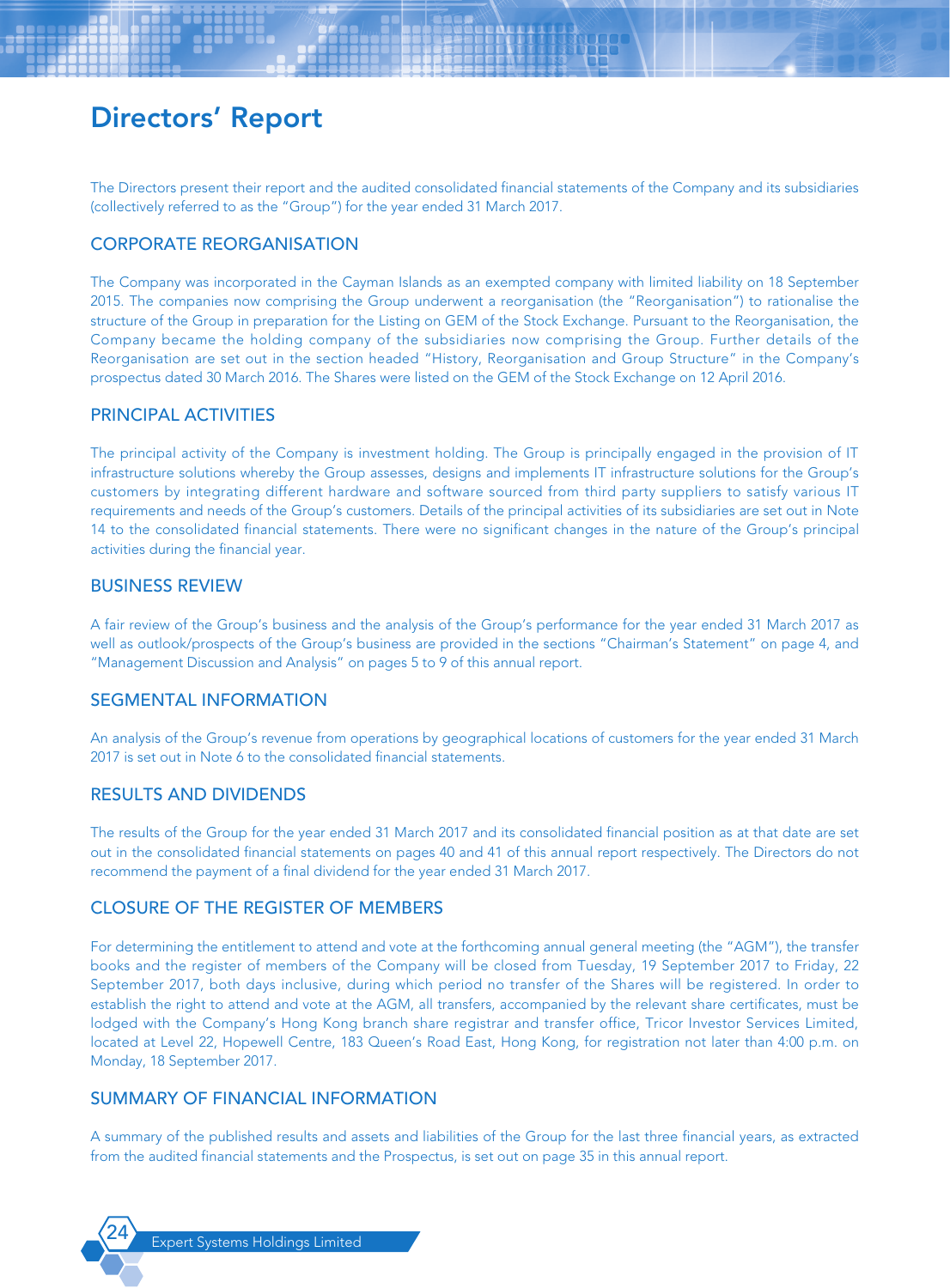# PROPERTY, PLANT AND EQUIPMENT

Details of movements in the property, plant and equipment of the Group during the financial year are set out in Note 13 to the consolidated financial statements.

# SHARE CAPITAL

Details of the Company's share capital are set out in Note 24 to the consolidated financial statements.

# **RESERVES**

Details of the movements in the reserves of the Company and the Group are set out in Note 25 to the consolidated financial statements and the consolidated statement of changes in equity, respectively.

# PRE-EMPTIVE RIGHTS

There are no provision for pre-emptive rights under the Company's articles of association or the laws of the Cayman Islands, being the jurisdiction in which the Company was incorporated, which would oblige the Company to offer new shares on a pro rata basis to existing shareholders.

# DISTRIBUTABLE RESERVES

As at 31 March 2017, the distributable reserves of the Company amounted to approximately HK\$57.8 million.

Under the Companies Law of the Cayman Islands, subject to the provisions of Articles of Association of the Company, the Company's share premium account may be applied to pay distributions or dividends to shareholders provided that immediately following the date of distribution or dividend is proposed to be paid, the Company is able to pay its debts as they fall due in the ordinary course of business.

# MAJOR CUSTOMERS AND SUPPLIERS

During the year ended 31 March 2017, so far as the Company is aware, the aggregate revenue attributable to our five largest customers and the largest customer accounted for approximately 17.3% and 4.2%, respectively, of the Group's total revenue for the financial year. Purchases from the Group's five largest suppliers accounted for approximately 75.3% of the Group's total purchases for the financial year and the purchase from the largest supplier included therein amounted to approximately 25.7%.

None of the Directors, or any of his close associates (as defined under the GEM Listing Rules) or shareholders (which, to the best knowledge of the Directors, own more than 5% of the Company's issued share capital), had any beneficial interest in the Group's five largest customers or suppliers during the financial year.

# TAX RELIEF AND EXEMPTION OF HOLDERS OF LISTED SECURITIES

The Company is not aware of any tax relief or exemption available to the shareholders of the Company by reason of their holding of the Company's securities.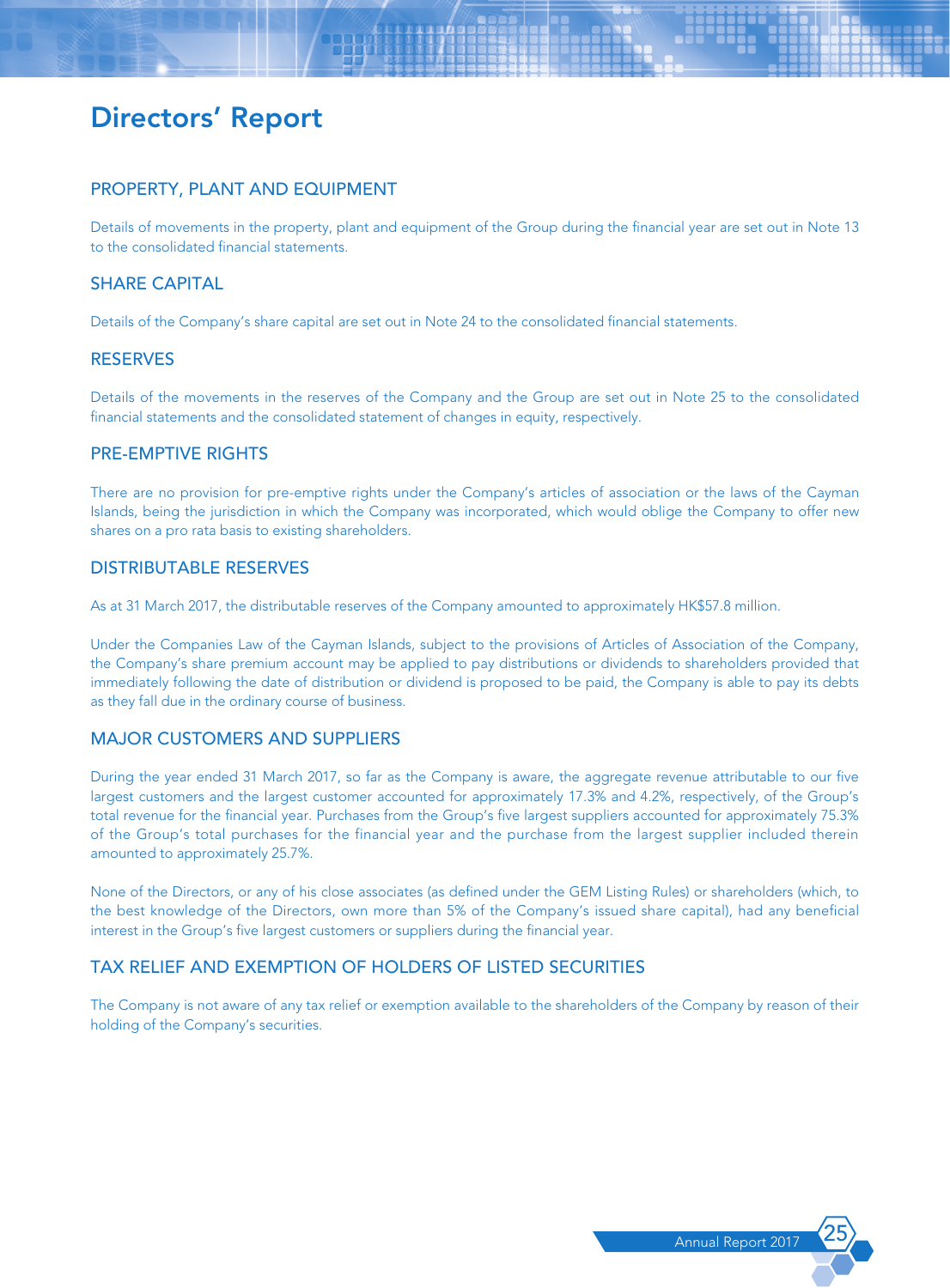# **DIRECTORS**

The Directors during the year and up to the date of this report were as follows:

#### Executive Directors

Mr. Lau Wai Kwok *(Chief Executive Officer)* Ms. Lau Tsz Yan Mr. So Cheuk Wah Benton

#### Non-executive Directors

Mr. Wong Chu Kee Daniel *(Chairman)* Mr. Chu Siu Sum Alex Mr. Mok Chu Leung Terry Mr. Cheung Nap Kai Mr. Chan Kin Mei Stanley

#### Independent non-executive Directors

Mr. Au Yu Chiu Steven Mr. Chung Fuk Wing Danny Mr. Ko Man Fu Mr. Mak Wai Sing

In accordance with Article 84 of the Company's articles of association, Mr. Au Yu Chiu Steven and Mr. Chung Fuk Wing Danny shall retire by rotation at the forthcoming annual general meeting of the Company, and being eligible, offer themselves, for re-election. Mr. Mok Chu Leung Terry and Mr. Cheung Nap Kai shall retire by rotation at the forthcoming annual general meeting of the Company and will not offer themselves for re-election.

### PERMITTED INDEMNITY PROVISION

Every Director shall be entitled under the Company's articles of association to be indemnified out of the assets of the Company against all actions, costs, charges, losses or liabilities incurred or sustained by him or her as a Director in the execution or discharge of his or her duty.

The Company has taken out insurance against the liability and costs associated with defending any proceedings which may be brought against the Directors.

### DIRECTORS' SERVICE CONTRACTS

Each of the executive Directors entered into a service contract with the Company on 15 March 2016 and the Company entered into letter of appointment with each of the non-executive Directors and independent non-executive Directors. The service contract with each of the executive Directors and the letter of appointment with each of the non-executive Directors and independent non-executive Directors is for an initial term of three years commencing 15 March 2016. The service contracts and the letters of appointment are subject to termination in accordance with their respective terms. The service contracts may be renewed in accordance with our articles of association and the applicable GEM Listing Rules.

None of the Directors has or is proposed to have a service contract with the Company or any of its subsidiaries other than contracts expiring or determinable by the employer within one year without the payment of compensation (other than statutory compensation).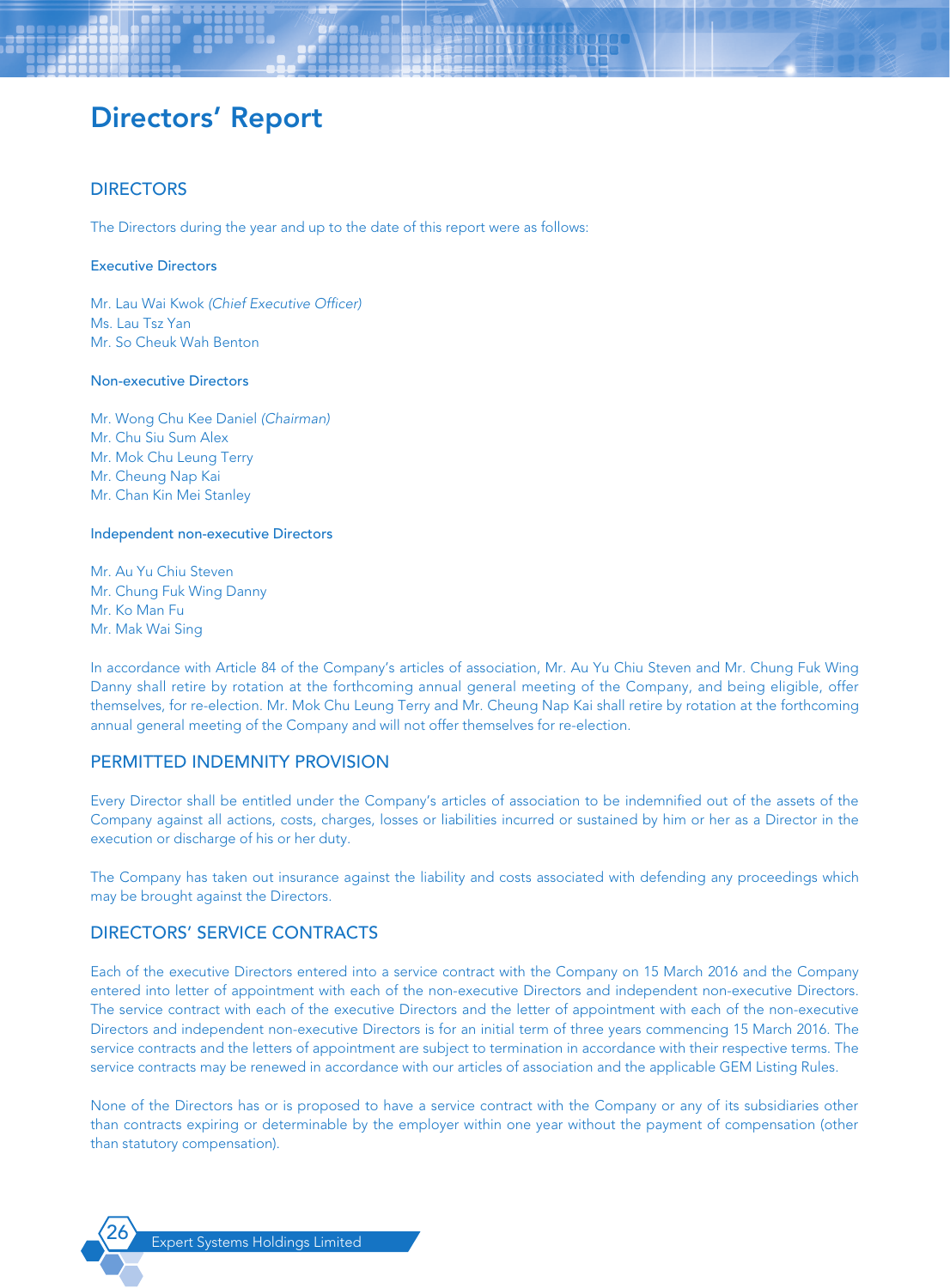### DIRECTORS' AND SENIOR MANAGEMENT'S BIOGRAPHIES

Biographical details of the Directors and the senior management of the Company are set out on pages 10 to 14 of this annual report.

# EMOLUMENTS OF DIRECTORS AND FIVE HIGHEST PAID INDIVIDUALS

Details of the emoluments of the Directors and the five highest paid individuals of the Group are set out in Note 10 to the consolidated financial statements.

# REMUNERATION POLICY

The Company's remuneration policy comprises primarily a fixed component (in the form of a base salary) and a variable component (which includes discretionary bonus and other merit payments), taking into account factors such as their experience, level of responsibility, individual performance, the profit performance of our Group and general market conditions.

The remuneration of the Directors is determined by reference to their respective qualification, experience and duties and responsibilities with the Group and the prevailing market rate.

The Remuneration Committee will meet at least once for each year to discuss remuneration related matters (including the remuneration of the Directors and the senior management of the Company) and review the remuneration policy of the Group.

### RETIREMENT BENEFITS PLAN

Particulars of retirement benefits plan of the Group for the year ended 31 March 2017 are set out in Note 4(j)(i) to the consolidated financial statements.

### MANAGEMENT CONTRACTS

During the financial year, the Company did not enter into or have any management and administration contracts in respect of the whole or any principal business of the Company.

# INTERESTS OF THE COMPLIANCE ADVISER

As notified by the compliance adviser of the Company, Ballas Capital Limited, save for the compliance adviser agreement dated 7 March 2017 entered into between the Company and Ballas Capital Limited, none of Ballas Capital Limited, its directors, employees and close associates had any interest in the securities of the Group which is required to be notified to the Group pursuant to Rule 6A.32 of the GEM Listing Rules as at 31 March 2017.

# DIRECTORS' RIGHT TO ACQUIRE SHARES OR DEBENTURES

At no time during the financial year were rights to acquire benefits by means of the acquisition of shares or debentures of the Company granted to any Director or their respective associates, or were any such rights exercised by them; or was the Company, or any of the Company's subsidiaries a party to any arrangement to enable the Directors or their respective associates to acquire such rights in any other body corporate.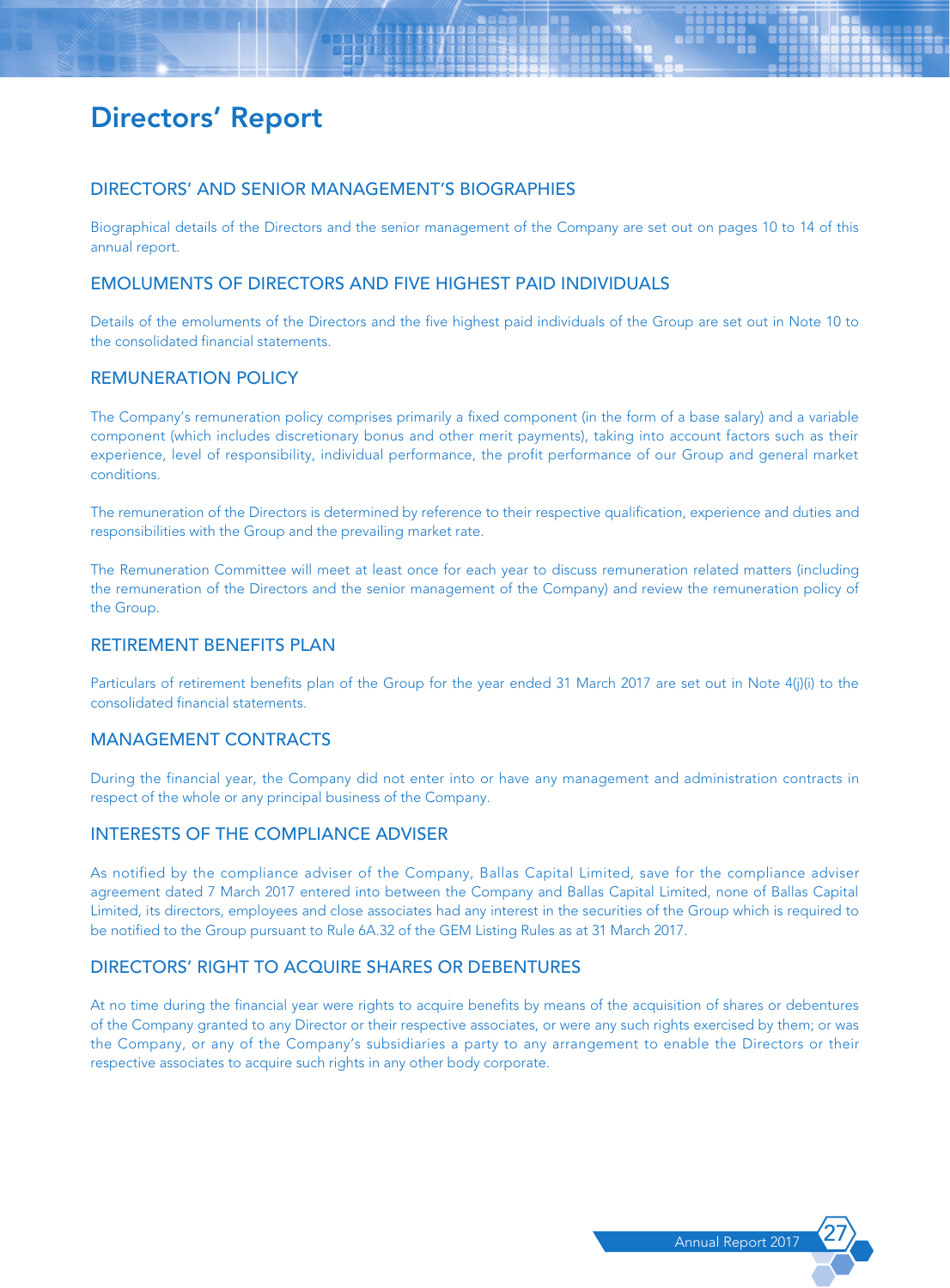# DIRECTORS' AND CHIEF EXECUTIVES' INTEREST AND SHORT POSITIONS IN SHARES, UNDERLYING SHARES OR DEBENTURES

As at 31 March 2017, the interests and short positions of the Directors and chief executives of the Company in the shares, underlying shares or debentures of the Company or any of its associated corporations (within the meaning of Part XV of the Securities and Futures Ordinance ("SFO")) which shall have to be notified to the Company and the Stock Exchange pursuant to Divisions 7 and 8 of Part XV of the SFO (including interests and short positions which they are taken or deemed to have under such provisions of the SFO) or which shall be required, pursuant to section 352 of the SFO, to be recorded in the register referred to therein or which shall be required to notify the Company and the Stock Exchange pursuant to Rule 5.46 to Rule 5.67 of the GEM Listing Rules, were as follows:

### Long position

| Name of Director/<br>chief executive | Name of<br>Group member/<br>associated<br>corporation | Nature of interest      | <b>Total number</b><br>of Shares | Approximate<br>percentage of<br>shareholding |
|--------------------------------------|-------------------------------------------------------|-------------------------|----------------------------------|----------------------------------------------|
| Mr. Chu Siu Sum Alex ("Mr. Chu")     | the Company                                           | <b>Beneficial owner</b> | 226,380,000 Shares               | 28.3%                                        |
| Mr. Lau Wai Kwok ("Mr. Lau")         | the Company                                           | <b>Beneficial owner</b> | 96,900,000 Shares                | 12.1%                                        |
| Mr. Mok Chu Leung Terry ("Mr. Mok")  | the Company                                           | <b>Beneficial owner</b> | 91,800,000 Shares                | 11.5%                                        |
| Mr. Cheung Nap Kai ("Mr. Cheung")    | the Company                                           | <b>Beneficial owner</b> | 89,760,000 Shares                | 11.2%                                        |
| Mr. Wong Chu Kee Daniel              |                                                       |                         |                                  |                                              |
| ('Mr. Wong'')                        | the Company                                           | <b>Beneficial owner</b> | 51,300,000 Shares                | 6.4%                                         |
| Mr. Chan Kin Mei Stanley             | the Company                                           | <b>Beneficial owner</b> | 6,720,000 Shares                 | 0.8%                                         |

Save as disclosed above, as at 31 March 2017, none of the Directors and chief executives of the Company had any interests or short positions in any shares, underlying shares and debenture of the Company or any of its associated corporations (within the meaning of Part XV of the SFO) which would have to be notified to the Company and the Stock Exchange pursuant to Divisions 7 and 8 of Part XV of the SFO (including interests or short positions which they were taken or deemed to have under such provisions of the SFO), or which were recorded in the register required to be kept by the Company pursuant to Section 352 of the SFO, or which were required to be notified to the Company and the Stock Exchange, pursuant to Rules 5.46 to 5.67 of the GEM Listing Rules.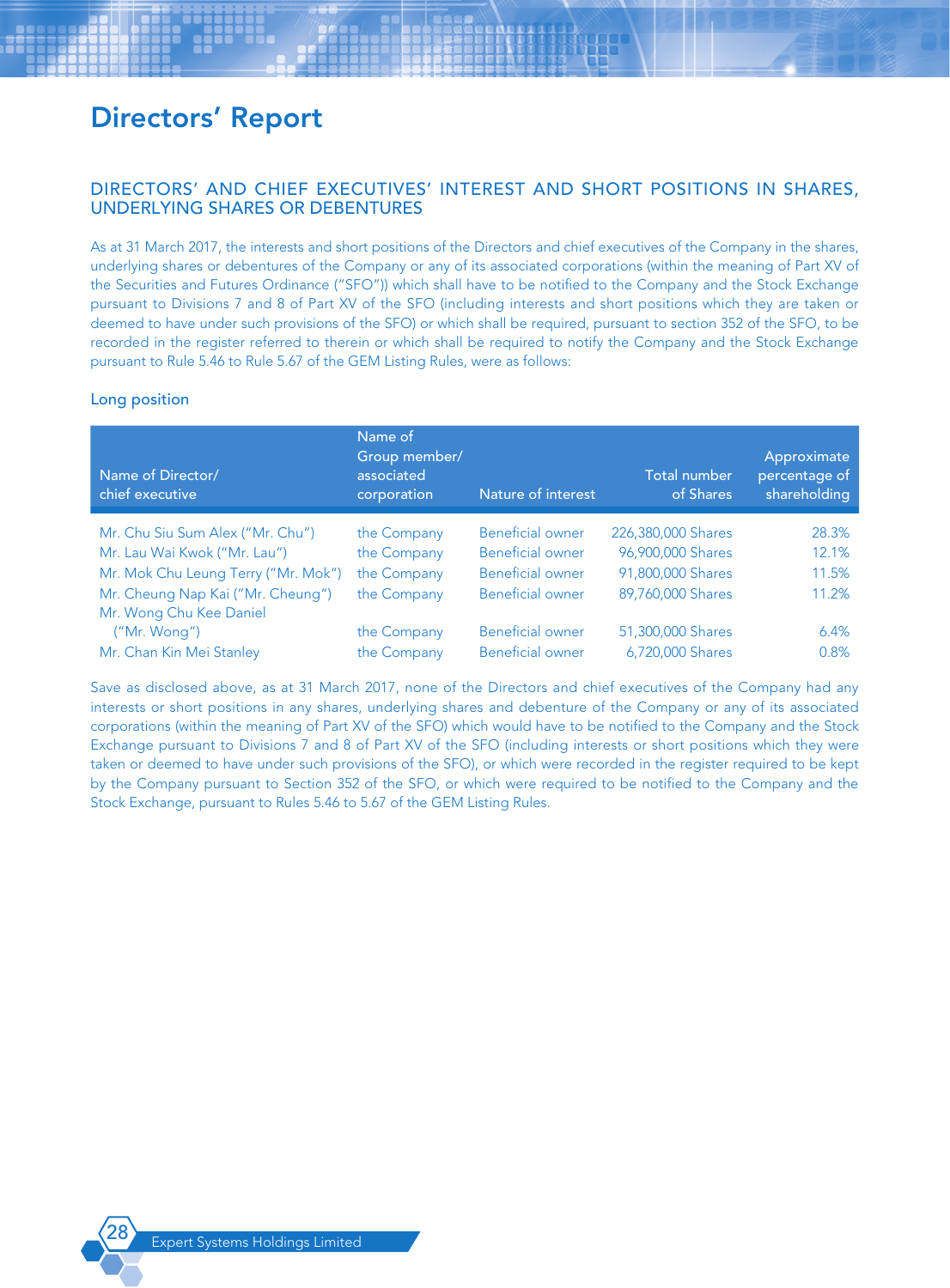# SUBSTANTIAL SHAREHOLDERS' AND OTHER PERSONS' INTERESTS AND SHORT POSITIONS IN SHARES OR UNDERLYING SHARES

As at 31 March 2017, so far as the Directors are aware, other than a Director or chief executive of the Company whose interests are disclosed under the paragraph headed "Directors' and chief executives' interest and short positions in shares, underlying shares or debentures" above, the following persons had an interest or short position in the shares or underlying shares of the Company which shall be disclosed to the Company under the provisions of Divisions 2 and 3 of Part XV of the SFO, or, directly or indirectly, are interested in 5.0% or more of the issued voting shares of any member of the Group:

#### Long position

| Name of shareholders             | Nature of interest | <b>Total number</b><br>of Shares | Approximate<br>percentage of<br>shareholding |
|----------------------------------|--------------------|----------------------------------|----------------------------------------------|
| Ms. Luk Yuen Wah Nancy           | Interest of spouse | 226,380,000<br>(note 1)          | 28.3%                                        |
| Ms. Keung Lai Wa Dorathy Linndia | Interest of spouse | 96,900,000<br>(note 2)           | 12.1%                                        |
| Ms. Yan Yihong                   | Interest of spouse | 91,800,000<br>(note 3)           | 11.5%                                        |
| Ms. Tuen Chi Keung               | Interest of spouse | 89,760,000<br>(note 4)           | 11.2%                                        |
| Ms. Lee Kit Ling Monita          | Interest of spouse | 51,300,000<br>(note 5)           | 6.4%                                         |

#### Notes:

- 1. Ms. Luk Yuen Wah Nancy, the spouse of Mr. Chu, is deemed to be interested in all the Shares in which Mr. Chu is interested by virtue of the SFO.
- 2. Ms. Keung Lai Wa Dorathy Linndia, the spouse of Mr. Lau, is deemed to be interested in all the Shares in which Mr. Lau is interested by virtue of the SFO.
- 3. Ms. Yan Yihong, the spouse of Mr. Mok, is deemed to be interested in all the Shares in which Mr. Mok is interested by virtue of the SFO.
- 4. Ms. Tuen Chi Keung, the spouse of Mr. Cheung, is deemed to be interested in all the Shares in which Mr. Cheung is interested by virtue of the SFO.
- 5. Ms. Lee Kit Ling Monita, the spouse of Mr. Wong, is deemed to be interested in all the Shares in which Mr. Wong is interested by virtue of the SFO.

Saved as disclosed above, the Directors were not aware of any other persons other than the Directors or chief executive of the Company who held an interest or short positions in the shares and underlying shares of the Company as at 31 March 2017 which required to be recorded pursuant to section 336 of the SFO.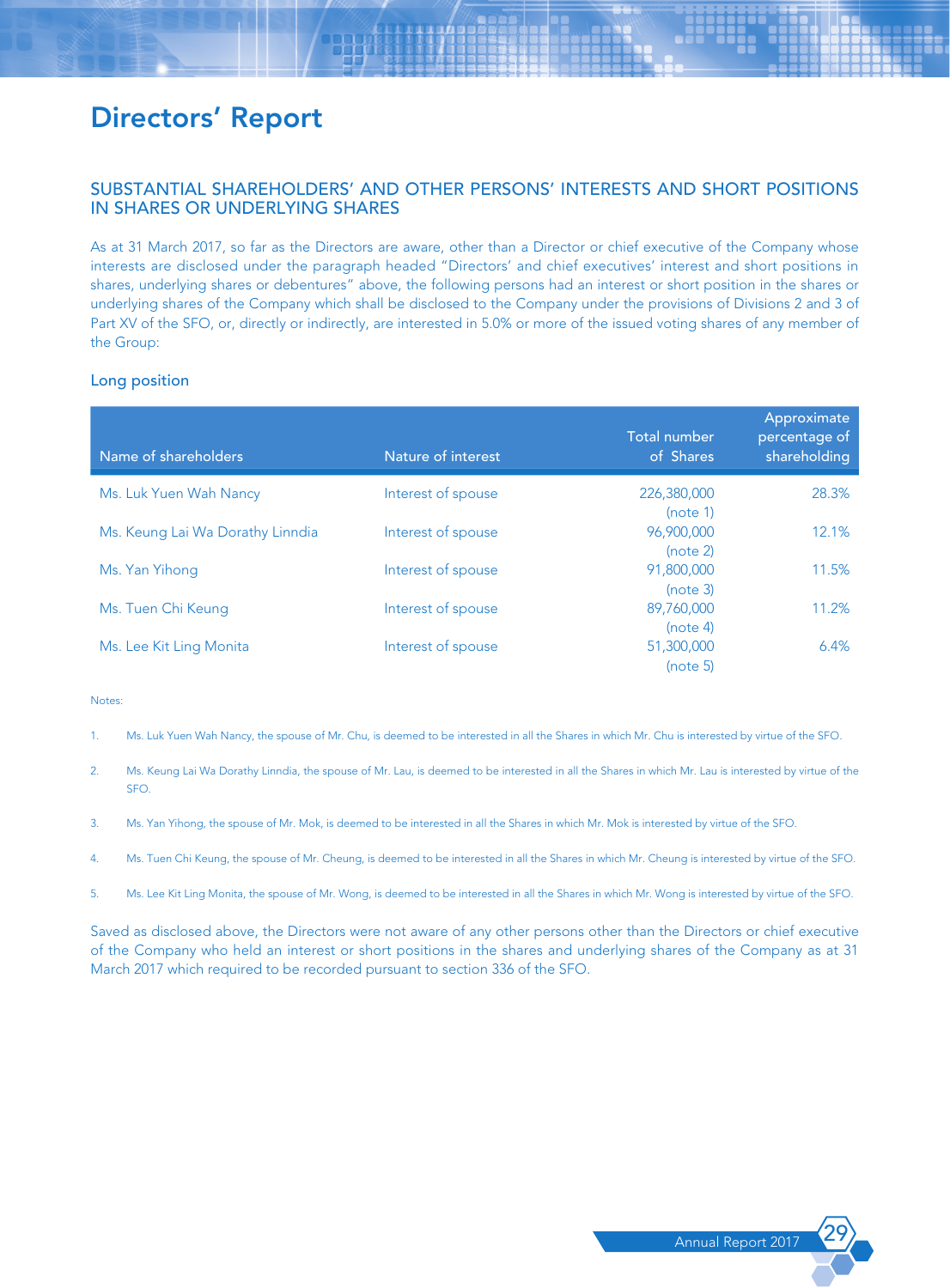### SHARE OPTION SCHEME

The Company has adopted a share option scheme (the "Share Option Scheme") on 15 March 2016. The total number of Shares which may be issued upon exercise of all options to be granted under the Share Option Scheme shall not in aggregate exceed 80,000,000 Shares, being 10% of the total number of Shares in issue at the time dealings in the Shares first commenced on the Stock Exchange. The total number of Shares issued and which may fall to be issued upon exercise of the options granted under the Share Option Scheme and any other share option scheme of the Group (including both exercised and outstanding options) to each participant in any 12-month period shall not exceed 1.0% of the Shares in issue as at the date of grant.

The purpose of the Share Option Scheme is to enable the Group to grant options to selected participants as incentives or rewards for their contribution to the Group. The Directors consider the Share Option Scheme will enable the Group to reward the employees, Directors and other selected participants for their contributions to the Group. The Board may, at its discretion, grant an option to the eligible participants to subscribe for Shares at an exercise price (note 2) and subject to the other terms of the Share Option Scheme.

The Share Option Scheme will remain in force for a period of ten years commencing on the date on which the Share Option Scheme is adopted. Subject to certain restrictions contained in the Share Option Scheme, an option may be exercised in accordance with the terms of the Share Option Scheme and the terms of grant thereof at any time during the applicable option period, which is not more than ten years from the date of grant of option. There is no general requirement on the minimum period under the Share Option Scheme for the holding of an option before it can be exercised. However, at the time of granting any option, the Board may, on a case by case basis, make such grant subject to such conditions, restrictions or limitations including (without limitation) those in relation to the minimum period of the options to be held and/or the performance targets to be achieved as the Board may determine in its absolute discretion.

A nominal consideration of HK\$1.0 is payable on acceptance of the grant of an option.

The Board confirms that the Share Option Scheme is in compliance with Chapter 23 of the GEM Listing Rules. As at 31 March 2017, no option had been granted, exercised, cancelled or lapsed under the Share Option Scheme. A total of 80,000,000 Shares are available for issue under the Share Option Scheme, representing 10% of the total issued capital of the Company immediately after the Listing.

For FY2017, no share option was granted, exercised, expired or lapsed and there are no outstanding share option under the Scheme as at 31 March 2017.

#### Notes:

- 1. "Eligible Participant'" includes:
	- (i) any employee (whether full-time or part-time) of the Company, any of its subsidiaries or any entity ("Invested Entity") in which any member of the Group holds any equity interest;
	- (ii) any directors (including non-executive directors and independent non-executive directors) of our Company, any of its subsidiaries or any Invested Entity;
	- (iii) any supplier of goods or services to any member of the Group or any Invested Entity;
	- (iv) any customer of any member of the Group or any Invested Entity;
	- (v) any person or entity that provides research, development or other technological support to any member of the Group or any Invested Entity;
	- (vi) any shareholder of any member of the Group or any Invested Entity or any holder of any securities issued by any member of the Group or any Invested Entity;
	- (vii) any adviser (professional or otherwise), consultant, individual or entity who in the opinion of the Directors has contributed or will contribute to the growth and development of any member of the Group; and
	- (viii) any other group or class of participants who have contributed or may contribute by way of joint venture, business alliance or other business arrangement to the development and growth of the Group,
- 2. The subscription price for Shares under the Share Option Scheme will be a price determined by our Directors, but shall not be less than the highest of (i) the closing price of the Shares as stated in the Stock Exchange's daily quotations sheet on the date of the offer of grant; (ii) the average closing price of the Shares as stated in the Stock Exchange's daily quotations sheet for the five trading days immediately preceding the date of the offer of grant; and (iii) the nominal value of a Share.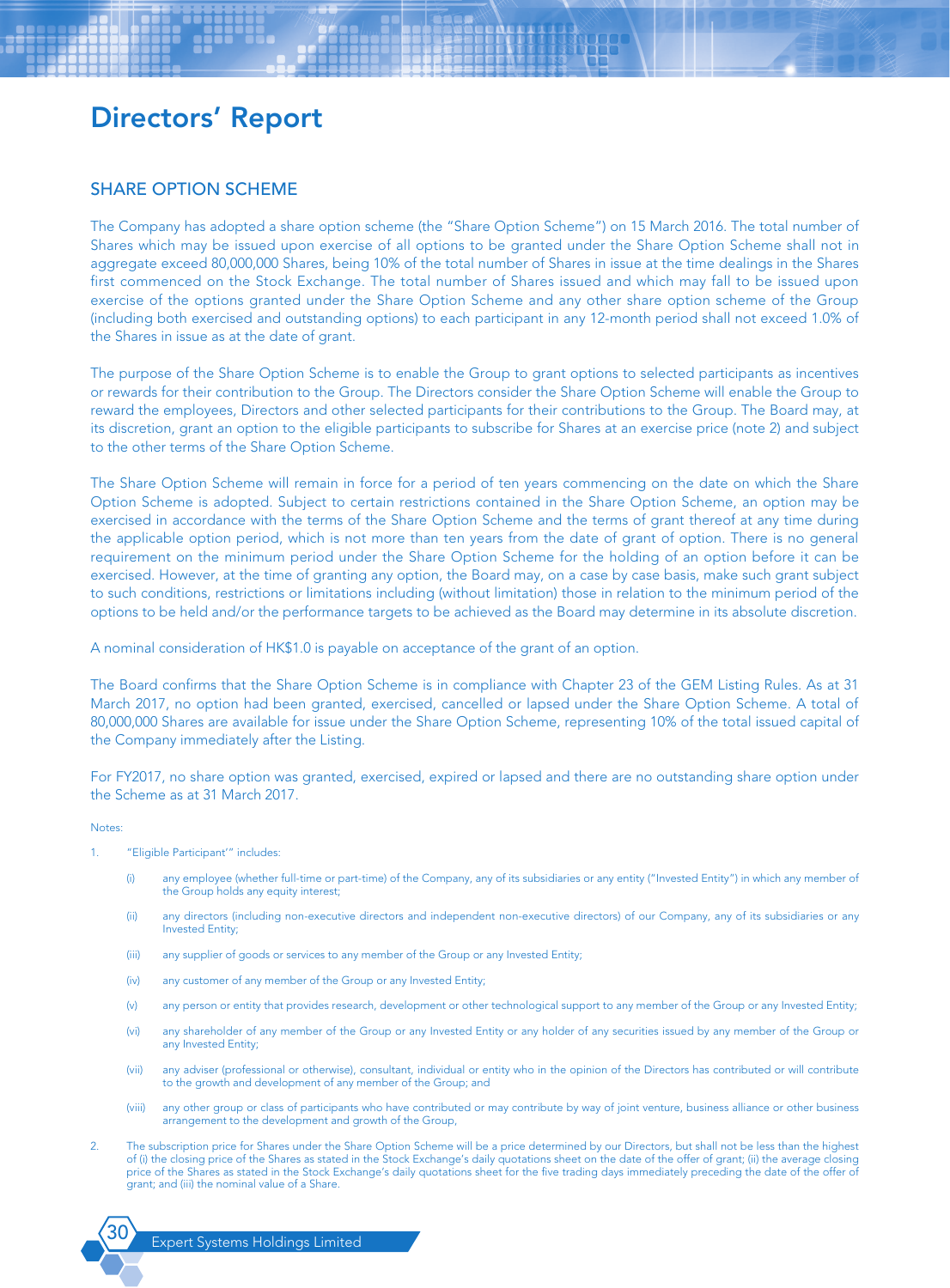# PURCHASE, SALE OR REDEMPTION OF LISTED SECURITIES OF THE COMPANY

The Shares were listed on GEM on 12 April 2016. Neither the Company nor any of its subsidiaries purchased, sold or redeemed any of the Company's listed securities from the date of Listing to the date of this annual report.

# DIRECTORS' INTEREST IN COMPETING BUSINESS

None of the Directors and directors of the Company's subsidiaries, or any of their respective associates, as defined in the GEM Listing Rules, had interest in any business that competes or may compete, either directly or indirectly, with the businesses of the Group or has any other conflict of interests with the Group (other than being a director of the Company and/or its subsidiaries and their respective associates) during year ended 31 March 2017.

# DEED OF NON-COMPETITION

Mr. Chu, Mr. Lau, Mr. Mok, Mr. Cheung and Mr. Wong (collectively the "Controlling Shareholders") have confirmed to the Company of their compliance with the non-competition undertakings provided to the Company under a deed of non-competition dated 15 March 2016. The independent non-executive Directors have reviewed the status of compliance and confirmed that all the undertakings under the deed of non-competition have been complied with by the Controlling Shareholders during FY2017.

# RELATED PARTY TRANSACTIONS

Save as disclosed in Note 28 to the consolidated financial statements, no other related party transactions were conducted by the Group during the year ended 31 March 2017.

# CONTINUING CONNECTED TRANSACTIONS

During the year ended 31 March 2017, the Group had had the following non-exempt continuing connected transaction:

The Company (for itself and as trustee for the benefit of its subsidiaries) entered into the Framework IT Support Agreement with ServiceOne Global Holdings Limited ("ServiceOne" and together with its subsidiaries the "ServiceOne Group"), an associate of the Controlling Shareholders as defined in the GEM Listing Rules, dated 1 March 2016. Pursuant to the Framework IT Support Agreement, the ServiceOne Group shall provide IT support services to the Group for the implementation of IT infrastructure solutions for its customers, which services the Group generally does not carry out on its own but outsources to sub-contractors. The service fees of such outsourcing services will be determined from time to time by the parties on arm's length basis and normal commercial terms and with reference to, among others, the requirements of the Group in respect of the outsourcing services to be provided, the prevailing market prices for the same or similar services obtained from independent service providers, the prevailing market competitive conditions, and any other factors which may affect the terms and conditions at the material time. The Framework IT Support Agreement commenced on 1 March 2016 and will expire on 31 March 2018. For the year ended 31 March 2017 the total service fees paid for such outsourcing services by the Group to the ServiceOne Group amounted to HK\$2,371,000.

For FY2017, the annual cap for the total amount of the service fees for the said outsourcing services shall not exceed HK\$4,200,000.

Further details of the Framework IT Support Agreement were disclosed in the Prospectus.

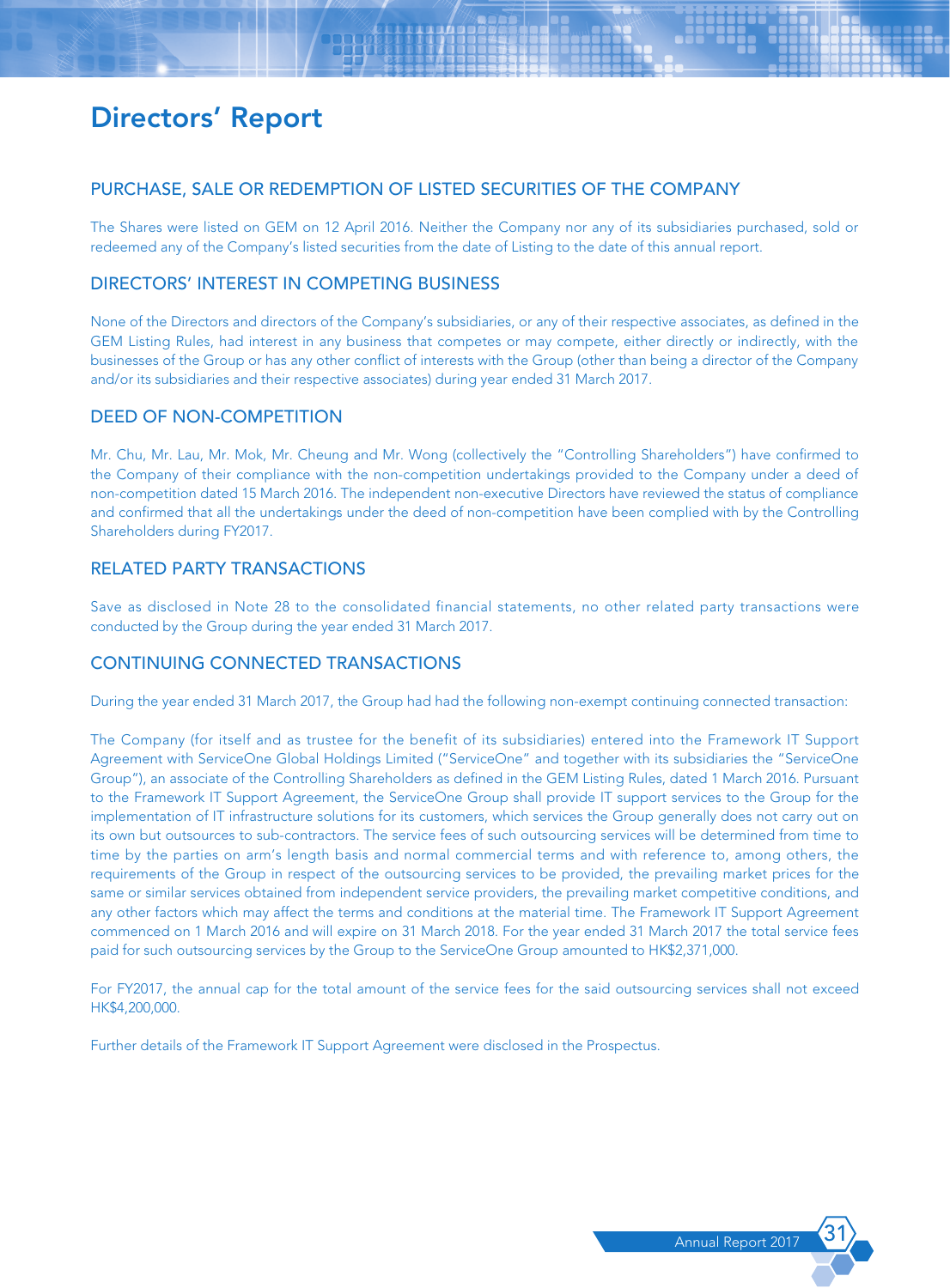Pursuant to Rule 20.53 of the GEM Listing Rules, the independent non-executive Directors have reviewed the nonexempt continuing connected transaction and confirmed that it has been entered into:

- (i) in the ordinary and usual course of business of the Group;
- (ii) on normal commercial terms or better; and
- (iii) according to the agreements governing them on terms that are fair and reasonable and in the interests of the shareholders of the Company as a whole.

The Directors confirm that the Company has complied with the disclosure requirements in accordance with Chapter 20 of the GEM Listing Rules during the year under review.

The Company has also received a letter from BDO Limited, the Company's auditor, to report on the Group's continuing connected transactions in accordance with Hong Kong Standard on Assurance Engagements 3000 *Assurance Engagements Other Than Audits or Reviews of Historical Financial Information* and with reference to Practice Note 740 *Auditor's Letter on Continuing Connected Transactions under the Hong Kong Listing Rules* issued by the Hong Kong Institute of Certified Public Accountants. BDO Limited have issued the letter containing their findings and conclusions in respect of the non-exempt continuing connected transaction disclosed above in accordance with Rule 20.54 of the GEM Listing Rules confirming that nothing has come to their attention that causes them to believe the non-exempt continuing connected transaction:

- (i) has not been approved by the Company's board of directors;
- (ii) was not entered into, in all material respects, in accordance with the relevant agreements governing the transactions; and
- (iii) has exceeded the maximum aggregate annual caps disclosed in the Prospectus.

# DIRECTORS'/CONTROLLING SHAREHOLDERS' INTERESTS IN CONTRACTS OF **SIGNIFICANCE**

Save as the related party transactions disclosed in Note 28 to the consolidated financial statements, no Director or Controlling Shareholder had a material interest, either directly or indirectly, in any contract of significance to the business of the Group to which the Company or any of its subsidiaries was a party and subsisted as at 31 March 2017 or during the financial year.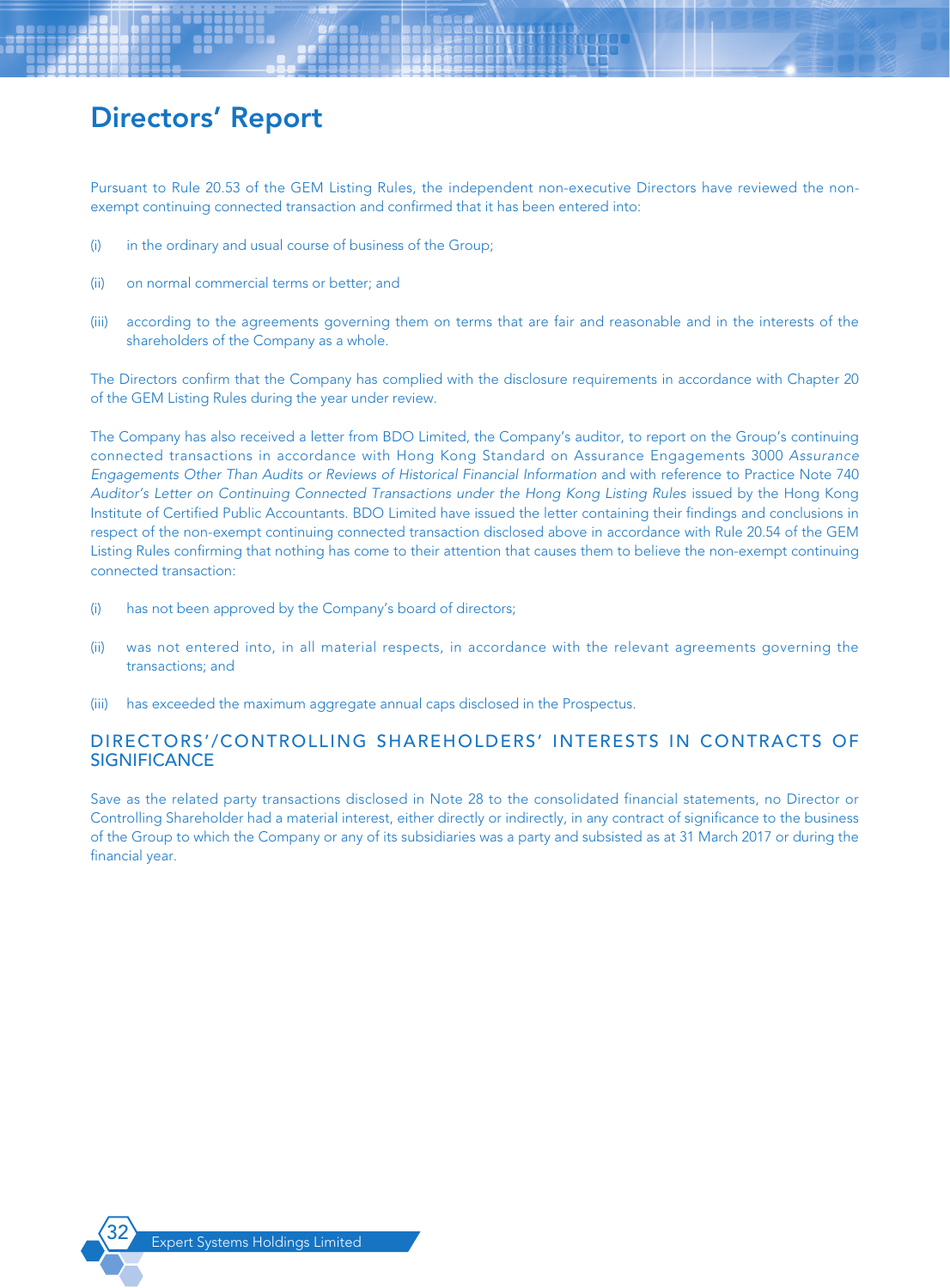# USE OF PROCEEDS FROM LISTING

The Shares were listed on GEM on 12 April 2016. The net proceeds from the Listing (after deducting the underwriting fees and related expenses) amounted to approximately HK\$32.2 million and have been utilised as follows:

|                                                       | As set out<br>in the<br>Prospectus<br>HK\$' million | Amount<br>expected to be<br>used up to<br>31 March 2017<br>HK\$' million | <b>Amount</b><br>actually used<br>up to<br>31 March 2017<br>HK\$' million |
|-------------------------------------------------------|-----------------------------------------------------|--------------------------------------------------------------------------|---------------------------------------------------------------------------|
| Expanding and training our sales, technical and       |                                                     |                                                                          |                                                                           |
| supporting workforce                                  | 6.8                                                 | 1.6                                                                      | 0.8                                                                       |
| Expansion of our IT infrastructure solutions business | 11.0                                                | 3.0                                                                      |                                                                           |
| Strengthening our marketing efforts                   | 6.0                                                 | 1.0                                                                      | 0.1                                                                       |
| Enhancement of management information systems         | 5.5                                                 | 1.9                                                                      | 0.4                                                                       |
| Working capital and general corporate purposes        | 2.9                                                 | 1.4                                                                      | 1.4                                                                       |
|                                                       | 32.2                                                | 8.9                                                                      |                                                                           |

# CORPORATE GOVERNANCE

Details of the Company's corporate governance practices are set out in the Corporate Governance Report on pages 15 to 23 of this annual report.

# SUFFICIENCY OF PUBLIC FLOAT

Based on the information that is publicly available to the Company and to the best knowledge of the Directors, the Company has maintained the public float as required under the GEM Listing Rules since the Listing.

# INDEPENDENCE OF INDEPENDENT NON-EXECUTIVE DIRECTORS

The Company has received from each of the independent non-executive Directors in writing an annual confirmation of his independence pursuant to Rule 5.09 of the GEM Listing Rules and the Company considers all the independent nonexecutive Directors to be independent.

### INDEPENDENT AUDITOR

The financial statements of the Company for the year ended 31 March 2017 were audited by BDO Limited. A resolution will be proposed at the forthcoming annual general meeting of the Company to re-appoint BDO Limited as auditor of the Company.

# CHANGES IN INFORMATION OF DIRECTORS

The changes in information of Directors are set out below pursuant to Rule 17.50A of the GEM Listing Rules:

Mr. Au Yu Chiu Steven has been appointed as an independent non-executive director and chairman of audit committee of Vincent Medical Holdings Limited (stock code: 1612), a company listed on the Main Board of the Stock Exchange.

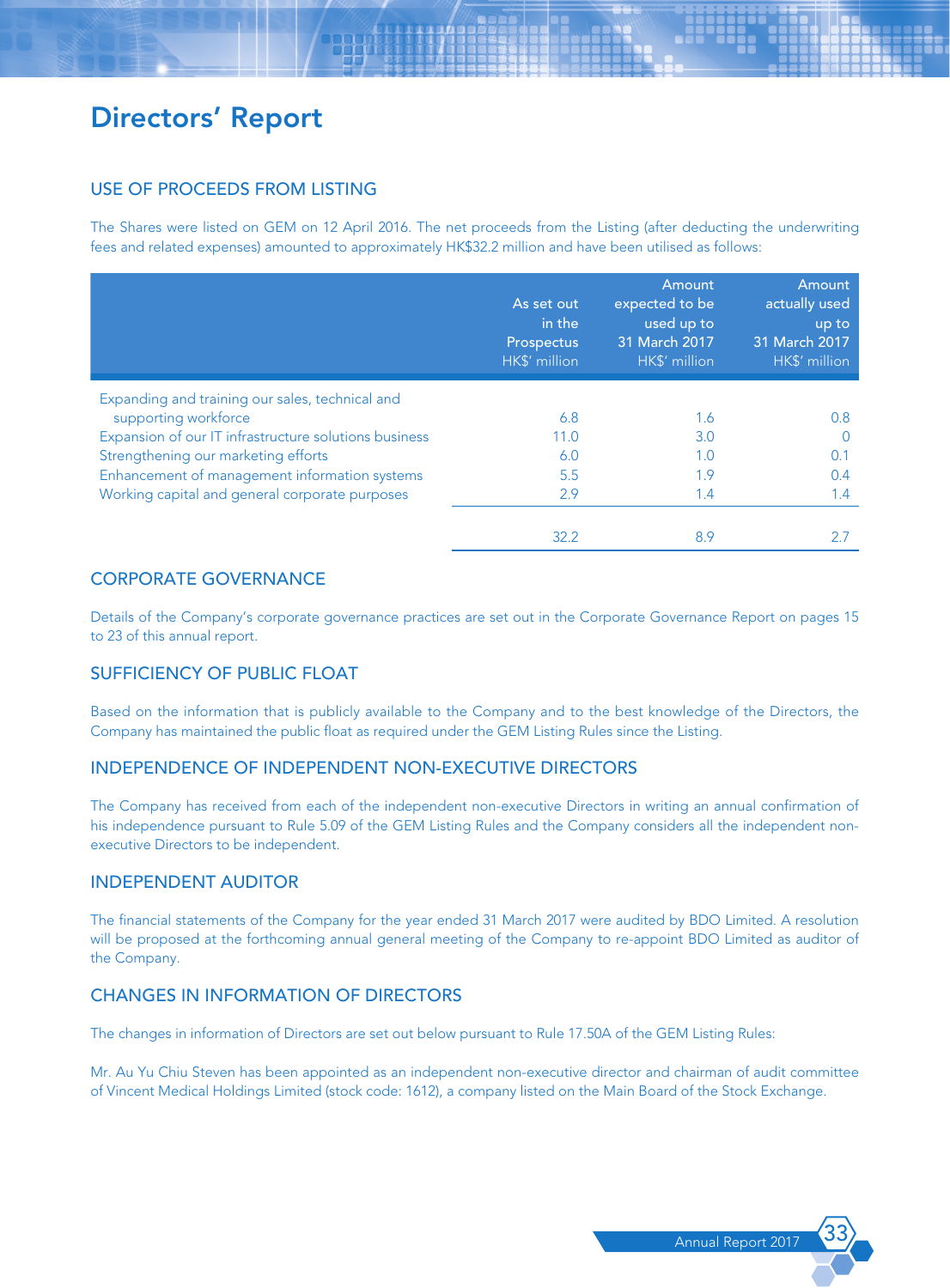# EVENTS AFTER THE REPORTING PERIOD

There is no significant event after the reporting period of the Group.

ON BEHALF OF THE BOARD

Mr. Wong Chu Kee Daniel *Chairman and Non-Executive Director*

Hong Kong, 21 June 2017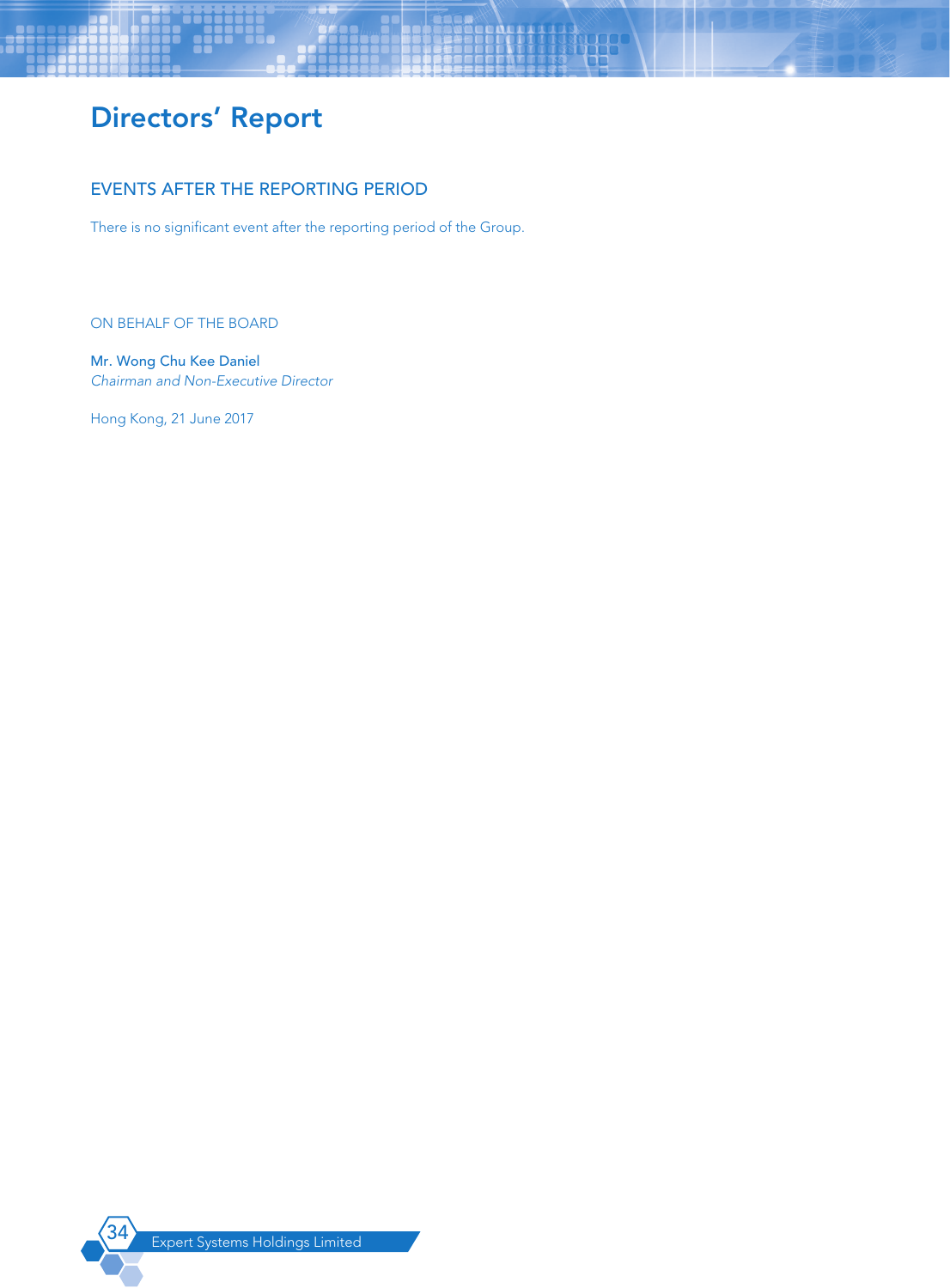# Summary of Financial Information

|                                                              | For the year ended 31 March |                         |                         |                         |
|--------------------------------------------------------------|-----------------------------|-------------------------|-------------------------|-------------------------|
|                                                              | 2017<br><b>HK\$'000</b>     | 2016<br><b>HK\$'000</b> | 2015<br><b>HK\$'000</b> | 2014<br><b>HK\$'000</b> |
| Revenue                                                      | 306,453                     | 287,881                 | 317,002                 | 274,789                 |
| Gross profit                                                 | 42,621                      | 43,384                  | 44,225                  | 33,784                  |
| Profit before income tax expense                             | 8,342                       | 332                     | 18,362                  | 9,533                   |
| Profit/(loss) and total comprehensive income<br>for the year | 6,987                       | (1,769)                 | 15,599                  | 7,965                   |
|                                                              |                             | As at 31 March          |                         |                         |
|                                                              | 2017<br><b>HK\$'000</b>     | 2016<br><b>HK\$'000</b> | 2015<br><b>HK\$'000</b> | 2014<br>HK\$'000        |
| <b>Total assets</b>                                          | 160,049                     | 104,592                 | 154,777                 | 117,045                 |
| <b>Total liabilities</b>                                     | 81,984                      | 78,274                  | 93,690                  | 67,067                  |
| <b>Total equity</b>                                          | 78,065                      | 26,318                  | 61,087                  | 49,978                  |

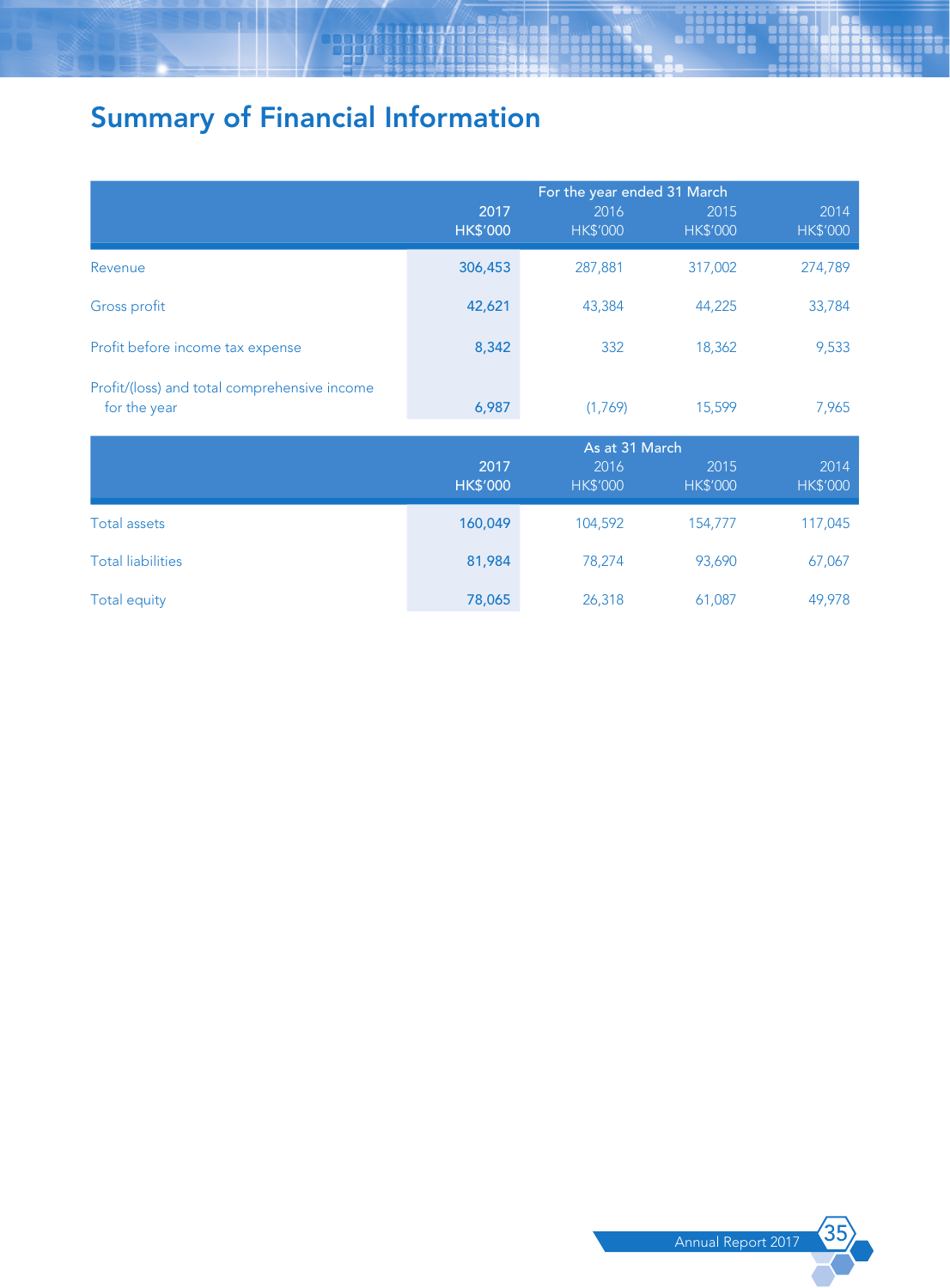

Tel: +852 2218 8288 Fax: +852 2815 2239 www.bdo.com.hk

25<sup>th</sup> Floor Wing On Centre 111 Connaught Road Central **Hong Kong** 

雷話: +852 2218 8288 傳真: +852 2815 2239 www.bdo.com.hk

香港干諾道中111號 永安中心25樓

TO THE MEMBERS OF EXPERT SYSTEMS HOLDINGS LIMITED *(incorporated in Cayman Islands with limited liability)*

## **OPINION**

We have audited the consolidated financial statements of Expert Systems Holdings Limited (the "Company") and its subsidiaries (hereafter referred as to the "Group") set out on pages 40 to 78, which comprise the consolidated statement of financial position as at 31 March 2017, and the consolidated statement of comprehensive income, consolidated statement of changes in equity and consolidated statement of cash flows for the year then ended, and notes to the consolidated financial statements, including a summary of significant accounting policies.

In our opinion, the consolidated financial statements give a true and fair view of the consolidated financial position of the Group as at 31 March 2017, and of its consolidated financial performance and its consolidated cash flows for the year then ended in accordance with Hong Kong Financial Reporting Standards ("HKFRSs") issued by the Hong Kong Institute of Certified Public Accountants ("HKICPA") and have been properly prepared in compliance with the disclosure requirements of the Hong Kong Companies Ordinance.

## BASIS FOR OPINION

We conducted our audit in accordance with Hong Kong Standards on Auditing ("HKSAs") issued by the HKICPA. Our responsibilities under those standards are further described in the Auditor's Responsibilities for the Audit of the Financial Statements section of our report. We are independent of the Company in accordance with the HKICPA's Code of Ethics for Professional Accountants (the "Code") and we have fulfilled our other ethical responsibilities in accordance with and the Code. We believe that the audit evidence we have obtained is sufficient and appropriate to provide a basis for our opinion.

## KEY AUDIT MATTERS

Key audit matters are those matters that, in our professional judgment, were of most significance in our audit of the consolidated financial statements as at and for the year ended 31 March 2017. These matters were addressed in the context of our audit of the consolidated financial statements as a whole, and in forming our opinion thereon, and we do not provide a separate opinion on these matters.

#### Impairment assessment of trade receivables

#### *Refer to Notes 5 and 17 to the consolidated financial statements.*

The carrying amount of the Group's gross trade receivables as at 31 March 2017 was approximately HK\$47,525,000.

Management reviews trade receivables for objective evidence of impairment on a periodic basis. In determining this, management makes significant judgement on the credit worthiness of the debtors, including whether there have been significant adverse changes in the debtors' financial condition affecting the debtors' ability to settle the debts. Where there is objective evidence of impairment, management estimates the amount of impairment loss that should be made against the receivables, taking into consideration the ages of trade receivables and the estimation of future cash flows of these receivables.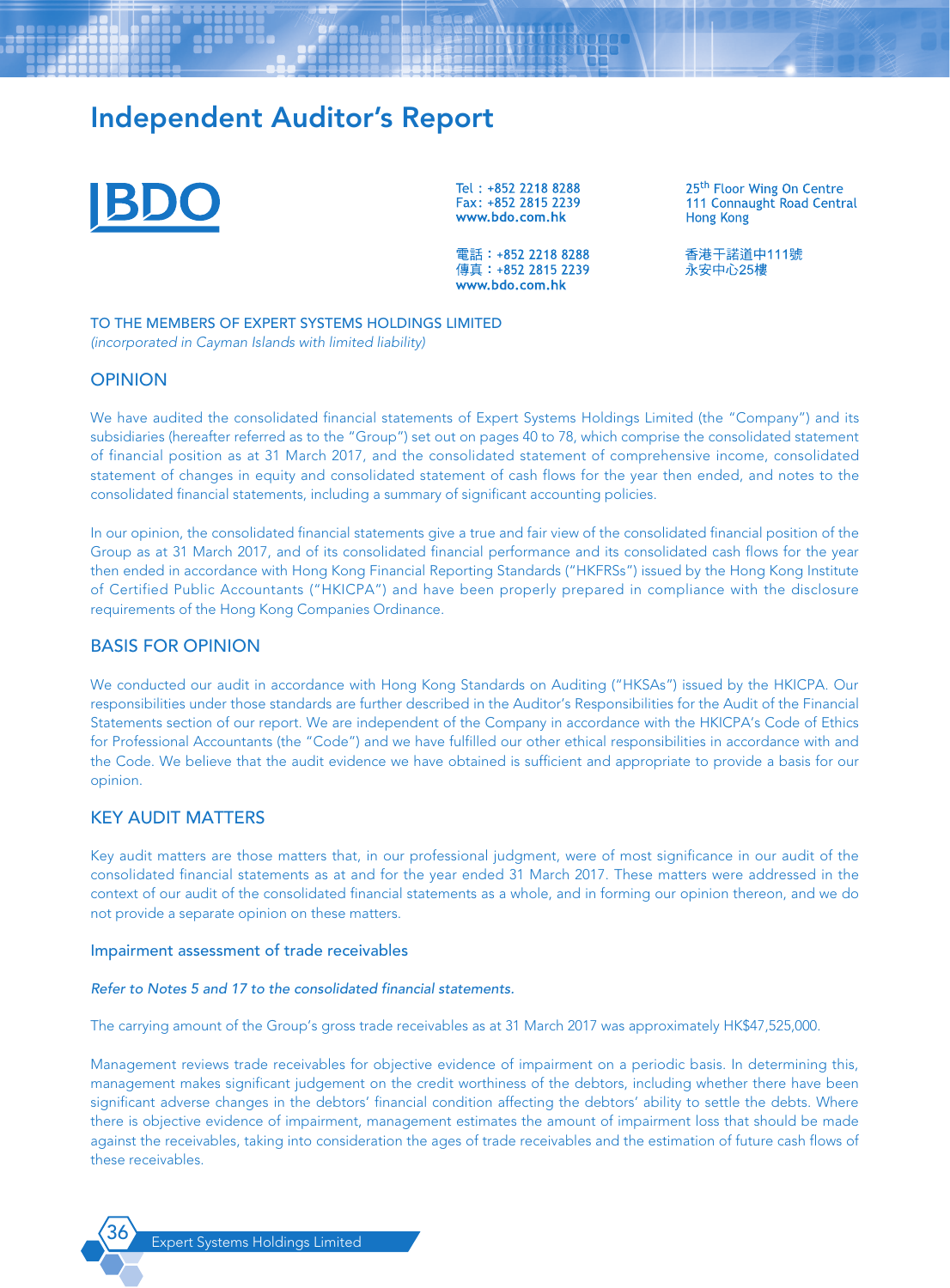We have identified the impairment assessment of trade receivables as a key audit matter because of significance of the carrying amount of trade receivables to the consolidated financial statements and because applying the Group's accounting policies in this area involves a significant degree of judgement by management in identification of impairment indicators and the determination of the amount of impairment loss.

#### Our response:

Our procedures in relation to management's impairment assessment of trade receivables included:

- Analysing and testing, on a sample basis, the accuracy of the ageing profiles of trade receivables by checking to the underlying sales invoices and other source documents, to ensure that it was appropriate for management to use them for impairment assessment;
- Conducting a detailed discussion with management on significant overdue trade receivables as to whether these aged receivables were impaired; and
- Reviewing the adequacy and appropriateness of the provision for impairment made by management with reference to the ageing profiles, settlement records, subsequent settlements and other facts and circumstances currently available for the significant overdue receivables.

## OTHER INFORMATION IN THE ANNUAL REPORT

The directors are responsible for the other information. The other information comprises all the information in the Group's 2017 annual report, but does not include the consolidated financial statements and our auditor's report thereon.

Our opinion on the consolidated financial statements does not cover the other information and we do not express any form of assurance conclusion thereon.

In connection with our audit of the consolidated financial statements, our responsibility is to read the other information and, in doing so, consider whether the other information is materially inconsistent with the consolidated financial statements or our knowledge obtained in the audit or otherwise appears to be materially misstated. If, based on the work we have performed, we conclude that there is a material misstatement of this other information, we are required to report that fact. We have nothing to report in this regard.

## RESPONSIBILITIES OF THE DIRECTORS FOR THE CONSOLIDATED FINANCIAL STATEMENTS

The directors are responsible for the preparation of the consolidated financial statements that give a true and fair view in accordance with HKFRSs issued by the HKICPA and the disclosure requirements of the Hong Kong Companies Ordinance, and for such internal control as the directors determine is necessary to enable the preparation of consolidated financial statements that are free from material misstatement, whether due to fraud or error.

In preparing the consolidated financial statements, the directors are responsible for assessing the Group's ability to continue as a going concern, disclosing, as applicable, matters related to going concern and using the going concern basis of accounting unless the directors either intend to liquidate the Group or to cease operations, or have no realistic alternative but to do so.

The directors are also responsible for overseeing the Group's financial reporting process. The audit committee of the Company (the "Audit Committee") assists the directors in discharging their responsibility in this regard.

Annual Report 201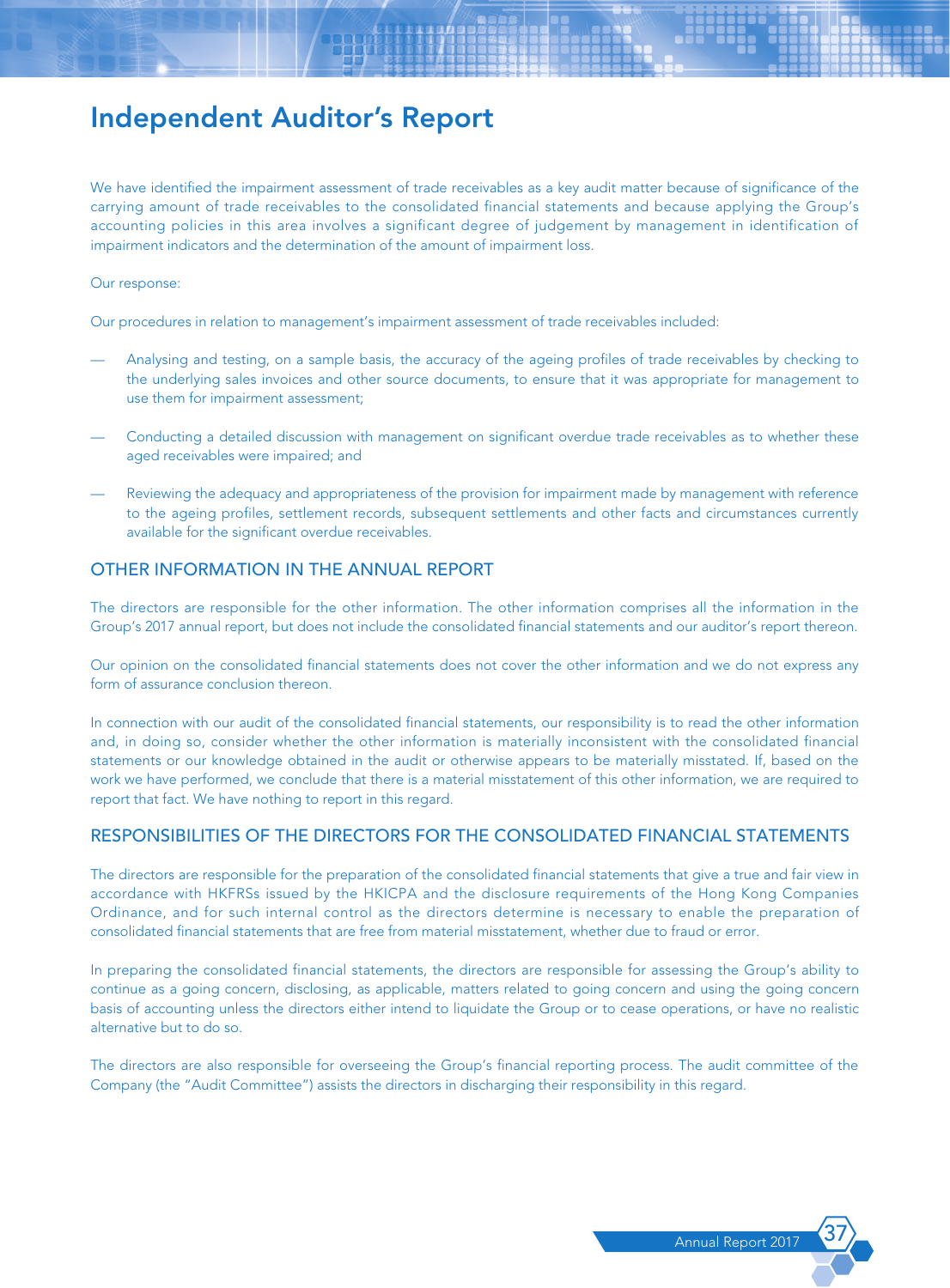## AUDITOR'S RESPONSIBILITIES FOR THE AUDIT OF THE FINANCIAL STATEMENTS

Our objectives are to obtain reasonable assurance about whether the consolidated financial statements as a whole are free from material misstatement, whether due to fraud or error, and to issue an auditor's report that includes our opinion. This report is made solely to you, as a body, in accordance with the terms of our engagement, and for no other purpose. We do not assume responsibility towards or accept liability to any other person for the contents of this report.

Reasonable assurance is a high level of assurance, but is not a guarantee that an audit conducted in accordance with HKSAs will always detect a material misstatement when it exists. Misstatements can arise from fraud or error and are considered material if, individually or in the aggregate, they could reasonably be expected to influence the economic decisions of users taken on the basis of these consolidated financial statements.

As part of an audit in accordance with HKSAs, we exercise professional judgment and maintain professional skepticism throughout the audit. We also:

- Identify and assess the risks of material misstatement of the consolidated financial statements, whether due to fraud or error, design and perform audit procedures responsive to those risks, and obtain audit evidence that is sufficient and appropriate to provide a basis for our opinion. The risk of not detecting a material misstatement resulting from fraud is higher than for one resulting from error, as fraud may involve collusion, forgery, intentional omissions, misrepresentations, or the override of internal control.
- Obtain an understanding of internal control relevant to the audit in order to design audit procedures that are appropriate in the circumstances, but not for the purpose of expressing an opinion on the effectiveness of the Group's internal control.
- Evaluate the appropriateness of accounting policies used and the reasonableness of accounting estimates and related disclosures made by the directors.
- Conclude on the appropriateness of the directors' use of the going concern basis of accounting and, based on the audit evidence obtained, whether a material uncertainty exists related to events or conditions that may cast significant doubt on the Group's ability to continue as a going concern. If we conclude that a material uncertainty exists, we are required to draw attention in our auditor's report to the related disclosures in the consolidated financial statements or, if such disclosures are inadequate, to modify our opinion. Our conclusions are based on the audit evidence obtained up to the date of our auditor's report. However, future events or conditions may cause the Group to cease to continue as a going concern.
- Evaluate the overall presentation, structure and content of the consolidated financial statements, including the disclosures, and whether the consolidated financial statements represent the underlying transactions and events in a manner that achieves fair presentation.
- Obtain sufficient appropriate audit evidence regarding the financial information of the entities or business activities within the Group to express an opinion on the consolidated financial statements. We are responsible for the direction, supervision and performance of the group audit. We remain solely responsible for our audit opinion.

We communicate with the Audit Committee regarding, among other matters, the planned scope and timing of the audit and significant audit findings, including any significant deficiencies in internal control that we identify during our audit.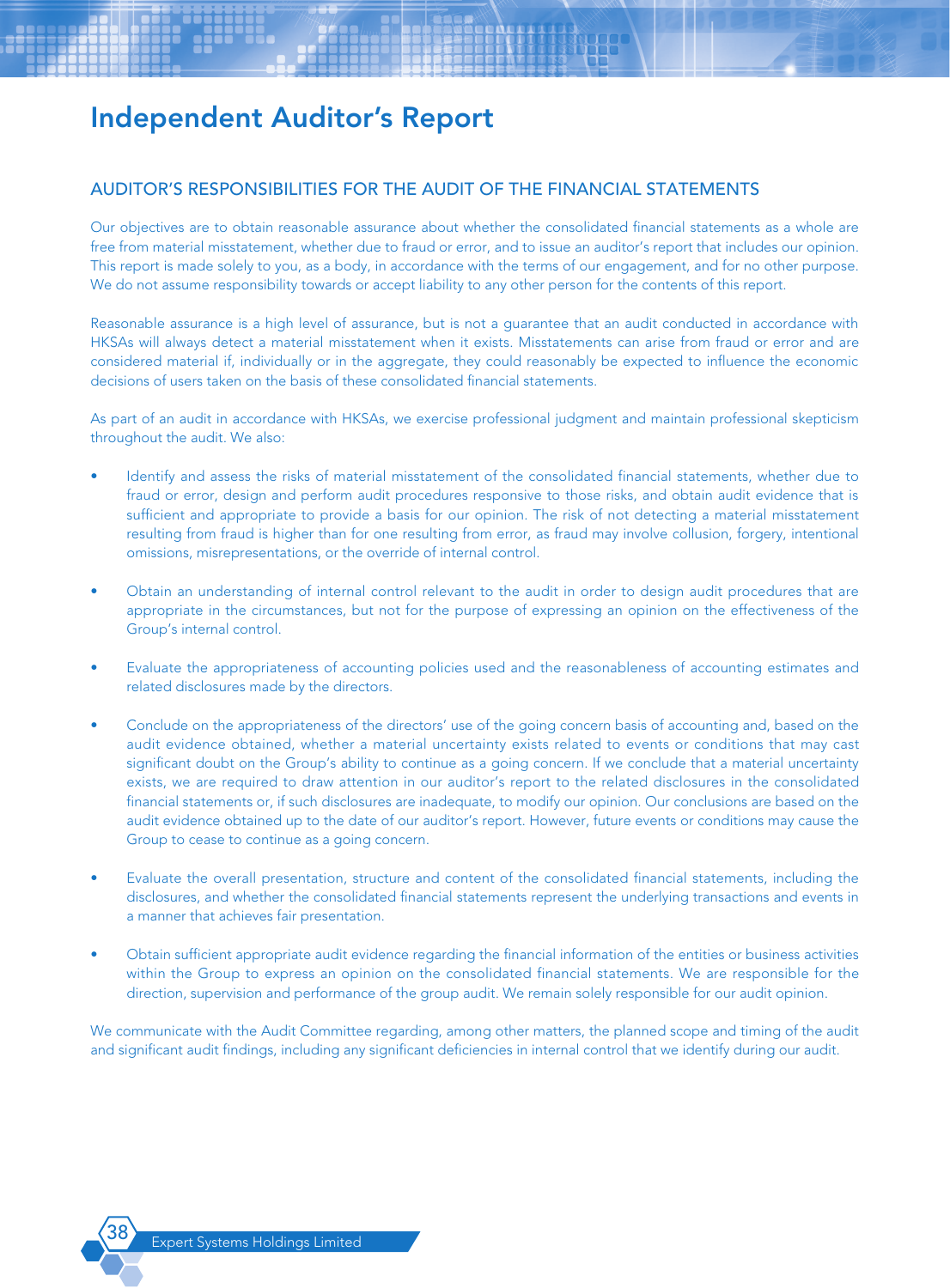We also provide the Audit Committee with a statement that we have complied with relevant ethical requirements regarding independence, and to communicate with them all relationships and other matters that may reasonably be thought to bear on our independence, and where applicable, related safeguards.

From the matters communicated with Audit Committee, we determine those matters that were of most significance in the audit of the consolidated financial statements of the current period and are therefore the key audit matters. We describe these matters in our auditor's report unless law or regulation precludes public disclosure about the matter or when, in extremely rare circumstances, we determine that a matter should not be communicated in our report because the adverse consequences of doing so would reasonably be expected to outweigh the public interest benefits of such communication.

BDO Limited *Certified Public Accountants* Li Yin Fan Practising Certificate Number P03113

Hong Kong, 21 June 2017

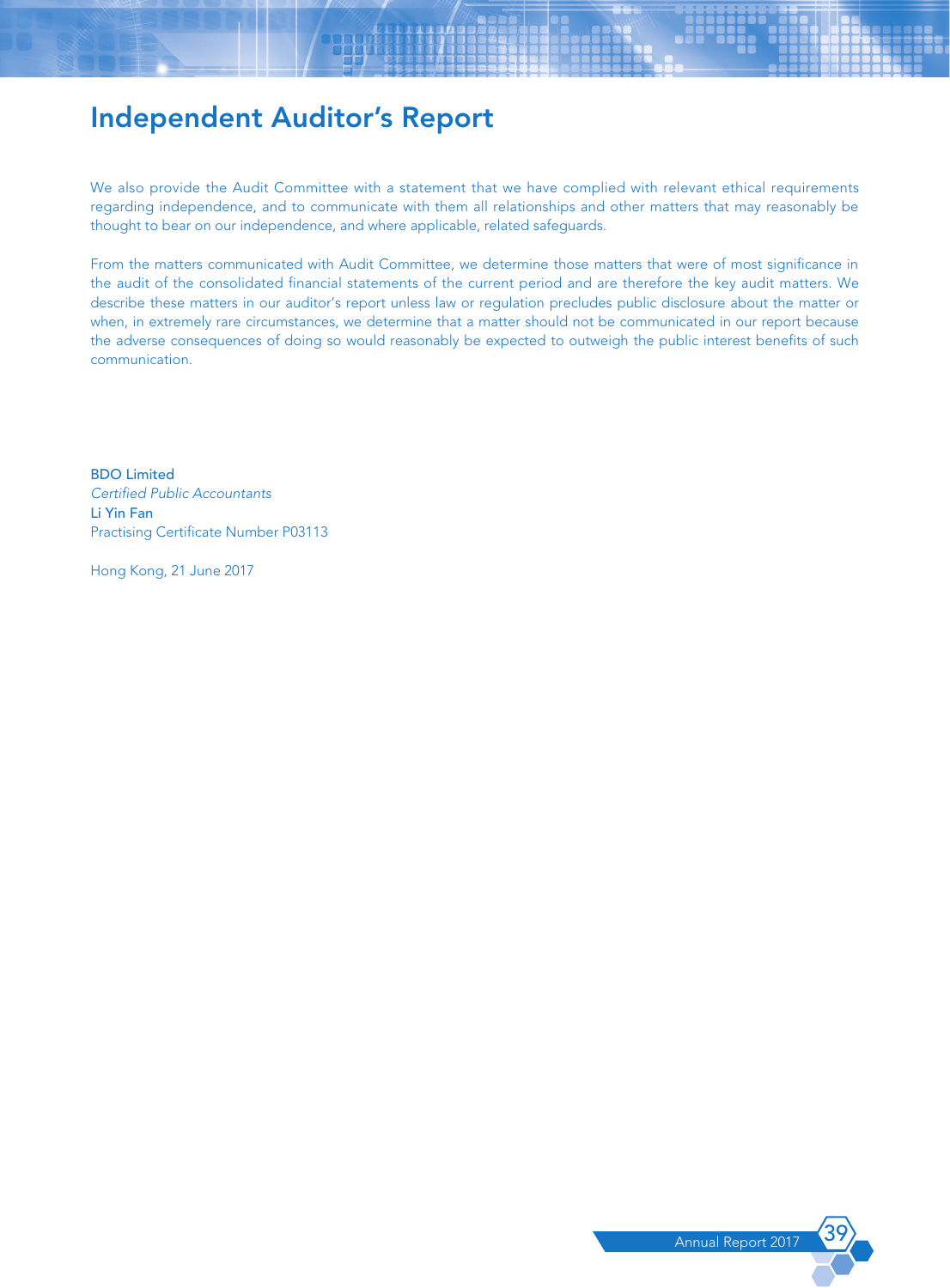# Consolidated Statement of Comprehensive Income

For the Year ended 31 March 2017

|                                                           | <b>Notes</b>    | 2017<br><b>HK\$'000</b> | 2016<br><b>HK\$'000</b> |
|-----------------------------------------------------------|-----------------|-------------------------|-------------------------|
| Revenue                                                   | 7               | 306,453                 | 287,881                 |
| Cost of sales                                             |                 | (263, 832)              | (244, 497)              |
| Gross profit                                              |                 | 42,621                  | 43,384                  |
| Other income and gains                                    | 7               | 616                     | 1,020                   |
| Selling expenses                                          |                 | (23, 879)               | (23, 250)               |
| Administrative expenses                                   |                 | (11, 016)               | (20, 822)               |
| Profit before income tax expense                          | 8               | 8,342                   | 332                     |
| Income tax expense                                        | 9               | (1, 355)                | (2, 101)                |
| Profit/(loss) and total comprehensive income for the year |                 | 6,987                   | (1,769)                 |
| Earnings/(loss) per share<br>- Basic and diluted          | 12 <sup>°</sup> | HK0.88 cent             | $HK(0.29)$ cent         |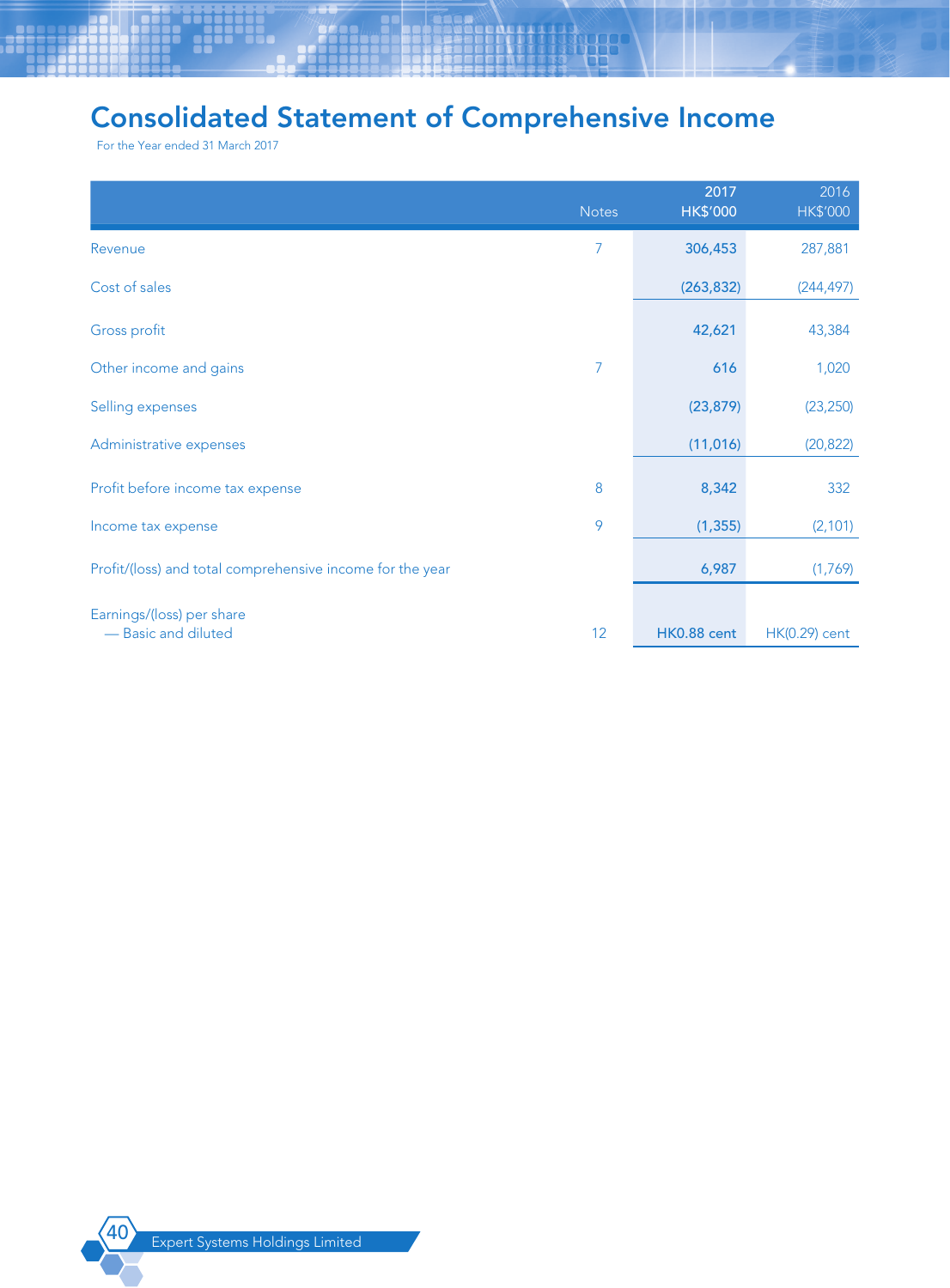# Consolidated Statement of Financial Position

As at 31 March 2017

|                                                | <b>Notes</b> | 2017<br><b>HK\$'000</b> | 2016<br><b>HK\$'000</b> |
|------------------------------------------------|--------------|-------------------------|-------------------------|
| Non-current assets                             |              |                         |                         |
| Property, plant and equipment                  | 13           | 433                     | 535                     |
| Finance lease receivables                      | 15           | 824                     | 45                      |
| Prepayments                                    | 18           | 356                     |                         |
|                                                |              | 1,613                   | 580                     |
|                                                |              |                         |                         |
| <b>Current assets</b><br>Inventories           | 16           | 1,850                   | 1,465                   |
| Trade receivables                              | 17           | 47,524                  | 44,200                  |
| Prepayments, deposits and other receivables    | 18           | 2,792                   | 3,592                   |
| Finance lease receivables                      | 15           | 643                     | 14                      |
| Tax recoverable                                |              | 247                     |                         |
| Pledged bank deposits                          | 19           | 2,100                   | 4,200                   |
| Cash and cash equivalents                      | 20           | 103,280                 | 50,541                  |
|                                                |              | 158,436                 | 104,012                 |
|                                                |              |                         |                         |
| <b>Current liabilities</b>                     |              |                         |                         |
| Trade payables                                 | 21           | 68,418                  | 63,147                  |
| Accruals, deposits received and other payables | 22           | 12,851                  | 13,746                  |
| Amounts due to related companies               | 23           | 159                     | 788                     |
| Tax payables                                   |              |                         | 37                      |
|                                                |              | 81,428                  | 77,718                  |
|                                                |              |                         |                         |
| Net current assets                             |              | 77,008                  | 26,294                  |
| Total assets less current liabilities          |              | 78,621                  | 26,874                  |
|                                                |              |                         |                         |
| <b>Non-current liabilities</b>                 |              |                         |                         |
| Other payables                                 | 22           | 556                     | 556                     |
| Net assets                                     |              | 78,065                  | 26,318                  |
|                                                |              |                         |                         |
| <b>EQUITY</b>                                  |              |                         |                         |
| Share capital                                  | 24           | 8,000                   | 100                     |
| <b>Reserves</b>                                |              | 70,065                  | 26,218                  |
|                                                |              | 78,065                  | 26,318                  |

On behalf of the board of directors

Wong Chu Kee, Daniel Lau Wai Kwok Lau Wai Kwok Director Director *Director Director*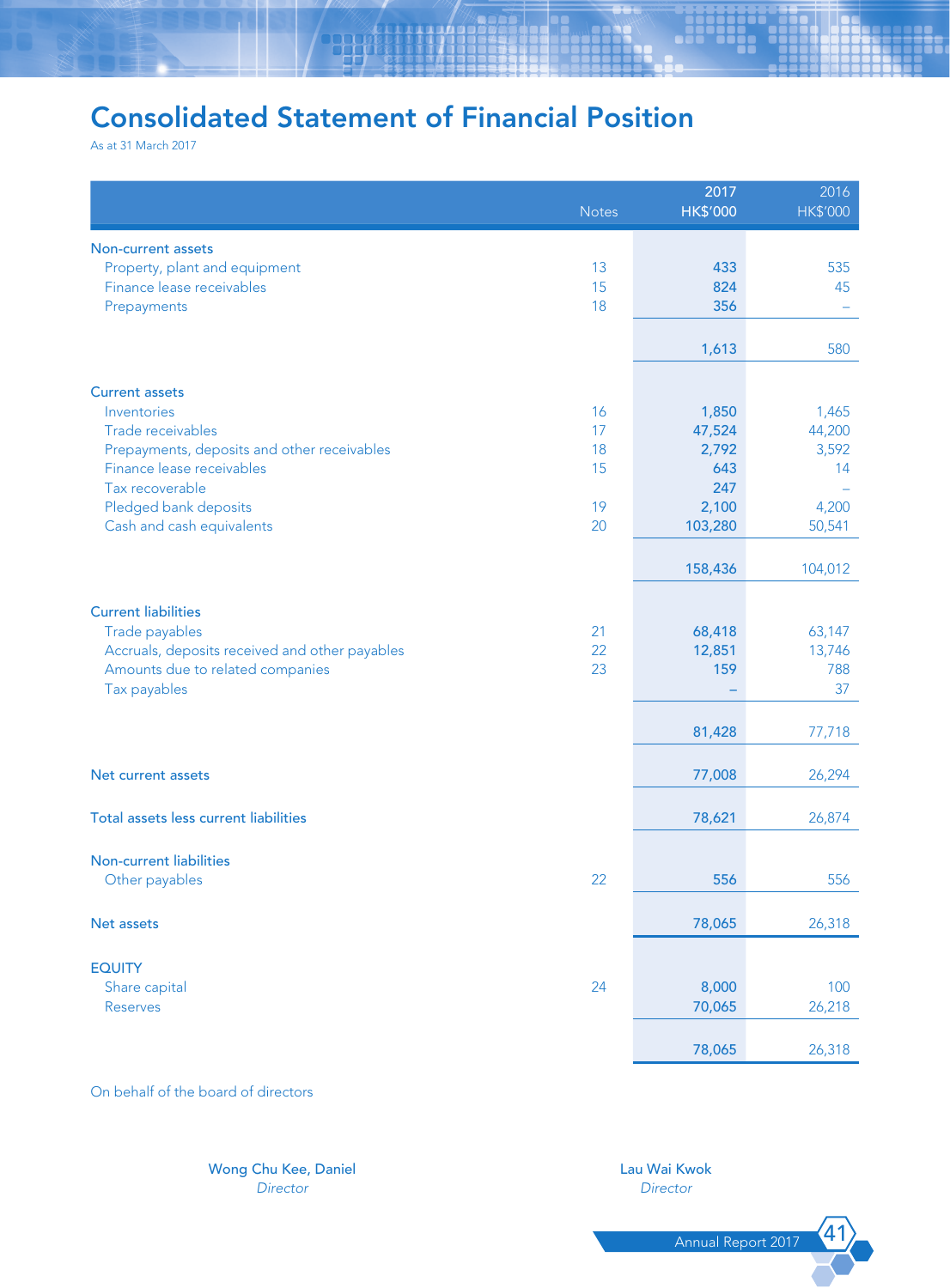# Consolidated Statement of Changes in Equity

For the Year ended 31 March 2017

|                                                       | <b>Share</b><br>capital<br><b>HK\$'000</b><br>(Note 24) | <b>Share</b><br>premium<br><b>HK\$'000</b><br>(Note 25) | Merger<br>reserve<br><b>HK\$'000</b><br>(Note 25) | Retained<br>earnings<br><b>HK\$'000</b> | <b>Total</b><br><b>HK\$'000</b> |
|-------------------------------------------------------|---------------------------------------------------------|---------------------------------------------------------|---------------------------------------------------|-----------------------------------------|---------------------------------|
| At 31 March 2015 and 1 April 2015                     | 8,024                                                   |                                                         |                                                   | 53,063                                  | 61,087                          |
| Loss and total comprehensive income for the year      |                                                         |                                                         |                                                   | (1,769)                                 | (1,769)                         |
| Arising from the reorganisation                       | (8,024)                                                 |                                                         | (25, 395)                                         |                                         | (33, 419)                       |
| Allotment of shares (Note 24(a) and (b))              | 100                                                     | 33,319                                                  |                                                   |                                         | 33,419                          |
| Dividend declared and paid (Note 11)                  |                                                         |                                                         |                                                   | (33,000)                                | (33,000)                        |
| At 31 March 2016 and 1 April 2016                     | 100                                                     | 33,319                                                  | (25, 395)                                         | 18,294                                  | 26,318                          |
| Profit and total comprehensive income<br>for the year |                                                         |                                                         |                                                   | 6,987                                   | 6,987                           |
| Capitalisation issue of shares (Note 24(d))           | 5,900                                                   | (5,900)                                                 |                                                   |                                         |                                 |
| Issuance of new shares by placing (Note 24(e))        | 2,000                                                   | 48,000                                                  |                                                   |                                         | 50,000                          |
| Shares issue expenses (Note 24(e))                    |                                                         | (5, 240)                                                |                                                   |                                         | (5, 240)                        |
| At 31 March 2017                                      | 8,000                                                   | 70,179                                                  | (25, 395)                                         | 25,281                                  | 78,065                          |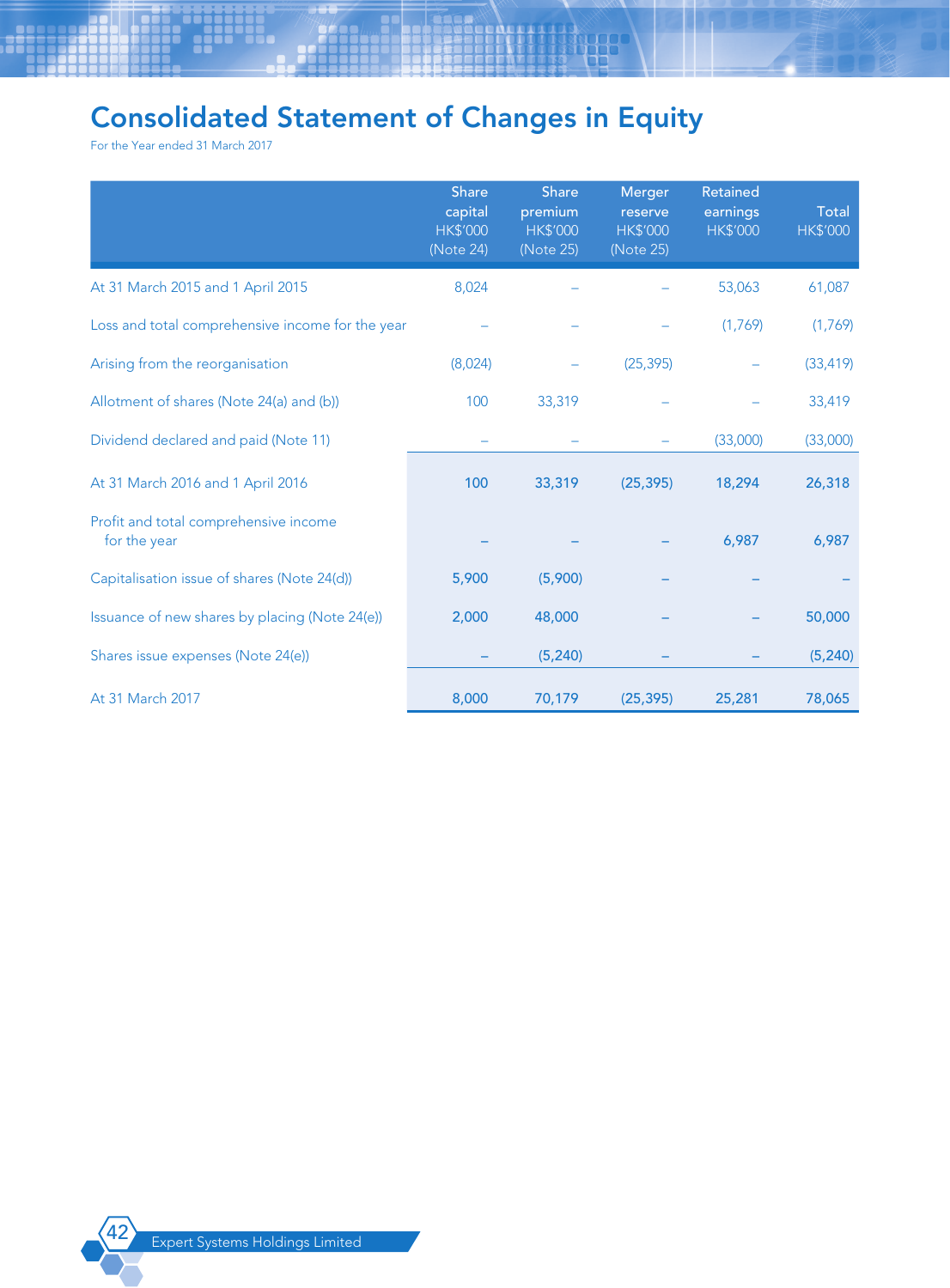# Consolidated Statement of Cash Flows

For the Year ended 31 March 2017

|                                                                                              | <b>Notes</b> | 2017<br><b>HK\$'000</b> | 2016<br><b>HK\$'000</b> |
|----------------------------------------------------------------------------------------------|--------------|-------------------------|-------------------------|
|                                                                                              |              |                         |                         |
| Cash flows from operating activities<br>Profit before income tax expense<br>Adjustments for: |              | 8,342                   | 332                     |
| Interest income                                                                              | 7            | (336)                   | (537)                   |
| Depreciation of property, plant and equipment                                                | 13           | 349                     | 319                     |
| Write back of other payables                                                                 | 7            | (28)                    | (238)                   |
| Provision/(reversal) of impairment loss of trade receivables                                 | 8            | 1                       | (14)                    |
| Reversal of impairment loss of inventories                                                   | 8            |                         | (18)                    |
| Listing expenses                                                                             | 8            |                         | 12,510                  |
| Operating profit before working capital changes                                              |              | 8,328                   | 12,354                  |
| (Increase)/decrease in inventories                                                           |              | (385)                   | 1,253                   |
| (Increase)/decrease in trade receivables                                                     |              | (3, 325)                | 10,870                  |
| Decrease in prepayments, deposits and other receivables                                      |              | 800                     | 1,552                   |
| Increase in finance lease receivables                                                        |              | (1,408)                 | (59)                    |
| Decrease in amounts due to related companies                                                 |              | (629)                   | (491)                   |
| Increase/(decrease) in trade payables                                                        |              | 5,271                   | (9,037)                 |
| Increase/(decrease) in accruals, deposits received and other payables                        |              | 1,236                   | (2, 139)                |
| Cash generated from operations                                                               |              | 9,888                   | 14,303                  |
| Income tax paid                                                                              |              | (1,639)                 | (3,667)                 |
|                                                                                              |              |                         |                         |
| Net cash generated from operating activities                                                 |              | 8,249                   | 10,636                  |
| Cash flows from investing activities                                                         |              |                         |                         |
| Purchase of property, plant and equipment                                                    |              | (247)                   | (402)                   |
| Decrease of pledged bank deposits                                                            |              | 2,100                   |                         |
| Prepayment for purchase of property, plant and equipment                                     |              | (356)                   |                         |
| Interest received                                                                            |              | 336                     | 537                     |
| Net cash generated from investing activities                                                 |              | 1,833                   | 135                     |
|                                                                                              |              |                         |                         |
| Cash flows from financing activities                                                         |              |                         |                         |
| Repayment to a related company                                                               |              |                         | (4,048)                 |
| Dividends paid                                                                               |              |                         | (33,000)                |
| Net proceeds from issue of ordinary shares                                                   |              | 44,760                  |                         |
| Payment of listing expenses                                                                  |              | (2, 103)                | (10, 407)               |
| Net cash generated from/(used in) financing activities                                       |              | 42,657                  | (47, 455)               |
| Net increase/(decrease) in cash and cash equivalents                                         |              | 52,739                  | (36,684)                |
| Cash and cash equivalents at beginning of the year                                           |              | 50,541                  | 87,225                  |
|                                                                                              |              |                         |                         |
| Cash and cash equivalents at end of the year                                                 | 20           | 103,280                 | 50,541                  |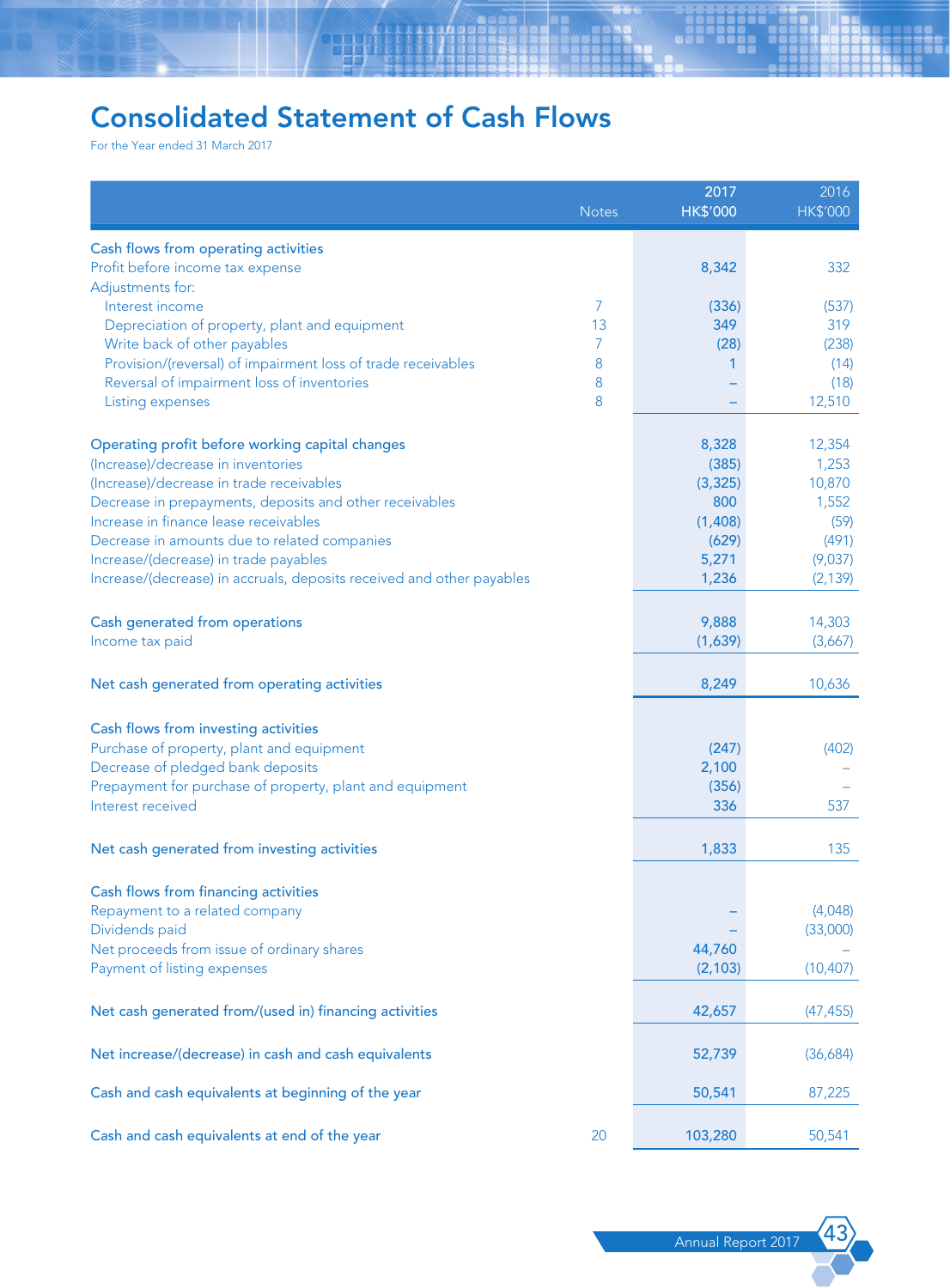For the year ended 31 March 2017

### 1. GENERAL INFORMATION

Expert Systems Holdings Limited (the "Company") was incorporated in the Cayman Islands as an exempted company with limited liability under the Companies Law (2004 revision) Chapter 22 of the Cayman Islands on 18 September 2015. Its shares are listed on the Growth Enterprise Market ("GEM") of the Stock Exchange of Hong Kong Limited (the "Stock Exchange") on 12 April 2016. The address of the Company's registered office is Cricket Square, Hutchins Drive, P.O. Box 2681, Grand Cayman KY1-1111, Cayman Islands and its principal place of business in Hong Kong is 17/F, AXA Tower, Landmark East, 100 How Ming Street, Kowloon, Hong Kong.

The Company is an investment holding company. The Company and its subsidiaries (collectively referred to as the "Group") is principally engaged in the provision of IT infrastructure solutions in Hong Kong and Macau.

Pursuant to a group reorganisation (the "Reorganisation") to rationalise the structure of the Group in preparation for the listing of the Company's shares on the GEM of the Stock Exchange, the Company became the holding company of the Group. Details of the Reorganisation are set out in the section headed "History, Reorganisation and Group Structure" to the prospectus of the Company dated 30 March 2016.

## 2. BASIS OF PRESENTATION AND PREPARATION

#### (a) Basis of presentation

As a result of the Reorganisation mentioned above, the Group is regarded as a continuing entity resulting from the Reorganisation since management of the entities comprising the Group which took part in the Reorganisation remained the same before and after the Reorganisation, there was a continuation of the risks and benefits to the controlling shareholders that existed prior to the Reorganisation.

Accordingly, the consolidated statement of comprehensive income, the consolidated statement of changes in equity and the consolidated statement of cash flows of the Group for the years ended 31 March 2017 and 2016 have included the results, changes in equity and cash flows of the companies now comprising the Group from the earliest date presented or since their respective dates of incorporation, whichever was shorter, as if the current group structure had been in existence throughout the reporting periods. The consolidated statement of financial position of the Group as of 31 March 2017 and 2016 have been prepared to present the assets and liabilities of the companies now comprising the Group as if the current group structure had been in existence at the reporting dates. No adjustment is made to reflect fair values, or recognise any new assets or liabilities as a result of the Reorganisation. All significant intragroup transactions and balances have been eliminated on consolidation.

### (b) Statement of compliance

The consolidated financial statements have been prepared in accordance with all applicable HKFRSs, Hong Kong Accounting Standards ("HKASs") issued by the Hong Kong Institute of Certified Public Accountants and Interpretations (hereinafter collectively referred to as the "HKFRS") and the disclosure requirements of the Hong Kong Companies Ordinance. In addition, the financial statements include applicable disclosures required by the Rules Governing the Listing of Securities on the GEM of the Stock Exchange.

#### (c) Basis of measurement

The consolidated financial statements have been prepared under the historical cost basis.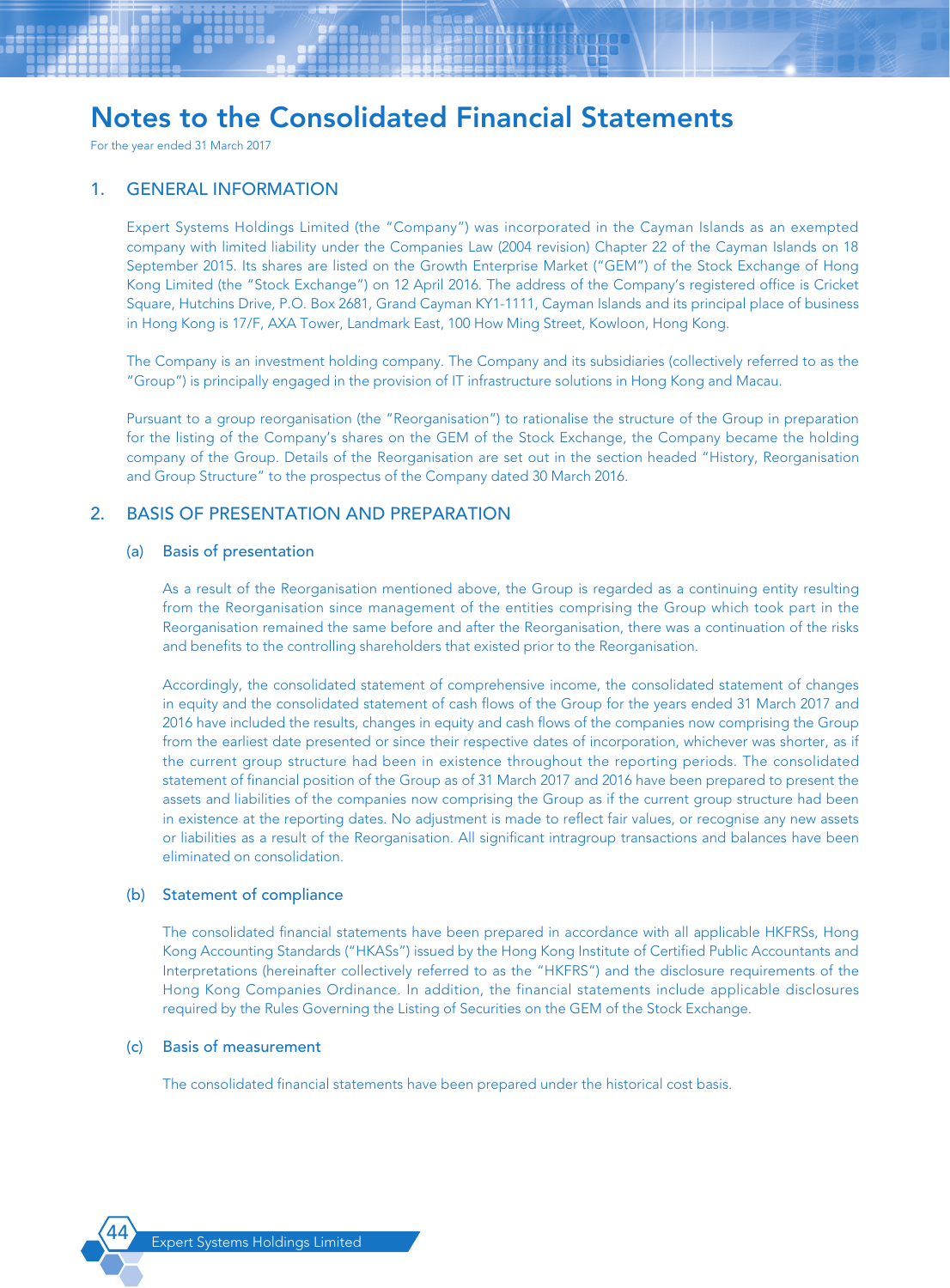For the year ended 31 March 2017

## 2. BASIS OF PRESENTATION AND PREPARATION (Continued)

#### (d) Functional and presentation currency

The consolidated financial statements are presented in Hong Kong dollars ("HK\$"), which is also the functional currency of the Company and its subsidiaries, and all values are rounded to the nearest thousands, except when otherwise indicated.

### 3. ADOPTION OF HKFRSs

#### (a) Adoption of new/revised HKFRSs — effective 1 April 2016

| <b>HKFRSs (Amendments)</b>        | Annual Improvements 2012-2014 Cycle                          |
|-----------------------------------|--------------------------------------------------------------|
| Amendments to HKAS 1              | Disclosure Initiative                                        |
| Amendments to HKAS 16 and HKAS 38 | Clarification of Acceptable Methods of Depreciation and      |
|                                   | Amortisation                                                 |
| Amendments to HKAS 16 and HKAS 41 | <b>Agriculture: Bearer Plants</b>                            |
| Amendments to HKAS 27             | Equity Method in Separate Financial Statements               |
| Amendments to HKFRS 10,           | Investment Entities: Applying the Consolidation Exception    |
| HKFRS 12 and HKAS 28              |                                                              |
| <b>Amendments to HKFRS 11</b>     | Accounting for Acquisitions of Interests in Joint Operations |
| <b>HKFRS 14</b>                   | <b>Regulatory Deferral Accounts</b>                          |

The adoption of these amendments has no material impact on the Group's financial statements.

#### (b) New/revised HKFRSs that have been issued but are not yet effective

The Group has not early applied the following new/revised HKFRSs that have been issued, potentially relevant to the Group's operations, but are not yet effective, in preparing the consolidated financial statements.

| Amendments to HKAS 7   | Disclosure Initiative <sup>1</sup>                                                 |
|------------------------|------------------------------------------------------------------------------------|
| Amendments to HKAS 12  | Recognition of Deferred Tax Assets for Unrealised Losses <sup>1</sup>              |
| <b>HKFRS 9</b>         | Financial Instruments <sup>2</sup>                                                 |
| <b>HKFRS 15</b>        | Revenue from Contracts with Customers <sup>2</sup>                                 |
| Amendments to HKFRS 15 | Revenue from Contracts with Customers<br>(Clarifications to HKFRS 15) <sup>2</sup> |
| <b>HKFRS 16</b>        | Leases <sup>3</sup>                                                                |

<sup>1</sup> Effective for annual periods beginning on or after 1 January 2017

<sup>2</sup> Effective for annual periods beginning on or after 1 January 2018

Effective for annual periods beginning on or after 1 January 2019

#### *Amendments to HKAS 7 — Disclosure Initiative*

The amendments introduce an additional disclosure that will enable users of financial statements to evaluate changes in liabilities arising from financing activities.

#### *Amendments to HKAS 12 — Recognition of Deferred Tax Assets for Unrealised Losses*

The amendments relate to the recognition of deferred tax assets and clarify some of the necessary considerations, including how to account for deferred tax assets related to debt instruments measured of fair value.

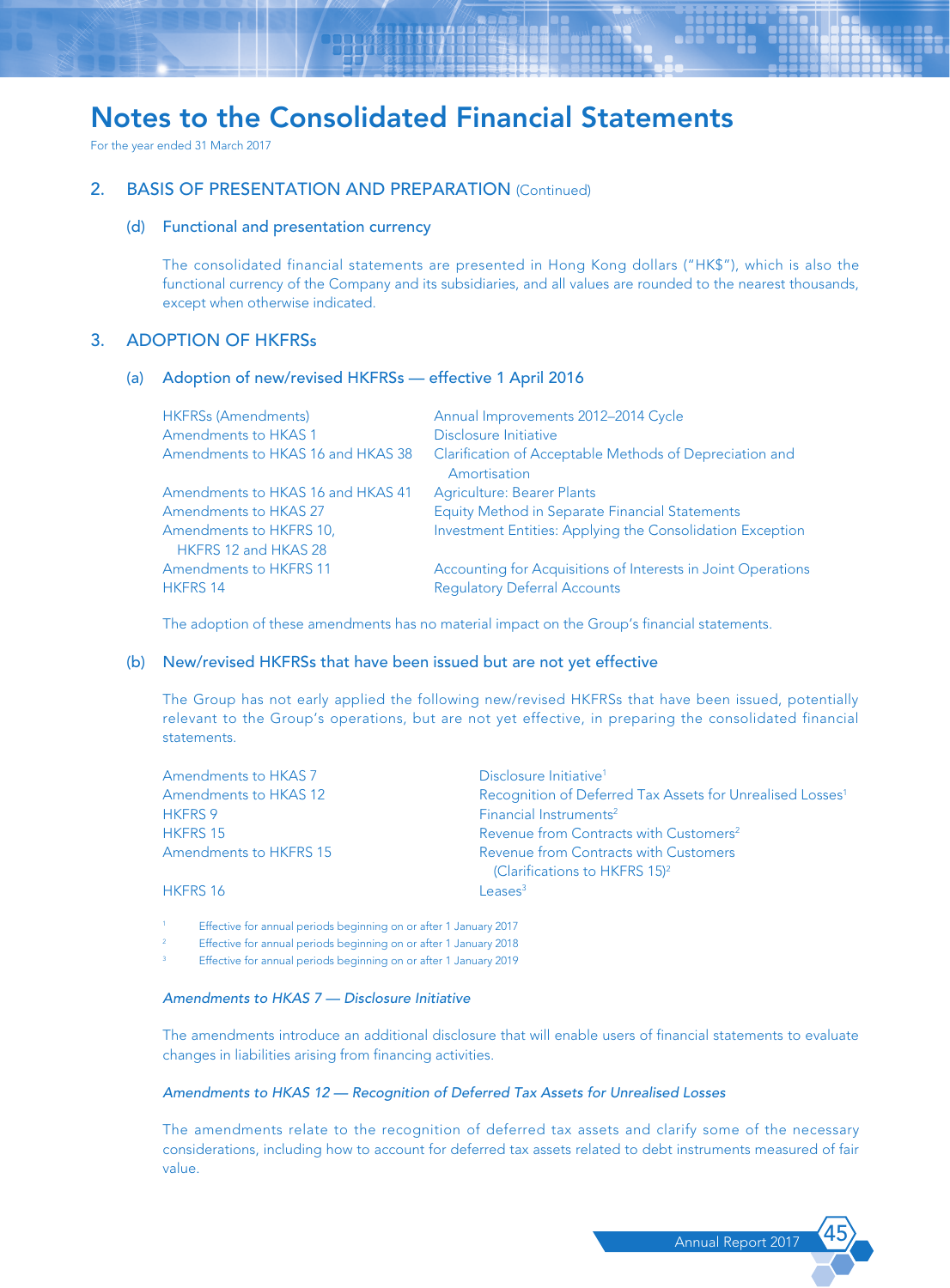For the year ended 31 March 2017

### 3. ADOPTION OF HKFRSs (Continued)

#### (b) New/revised HKFRSs that have been issued but are not yet effective (Continued)

#### *HKFRS 9 — Financial Instruments*

HKFRS 9 introduces new requirements for the classification and measurement of financial assets. Debt instruments that are held within a business model whose objective is to hold assets in order to collect contractual cash flows (the business model test) and that have contractual terms that give rise to cash flows that are solely payments of principal and interest on the principal amount outstanding (the contractual cash flow characteristics test) are generally measured at amortised cost. Debt instruments that meet the contractual cash flow characteristics test are measured at fair value through other comprehensive income ("FVTOCI") if the objective of the entity's business model is both to hold and collect the contractual cash flows and to sell the financial assets. Entities may make an irrevocable election at initial recognition to measure equity instruments that are not held for trading at FVTOCI. All other debt and equity instruments are measured at fair value through profit or loss ("FVTPL").

HKFRS 9 includes a new expected loss impairment model for all financial assets not measured at FVTPL replacing the incurred loss model in HKAS 39 and new general hedge accounting requirements to allow entities to better reflect their risk management activities in financial statements.

HKFRS 9 carries forward the recognition, classification and measurement requirements for financial liabilities from HKAS 39, except for financial liabilities designated at FVTPL, where the amount of change in fair value attributable to change in credit risk of the liability is recognised in other comprehensive income unless that would create or enlarge an accounting mismatch. In addition, HKFRS 9 retains the requirements in HKAS 39 for derecognition of financial assets and financial liabilities.

The directors anticipate that the application of HKFRS 9 in the future will have an impact on amounts reported in respect of the Group's financial performance and financial assets (e.g. impairment on trade receivables) resulting from early provision of credit losses using the expected loss impairment model under HKFRS 9 instead of incurred loss model under HKAS 39. Currently, the directors are in the midst of assessing the financial impact of the application of HKFRS 9 and a reasonable estimate of the effect will be available once the detailed review is completed.

#### *HKFRS 15 — Revenue from Contracts with Customers*

The new standard establishes a single revenue recognition framework. The core principle of the framework is that an entity should recognise revenue to depict the transfer of promised goods or services to customers in an amount that reflects the consideration to which the entity expects to be entitled in exchange for those goods and services. HKFRS 15 supersedes existing revenue recognition guidance including HKAS 18 "Revenue", HKAS 11 "Construction Contracts" and related interpretations.

HKFRS 15 requires the application of a 5-step approach to revenue recognition:

- Step 1: Identify the contract(s) with a customer
- Step 2: Identify the performance obligations in the contract
- Step 3: Determine the transaction price
- Step 4: Allocate the transaction price to each performance obligation
- Step 5: Recognise revenue when each performance obligation is satisfied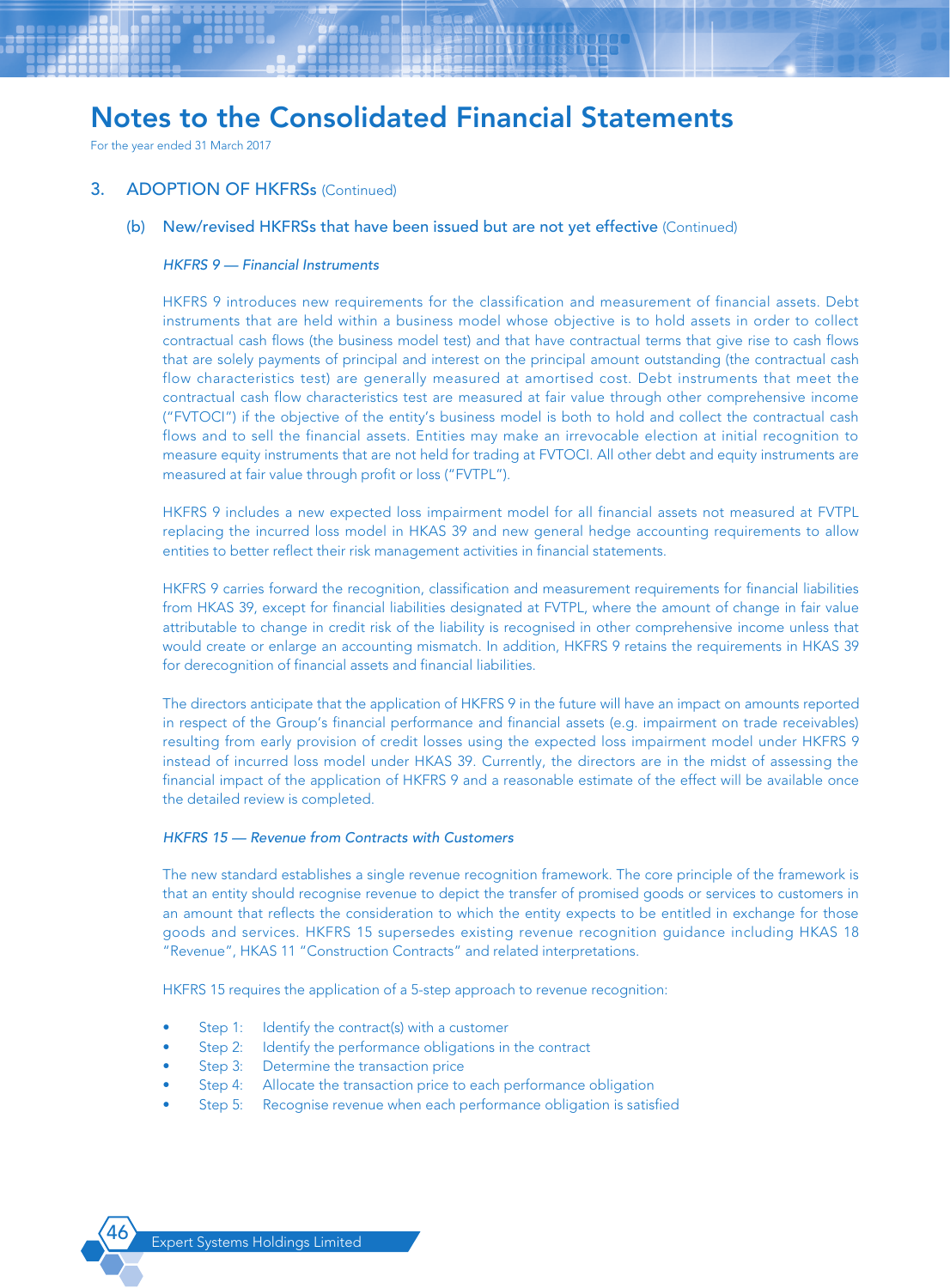For the year ended 31 March 2017

### 3. ADOPTION OF HKFRSs (Continued)

(b) New/revised HKFRSs that have been issued but are not yet effective (Continued)

#### *HKFRS 15 — Revenue from Contracts with Customers (Continued)*

HKFRS 15 includes specific guidance on particular revenue related topics that may change the current approach taken under HKFRS. The standard also significantly enhances the qualitative and quantitative disclosures related to revenue.

The directors anticipate that the application of HKFRS 15 in the future may have an impact on the amounts reported on revenue as the timing of revenue recognition may be affected by the new standard, and more disclosures relating to revenue is required. Currently, the directors are in the midst of assessing the financial impact of the application of HKFRS 15 and a reasonable estimate of the effect will be available once the detailed review is completed.

#### *Amendments HKFRS 15 — Revenue from Contracts with Customers (Clarifications to HKFRS 15)*

The amendments to HKFRS 15 included clarifications on identification of performance obligations; application of principal versus agent; licenses of intellectual property; and transition requirements.

#### *HKFRS 16 — Leases*

HKFRS 16, which upon the effective date will supersede HKAS 17 "Leases" and related interpretations, introduces a single lessee accounting model and requires a lessee to recognise assets and liabilities for all leases with a term of more 12 months, unless the underlying asset is of low value. Specifically, under HKFRS 16, a lessee is required to recognise a right-of-use asset representing its right to use the underlying leased asset and a lease liability representing its obligation to make lease payments. Accordingly, a lessee should recognise depreciation of the right-of-use asset and interest on the lease liability, and also classifies cash repayments of the lease liability into a principal portion and an interest portion and presents them in the statement of cash flows. Also, the right-of-use asset and the lease liability are initially measured on a present value basis. The measurement includes non-cancellable lease payments and also includes payments to be made in optional periods if the lessee is reasonably certain to exercise an option to extend the lease, or to exercise an option to terminate the lease. This accounting treatment is significantly different from the lessee accounting for leases that are classified as operating leases under the predecessor standard, HKAS 17.

In respect of the lessor accounting, HKFRS 16 substantially carries forward the lessor accounting requirements in HKAS 17. Accordingly, a lessor continues to classify its leases as operating leases or finance leases, and to account for those two types of leases differently.

As at 31 March 2017, the amount of operating lease commitment of the Group was approximately HK\$4,264,000 as disclosed in Note 27. The directors of the Company do not expect the adoption of HKFRS 16 would result in significant impact on the Company's financial performance but it is expected that certain portion of these lease commitments will be required to be recognised in the statement of financial position as right-of-use assets and lease liabilities.

The directors are currently assessing the potential impact of these pronouncements, and they are not yet in a position to state whether these new pronouncements will result in substantial changes to the Group's accounting policies and financial statements.

Annual Report 201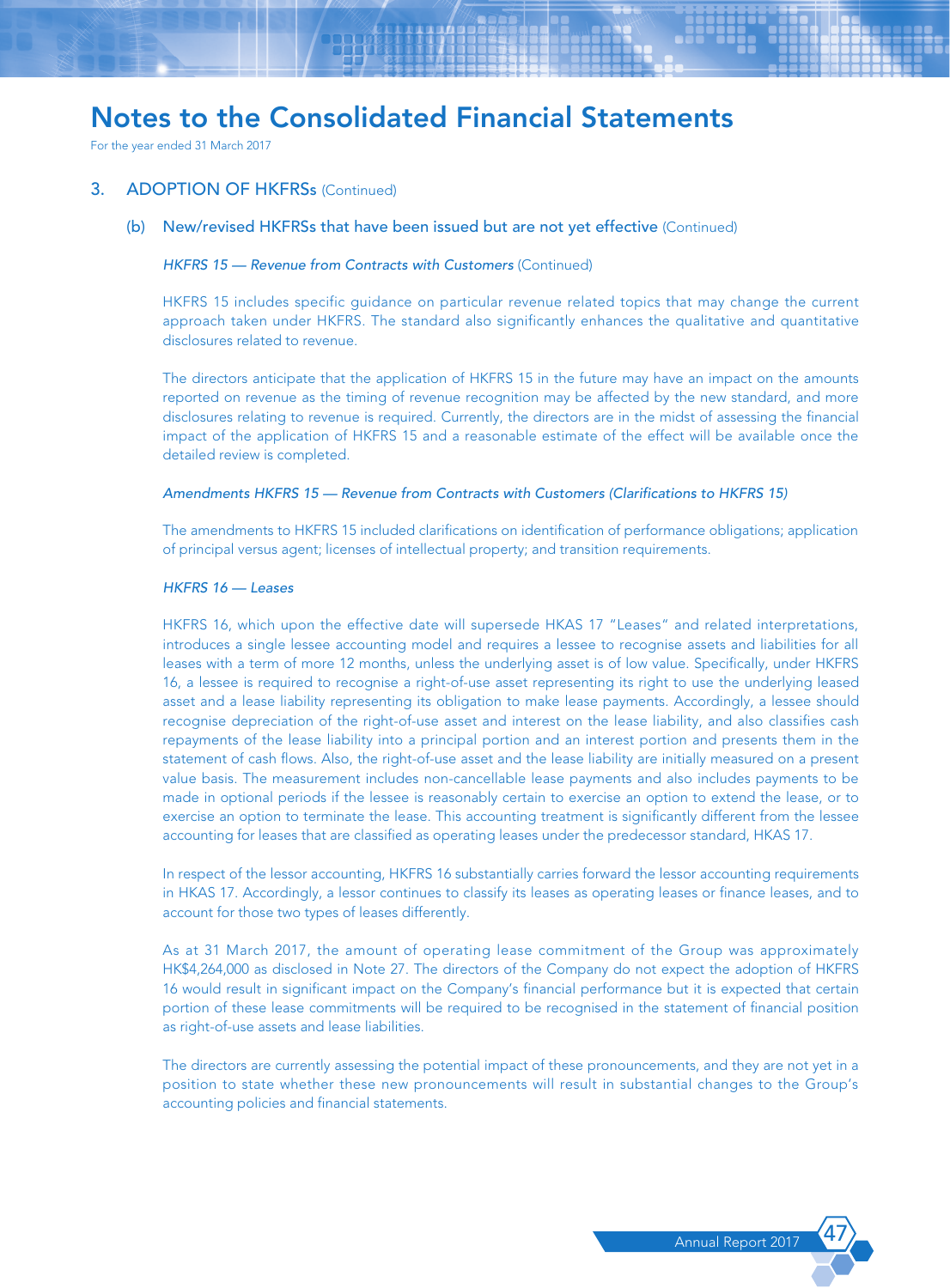For the year ended 31 March 2017

## 4. SIGNIFICANT ACCOUNTING POLICIES

#### (a) Basis of consolidation

The consolidated financial statements comprise the financial statements of the Company and its subsidiaries now comprising the Group. Inter-company transactions and balances between group companies together with unrealised profits are eliminated in full in preparing the consolidated financial statements. Unrealised losses are also eliminated unless the transaction provides evidence of impairment on the asset transferred, in which case the loss is recognised in profit or loss.

### (b) Subsidiaries

A subsidiary is an investee over which the Company is able to exercise control. The Company controls an investee if all three of the following elements are present: (1) power over the investee; (2) exposure, or rights, to variable returns from the investee; and (3) the ability to use its power to affect those variable returns. Control is reassessed whenever facts and circumstances indicate that there may be a change in any of these elements of control.

In the Company's statement of financial position, investments in subsidiaries are stated at cost less impairment loss, if any. The results of subsidiaries are accounted for by the Company on the basis of dividend received and receivable.

### (c) Property, plant and equipment

Property, plant and equipment are stated at cost less accumulated depreciation and accumulated impairment losses. The cost of an item of property, plant and equipment comprises its purchase price and any directly attributable costs of bringing the asset to its working condition and location for its intended use.

Subsequent costs are included in the asset's carrying amount or recognised as a separate asset, as appropriate, only when it is probable that future economic benefits associated with the item will flow to the Group and the cost of the item can be measured reliably. The carrying amount of the replaced part is derecognised. All other repairs and maintenance are recognised in profit or loss during the financial period in which they are incurred.

Property, plant and equipment are depreciated so as to write off their cost net of expected residual value over their estimated useful lives on a straight-line basis. The useful lives, residual value and depreciation method are reviewed, and adjusted if appropriate, at the end of each reporting period. The estimated useful lives are as follows:

| Leasehold improvements          | 3 years |
|---------------------------------|---------|
| <b>Furniture and fixtures</b>   | 3 years |
| Computer software and equipment | 3 years |

An asset is written down immediately to its recoverable amount if its carrying amount is higher than the asset's estimated recoverable amount.

The gain or loss on disposal of an item of property, plant and equipment is the difference between the net sale proceeds and its carrying amount, and is recognised in profit or loss on disposal.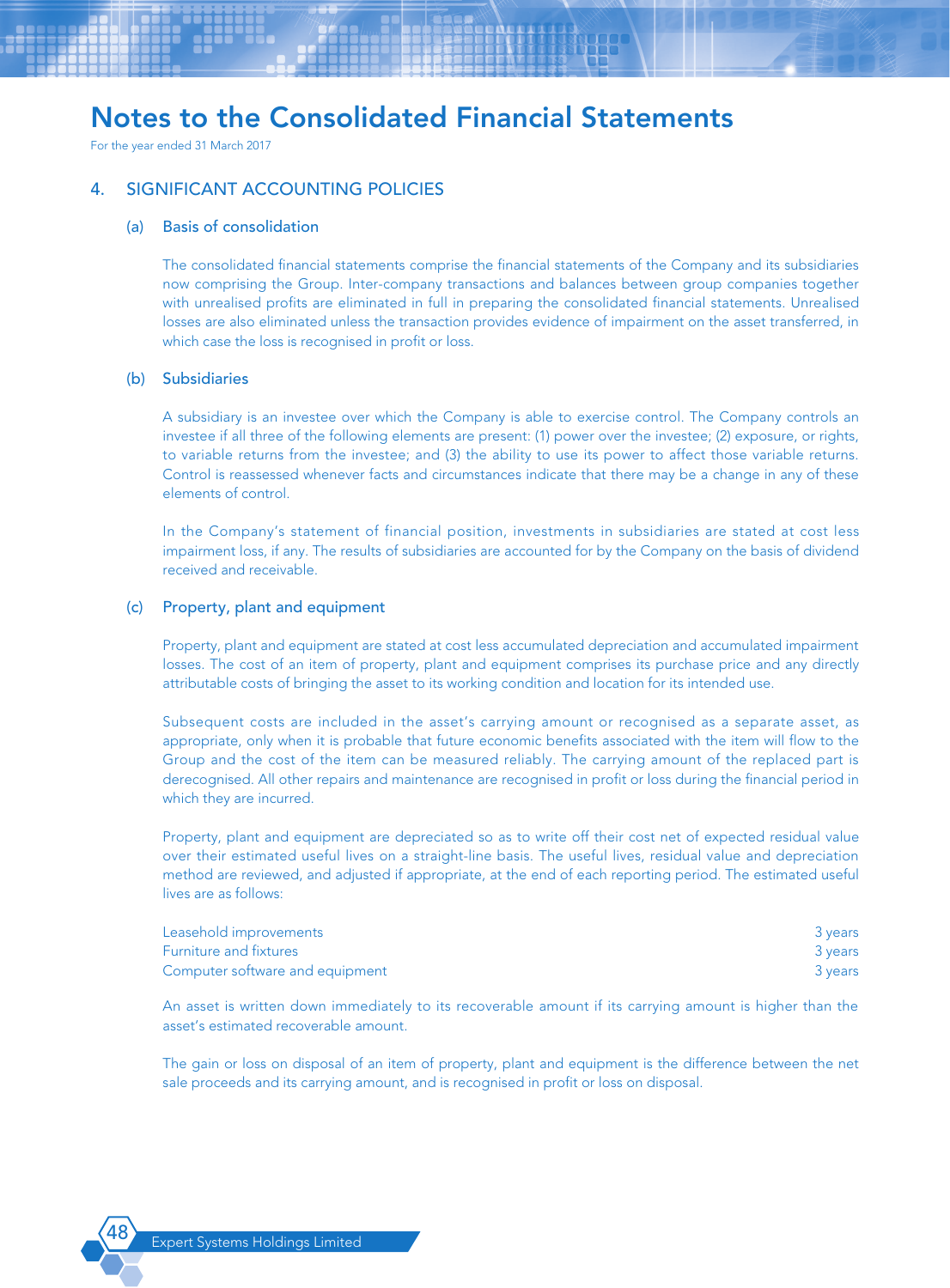For the year ended 31 March 2017

## 4. SIGNIFICANT ACCOUNTING POLICIES (Continued)

#### (d) Inventories

Inventories are initially recognised at cost, and subsequently at the lower of cost and net realisable value. Cost comprises all costs of purchase and other costs incurred in bringing the inventories to their present location and condition. Cost is calculated using the weighted average method. Net realisable value represents the estimated selling price in the ordinary course of business less the estimated costs of completion and the estimated costs necessary to make the sale.

#### (e) Financial instruments

#### *(i) Financial assets*

The Group's financial assets are mainly classified as loans and receivables. The classification depends on the nature and purpose of the financial assets and is determined at the time of initial recognition. All regular way purchases or sales of financial assets are recognised and derecognised on a trade date basis. Regular way purchases or sales are purchases or sales of financial assets that require delivery of assets within the time frame established by regulation or convention in the marketplace.

#### *Loans and receivables*

Loans and receivables are non-derivative financial assets with fixed or determinable payments that are not quoted in an active market. They arise principally through the provision of goods and services to customers (trade receivables), and also other types of contractual monetary assets. Loans and receivables are initially recognised at fair value plus directly attributable transaction costs that are directly attributable to the acquisition of the financial assets. Subsequent to initial recognition, they are measured at amortised cost using the effective interest method, less any impairment losses.

#### *(ii) Impairment loss on financial assets*

The Group assesses, at the end of each reporting period, whether there is any objective evidence that a financial asset or a group of financial assets is impaired. A financial asset or a group of financial assets is deemed to be impaired if, and only if, there is objective evidence of impairment as a result of one or more events that occurred after the initial recognition of the asset (as incurred "loss event") and that loss event has an impact on the estimated future cash flows of the financial asset or the group of financial assets that can be reliably estimated. Objective evidence of impairment may include:

- significant financial difficulty of the debtor or the group of debtors;
- a breach of contract, such as a default or delinquency in interest or principal payments;
- granting concession to a debtor because of debtor's financial difficulty; or
- it becoming probable that the debtor or the group of debtors will enter bankruptcy or other financial reorganisation.

An impairment loss is recognised in profit or loss when there is objective evidence that the asset is impaired, and is measured as the difference between the asset's carrying amount and the present value of the estimated future cash flows discounted at the original effective interest rate.

Impairment losses are reversed in subsequent periods when an increase in the asset's recoverable amount can be related objectively to an event occurring after the impairment was recognised, subject to a restriction that the carrying amount of the asset at the date the impairment is reversed does not exceed what the amortised cost would have been had the impairment not been recognised.

Annual Report 2017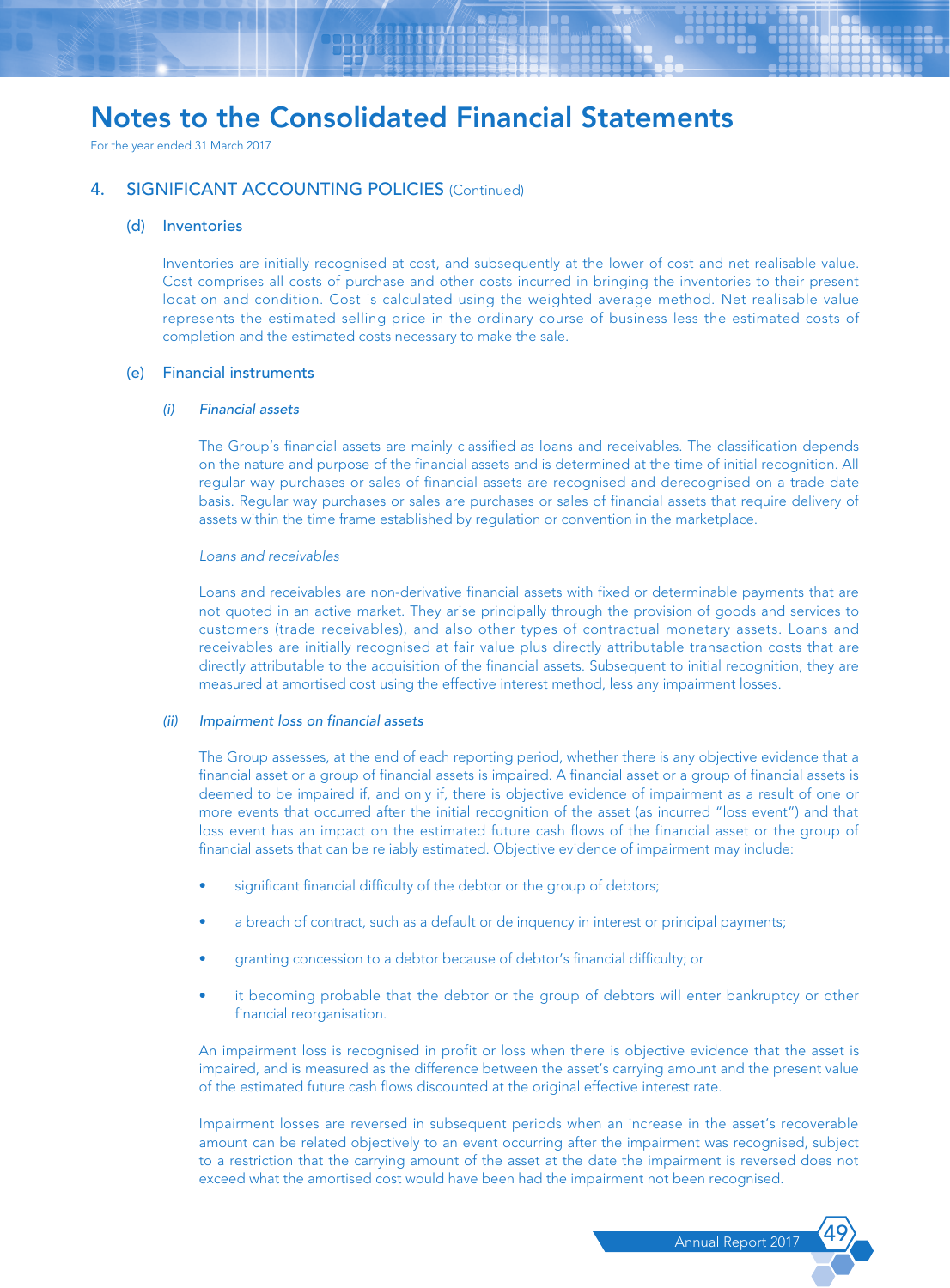For the year ended 31 March 2017

### 4. SIGNIFICANT ACCOUNTING POLICIES (Continued)

#### (e) Financial instruments (Continued)

#### *(iii) Financial liabilities*

Financial liabilities at amortised cost include trade and other payables, accruals and deposits received, and amounts due to related companies. They are initially recognised at fair value, net of directly attributable transaction costs incurred, and are subsequently measured at amortised cost using the effective interest method. The related interest expense is recognised in profit or loss. Gains and losses are recognised in profit or loss when the liabilities are derecognised as well as through the amortisation process.

#### *(iv) Effective interest method*

The effective interest method is a method of calculating the amortised cost of a financial asset or financial liability and of allocating interest expense over the relevant period. The effective interest rate is the rate that exactly discounts estimated future cash receipts or payments through the expected life of the financial asset or liability, or where appropriate, a shorter period.

#### *(v) Equity instruments*

Equity instruments issued by the Company are recorded at the proceeds received, net of direct issue costs.

#### *(vi) Derecognition*

The Group derecognises a financial asset when the contractual rights to the future cash flows in relation to the financial asset expire or when the financial asset has been transferred and the transfer meets the criteria for derecognition in accordance with HKAS 39.

Financial liabilities are derecognised when the obligation specified in the relevant contract is discharged, cancelled or expires.

Where the Group issues its own equity instruments to a creditor to settle a financial liability in whole or in part as a result of renegotiating the terms of that liability, the equity instruments issued are the consideration paid and are recognised initially and measured at their fair value on the date the financial liability or part thereof is extinguished. If the fair value of the equity instruments issued cannot be reliably measured, the equity instruments are measured to reflect the fair value of the financial liability extinguished. The difference between the carrying amount of the financial liability or part thereof extinguished and the consideration paid is recognised in profit or loss for the year.

#### (f) Cash and cash equivalents

Cash and cash equivalents include cash at bank and in hand, demand deposits with banks and short-term highly liquid investments with original maturities of three months or less that are readily convertible into known amounts of cash and which are subject to an insignificant risk of changes in value.

#### (g) Leasing

An arrangement, comprising a transaction or a series of transactions, is or contains a lease if the Group determines that the arrangement conveys a right to use a specific asset or assets for an agreed period of time in return for a payment or a series of payments. Such a determination is made based on an evaluation of the substance of the arrangement and is regardless of whether the arrangement takes the legal form of a lease.

Leases are classified as finance leases whenever the terms of the lease transfer substantially all the risks and rewards of ownership to lessee. All other leases are classified as operating leases.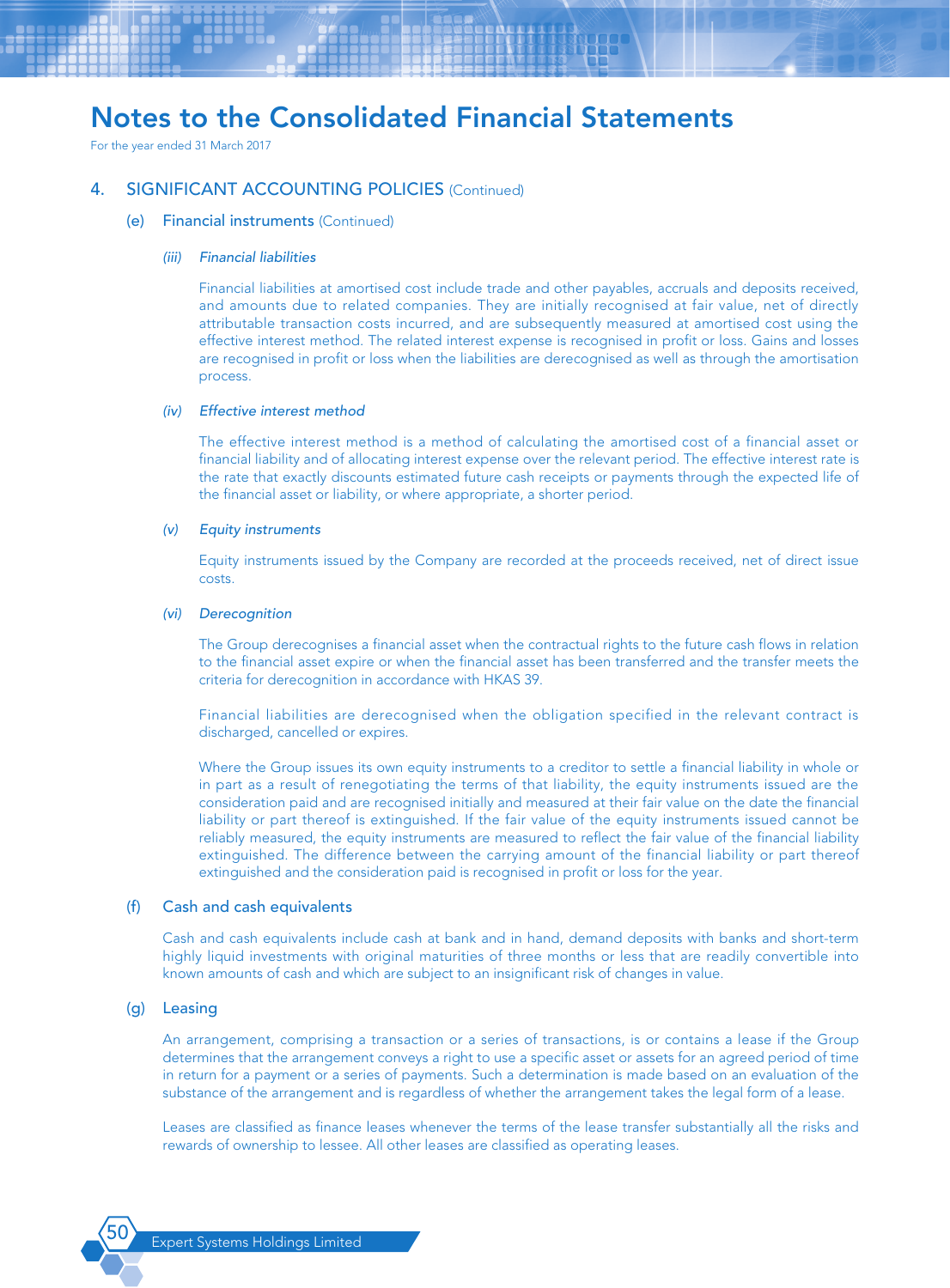For the year ended 31 March 2017

### 4. SIGNIFICANT ACCOUNTING POLICIES (Continued)

#### (g) Leasing (Continued)

#### *The Group as lessor*

Amounts due from lessees under finance leases are recorded as receivables at the amount of the Group's net investment in the leases. Finance lease income is allocated to accounting periods so as to reflect a constant periodic rate of return on the Group's net investment outstanding in respect of the leases.

#### *The Group as lessee*

Assets held under finance leases are initially recognised as assets at their fair value or, if lower, the present value of the minimum lease payments. The corresponding lease commitment is shown as a liability. Lease payments are analysed between capital and interest. The interest element is charged to profit or loss over the period of the lease and is calculated so that it represents a constant proportion of the lease liability. The capital element reduces the balance owed to the lessor.

The total rentals payable under the operating leases are recognised in profit or loss on a straight-line basis over the lease term. Lease incentives received are recognised as an integrated part of the total rental expense, over the term of the lease.

The land and buildings elements of property leases are considered separately for the purposes of lease classification. When the lease payments cannot be allocated reliably between the land and buildings elements, the entire lease payments are included in the cost of land and buildings as a finance lease of property, plant and equipment.

#### (h) Provision and contingent liabilities

A provision is recognised when the Group has a present obligation (legal or constructive) as a result of a past event, it is probable that the Group will be required to settle the obligation, and a reliable estimate can be made of the amount of obligation.

The amount recognised as a provision is the best estimate of the consideration required to settle the present obligation at the end of each reporting period, taking into account the risks and uncertainties surrounding the obligation. Where a provision is measured using the cash flows estimated to settle the present obligation, its carrying amount is the present value of those cash flows (where the effect of the time value of money is material).

When some or all of the economic benefits required to settle a provision are expected to be recovered from a third party, the receivable is recognised as an asset if it is virtually certain that reimbursement will be received and the amount of the receivable can be measured reliably.

Where it is not probable that an outflow of economic benefits will be required, or the amount cannot be estimated reliably, the obligation is disclosed as a contingent liability, unless the probability of outflow of economic benefits is remote. Possible obligations, whose existence will only be confirmed by the occurrence or non-occurrence of one or more future uncertain events not wholly within the control of the Group are also disclosed as contingent liabilities unless the probability of outflow of economic benefits is remote.

Annual Report 201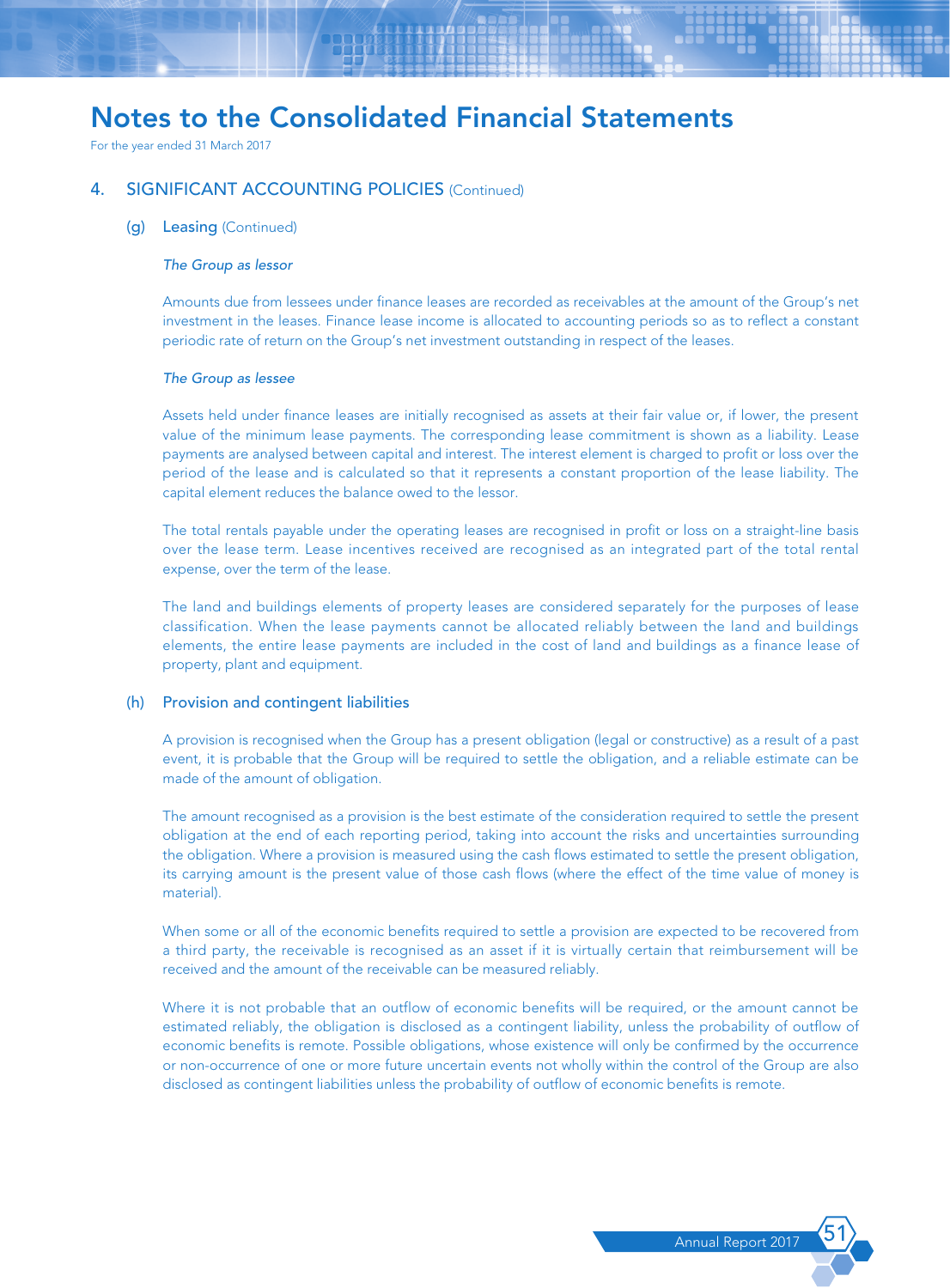For the year ended 31 March 2017

### 4. SIGNIFICANT ACCOUNTING POLICIES (Continued)

#### (i) Impairment of non-financial assets

At the end of each reporting period, the Group reviews the carrying amounts of assets (other than inventories and financial assets) to determine whether there is any indication that those assets have suffered an impairment loss or an impairment loss previously recognised no longer exists or may have decreased.

If the recoverable amount (i.e. the greater of the fair value less costs of disposal and value in use) of an asset is estimated to be less than its carrying amount, the carrying amount of the asset is reduced to its recoverable amount. An impairment loss is recognised immediately in profit or loss.

Where an impairment loss subsequently reverses, the carrying amount of the asset is increased to the revised estimate of its recoverable amount, but so that the increased carrying amount does not exceed the carrying amount that would have been determined had no impairment loss been recognised for the asset in prior years. A reversal of an impairment loss is recognised immediately in profit or loss.

#### (j) Employee benefits

#### *(i) Defined contribution retirement plan*

The Group operates a defined contribution Mandatory Provident Fund retirement benefit scheme (the "MPF Scheme") under the Mandatory Provident Fund Schemes Ordinance for all of its employees in Hong Kong. Contributions are made based on a percentage of the employees' basic salaries and are recognised as an expense in profit or loss as they become payable in accordance with the rules of the MPF Scheme. The assets of the MPF Scheme are held separately from those of the Group in an independently administered fund. The Group's employer contributions vest fully with the employees when contributed into the MPF Scheme.

#### *(ii) Short-term employee benefits*

Short-term employee benefits are recognised when they accrue to employees. In particular, a provision is made for the estimated liability for annual leave as a result of services rendered by employees up to the end of each reporting period. Non-accumulating compensated absences such as sick leave and maternity leave are not recognised until the time of leave.

#### *(iii) Termination benefits*

Termination benefits are recognised on the earlier of when the Group can no longer withdraw the offer of those benefits and when the Group recognises restructuring costs involving the payment of termination benefits.

#### (k) Foreign currencies

Transactions entered into by group entities in currencies other than the currency of the primary economic environment in which they operate (the "functional currency") are recorded at the rates ruling when the transactions occur. Foreign currency monetary assets and liabilities are translated at the rates ruling at the end of each reporting period. Non-monetary items that are measured in terms of historical cost in a foreign currency are not retranslated. Exchange differences arising on the settlement of monetary items, and on the translation of monetary items, are recognised in profit or loss in the period in which they arise.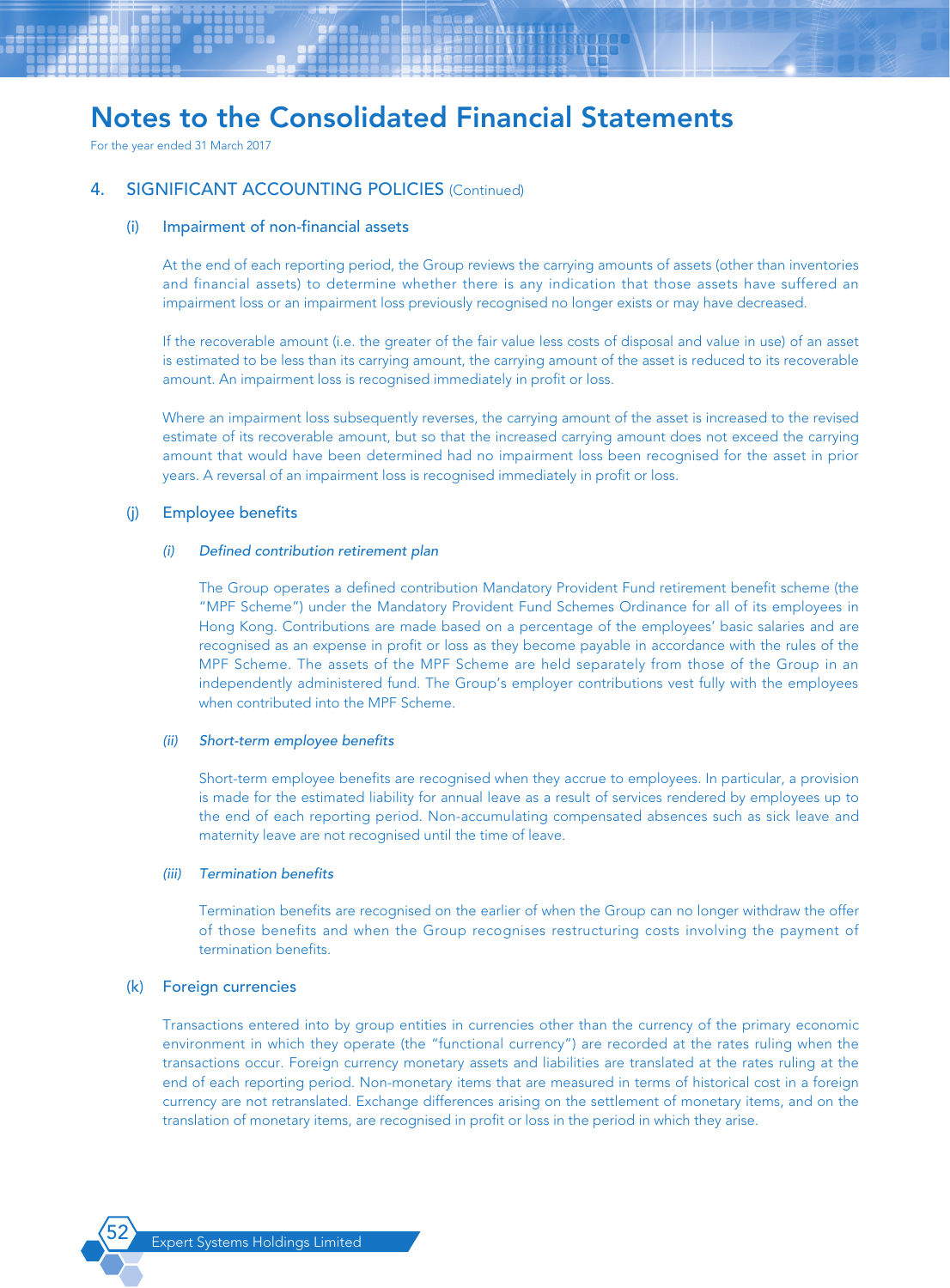For the year ended 31 March 2017

### 4. SIGNIFICANT ACCOUNTING POLICIES (Continued)

#### (l) Income taxes

Income tax comprises current tax and deferred tax.

Current tax is based on the profit or loss from ordinary activities adjusted for items that are non-assessable or disallowable for income tax purposes and is calculated using tax rates that have been enacted or substantively enacted at the end of reporting period.

Deferred tax is recognised in respect of temporary differences between the carrying amounts of assets and liabilities for financial reporting purposes and the corresponding amounts used for tax purposes. Except for goodwill and recognised assets and liabilities that affect neither accounting nor taxable profits, deferred tax liabilities are recognised for all taxable temporary differences. Deferred tax assets are recognised to the extent that it is probable that taxable profits will be available against which deductible temporary differences can be utilised. Deferred tax is measured at the tax rates appropriate to the expected manner in which the carrying amount of the asset or liability is realised or settled and that have been enacted or substantively enacted at the end of reporting period.

Income taxes are recognised in profit or loss except when they relate to items recognised in other comprehensive income in which case the taxes are also recognised in other comprehensive income or when they relate to items recognised directly in equity in which case the taxes are also recognised directly in equity.

#### (m) Revenue recognition

Revenue comprises the fair value of the consideration received or receivable for the sale of goods and rendering of services, net of rebates and discounts. Provided it is probable that the economic benefits will flow to the Group and the revenue and costs, if applicable, can be measured reliably, revenue is recognised as follows:

- (a) Revenue from sales of goods is recognised when the Group has delivered the goods to the customers and the customer has accepted the goods together with the risks and rewards of ownership of the goods.
- (b) Revenue from systems integration services included hardware, software and service components. Generally, engagements of this nature are negotiated, priced and invoiced as one product because the provision of consulting, installation and configuration forms an integral part of completing the engagement. Revenue from systems integration is recognised upon completion of the project.
- (c) Interest income is recognised on a time-proportion basis using the effective interest method.

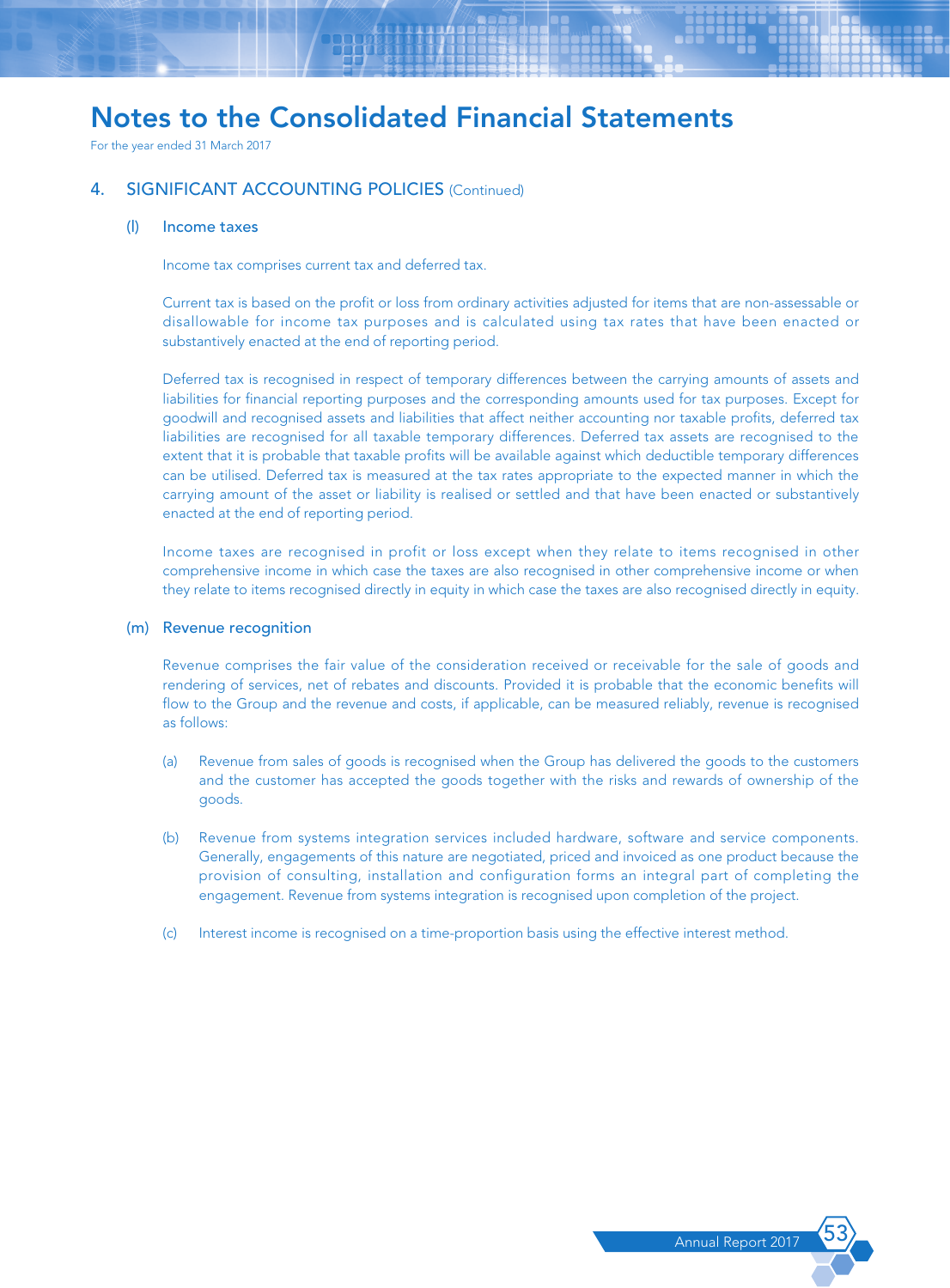For the year ended 31 March 2017

### 4. SIGNIFICANT ACCOUNTING POLICIES (Continued)

#### (n) Related parties

- (a) A person or a close member of that person's family is related to the Group if that person:
	- (i) has control or joint control over the Group;
	- (ii) has significant influence over the Group; or
	- (iii) is a member of key management personnel of the Group.
- (b) An entity is related to the Group if any of the following conditions apply:
	- (i) The entity and the Group are members of the same group (which means that each parent, subsidiary and fellow subsidiary is related to the others);
	- (ii) One entity is an associate or joint venture of the other entity (or an associate or joint venture of a member of a group of which the other entity is a member);
	- (iii) Both entities are joint ventures of the same third party;
	- (iv) One entity is a joint venture of a third entity and the other entity is an associate of the third entity;
	- (v) The entity is a post-employment benefit plan for the benefit of the employees of the Group or an entity related to the Group;
	- (vi) The entity is controlled or jointly controlled by a person identified in (a);
	- (vii) A person identified in (a)(i) has significant influence over the entity or is a member of key management personnel of the entity (or of a parent of the entity); or
	- (viii) The entity, or any member of a group of which it is a part, provides key management personnel services to the Group or to the Group's parent.

Close members of the family of a person are those family members who may be expected to influence, or be influenced by, that person in their dealings with the entity and include:

- (i) that person's children and spouse or domestic partner;
- (ii) children of that person's spouse or domestic partner; and
- (iii) dependents of that person or that person's spouse or domestic partner.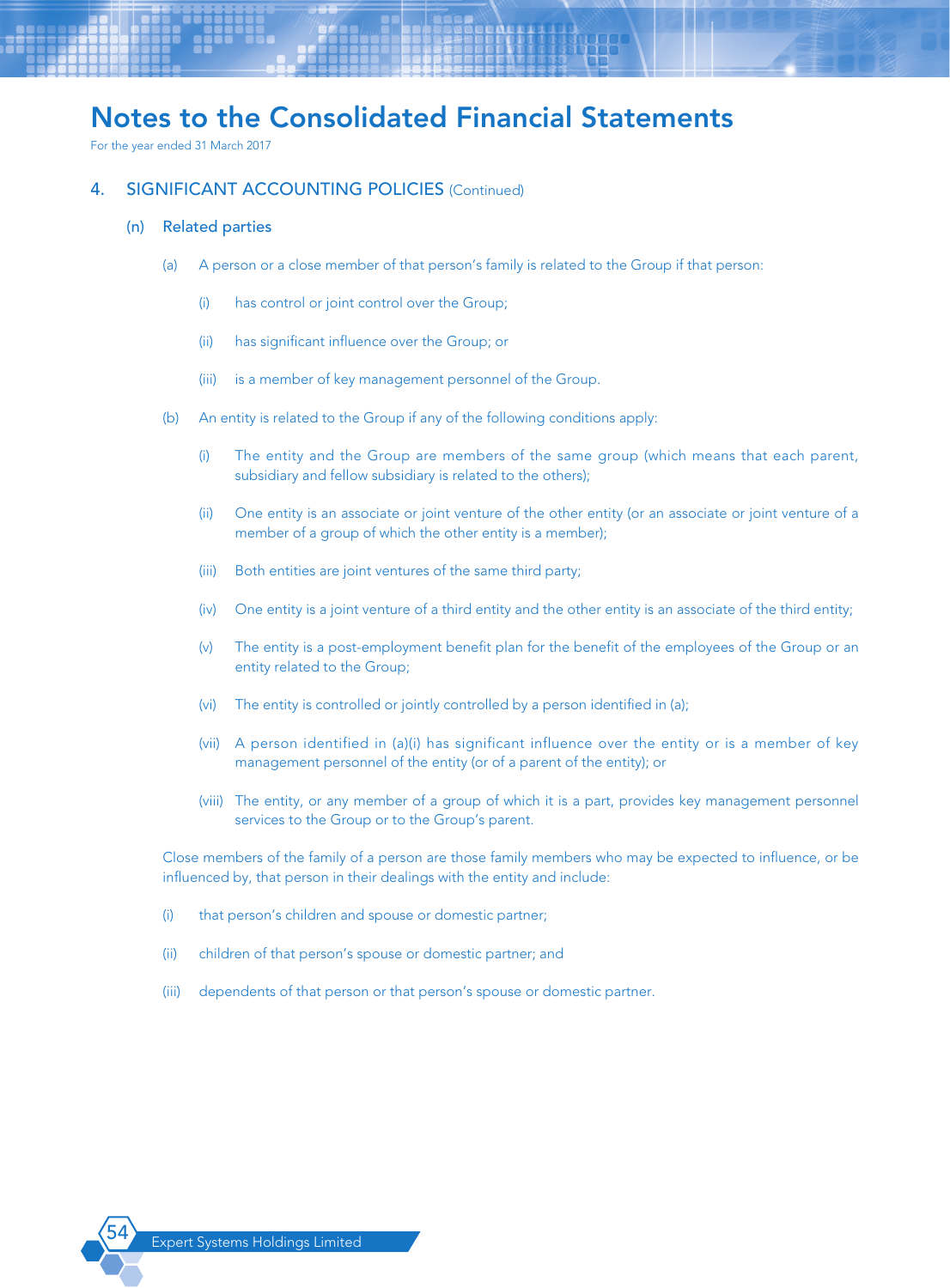For the year ended 31 March 2017

## 4. SIGNIFICANT ACCOUNTING POLICIES (Continued)

#### (o) Segment reporting

The Group identifies operating segments and prepares segment information based on the regular internal financial information reported to the executive directors for their decisions about resources allocation to the Group's business components and for their review of the performance of those components. The business components in the internal financial information reported to the executive directors are determined following the Group's major product and service lines.

The measurement policies the Group uses for reporting segment results under HKFRS 8 are the same as those used in its financial statements prepared under HKFRSs, except interest income, unallocated finance costs, and unallocated corporate expenses, which are not directly attributable to the business activities of any operating segment, are not included in arriving at the operating results of the operating segment.

The only operating segment of the Group is the provision of enterprise solutions and integration services.

### 5. SIGNIFICANT ACCOUNTING JUDGEMENTS AND ESTIMATES

In the application of the Group's accounting policies, the directors are required to make judgements, estimates and assumptions about the carrying amounts of assets and liabilities that are not readily apparent from other sources. The estimates and associated assumptions are based on historical experience and other factors that are considered to be relevant. Actual results differ from these estimates.

The estimates and underlying assumptions are reviewed on an ongoing basis. Revisions to accounting estimates are recognised in the period in which the estimate is revised if the revision affects only that period, or in the period of the revision and future periods if the revision affects both current and future periods.

#### Impairment loss for trade receivables

As explained in Note 4(e), the Group's trade receivables are measured on initial recognition at fair value, and are subsequently measured at amortised cost using the effective interest method. Appropriate allowances for estimated irrecoverable amounts are recognised in profit or loss when there is objective evidence that the asset is impaired.

In making the estimate, management considers detailed procedures are in place to monitor this risk as a significant proportion of the Group's working capital is devoted to trade receivables. In determining whether an allowance for bad and doubtful debts is required, the Company takes into consideration the aging status and the likelihood of collection. Following the identification of doubtful debts, the responsible sale personnel discuss with the relevant customers and report on the recoverability. Specific allowance is only made for trade receivables that are unlikely to be collected. In this regard, the management of the Group are satisfied that this risk is properly managed and adequate allowance for doubtful debts has been made in the financial statements in light of the historical records of the Group and the circumstances of the information technology industry as a whole.

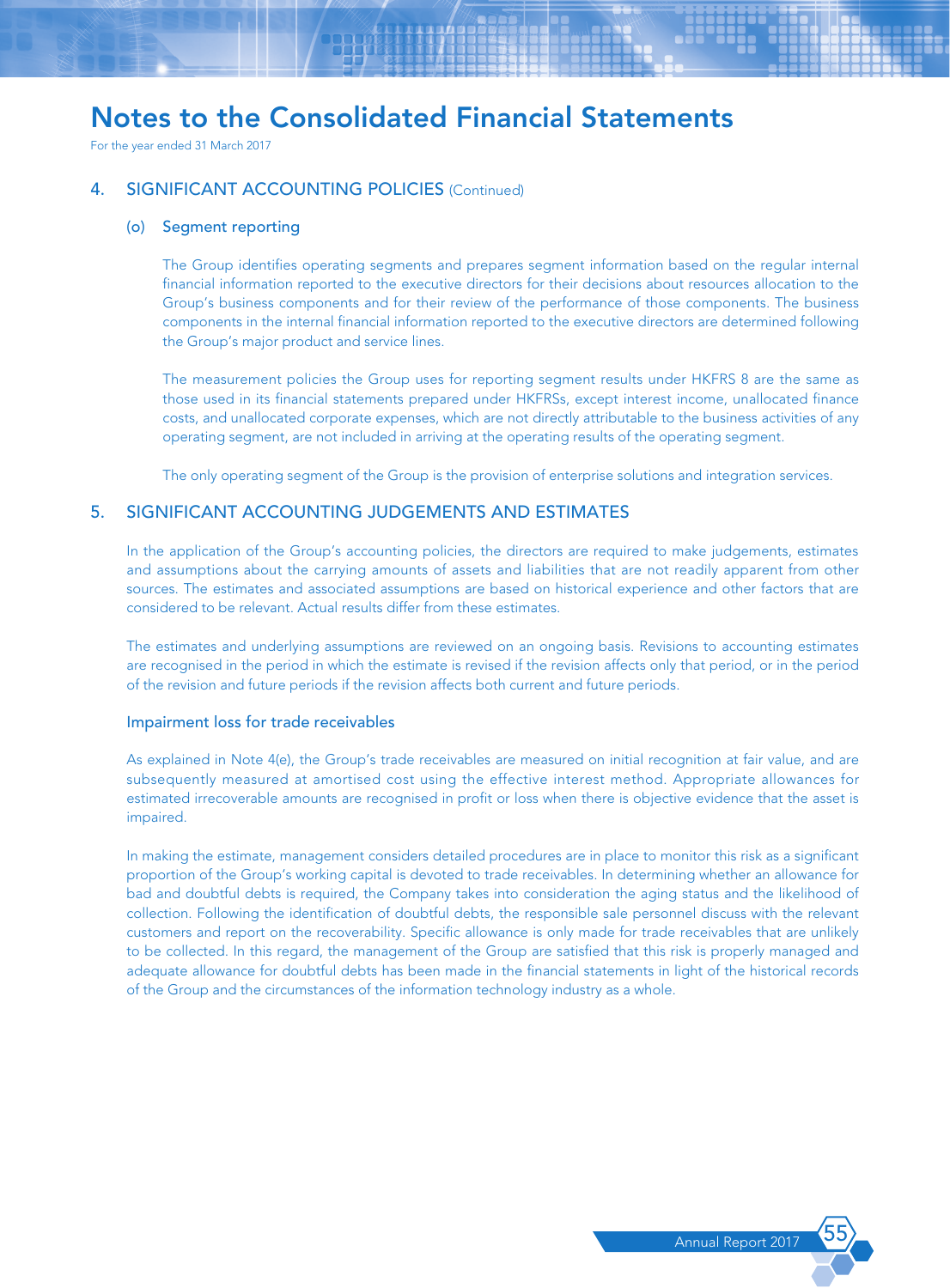For the year ended 31 March 2017

## 6. SEGMENT INFORMATION

The chief operating decision maker is identified as executive directors of the Company. The Group has identified its operating segment based on the regular internal financial information reported to the Company's executive directors for their decisions about resources allocation and review of performance. For the reporting period, the executive directors have considered the only operating segment of the Group to be the provision of IT infrastructure solutions and finance leases income.

#### Geographical information

The following is an analysis of the Group's revenue by the geographical locations of customers.

|                    | 2017<br><b>HK\$'000</b> | 2016<br><b>HK\$'000</b> |
|--------------------|-------------------------|-------------------------|
| Hong Kong<br>Macau | 297,178<br>9,275        | 280,874<br>7,007        |
|                    | 306,453                 | 287,881                 |

During the year, all of the Group's non-current assets are located in Hong Kong.

#### Information about major customers

There is no single customer who contributed to 10% or more revenue to the Group for the year.

## 7. REVENUE AND OTHER INCOME AND GAINS

The Group's principal activities are the provision of IT infrastructure solutions and finance leases income.

An analysis of revenue, other income and gains is as follows:

|                                                  | 2017<br><b>HK\$'000</b> | 2016<br><b>HK\$'000</b> |
|--------------------------------------------------|-------------------------|-------------------------|
| Revenue:                                         |                         |                         |
| Provision of IT infrastructure solutions         | 306,397                 | 287,877                 |
| Finance leases income                            | 56                      | 4                       |
|                                                  |                         |                         |
| Total                                            | 306,453                 | 287,881                 |
|                                                  |                         |                         |
| Other income and gains:                          |                         |                         |
| Interest income                                  | 336                     | 537                     |
| Write back of other payables                     | 28                      | 238                     |
| Reversal of impairment loss of trade receivables |                         | 14                      |
| Exchange gains, net                              | 97                      |                         |
| Sundry income                                    | 155                     | 231                     |
|                                                  |                         |                         |
| Total                                            | 616                     | 1,020                   |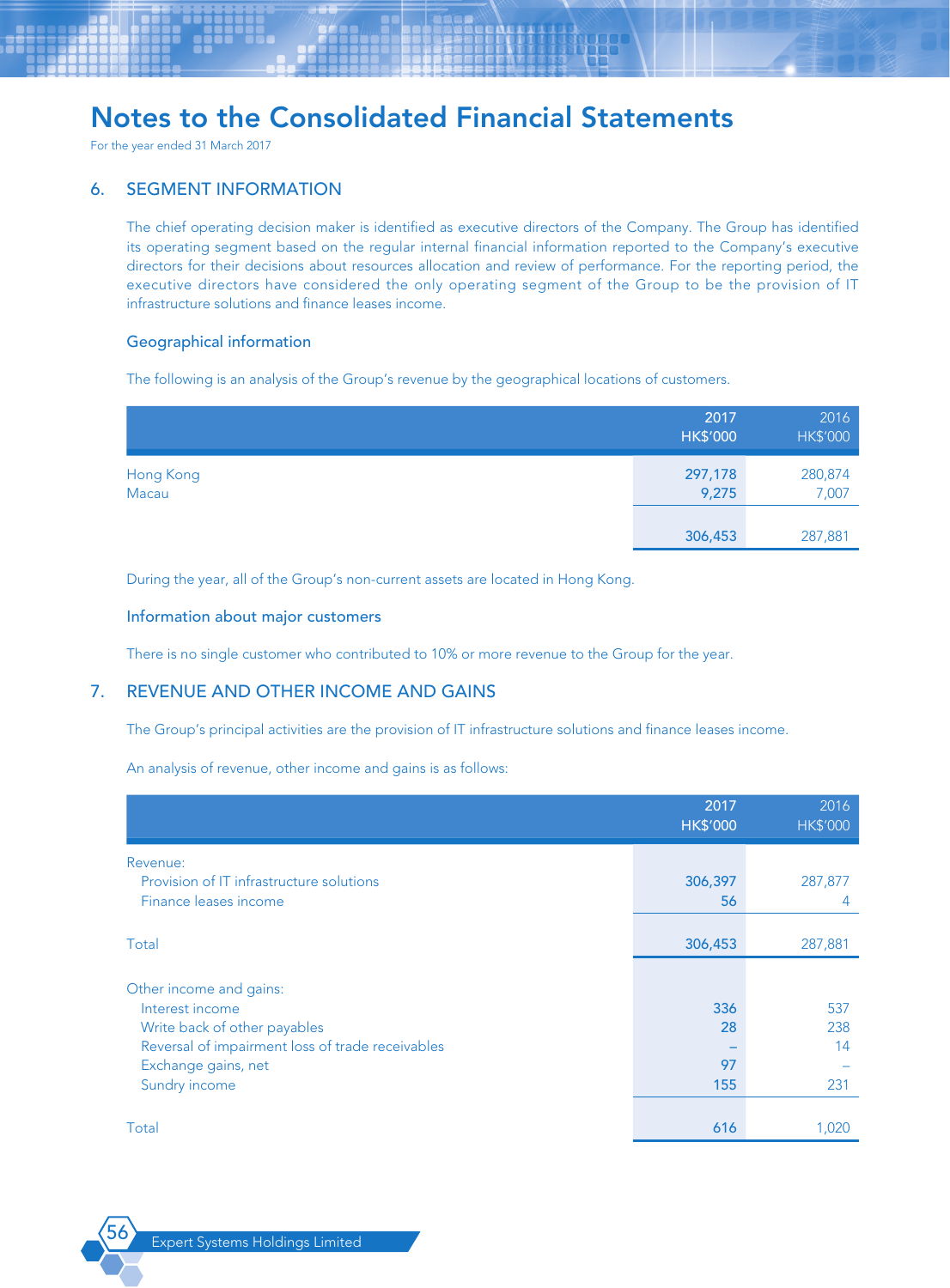For the year ended 31 March 2017

## 8. PROFIT BEFORE INCOME TAX EXPENSE

The Group's profit before income tax expense is arrived at after charging/(crediting):

|                                                                                                                                                              | 2017<br><b>HK\$'000</b> | 2016<br><b>HK\$'000</b> |
|--------------------------------------------------------------------------------------------------------------------------------------------------------------|-------------------------|-------------------------|
| Costs of inventories recognised as expenses                                                                                                                  | 224,586                 | 210,596                 |
| Auditor's remuneration                                                                                                                                       | 570                     | 500                     |
| Depreciation of property, plant and equipment                                                                                                                | 349                     | 319                     |
| Reversal of impairment loss of inventories                                                                                                                   |                         | (18)                    |
| Provision/(reversal) of impairment loss of trade receivables                                                                                                 |                         | (14)                    |
| Staff costs (including directors' remuneration (Note 10(a)))<br>- Wages, salaries and other benefits<br>- Contribution to defined contribution pension plans | 26,694<br>986           | 25,298<br>940           |
| Exchange (gains)/losses, net                                                                                                                                 | (97)                    | 470                     |
| Listing expenses                                                                                                                                             |                         | 12,510                  |
| Operating leases rental expenses                                                                                                                             | 2,236                   | 2,035                   |

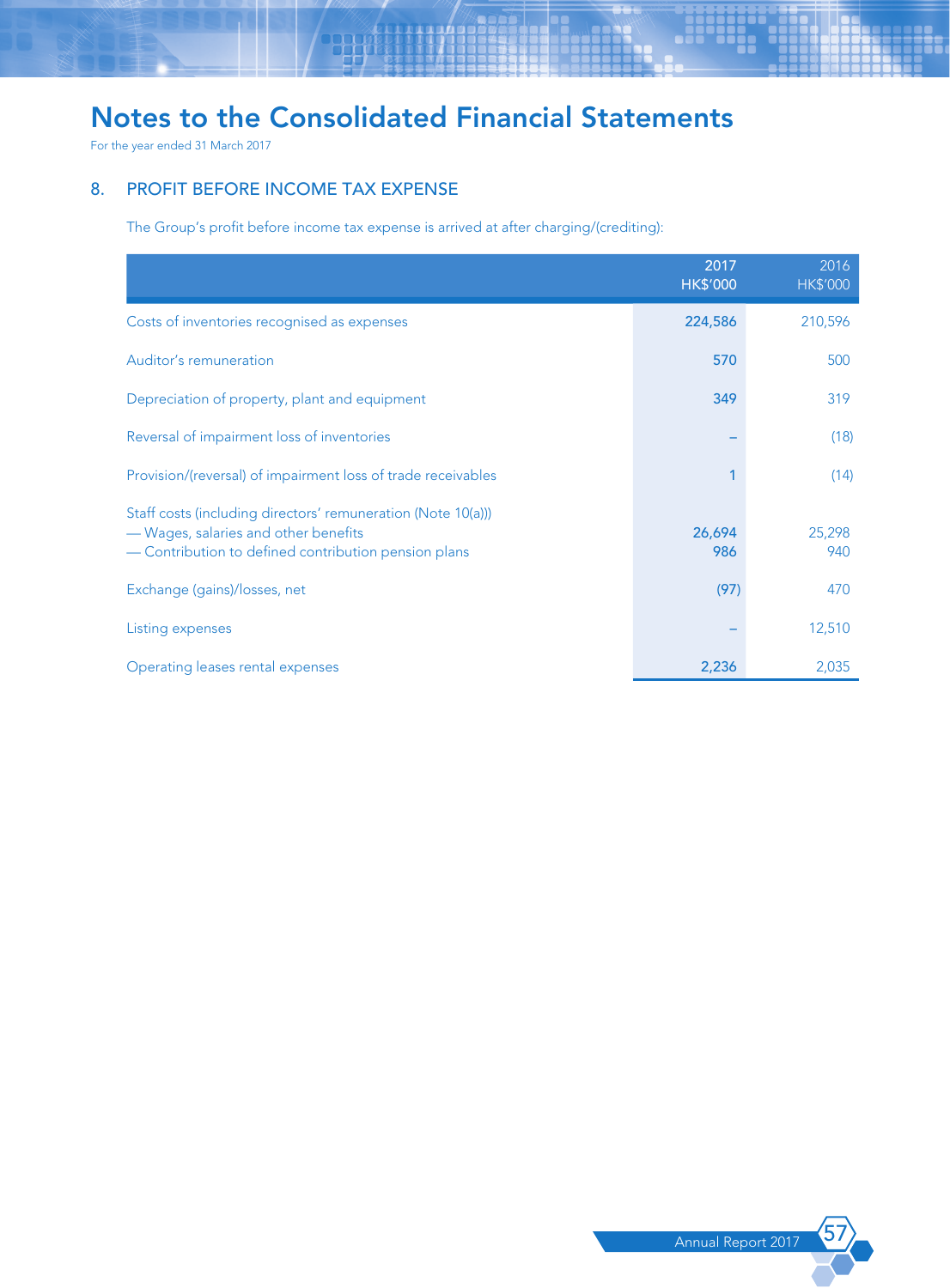For the year ended 31 March 2017

## 9. INCOME TAX EXPENSE

The income tax expense in the consolidated statement of comprehensive income represents:

|                                                                                                    | 2017<br><b>HK\$'000</b> | 2016<br><b>HK\$'000</b> |
|----------------------------------------------------------------------------------------------------|-------------------------|-------------------------|
| Current tax - Hong Kong profits tax<br>Tax for the year<br>Over-provision in respect of prior year | 1,357<br>(2)            | 2,121<br>(20)           |
| Income tax expense                                                                                 | 1,355                   | 2,101                   |

Hong Kong profits tax is calculated at 16.5% (2016: 16.5%) of the estimated assessable profits for the year. Overseas taxation is calculated at tax rates applicable to jurisdictions in which the Group operates.

Pursuant to the rules and regulations of Cayman Islands, the Group is not subject to any taxation under the jurisdictions of Cayman Islands during the year ended 31 March 2017 (2016: Nil).

No provision for Macau income tax has been made as the Group did not generate any assessable profits arising in Macau during the year ended 31 March 2017 (2016: Nil).

The income tax expense for the year can be reconciled to the profit before income tax expense in the consolidated statement of comprehensive income as follows:

|                                                                                                                                                                                                                                                                                                                                                                                | 2017<br><b>HK\$'000</b>               | 2016<br><b>HK\$'000</b>                         |
|--------------------------------------------------------------------------------------------------------------------------------------------------------------------------------------------------------------------------------------------------------------------------------------------------------------------------------------------------------------------------------|---------------------------------------|-------------------------------------------------|
| Profit before income tax expense                                                                                                                                                                                                                                                                                                                                               | 8,342                                 | 332                                             |
| Tax calculated at the statutory rate of 16.5%<br>Effect of different tax rates in other jurisdiction<br>Tax effect of expenses not deductible for tax purpose<br>Tax effect of revenue not taxable for tax purpose<br>Tax effect of temporary differences not recognised<br>Tax effect of tax loss not recognised<br>Over-provision in respect of prior years<br><b>Others</b> | 1,376<br>(55)<br>12<br>8<br>(2)<br>11 | 55<br>16<br>2,149<br>(91)<br>14<br>(20)<br>(22) |
| Income tax expense                                                                                                                                                                                                                                                                                                                                                             | 1,355                                 | 2,101                                           |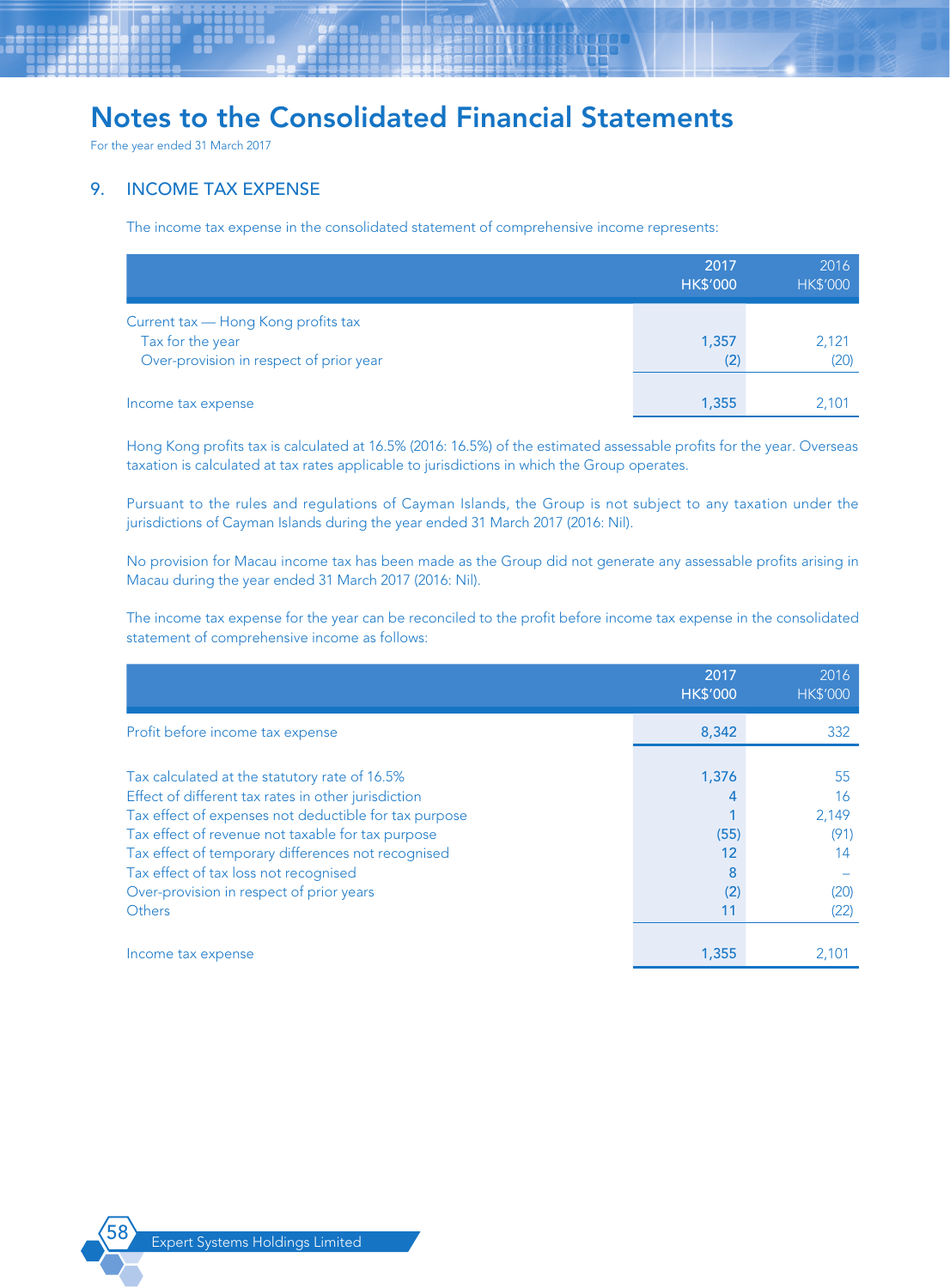For the year ended 31 March 2017

## 10. DIRECTORS' REMUNERATION AND FIVE HIGHEST PAID INDIVIDUALS

### (a) Directors' remuneration

Directors' remuneration is disclosed as follows:

|                                                                                                                                                                                       | <b>Fees</b><br><b>HK\$'000</b> | Salaries and<br>other benefits<br><b>HK\$'000</b> | Contribution<br>to defined<br>contribution<br>pension plans<br><b>HK\$'000</b> | Total<br><b>HK\$'000</b> |
|---------------------------------------------------------------------------------------------------------------------------------------------------------------------------------------|--------------------------------|---------------------------------------------------|--------------------------------------------------------------------------------|--------------------------|
| Year ended 31 March 2017                                                                                                                                                              |                                |                                                   |                                                                                |                          |
| Executive directors:<br>Mr. Lau Wai Kwok ("Mr. Lau")<br>Ms. Lau Tsz Yan<br>Mr. So Cheuk Wah, Benton                                                                                   |                                | 2,030<br>1,032<br>724                             | 18<br>18<br>18                                                                 | 2,048<br>1,050<br>742    |
| Non-executive directors:<br>Mr. Wong Chu Kee, Daniel ("Mr. Wong")<br>Mr. Chu Siu Sum, Alex ("Mr. Chu")<br>Mr. Mok Chu Leung, Terry<br>Mr. Cheung Nap Kai<br>Mr. Chan Kin Mei, Stanley | 150<br>150                     |                                                   |                                                                                | 150<br>150               |
| Independent non-executive directors:<br>Mr. Au Yu Chiu Steven<br>Mr. Chung Fuk Wing Danny<br>Mr. Ko Man Fu<br>Mr. Mak Wai Sing                                                        | 150<br>150<br>150<br>150       |                                                   |                                                                                | 150<br>150<br>150<br>150 |
|                                                                                                                                                                                       | 900                            | 3,786                                             | 54                                                                             | 4,740                    |
| Year ended 31 March 2016                                                                                                                                                              |                                |                                                   |                                                                                |                          |
| Executive directors:<br>Mr. Lau (note (i))<br>Ms. Lau Tsz Yan (note (i))<br>Mr. So Cheuk Wah, Benton (note (i))                                                                       |                                | 1,933<br>1,169<br>604                             | 18<br>18<br>18                                                                 | 1,951<br>1,187<br>622    |
| Non-executive directors:<br>Mr. Wong (note (i))<br>Mr. Chu (note (i))<br>Mr. Mok Chu Leung, Terry (note (i))<br>Mr. Cheung Nap Kai (note (i))<br>Mr. Chan Kin Mei, Stanley (note (i)) | 7<br>7                         | 338                                               | 5                                                                              | 7<br>350                 |
| Independent non-executive directors:<br>Mr. Au Yu Chiu Steven (note (ii))<br>Mr. Chung Fuk Wing Danny (note (ii))<br>Mr. Ko Man Fu (note (ii))<br>Mr. Mak Wai Sing (note (ii))        | 7<br>7<br>7<br>7               |                                                   |                                                                                | 7<br>7<br>7<br>7         |
|                                                                                                                                                                                       | 42                             | 4,044                                             | 59                                                                             | 4,145                    |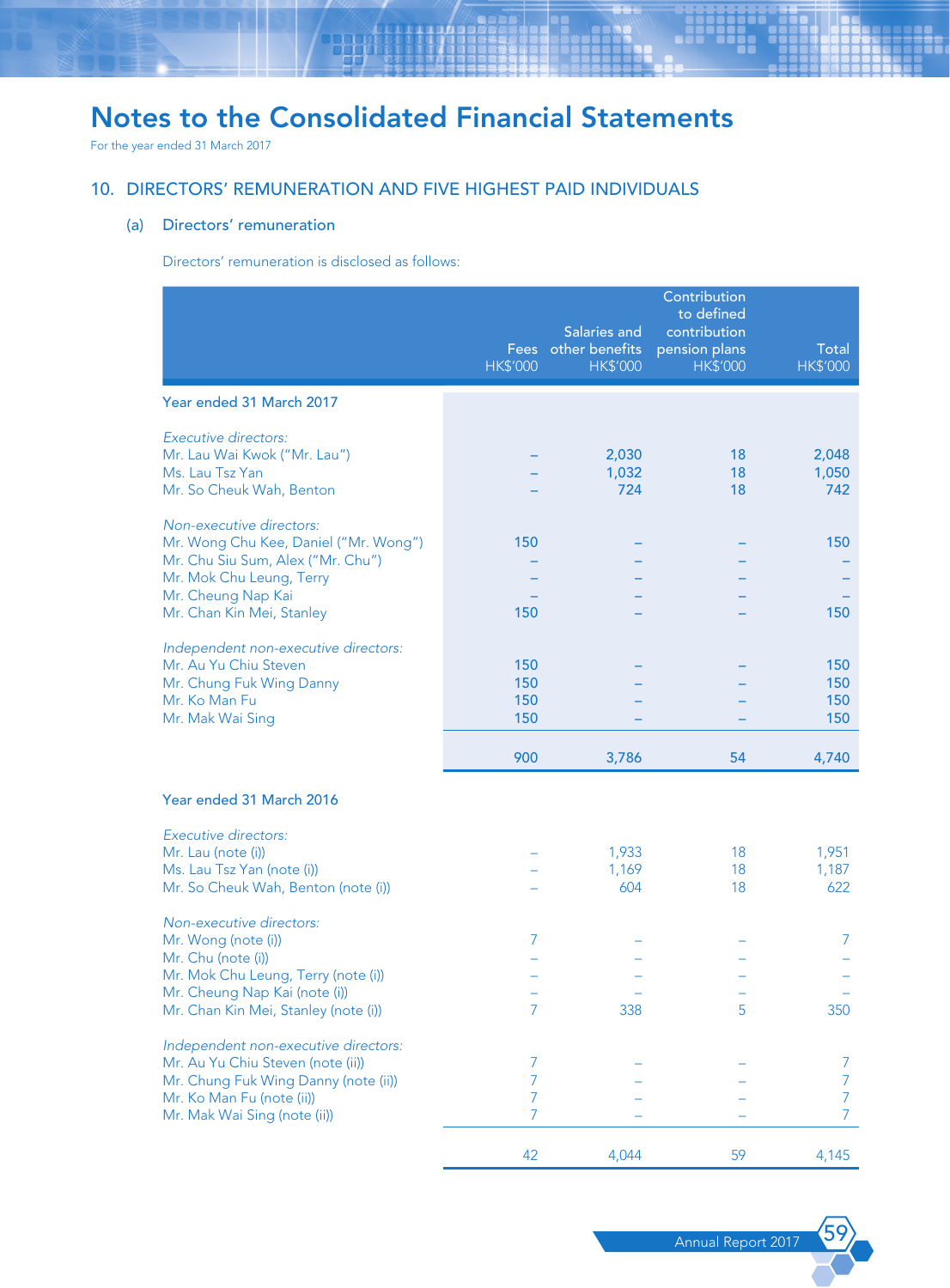For the year ended 31 March 2017

## 10. DIRECTORS' REMUNERATION AND FIVE HIGHEST PAID INDIVIDUALS (Continued)

#### (a) Directors' remuneration (Continued)

Notes:

- (i) The amounts represented remuneration paid or payable during the reporting periods by the entities comprising the Group to those directors or key management of subsidiaries who were appointed as directors of the Company on 18 December 2015, 25 November 2015 or 15 March 2016.
- (ii) Appointed on 15 March 2016.

#### (b) Five highest-paid individuals

The five highest paid individuals of the Group included three directors (2016: Two) whose emoluments are reflected in the analysis presented above.

The analysis of the emoluments to the remaining two (2016: three) individuals is set out below:

|                                                                               | 2017<br><b>HK\$'000</b> | 2016<br><b>HK\$'000</b> |
|-------------------------------------------------------------------------------|-------------------------|-------------------------|
| Salaries and allowances<br>Contribution to defined contribution pension plans | 1,464<br>36             | 2,002<br>54             |
|                                                                               | 1,500                   | 2,056                   |

Their remuneration fell within the following bands:

|                      | 2017 | 2016 |
|----------------------|------|------|
| Nil to HK\$1,000,000 |      |      |

During the year, no director or any of the highest-paid individuals waived or agreed to waive any emoluments (2016: Nil). No emoluments were paid by the Group to the directors or any of the highest paid individuals of the Group as an inducement to join or upon joining the Group or as compensation for loss of office.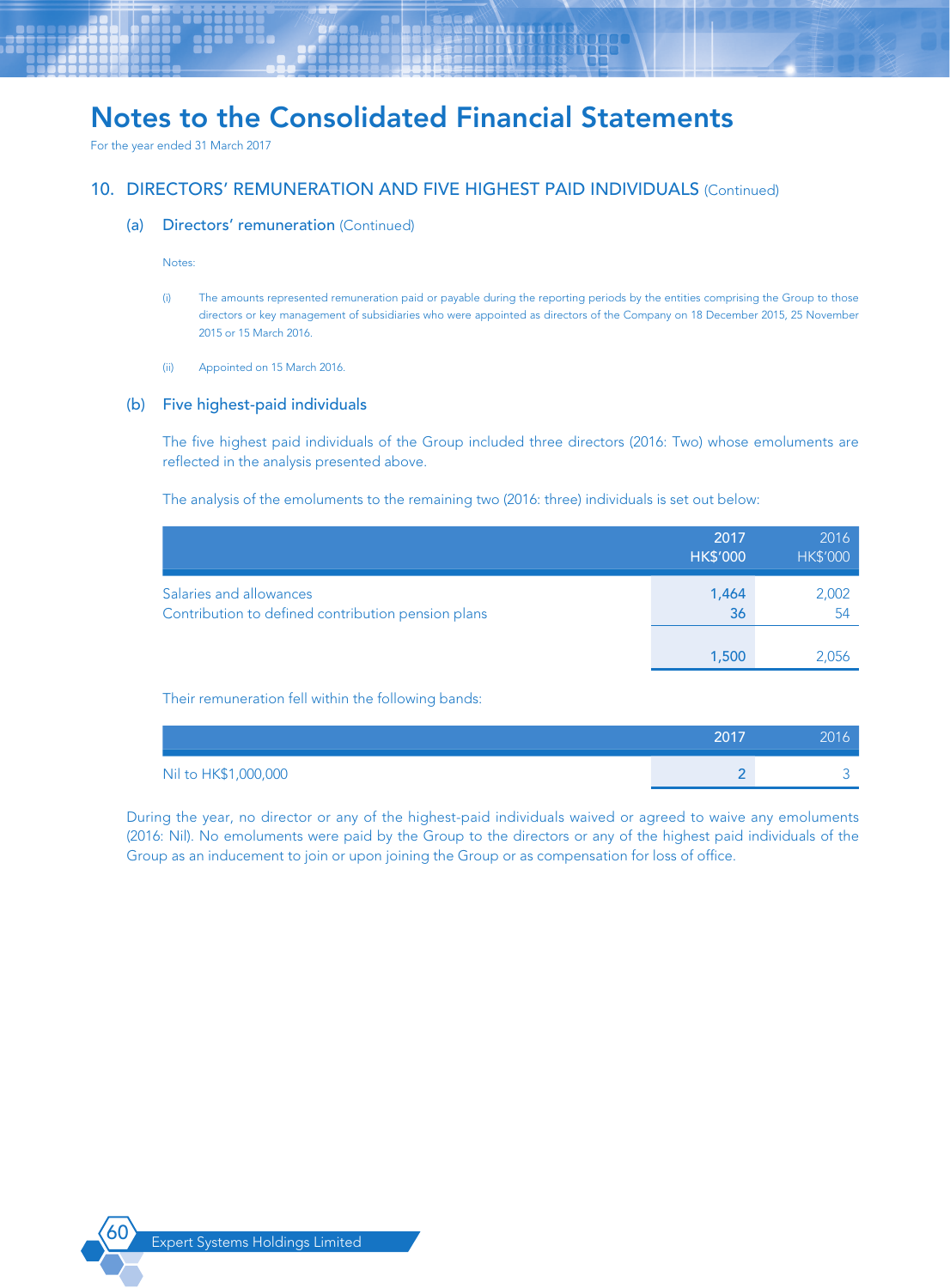For the year ended 31 March 2017

### 11. DIVIDENDS

During the year ended 31 March 2016, an interim dividend in respect of the year ended 31 March 2015 of HK\$1.2308 per ordinary share, or in aggregation of HK\$8,000,000 was paid by Expert Systems Limited ("Expert HK"), a wholly-owned subsidiary of the Company, to its then shareholders.

During the year ended 31 March 2016, a dividend in respect of the period ended 31 October 2015 of HK\$3.846 per ordinary share, or in aggregation of HK\$25,000,000 was paid by Expert HK to its then shareholders.

The directors did not recommend the payment of a final dividend for the year ended 31 March 2016.

No dividends were declared by the Board of the Company for the year ended 31 March 2017.

### 12. EARNINGS/(LOSS) PER SHARE

For the year ended 31 March 2017, the calculation of basic earnings per share is based on the profit for the year attributable to the owners of the Company of HK\$6,987,000 and on the basis of the weighted average number of 793,972,603 ordinary shares in issue.

For the year ended 31 March 2016, the calculation of the basic loss per share is based on the loss attributable to owners of the Company of HK\$1,769,000, and on the basis of 600,000,000 ordinary shares in issue, which represents the number of shares of the Company immediately after the Reorganisation and the capitalisation issue (Note 24(d)) as if these shares had been issued on 1 April 2015.

Diluted earnings per share are same as the basic earnings per share as there are no dilutive potential ordinary shares in existence during the years ended 31 March 2017 and 2016.

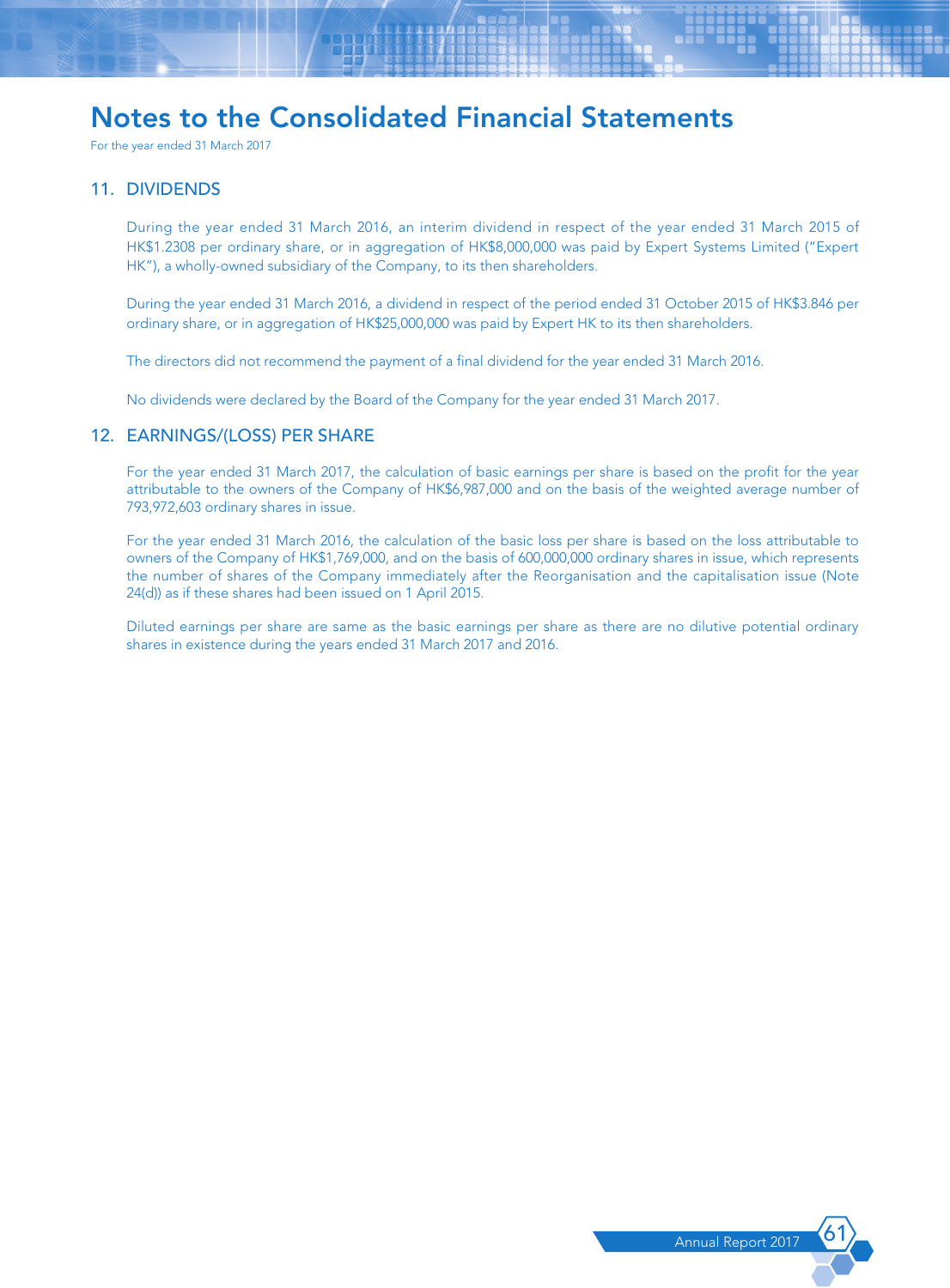For the year ended 31 March 2017

## 13. PROPERTY, PLANT AND EQUIPMENT

|                                      | Leasehold<br>improvements<br><b>HK\$'000</b> | Furniture &<br>fixtures<br><b>HK\$'000</b> | Computer<br>equipment<br><b>HK\$'000</b> | Total<br><b>HK\$'000</b> |
|--------------------------------------|----------------------------------------------|--------------------------------------------|------------------------------------------|--------------------------|
| <b>At 1 April 2015</b>               |                                              |                                            |                                          |                          |
| Cost                                 | 481                                          | 8                                          | 2,004                                    | 2,493                    |
| Accumulated depreciation             | (481)                                        | (5)                                        | (1, 555)                                 | (2,041)                  |
| Net book amount                      |                                              | 3                                          | 449                                      | 452                      |
| Year ended 31 March 2016             |                                              |                                            |                                          |                          |
| Opening net book amount              |                                              | 3                                          | 449                                      | 452                      |
| <b>Additions</b>                     | 274                                          |                                            | 128                                      | 402                      |
| Depreciation                         | (38)                                         | (3)                                        | (278)                                    | (319)                    |
| Closing net book amount              | 236                                          | -                                          | 299                                      | 535                      |
| At 31 March 2016 and at 1 April 2016 |                                              |                                            |                                          |                          |
| Cost                                 | 755                                          | 8                                          | 2,132                                    | 2,895                    |
| Accumulated depreciation             | (519)                                        | (8)                                        | (1, 833)                                 | (2,360)                  |
| Net book amount                      | 236                                          |                                            | 299                                      | 535                      |
| Year ended 31 March 2017             |                                              |                                            |                                          |                          |
| Opening net book amount              | 236                                          |                                            | 299                                      | 535                      |
| <b>Additions</b>                     | 6                                            | 31                                         | 210                                      | 247                      |
| Depreciation                         | (93)                                         | (8)                                        | (248)                                    | (349)                    |
| Closing net book amount              | 149                                          | 23                                         | 261                                      | 433                      |
| At 31 March 2017                     |                                              |                                            |                                          |                          |
| Cost                                 | 761                                          | 39                                         | 2,342                                    | 3,142                    |
| Accumulated depreciation             | (612)                                        | (16)                                       | (2,081)                                  | (2,709)                  |
| Net book amount                      | 149                                          | 23                                         | 261                                      | 433                      |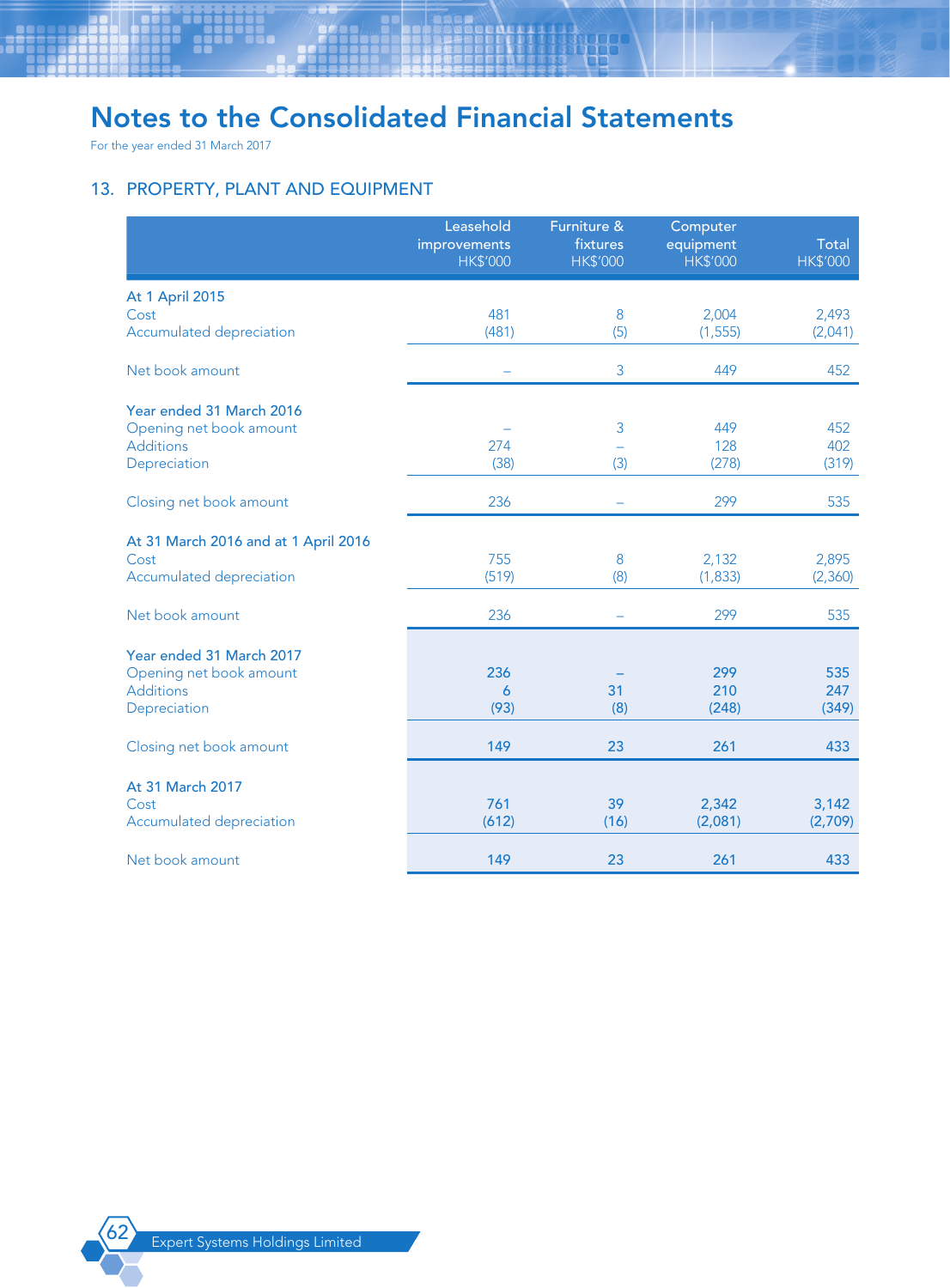For the year ended 31 March 2017

## 14. INVESTMENTS IN SUBSIDIARIES

The particulars of the Company's subsidiaries as at 31 March 2017 are as follows:

| <b>Name</b>                                                     | Country and<br>date of incorporation/<br>establishment and<br>form of business structure | Description of<br>shares held                                       | Attributable<br>equity interest<br>indirect<br>direct | <b>Principal activities</b><br>and place of operations         |
|-----------------------------------------------------------------|------------------------------------------------------------------------------------------|---------------------------------------------------------------------|-------------------------------------------------------|----------------------------------------------------------------|
| <b>Expert Systems</b><br><b>Group Limited</b><br>("Expert BVI") | British Virgin Islands,<br>24 September 2015,<br>limited liability company               | Ordinary,<br><b>United States Dollars</b><br>$(''USD')$ 1           | 100%                                                  | - Investment holding,<br>Hong Kong                             |
| Expert HK                                                       | Hong Kong,<br>10 September 1985,<br>limited liability company                            | Ordinary,<br>HK\$6,500,000<br>Deferred non-voting,<br>HK\$1,500,000 |                                                       | 100% Provision of IT infrastructure<br>solutions,<br>Hong Kong |
| <b>Expert Systems</b><br>(Macau) Limited<br>("Expert Macau")    | Macau,<br>27 July 2006,<br>limited liability company                                     | Ordinary,<br>Macau Pataca<br>("MOP") 25,000                         |                                                       | 100% Provision of IT infrastructure<br>solutions,<br>Macau     |

## 15. FINANCE LEASE RECEIVABLES

|                                                                            | 2017<br><b>HK\$'000</b> | 2016<br><b>HK\$'000</b> |
|----------------------------------------------------------------------------|-------------------------|-------------------------|
| Current finance lease receivables<br>Non-current finance lease receivables | 643<br>824              | 45                      |
|                                                                            | 1.467                   |                         |

## Leasing arrangements

Certain of the group's equipments are leased out under finance leases. All leases are denominated in Hong Kong dollars. The term of finance leases enter into ranged from 2 to 5 years.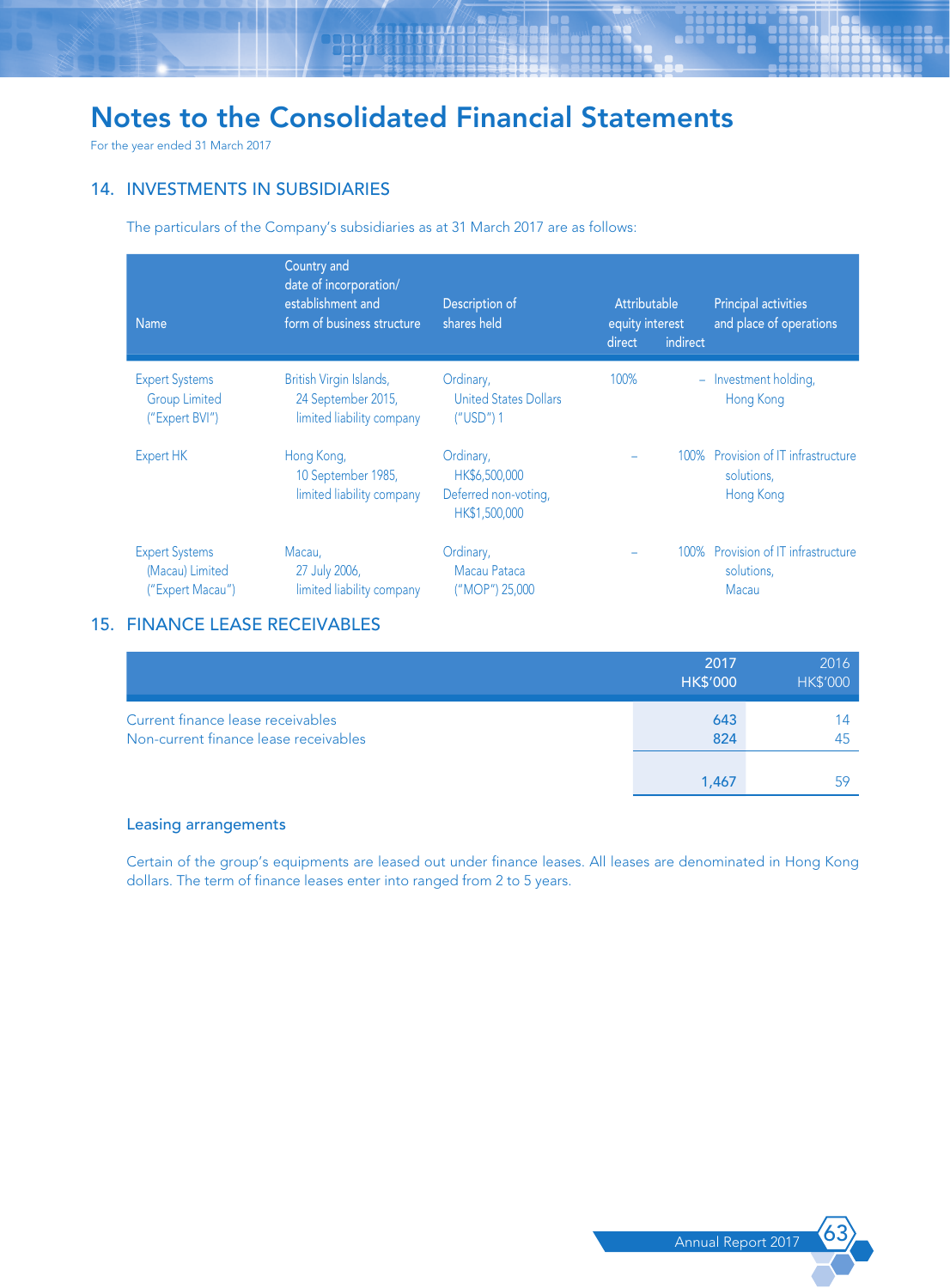For the year ended 31 March 2017

## 15. FINANCE LEASE RECEIVABLES (Continued)

### Amounts receivables under finance leases

|                                                                              | Present value of<br>Minimum lease payments<br>minimum lease payments |                         |                         |                         |
|------------------------------------------------------------------------------|----------------------------------------------------------------------|-------------------------|-------------------------|-------------------------|
|                                                                              | 2017<br><b>HK\$'000</b>                                              | 2016<br><b>HK\$'000</b> | 2017<br><b>HK\$'000</b> | 2016<br><b>HK\$'000</b> |
| Not later than one year<br>Later than one year and not later than five years | 853<br>1,090                                                         | 19<br>63                | 643<br>824              | 14<br>45                |
| Less: unearned finance income                                                | 1,943<br>(476)                                                       | 82<br>(23)              | 1,467                   | 59                      |
| Present value of minimum lease                                               |                                                                      |                         |                         |                         |
| payments receivables                                                         | 1,467                                                                | 59                      | 1,467                   | 59                      |

The interest rate inherent in the leases is fixed at the contract date for the entire lease term. The average effective interest rate is approximately 8% per annum.

Finance lease receivable balances are secured over the equipment leased. The Group is not permitted to sell or repledge the collateral in the absence of default by the lessee.

The finance lease receivables at the end of the each reporting period are neither past due nor impaired.

## 16. INVENTORIES

|             | 2017<br><b>HK\$'000</b> | 2016<br><b>HK\$'000</b> |
|-------------|-------------------------|-------------------------|
| Merchandise | 1,850                   | 1,465                   |

During the year ended 31 March 2017, no reversal of impairment loss on inventories (2016: approximately HK\$18,000) has been recognised and included in cost of sales.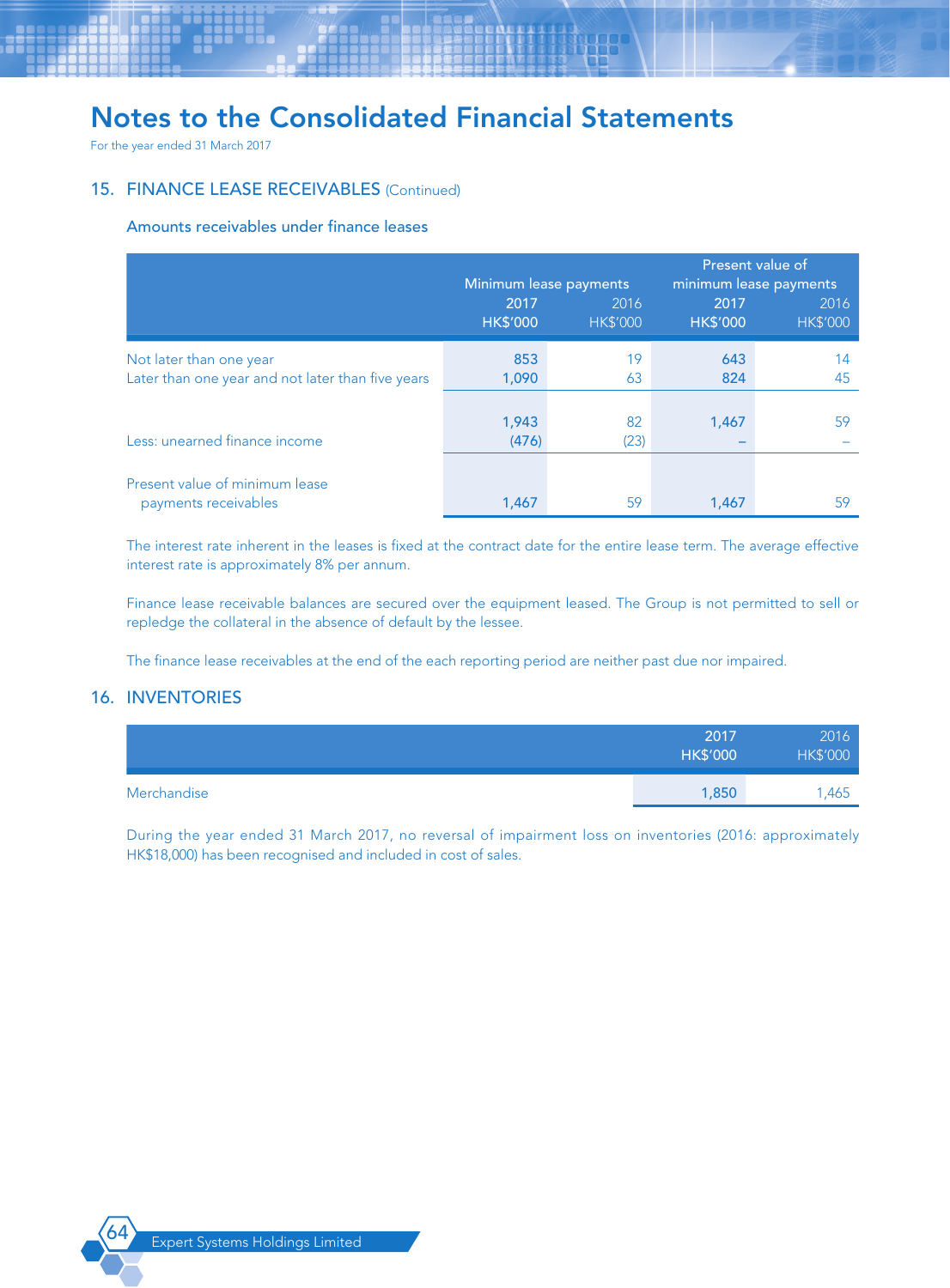For the year ended 31 March 2017

## 17. TRADE RECEIVABLES

|                                                            | 2017<br><b>HK\$'000</b> | 2016<br><b>HK\$'000</b> |
|------------------------------------------------------------|-------------------------|-------------------------|
| Trade receivables, gross<br>Less: Provision for impairment | 47,525<br>(1)           | 44,200<br>-             |
|                                                            | 47,524                  | 44,200                  |

The credit period is generally 7 to 60 days.

An ageing analysis of the Group's trade receivables, net of impairment and based on invoice date, is as follows:

|                                                                                                                                                                                    | 2017<br><b>HK\$'000</b>                     | 2016<br><b>HK\$'000</b>                     |
|------------------------------------------------------------------------------------------------------------------------------------------------------------------------------------|---------------------------------------------|---------------------------------------------|
| Within 1 month<br>More than 1 month but not more than 3 months<br>More than 3 months but not more than 6 months<br>More than 6 months but not more than a year<br>More than a year | 21,398<br>20,032<br>3,194<br>1,185<br>1,715 | 23,512<br>15,063<br>3,093<br>1,209<br>1,323 |
|                                                                                                                                                                                    | 47,524                                      | 44,200                                      |

At the end of each reporting period, the management review receivables for evidence of impairment on both an individual and collective basis. Impairment losses in respect of trade receivables are recorded using an allowance account unless the Group is satisfied that recovery of the amount is remote, in which case the impairment loss is written off against trade receivables directly. The movement in the allowance for impairment of trade receivables during each reporting period is as follows:

|                                                                                                                            | 2017<br><b>HK\$'000</b> | 2016<br><b>HK\$'000</b> |
|----------------------------------------------------------------------------------------------------------------------------|-------------------------|-------------------------|
| At beginning of the year<br>Provision of impairment loss for the year<br>Recovery of impairment loss previously recognised |                         | 14)                     |
| At the end of the year                                                                                                     |                         |                         |

At 31 March 2017, the management had determined a provision of impairment loss of trade receivables to be approximately HK\$1,000 (2016: Nil), and there was no reversal of impairment loss provided in year ended 31 March 2017 (2016: HK\$14,000).

The Group did not hold any collateral as security or other credit enhancements over the impaired trade receivables.

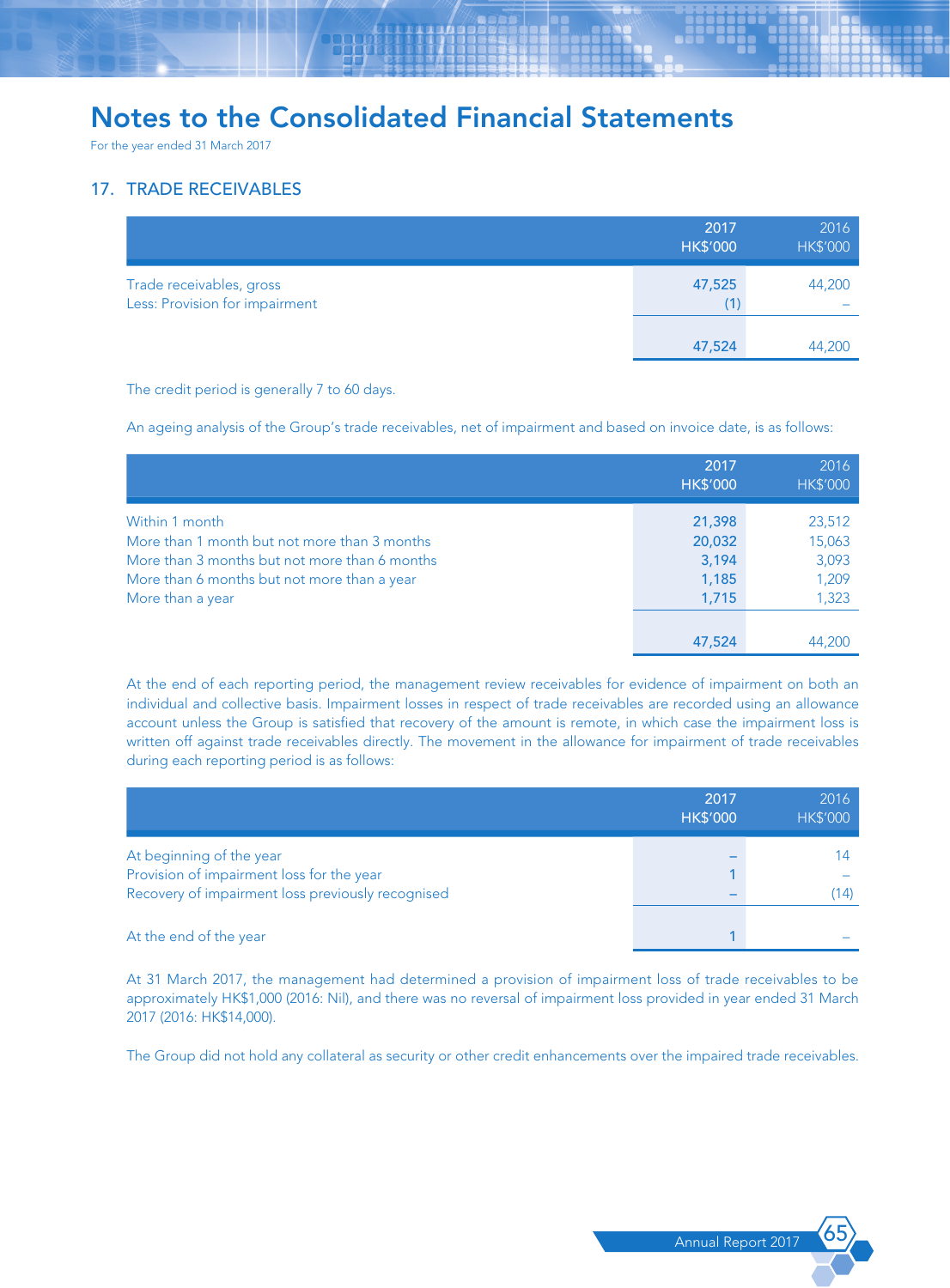For the year ended 31 March 2017

### 17. TRADE RECEIVABLES (Continued)

An ageing analysis of the Group's trade receivables as at the end of each reporting period that are not impaired is as follows:

|                                                                                                                                                                                               | 2017<br><b>HK\$'000</b>            | 2016<br><b>HK\$'000</b>          |
|-----------------------------------------------------------------------------------------------------------------------------------------------------------------------------------------------|------------------------------------|----------------------------------|
| Neither past due nor impaired (note (a))<br>Not more than 3 months past due (note (b))<br>3 to 6 months past due (note (b))<br>More than 6 months but less than 12 months past due (note (b)) | 17,302<br>25,890<br>1,516<br>2,816 | 24,698<br>16,069<br>3,126<br>307 |
|                                                                                                                                                                                               | 47,524                             | 44,200                           |

#### Notes:

- (a) Trade receivables that were neither past due nor impaired relate to certain customers for whom there was no recent history of default.
- (b) Trade receivables that were past due but not impaired relate to customers that have a good track record with the Group. Based on past experience, the directors of the Company are of the opinion that no provision for impairment is necessary in respect of these balances as there has not been a significant change in credit quality and the balances are still considered fully recoverable. The Group does not hold any collateral over these balances.

## 18. PREPAYMENTS, DEPOSITS AND OTHER RECEIVABLES

|                               | 2017<br><b>HK\$'000</b> | 2016<br><b>HK\$'000</b> |
|-------------------------------|-------------------------|-------------------------|
| Other deposits                | 1,642                   | 1,219                   |
| Other receivables             | 138                     | 114                     |
| Prepayments                   | 1,368                   | 2,259                   |
|                               |                         |                         |
|                               | 3,148                   | 3,592                   |
| Less: Non-current prepayments | (356)                   |                         |
|                               |                         |                         |
|                               | 2,792                   | 3,592                   |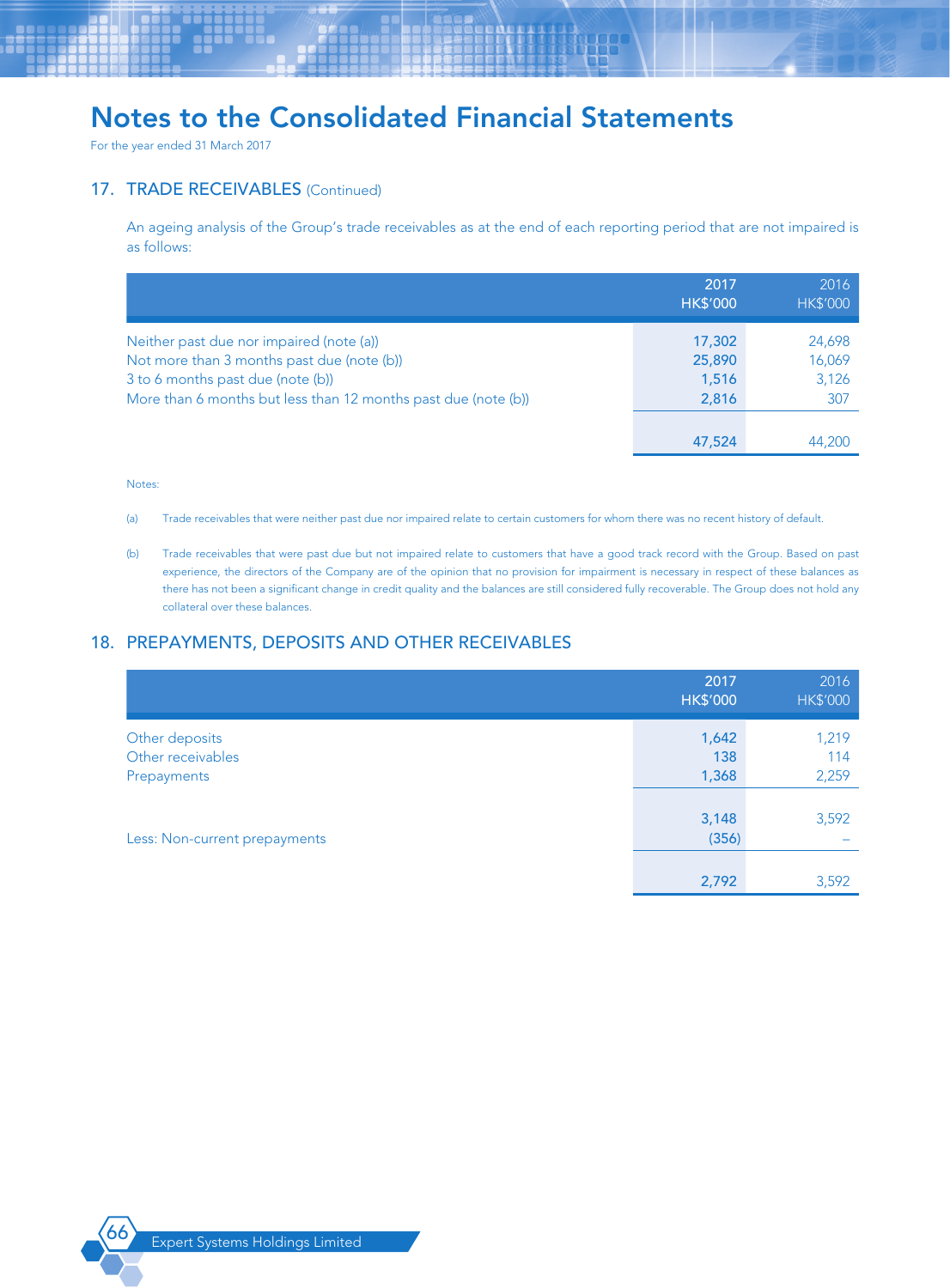For the year ended 31 March 2017

## 19. PLEDGED BANK DEPOSITS

|                                                                  | 2017<br><b>HK\$'000</b> | 2016<br><b>HK\$'000</b> |
|------------------------------------------------------------------|-------------------------|-------------------------|
| Bank deposit for tenders of Hong Kong Government projects (note) | 2.100                   | 4.200                   |

#### Note:

As at 31 March 2017, the bank deposit of HK\$2,100,000 (2016: HK\$4,200,000) was pledged to a bank for a tender (2016: two tenders) from Logistics Department of Hong Kong Government as banker's guarantee. Such banker's guarantee amounted to HK\$2,100,000 (2016: HK\$4,200,000) and the banking facility granted to the Group amounted to HK\$10,800,000 (2016: HK\$10,800,000), of which HK\$8,700,000 (2016: HK\$6,600,000) was unutilised at the year end date. The Group is not entitled to withdraw the deposits before maturity date.

### 20. CASH AND CASH EQUIVALENTS

Cash and cash equivalents represent cash at banks and in hand. Cash at banks earns interest at floating rates based on daily bank deposit rates. The bank balances are deposited with creditworthy banks with no recent history of default.

## 21. TRADE PAYABLES

|                | 2017<br><b>HK\$'000</b> | 2016<br><b>HK\$'000</b> |
|----------------|-------------------------|-------------------------|
| Trade payables | 68,418                  | 63,147                  |

The credit period ranges from approximately 30 to 90 days.

An ageing analysis of the Group's trade payables, based on invoice date, is as follows:

|                                                                                                                                                                                    | 2017<br><b>HK\$'000</b>                 | 2016<br><b>HK\$'000</b>                   |
|------------------------------------------------------------------------------------------------------------------------------------------------------------------------------------|-----------------------------------------|-------------------------------------------|
| Within 1 month<br>More than 1 month but not more than 3 months<br>More than 3 months but not more than 6 months<br>More than 6 months but not more than a year<br>More than a year | 29,747<br>31,045<br>6,709<br>810<br>107 | 26,885<br>29,437<br>4,579<br>1,991<br>255 |
|                                                                                                                                                                                    | 68,418                                  | 63,147                                    |

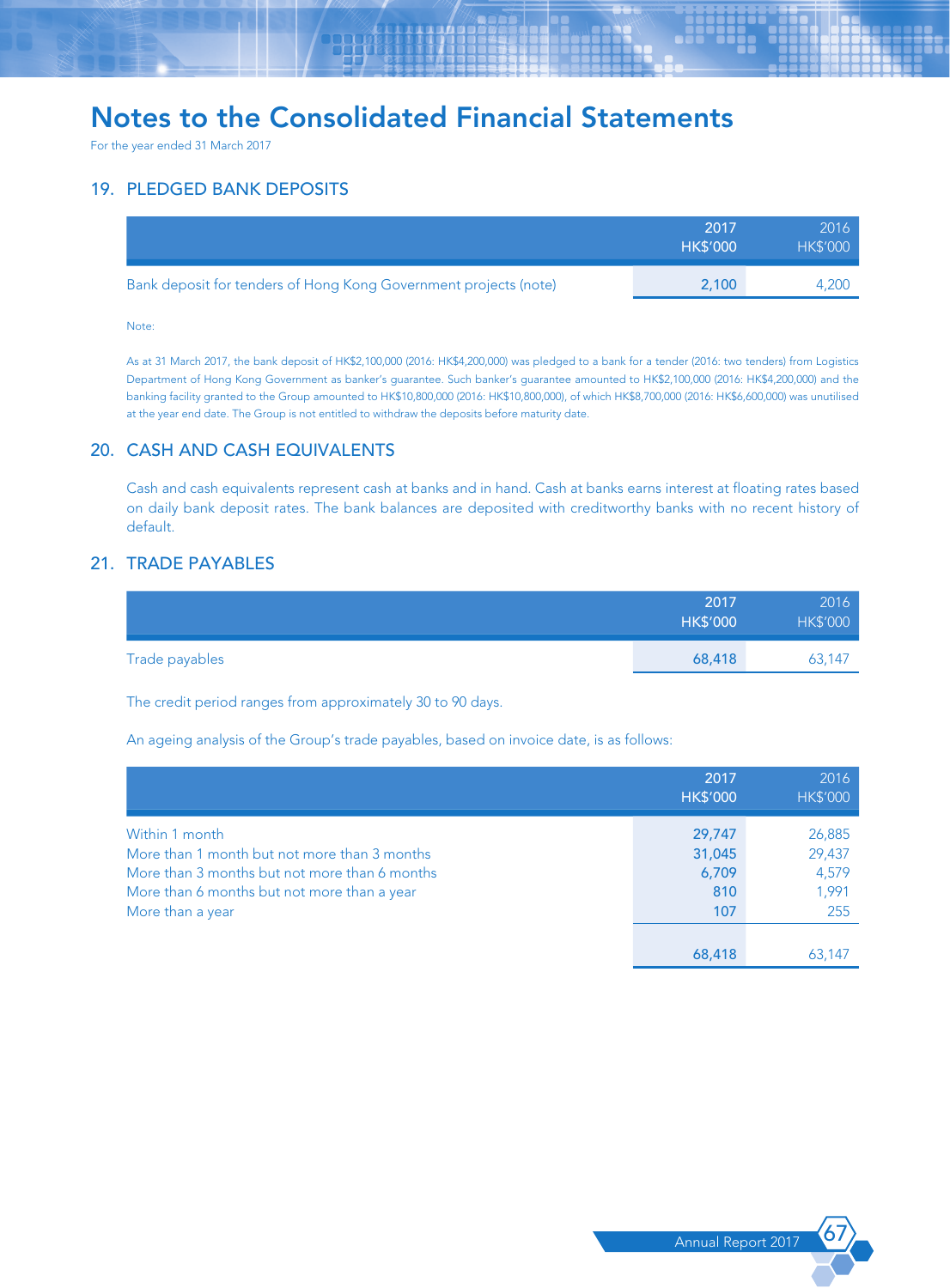For the year ended 31 March 2017

## 22. ACCRUALS, DEPOSITS RECEIVED AND OTHER PAYABLES

|                                     | 2017<br><b>HK\$'000</b> | 2016<br><b>HK\$'000</b> |
|-------------------------------------|-------------------------|-------------------------|
| Other payables and accrued expenses | 3,816                   | 4,939                   |
| Staff commission                    | 3,654                   | 4,786                   |
| Other deposits received             | 646                     | 528                     |
| Customers' deposits received        | 5,291                   | 4,049                   |
|                                     |                         |                         |
|                                     | 13,407                  | 14,302                  |
| Less: Non-current other payables    | (556)                   | (556)                   |
|                                     |                         |                         |
|                                     | 12,851                  | 13.746                  |

## 23. AMOUNTS DUE TO RELATED COMPANIES

Breakdowns of amounts due to related parties are disclosed as follows:

|                                                          | 2017<br><b>HK\$'000</b> | 2016<br><b>HK\$'000</b> |
|----------------------------------------------------------|-------------------------|-------------------------|
| ServiceOne Limited (note (i))                            | 159                     | 533                     |
| ServiceOne Technology Services Macau Limited (note (ii)) |                         | 255                     |
|                                                          | 159                     | 788                     |

#### Notes:

(i) Mr. Chu and Mr. Wong being directors of ServiceOne Limited, are also the directors of the Company.

(ii) Mr. Wong being the director of ServiceOne Technology Services Macau Limited, is also the director of the Company.

(iii) The amounts due to related companies are unsecured, interest-free and repayable on demand.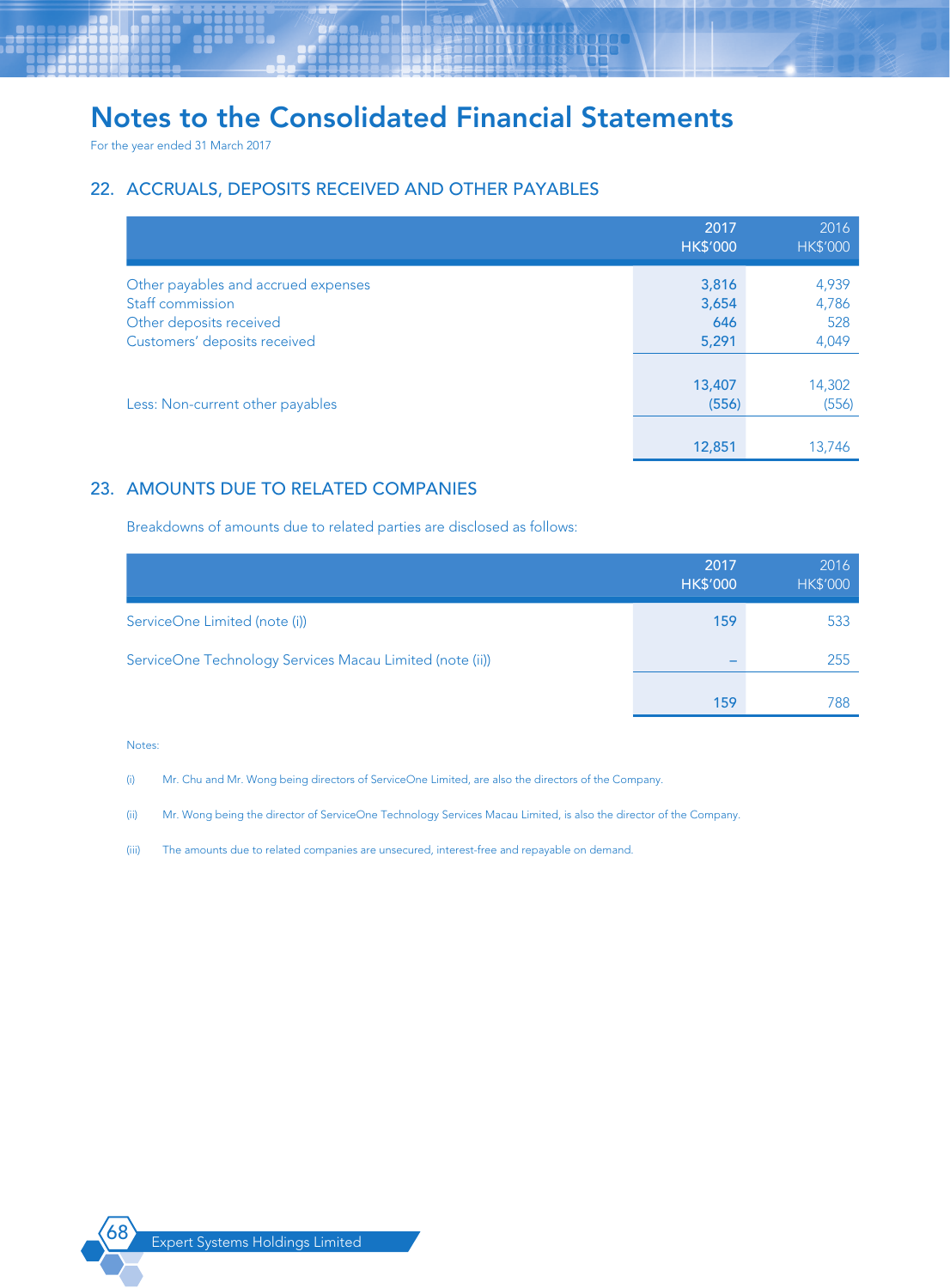For the year ended 31 March 2017

## 24. SHARE CAPITAL

|                                                  | <b>Number</b>  | Amount<br><b>HK\$'000</b> |
|--------------------------------------------------|----------------|---------------------------|
| Authorised:                                      |                |                           |
| Ordinary shares of HK\$0.01 each                 |                |                           |
| Upon incorporation (note (a))                    | 10,000,000     | 100                       |
| Increase of authorised shares (note (c))         | 9,990,000,000  | 99,900                    |
| At 31 March 2016, 1 April 2016 and 31 March 2017 | 10,000,000,000 | 100,000                   |
| Issued and fully paid:                           |                |                           |
| Ordinary shares of HK\$0.01 each                 |                |                           |
| Upon incorporation (note (a))                    |                |                           |
| Allotment of shares (note (b))                   | 9,999,999      | 100                       |
| At 31 March 2016 and 1 April 2016                | 10,000,000     | 100                       |
| Capitalisation issue (note (d))                  | 590,000,000    | 5,900                     |
| Issuance of new shares by placing (note (e))     | 200,000,000    | 2,000                     |
| At 31 March 2017                                 | 800,000,000    | 8,000                     |

**Notes** 

- (a) The Company was incorporated on 18 September 2015 in the Cayman Islands with an authorised share capital of HK\$100,000 divided into 10,000,000 shares of HK\$0.01 each, of which one share was allotted and issued to Mr. Lau at par value.
- (b) On 13 October 2015, in accordance with the Reorganisation, Expert BVI acquired entire equity interest of Expert Macau settled by allotted and issued 142,000 shares of the Company, credited as fully paid, to the then ultimate shareholders of Expert Macau. Expert Macau thus became an indirect wholly-owned subsidiary of the Company.

On 9 November 2015, in accordance with the Reorganisation, Expert BVI acquired entire equity interest of Expert HK settled by allotted and issued 9,857,999 shares of the Company, credited as fully paid, to the then ultimate shareholders of Expert HK. Expert HK thus became an indirect wholly-owned subsidiary of the Company.

- (c) On 15 March 2016, the shareholders of the Company resolved to increase the authorised share capital of the Company from HK\$100,000 to HK\$100,000,000, divided into 10,000,000,000 shares each by the creation of an additional 9,990,000,000 shares of HK\$0.01 each.
- (d) Pursuant to the resolutions passed by the shareholders of the Company on 15 March 2016, conditional on the share premium account of the Company being credited as a result of the issue of the shares by the Company pursuant to the placing as mentioned below, a total 590,000,000 ordinary shares were issued to the shareholders of the Company on a pro-rata basis by way of capitalising an amount of HK\$5,900,000 from the share premium account of the Company on 12 April 2016.
- (e) On 12 April 2016, the Company issued 200,000,000 ordinary shares pursuant to the Company's listing on the GEM of the Stock Exchange by way of placing at a price of HK\$0.25 per share.

Annual Report 2017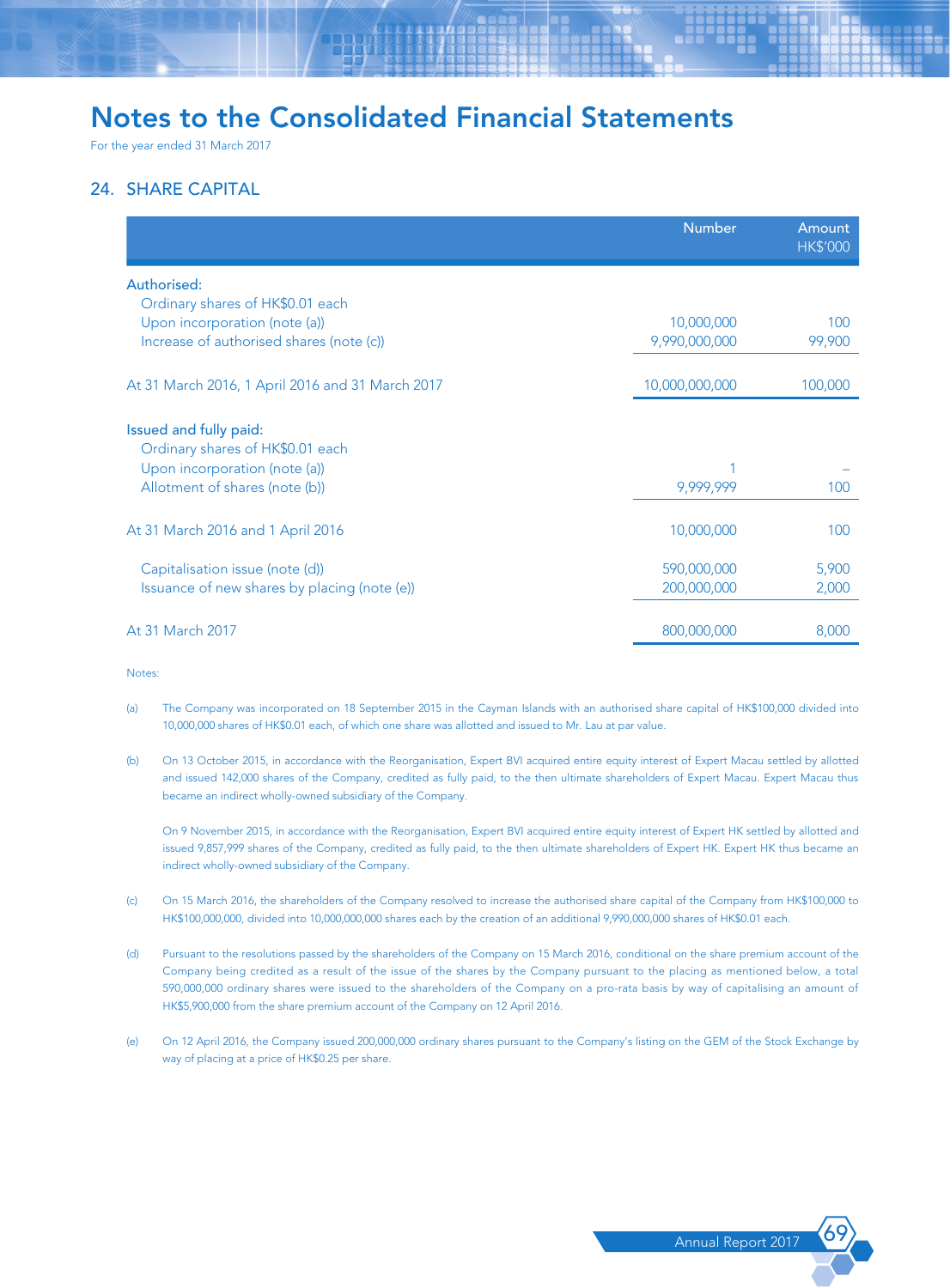For the year ended 31 March 2017

## 25. RESERVES

Details of the movements on the Group's reserves for the years ended 31 March 2017 and 2016 are presented in the consolidated statement of changes in equity. Movements on the Company's reserve are as follows:

### The Company

|                                                                                                                                                                                   | <b>Share</b><br>premium<br><b>HK\$'000</b><br>(note (b)) | Accumulated<br>losses<br><b>HK\$'000</b> | Total<br><b>HK\$'000</b>             |
|-----------------------------------------------------------------------------------------------------------------------------------------------------------------------------------|----------------------------------------------------------|------------------------------------------|--------------------------------------|
| At 1 April 2015                                                                                                                                                                   |                                                          |                                          |                                      |
| Loss and total comprehensive income for the year<br>Allotment of shares (Note 24(a) and (b))                                                                                      | 33,319                                                   | (12, 552)                                | (12, 552)<br>33,319                  |
| At 31 March 2016 and 1 April 2016                                                                                                                                                 | 33,319                                                   | (12, 552)                                | 20,767                               |
| Profit and total comprehensive income for the year<br>Capitalisation issue (Note 24(d))<br>Issuance of new shares by placing (Note 24 (e))<br>Shares issue expenses (Note 24 (e)) | (5,900)<br>48,000<br>(5,240)                             | 141                                      | 141<br>(5,900)<br>48,000<br>(5, 240) |
| At 31 March 2017                                                                                                                                                                  | 70,179                                                   | (12, 411)                                | 57,768                               |

### (a) Merger reserve

The merger reserve of the Group represents the difference between the investment costs in subsidiaries and the nominal value of the issued share capital of the Group's subsidiaries.

#### (b) Share premium

Amount subscribed for share capital in excess of nominal value, less of share issuing costs.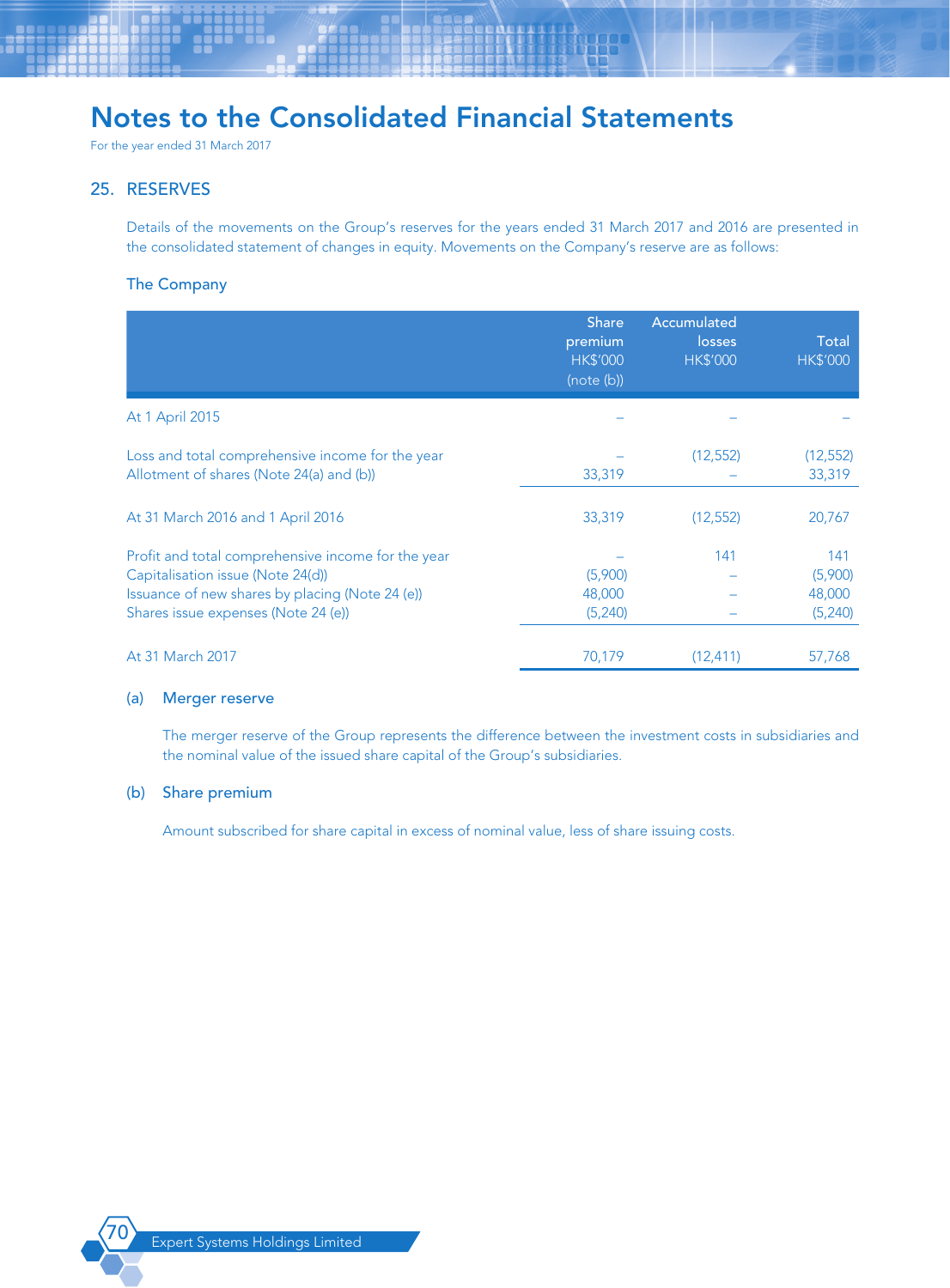For the year ended 31 March 2017

## 26. HOLDING COMPANY STATEMENT OF FINANCIAL POSITION AS AT 31 MARCH 2017

|                                                                   | <b>Notes</b> | 2017<br><b>HK\$'000</b> | 2016<br><b>HK\$'000</b> |
|-------------------------------------------------------------------|--------------|-------------------------|-------------------------|
| <b>ASSETS AND LIABILITIES</b>                                     |              |                         |                         |
| Non-current assets<br>Investment in a subsidiary                  |              |                         |                         |
| <b>Current assets</b>                                             |              |                         |                         |
| Prepayments                                                       |              | 195                     |                         |
| Amount due from a subsidiary                                      |              | 35,519                  | 33,419                  |
| Cash and cash equivalents                                         |              | 30,377                  |                         |
|                                                                   |              | 66,091                  | 33,419                  |
|                                                                   |              |                         |                         |
| <b>Current liabilities</b>                                        |              |                         |                         |
| Accruals                                                          |              | 323                     | 2,103                   |
| Amount due to a subsidiary                                        |              |                         | 10,449                  |
|                                                                   |              | 323                     | 12,552                  |
|                                                                   |              |                         |                         |
| Net current assets                                                |              | 65,768                  | 20,867                  |
| Net current liabilities and total assets less current liabilities |              | 65,768                  | 20,867                  |
|                                                                   |              |                         |                         |
| Net assets                                                        |              | 65,768                  | 20,867                  |
|                                                                   |              |                         |                         |
| <b>EQUITY</b><br>Share capital                                    | 24           | 8,000                   | 100                     |
| Reserve                                                           | 25           | 57,768                  | 20,767                  |
|                                                                   |              |                         |                         |
| <b>Total equity</b>                                               |              | 65,768                  | 20,867                  |

On behalf of the board of directors

Wong Chu Kee, Daniel Lau Wai Kwok Lau Wai Kwok *Director Director*

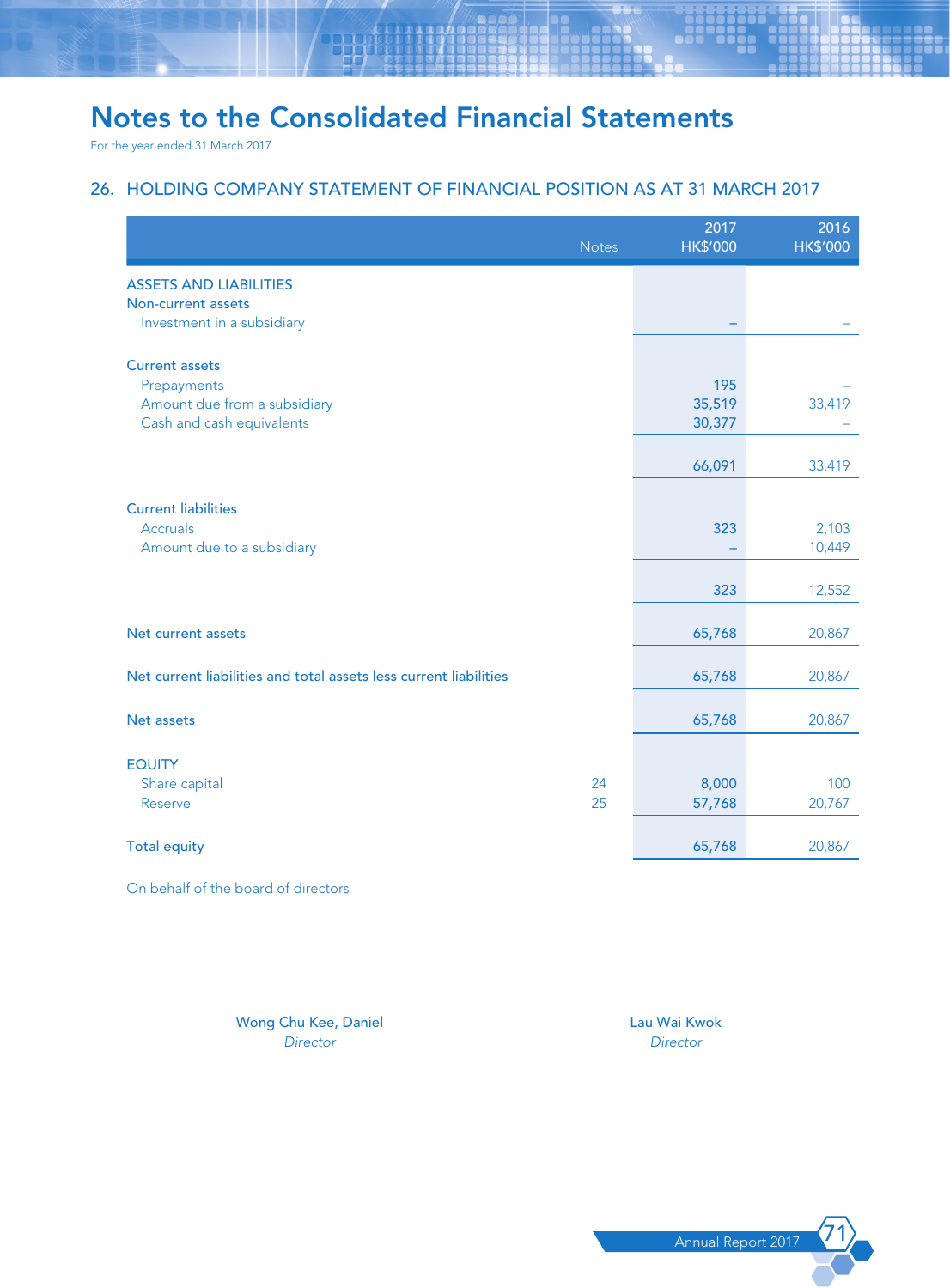For the year ended 31 March 2017

### 27. COMMITMENTS

### Operating lease commitments — Group as lessee

The Group leased its warehouse and office property under operating lease arrangements which were negotiated for terms of 3 years.

The total future minimum lease payments under non-cancellable operating leases are due as follows:

|                                                                              | 2017<br><b>HK\$'000</b> | 2016<br><b>HK\$'000</b> |
|------------------------------------------------------------------------------|-------------------------|-------------------------|
| Not later than one year<br>Later than one year and not later than five years | 3,725<br>539            | 5,242<br>4,264          |
|                                                                              | 4,264                   | 9,506                   |

## Capital commitments — Acquisition of property, plant and equipment

|                                 | 2017<br><b>HK\$'000</b> | 2016<br><b>HK\$'000</b> |
|---------------------------------|-------------------------|-------------------------|
| Contracted but not provided for | 165                     |                         |

## 28. RELATED PARTY TRANSACTIONS

### (a) Related party transactions

Save as disclosed elsewhere in these financial statements, the Group had the following material related party transactions:

|                                                                                             | Nature of transactions                                                                            | 2017<br><b>HK\$'000</b> | 2016<br><b>HK\$'000</b> |
|---------------------------------------------------------------------------------------------|---------------------------------------------------------------------------------------------------|-------------------------|-------------------------|
| ServiceOne Limited<br>ServiceOne Limited                                                    | Cost of sales - Purchase of goods<br>Cost of sales - Outsourcing<br><b>IT</b> support services    | 2,215                   | 138<br>2,422            |
|                                                                                             |                                                                                                   | 2,215                   | 2,560                   |
| ServiceOne Limited<br>ServiceOne Limited<br>ServiceOne Technology<br>Services Macau Limited | <b>Sales</b><br>Maintenance services<br>Cost of Sales — Outsourcing<br><b>IT</b> support services | 333<br>48<br>156        | 600<br>47<br>1,042      |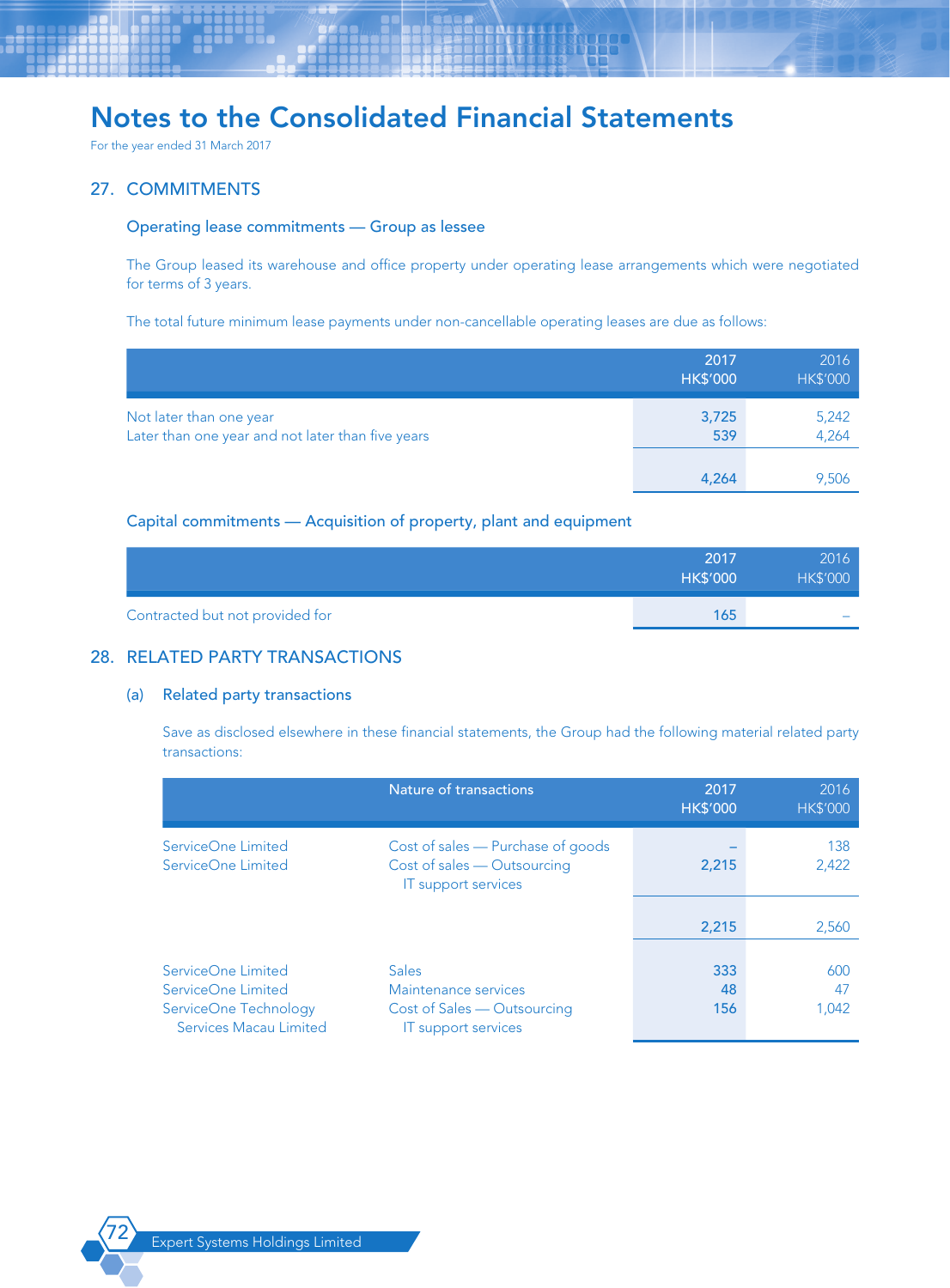For the year ended 31 March 2017

### 28. RELATED PARTY TRANSACTIONS (Continued)

### (b) Compensation of key management personnel

Remuneration for key management personnel of the Group, including amounts paid to the directors as disclosed in Note 10(a), is as follows:

|                                                                              | 2017<br><b>HK\$'000</b> | 2016<br><b>HK\$'000</b> |
|------------------------------------------------------------------------------|-------------------------|-------------------------|
| Salaries, allowances and benefits in kind<br>Retirement scheme contributions | 6,932<br>125            | 6,304                   |
|                                                                              | 7,057                   | 6.431                   |

Their remuneration fell within the following bands:

|                                                        | 2017 | 2016 |
|--------------------------------------------------------|------|------|
| Nil to HK\$1,000,000<br>HK\$1,000,001 to HK\$1,500,000 |      |      |

- (c) During the year, the Group and ServiceOne Limited entered into an arrangement to share certain office expenses ("Shared Office Expenses"), including recruitment expenses, communication charges and office repair and maintenance expenses incurred by the Group. The Shared Office Expenses incurred during the year were allocated based on the ratio of the staff headcount of the Group to that of ServiceOne Limited. Shared Office Expenses allocated to ServiceOne Limited for the year ended 31 March 2017 were approximately HK\$138,000 (2016: HK\$2,628,000).
- (d) During the year, the Group and ServiceOne Limited entered into an arrangement to share cleaning, sanitation and utilities expenses ("Shared Premises Expenses") incurred by the Group. The Shared Premises Expenses incurred during the year were allocated based on the ratio of the office area occupied by the Group to that of ServiceOne Limited. Shared Premises Expenses allocated to ServiceOne Limited for the year ended 31 March 2017 were approximately HK\$121,000 (2016: HK\$132,000).

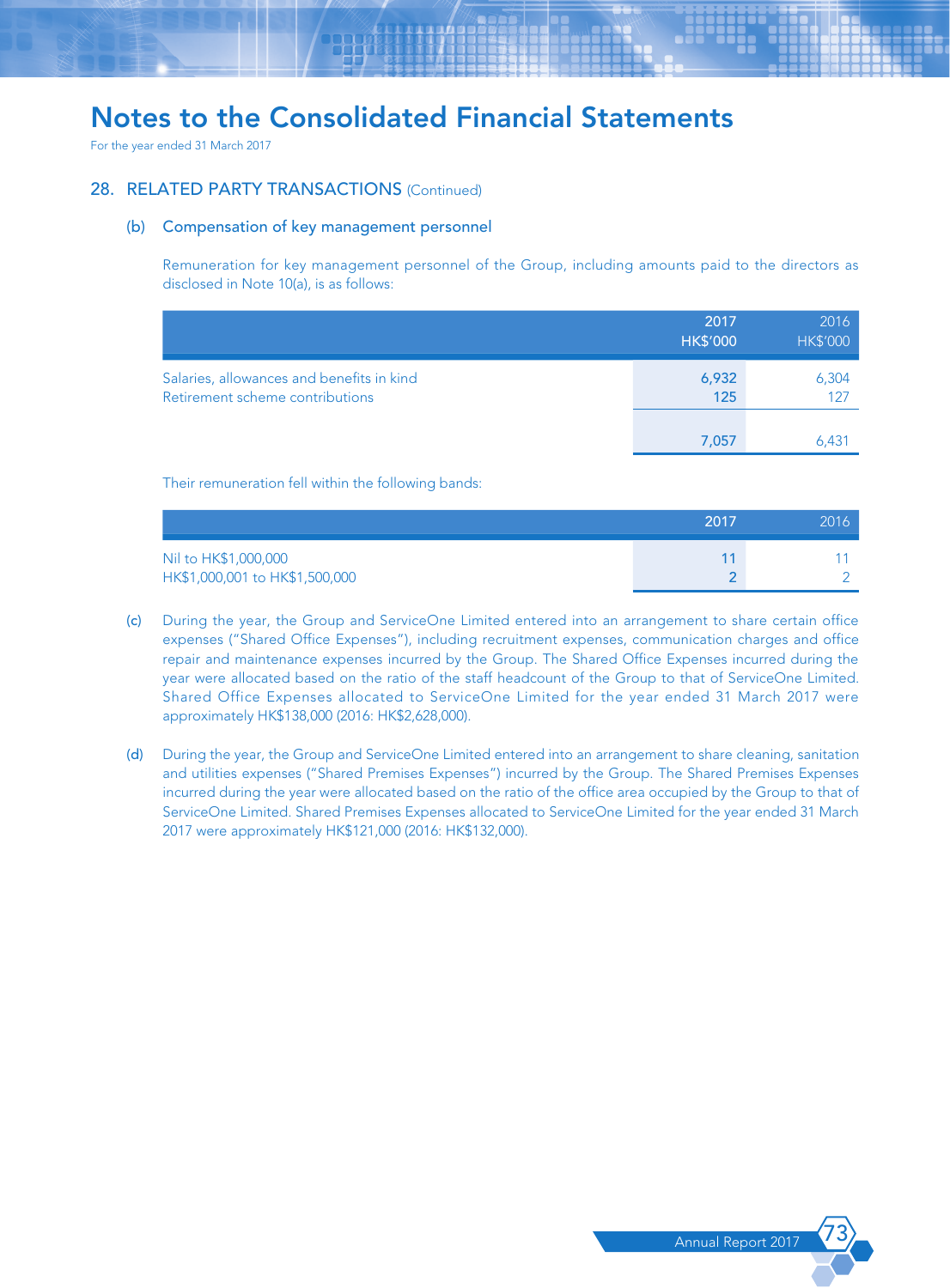For the year ended 31 March 2017

## 29. SUMMARY OF FINANCIAL ASSETS AND FINANCIAL LIABILITIES

The carrying amounts presented in the consolidated statement of financial position relate to the following categories of financial assets and financial liabilities.

|                                                | 2017<br><b>HK\$'000</b> | 2016<br><b>HK\$'000</b> |
|------------------------------------------------|-------------------------|-------------------------|
| <b>Financial assets</b>                        |                         |                         |
| Loans and receivables:                         |                         |                         |
| Trade receivables                              | 47,524                  | 44,200                  |
| Other receivables and deposits                 | 1,780                   | 1,333                   |
| Finance lease receivables                      | 1,467                   | 59                      |
| Pledged bank deposits                          | 2,100                   | 4,200                   |
| Cash and cash equivalents                      | 103,280                 | 50,541                  |
|                                                |                         |                         |
|                                                | 156,151                 | 100,333                 |
| <b>Financial liabilities</b>                   |                         |                         |
| Measured at amortised cost:                    |                         |                         |
| Trade payables                                 | 68,418                  | 63,147                  |
| Accruals, deposits received and other payables | 12,851                  | 13,746                  |
| Amounts due to related companies               | 159                     | 788                     |
|                                                |                         |                         |
|                                                | 81,428                  | 77,681                  |
|                                                |                         |                         |
|                                                | 74,723                  | 22,652                  |

### 30. FINANCIAL RISK MANAGEMENT

The Group's financial assets that derive directly from its operations are trade and other receivables, amounts due from related companies and cash and cash equivalents. Principal financial liabilities of the Group include trade and other payables and amounts due to related companies. The main purpose of these financial liabilities is to finance the Group's operations.

The main risks arising from the Group's financial instruments are credit risk, liquidity risk, and currency risk. The Group does not enter into or trade financial instruments for speculative purposes.

The Group's financial risk management policy seeks to ensure that adequate resources are available to manage the above risks and to create value for its shareholders.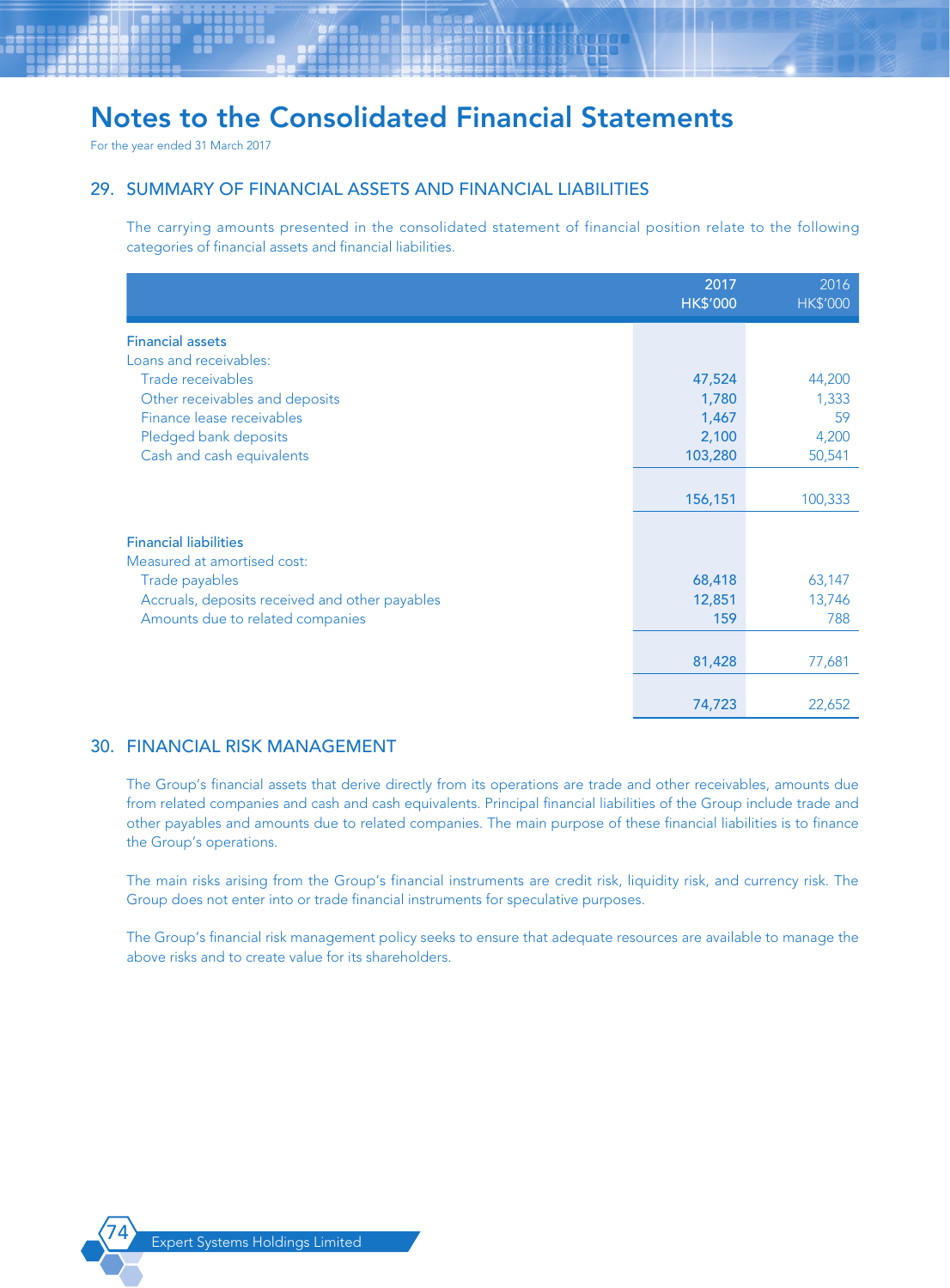For the year ended 31 March 2017

### 30. FINANCIAL RISK MANAGEMENT (Continued)

### (a) Credit risk

Credit risk refers to the risk that the counterparty to a financial instrument would fail to discharge its obligation under the terms of the financial instrument and cause a financial loss to the Group. The Group's exposure to credit risk mainly arises from granting credit to customers in the ordinary course of its business.

The Group continuously monitors defaults of customers and other counterparties, identifies either individually or by group, and incorporates this information into its credit risk controls. The Group's policy is to deal only with creditworthy counterparties.

The Group's management considers that all financial assets that are not impaired for each of the reporting dates under review are of good credit quality, including those that are past due.

The Group has a certain concentration of credit risk, the balance due from the Group's largest customer amounted to 0.6% and 16% of the total trade receivables at 31 March 2017 and 2016 respectively. The balances due from the Group's five largest customers amounted to 16% and 36% of the total trade receivables at 31 March 2017 and 2016 respectively.

Further quantitative data in respect of the Group's exposure to credit risk arising from trade receivables are disclosed in Note 17. The credit risk for cash at bank is considered negligible, since the counterparties are reputable banks with high quality external credit ratings.

### (b) Liquidity risk

Liquidity risk relates to the risk that the Group will not be able to meet its obligations associated with its financial liabilities. The Group is exposed to liquidity risk in respect of settlement of trade and other payables, and also in respect of its cash flow management. The Group's objective is to maintain an appropriate level of liquid assets and committed lines of funding to meet its liquidity requirements in the short and longer term.

The Group's policy is to regularly monitor current and expected liquidity requirements to ensure that it maintains sufficient reserves of cash and adequate committed lines of funding from major banks and financial institutions to meet its liquidity requirements in the short and longer terms.

The liquidity policies have been followed by the Group during the reporting periods and are considered to have been effective in managing liquidity risks.

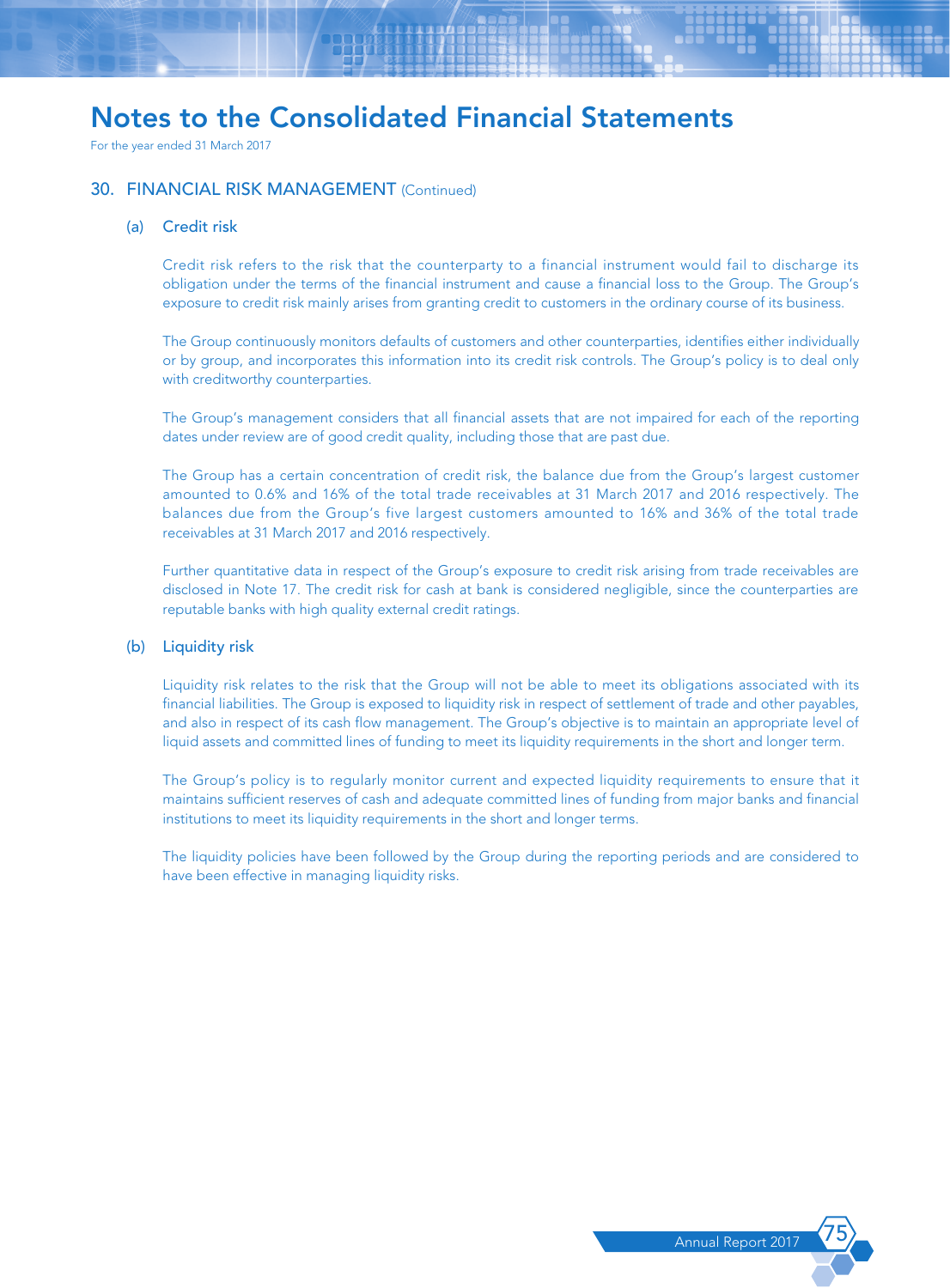For the year ended 31 March 2017

### 30. FINANCIAL RISK MANAGEMENT (Continued)

#### (b) Liquidity risk (Continued)

The following tables show the remaining contractual maturities at the end of each reporting period of the Group's financial liabilities, based on undiscounted cash flows (including interest payments computed using contractual rates or, if floating, based on rates current at the reporting date) and the earliest date the Group can be required to pay.

|                                                | Carrying<br>amount<br><b>HK\$'000</b> | <b>Total</b><br>contractual<br>undiscounted<br>cash flow<br><b>HK\$'000</b> | Within 1 year<br>or on demand<br><b>HK\$'000</b> |
|------------------------------------------------|---------------------------------------|-----------------------------------------------------------------------------|--------------------------------------------------|
| At 31 March 2017                               |                                       |                                                                             |                                                  |
| Trade payables                                 | 68,418                                | 68,418                                                                      | 68,418                                           |
| Accruals, deposits received and other payables | 12,851                                | 12,851                                                                      | 12,851                                           |
| Amounts due to related companies               | 159                                   | 159                                                                         | 159                                              |
|                                                |                                       |                                                                             |                                                  |
|                                                | 81,428                                | 81,428                                                                      | 81,428                                           |
| At 31 March 2016                               |                                       |                                                                             |                                                  |
| Trade payables                                 | 63,147                                | 63,147                                                                      | 63,147                                           |
| Accruals, deposits received and other payables | 13,746                                | 13,746                                                                      | 13,746                                           |
| Amounts due to related companies               | 788                                   | 788                                                                         | 788                                              |
|                                                |                                       |                                                                             |                                                  |
|                                                | 77,681                                | 77,681                                                                      | 77,681                                           |

### (c) Currency risk

### *Transactions in foreign currencies and the Group's risk management policies*

Foreign currency risk refers to the risk that the fair value or future cash flows of a financial instrument will fluctuate because of changes in foreign exchange rates. The Group mainly operates in Hong Kong with most of the transactions denominated and settled in HK\$. The Group's exposure to foreign currency risk primarily arises from certain financial instruments including trade receivables, and cash and cash equivalents which are denominated in RMB, MOP and USD. During the reporting periods, the Group has not adopted any hedging strategy in the long run but management continuously monitors the foreign exchange risk exposure on a case-by-case basis. The Group has not used any hedging contracts to engage in speculative activities.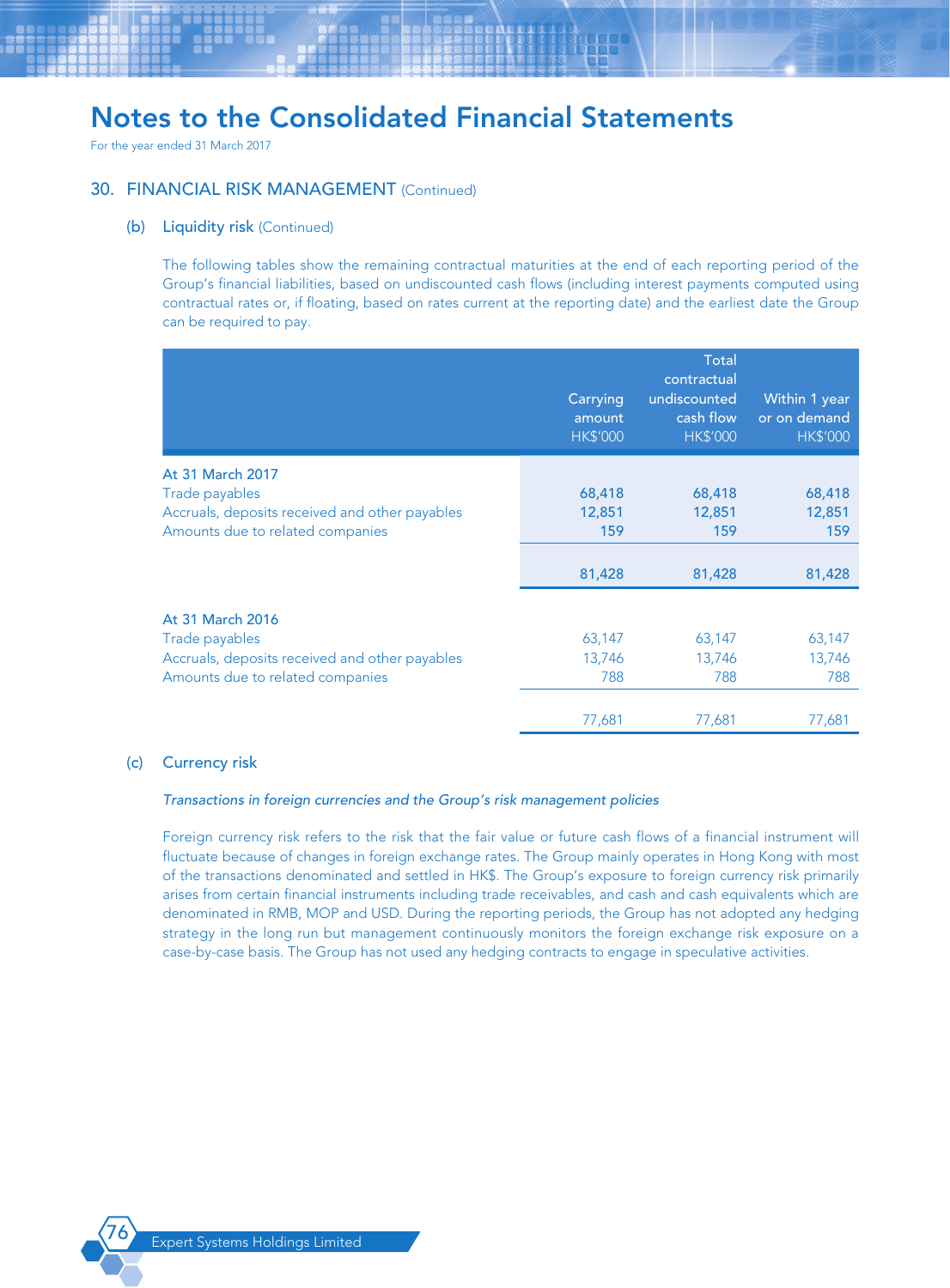For the year ended 31 March 2017

### 30. FINANCIAL RISK MANAGEMENT (Continued)

(c) Currency risk (Continued)

### **Transactions in foreign currencies and the Group's risk management policies** (Continued)

Foreign currency denominated financial assets and liabilities, translated into HK\$ at the prevailing closing rates at the end of each reporting period, are as follows:

|                                               | <b>MOP</b> | <b>HK\$'000</b><br><b>RMB</b> | <b>USD</b> |
|-----------------------------------------------|------------|-------------------------------|------------|
| At 31 March 2017<br>Cash and cash equivalents | 1,984      |                               | 1,571      |
| Overall net exposure                          | 1,984      |                               | 1,571      |
| At 31 March 2016<br>Cash and cash equivalents | 445        |                               | 1,125      |
| Overall net exposure                          | 445        |                               | 1,125      |

#### *Sensitivity analysis*

The following table indicates the approximate change in the Group's profit after tax (and retained earnings) and other components of consolidated equity in response to reasonably possible changes in the foreign exchange rates of RMB to which the Group has significant exposure at the end of each reporting period.

|                                              | Increase/<br>(decrease) in<br>foreign<br>exchange rates | Effect on profit<br>after tax and<br>retained<br>earnings<br><b>HK\$'000</b> |
|----------------------------------------------|---------------------------------------------------------|------------------------------------------------------------------------------|
| At 31 March 2017<br><b>RMB</b><br><b>RMB</b> | 8%<br>$(8)$ %                                           |                                                                              |
| At 31 March 2016<br><b>RMB</b><br><b>RMB</b> | 8%<br>$(8)$ %                                           |                                                                              |

The sensitivity analysis of the Group's exposure to foreign currency risk at the reporting date has been determined based on the assumed percentage changes in foreign exchange rates taking place at the beginning of the financial year and held constant throughout the reporting periods. The assumed changes represent management's assessment of reasonably possible changes in foreign exchange rates over the period until the next reporting date.

A reasonable change in foreign exchange rates for MOP and USD in the next twelve months is assessed to result in immaterial change in the Group's profit after tax, retained earnings and other components of equity.

Annual Report 201